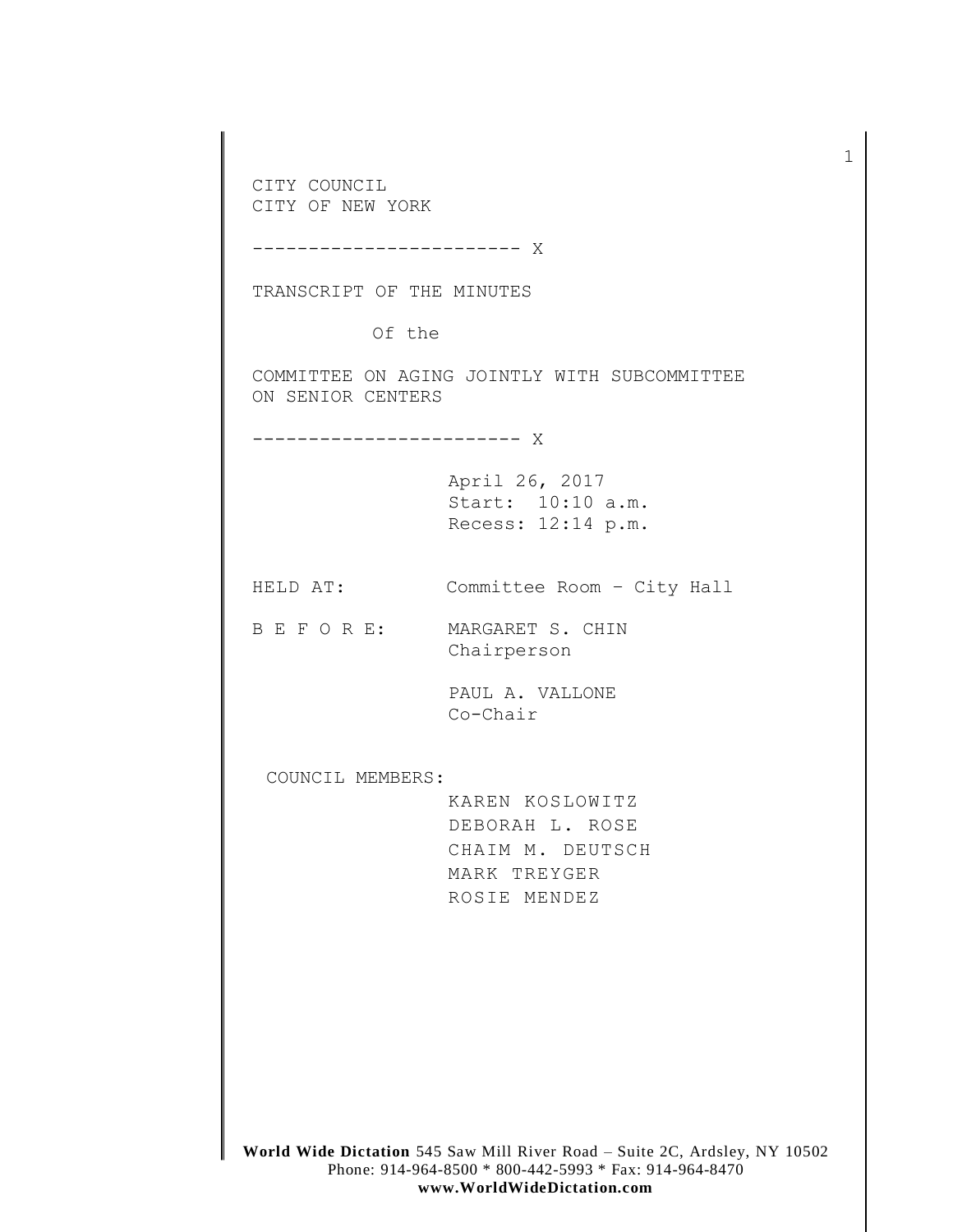## A P P E A R A N C E S (CONTINUED)

Caryn Resnick Deputy Commissioner for External Affairs at the New York City Department for Aging

Lamaunda Maharaj Director of the Emergency Food and Nutrition Assistance Program from the New York City Human Resources Administration

Robin Fenley Assistant Commissioner for the Bureau of Healthcare Connections

Kinsey Dinan Deputy Commissioner of the Office of Evaluations And Research

Andrea Cianfrani From LiveOn New York

Rachel Sherrow From City Meals on Wheels

Jeanette Estima Policy Analyst at FPWA

Jay Peltz General Counsel and Vice President of Government Relations for FIA

Theresa Montini Director of Research at the Brookdale Center for Healthy Aging

Angela Ghesquiere Program Manager at the Sadin Institute of Law and Public Policy at Brookdale Center for Healthy Aging of Hunter College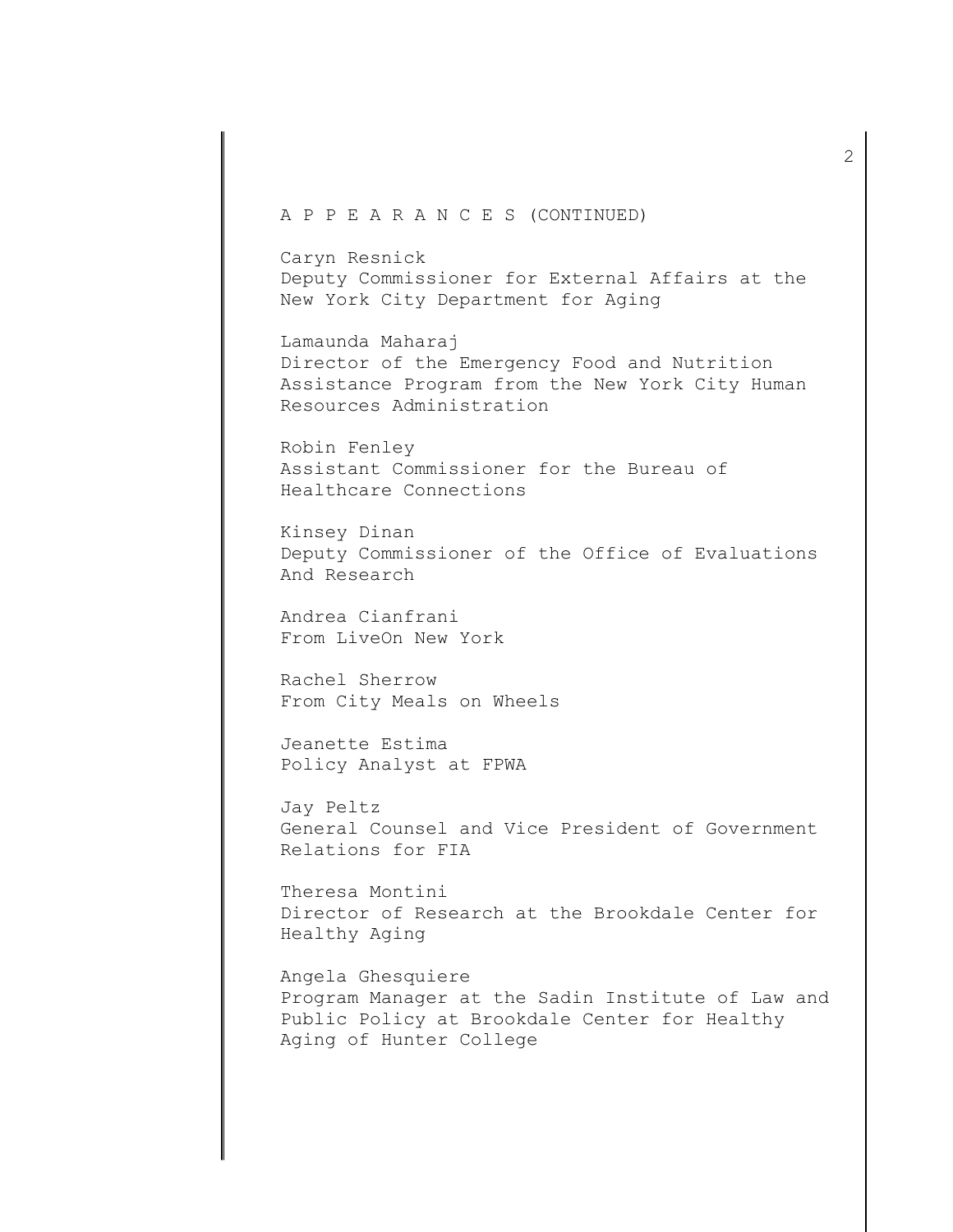## A P P E A R A N C E S (CONTINUED)

Will Thomas Director of Research Policy and Advocacy at Hunger Free America

Molly Krakowski Director of Legislative Affairs at JASA

Kasey Williamson Testifying on behalf of United Neighborhood Houses, New York City's Federation of Settlement Houses and Community Centers

Mujtaba Ali Executive Assistant at the Council of Peoples Organization

Nargis Ahmed Director for the India Homes Desi Senior Center Inside the Jamaica Muslim Center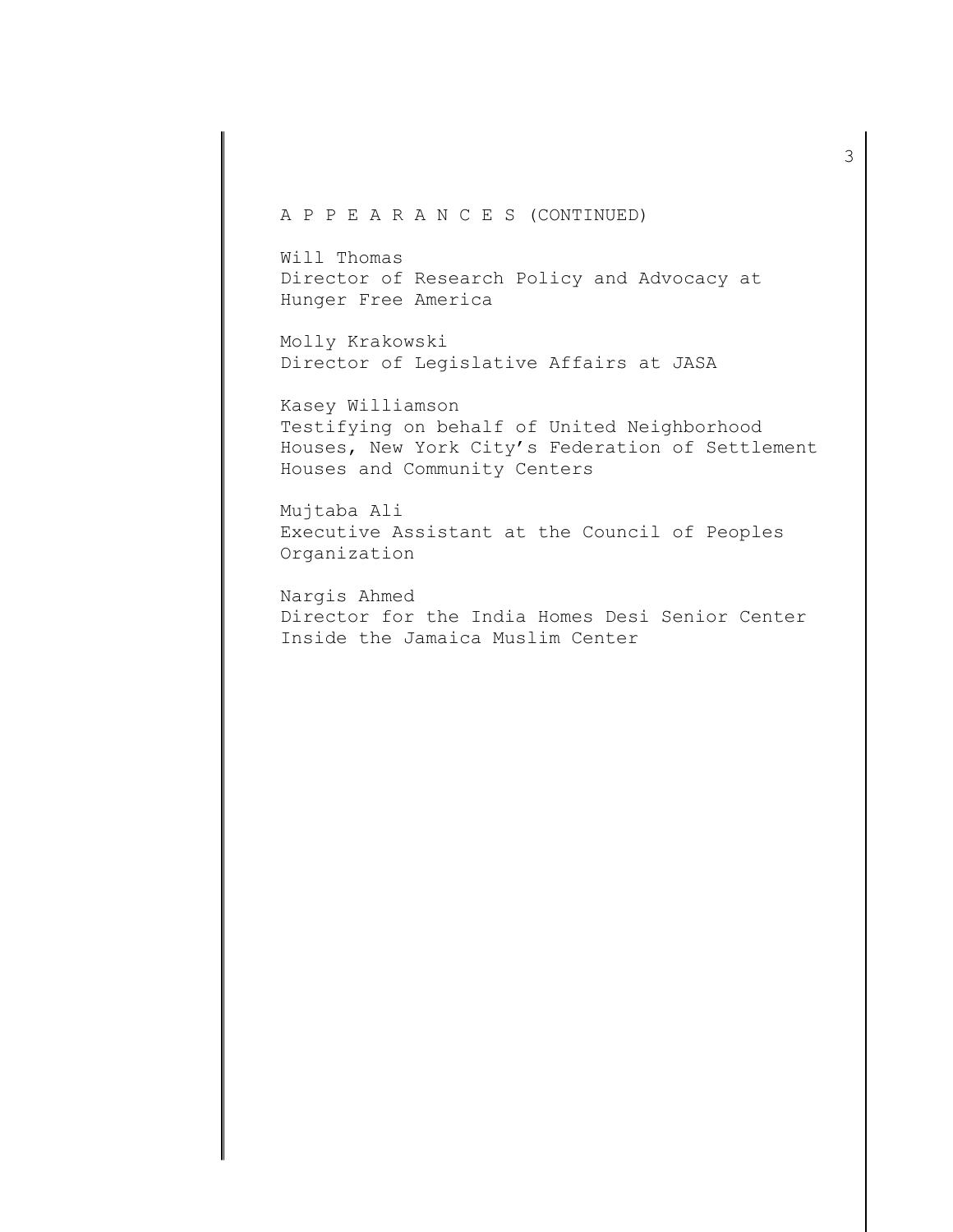ON SENIOR CENTERS 4

[gavel]

1

2

3

4

CHAIRPERSON CHIN: Good morning. COUNCIL MEMBER VALLONE: Good morning.

5 6 7 8 9 10 11 12 13 14 15 16 17 18 19 20 21 22 23 24 25 CHAIRPERSON CHIN: And welcome to the Aging Committee of the New York City Council. Today is April  $26^{th}$ , 2017. My name is Margaret Chin and I have the privilege of chairing this committee along with my Co-Chair of the Subcommittee on Senior Centers, Council Member Paul Vallone. We are joined today by other Council Members who will be coming in shortly. The goal of our hearing today is to focus on several pieces of legislation, which we hope will enable the city's senior and their caregivers to make more informed decisions about where seniors should spend their time and what programs are available to them. This hearing also presents the committee with an opportunity to address some of the ongoing issues at the city's Social Adult Day Care Centers. Social Adult Day Care Centers provide functionally challenged older adults with specialized services and offer a protective setting for these individuals during part of the day. These programs can be invaluable life lines for families providing care to those suffering from debilitating diseases such as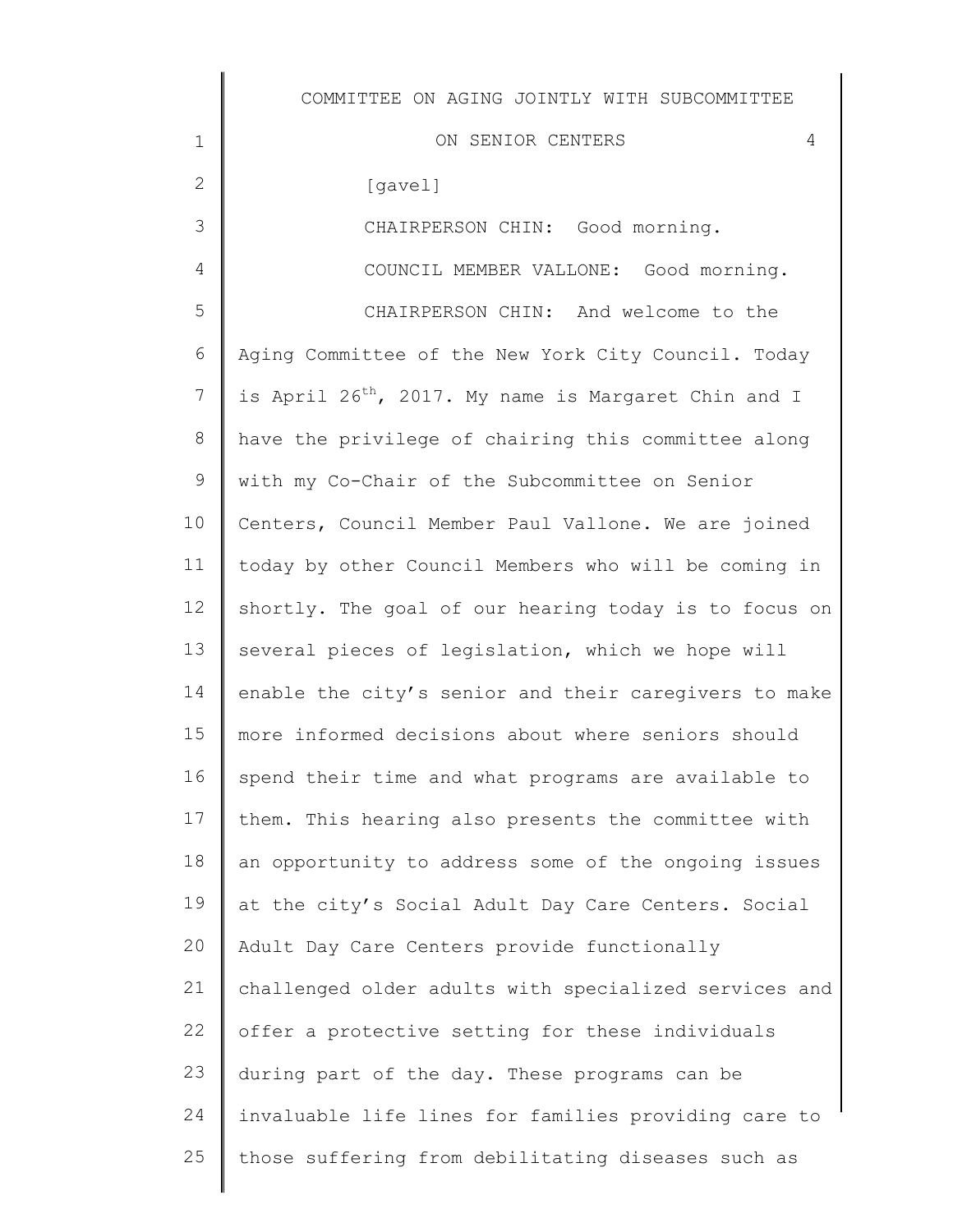1 2 3 4 5 6 7 8 9 10 11 12 13 14 15 16 17 18 19 20 21 22 23 24 25 COMMITTEE ON OVERSIGHT AND INVESTIGATIONS 5 Alzheimer's, dementia, and other chronic health conditions. Social Adult Day Care programs offer a brief respite for caregivers who can rest easy knowing their loved ones are in a safe care facility with trained staff who can improve the quality of their lives. However, oversight of these facilities remains limited. This committee heard testimonies from the City's Department for the Aging in February that addressed some of the ongoing concerns about the potential of abuse at these centers. While the committee values the incredible work that these providers offer to some of the city's most vulnerable population, we remain concerned about the potential for abuse and fraudulent exploitation of the state's managed long term care reimbursement program. To address this issue, I sponsor one of the bills on our agenda today, Introduction 1278, which would require Social Adult Day Care Centers to conspicuously post performance summary cards to indicate their compliance with existing rules and any penalties and pose upon them during the previous 12 months. We believe this legislation would act as a deterrent for potential bad actors if they do not comply with existing state and local regulations. We are also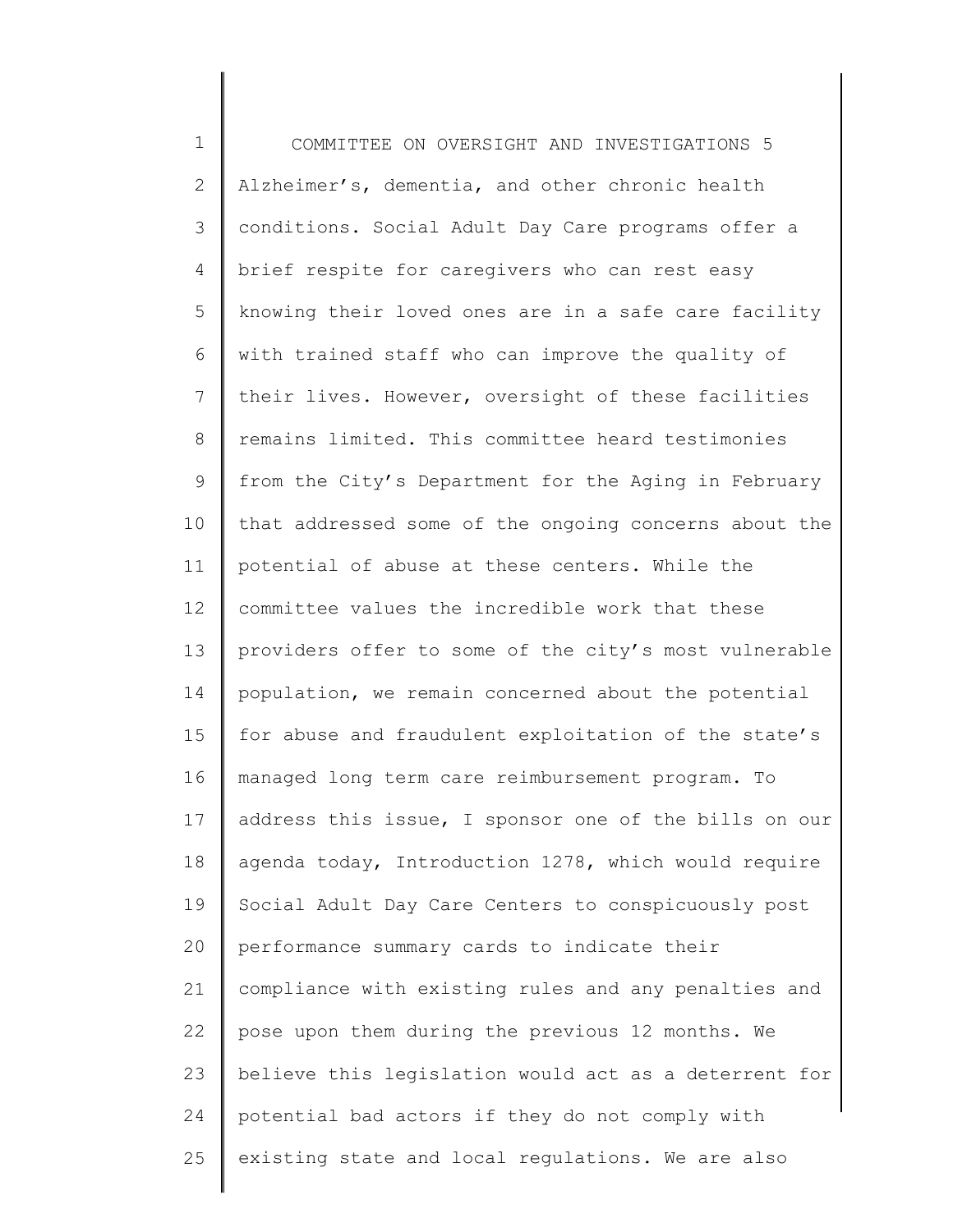1 2 3 4 5 6 7 8 9 10 11 12 13 14 15 16 17 18 19 20 21 22 23 24 25 COMMITTEE ON OVERSIGHT AND INVESTIGATIONS 6 going to be hearing Introduction 1519 sponsored by Council Member Karen Koslowitz, which would require city's Human Right… Human Resource Administration to coordinate with the Department for the Aging to conduct programming and distribute applications for the federal, federal supplemental nutrition assistance program at senior centers. We also have several resolutions before the committee today. These resolutions address several issues facing the city seniors including providing hot meals as part of the home deliver meals program, restoring the congregate weekend meal program, increasing funding for the state's long term care Ombus person, and supporting state legislation targeting abuse and safety violations at adult care facilities. The committee looks forward to hearing testimony from the Human Resource Administration and the Department for the aging as well as the advocates and Social Adult Day Care providers who are with us today. Before we begin I would like to thank my Co-Chair, Council Member Paul Vallone and the Aging Committee staff; Council… Committee Council Alex Paulenoff, Policy Analyst Emily Rooney, and Finance Unit Head Johinni Supora [sp?] as well as my Deputy Chief of Staff, Vincent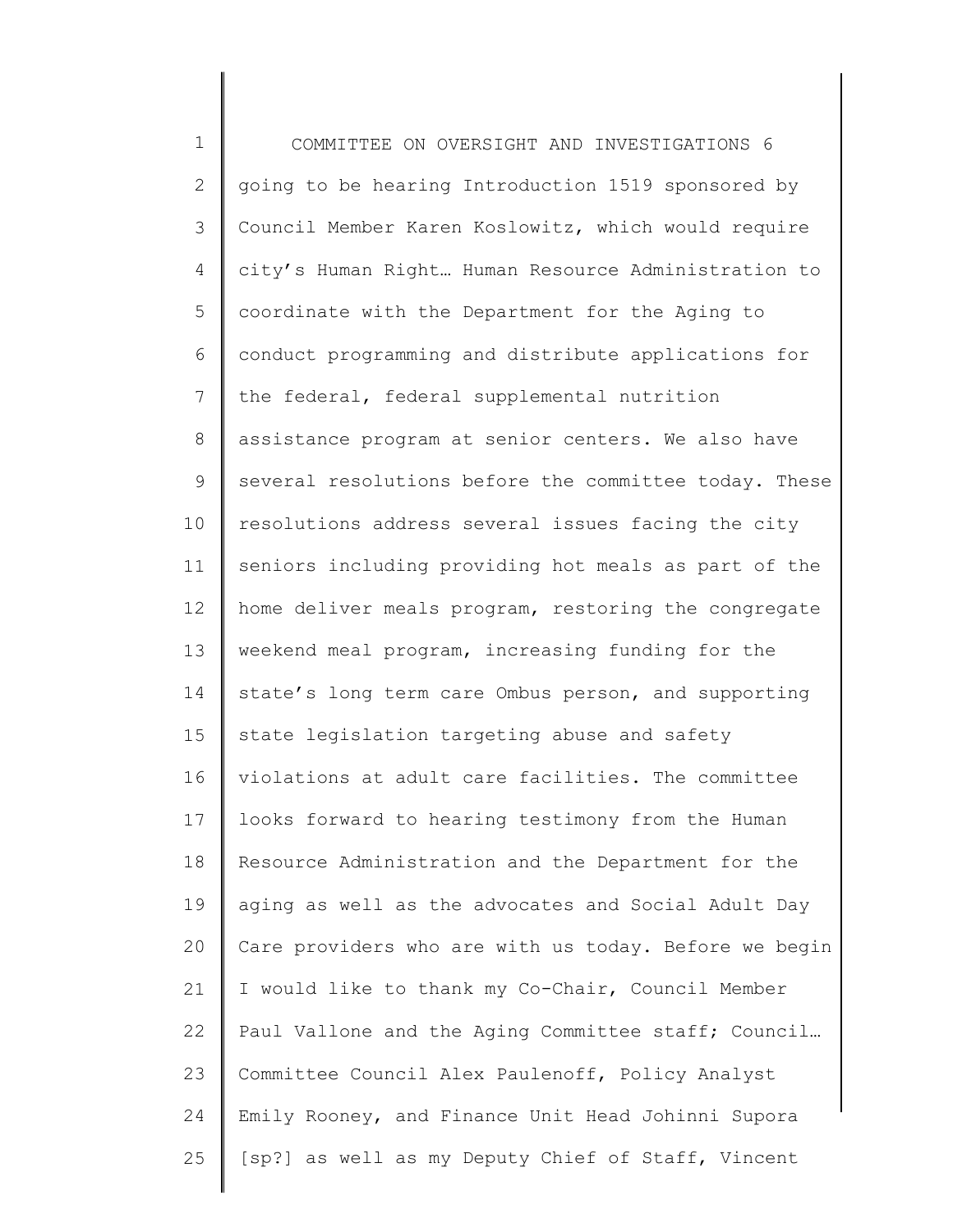| $\mathbf 1$    | COMMITTEE ON OVERSIGHT AND INVESTIGATIONS 7           |
|----------------|-------------------------------------------------------|
| $\mathbf{2}$   | Thang for all their hard work preparing for this      |
| 3              | hearing. With that said we will begin the hearing and |
| 4              | we would like the administration, DFTA, Caryn         |
| 5              | Resnick, Robin Fenley from DFTA, Kinsey Dinan from    |
| 6              | HRA, and Lamaunda Maharaj from also from HRA, if I    |
| $\overline{7}$ | didn't pronounce your name correctly please accept my |
| $\,8\,$        | apology and when you speak you can reiterate your     |
| $\mathsf 9$    | name for the record. Thank you and the council will   |
| 10             | swear you in, thank you.                              |
| 11             | COMMITTEE CLERK PAULENOFF: Will you all               |
| 12             | please raise your right hands. Do you swear or affirm |
| 13             | to tell the truth, the whole truth and nothing but    |
| 14             | the truth in your testimony today?                    |
| 15             | CARYN RESNICK: I do.                                  |
| 16             | COMMITTEE CLERK PAULENOFF: Thank you.                 |
| 17             | CARYN RESNICK: Good morning                           |
| 18             | Chairperson's Chin, Vallone, and members of the Aging |
| 19             | Committee. I'm Caryn Resnick, Deputy Commissioner for |
| 20             | External Affairs at the New York City Department      |
| 21             | from for the Aging from DFTA, I am joined by Dr.      |
| 22             | Robin Fenley, Assistant Commissioner for the Bureau   |
| 23             | of HealthCare Connections and I'm also joined by      |
| 24             | Kinsey Dinan, Deputy Commissioner of the Office of    |
| 25             | Evaluation and Research, and Lamaunda Maharaj,        |

║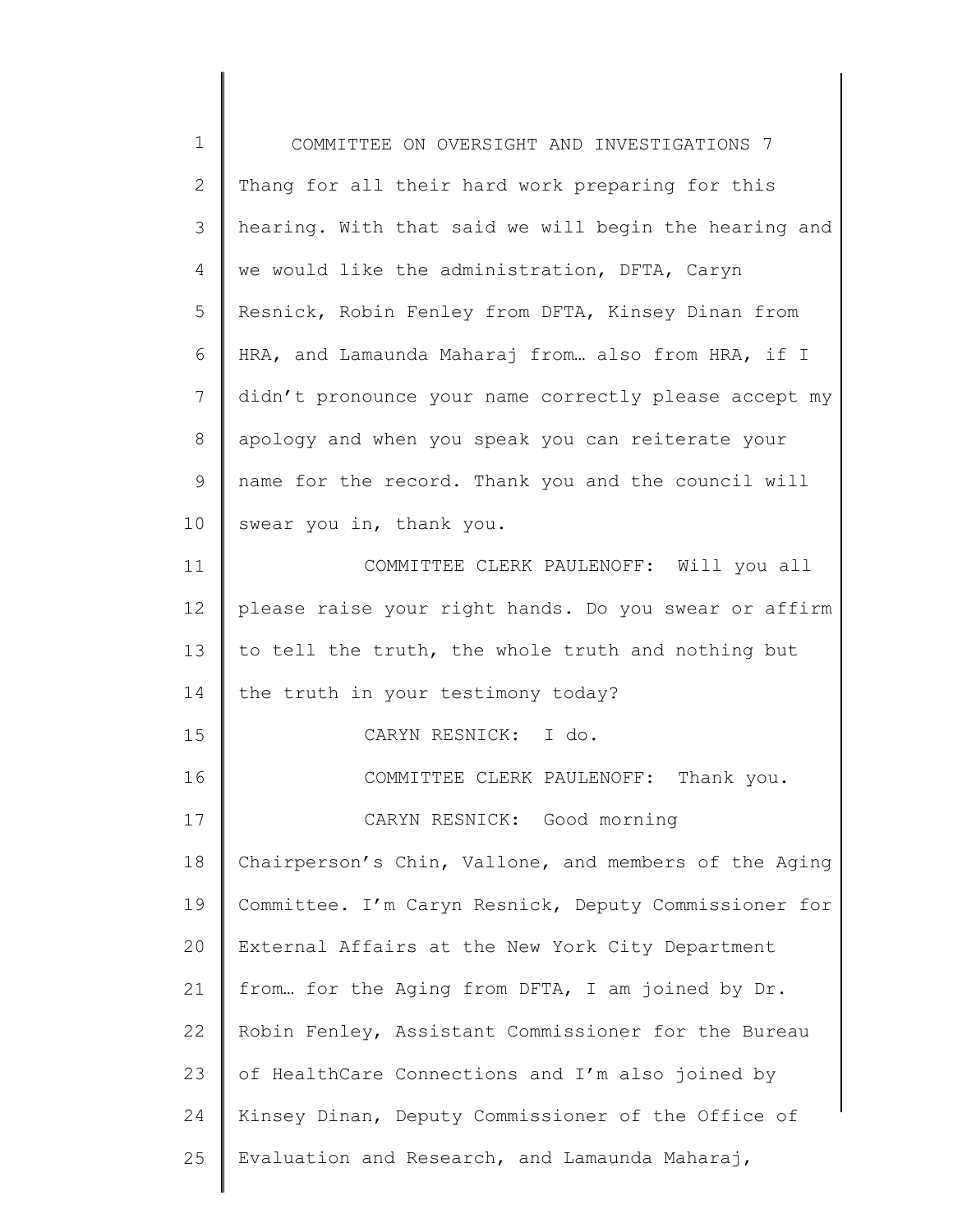1 2 3 4 5 6 7 8 9 10 11 12 13 14 15 16 17 18 19 20 21 22 23 24 25 COMMITTEE ON OVERSIGHT AND INVESTIGATIONS 8 Director of the Emergency Food and Nutrition Assistance Program from the New York City Human Resources Administration. I'd like to thank you for this opportunity to testify on Intro Number 1278, in relation to the posting of a performance summary card for social adult day care and Intro Number 1519, in relation to Supplemental Nutrition Assistance Program, SNAP enrollment at senior centers. Formal opportunities to ensure that the growing population of older adults are actively engaged in community life come in many forms. During the past few years, we've witnessed the proliferation of Medicaid authorized social day care programs in New York City that are funded through Managed Long Term Care companies. To recall, social adult day care is a structured program of socialization for individuals whose physical and cognitive needs are beyond their ability to independently participate in activities such as that which would be found at a senior center. Social adult day care programs provide supervised and structured activities, some personal care assistance, snacks and meals, overall monitoring, and transportation. DFTA currently oversees ten social adult day care programs that are supported by council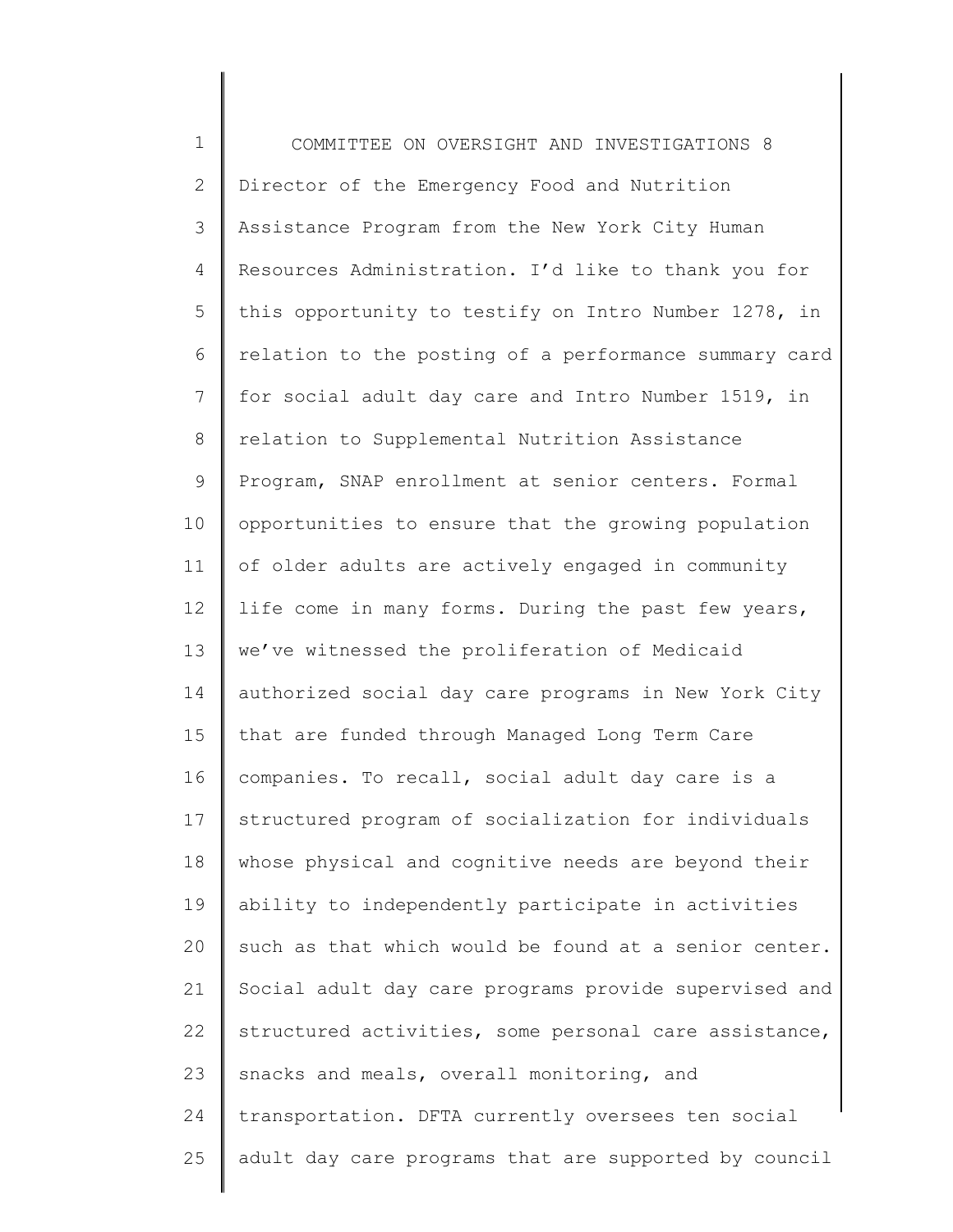1 2 3 4 5 6 7 8 9 10 11 12 13 14 15 16 17 18 19 20 21 22 23 24 25 COMMITTEE ON OVERSIGHT AND INVESTIGATIONS 9 discretionary funding. The Medicaid financing model as promulgated… has promulgated an increase in the development of the new SADC… new SADCs throughout the five boroughs, most notably in Brooklyn and Queens. As of April 10<sup>th</sup>, of this year, 315 sites had registered; 131 in Brooklyn, 108 in Queens, 32 in Manhattan, 30 in the Bronx, and 14 in Staten Island. Managed Long Term Care companies receive their funding from the New York State Department of Health Medicaid Program for the provision of authorized community based healthcare services. As stated above, social adult day care, as one component of New York State DOH authorized services, receives its funding through each of its MLTC contracts. Therefore, primary oversight responsibility rests with the originator of this funding, the New York State Department of Health. It is precisely for this reason that principally it is the obligation of the state to ensure the quality of the services that are provided and to protect the integrity of the taxpayer funded Medicaid program. DOH has taken steps to address reported problems with MLTC contracted SADCs, notably requiring the MLTCs to conduct an initial and annual onsite visit of all their contracted SADCs in order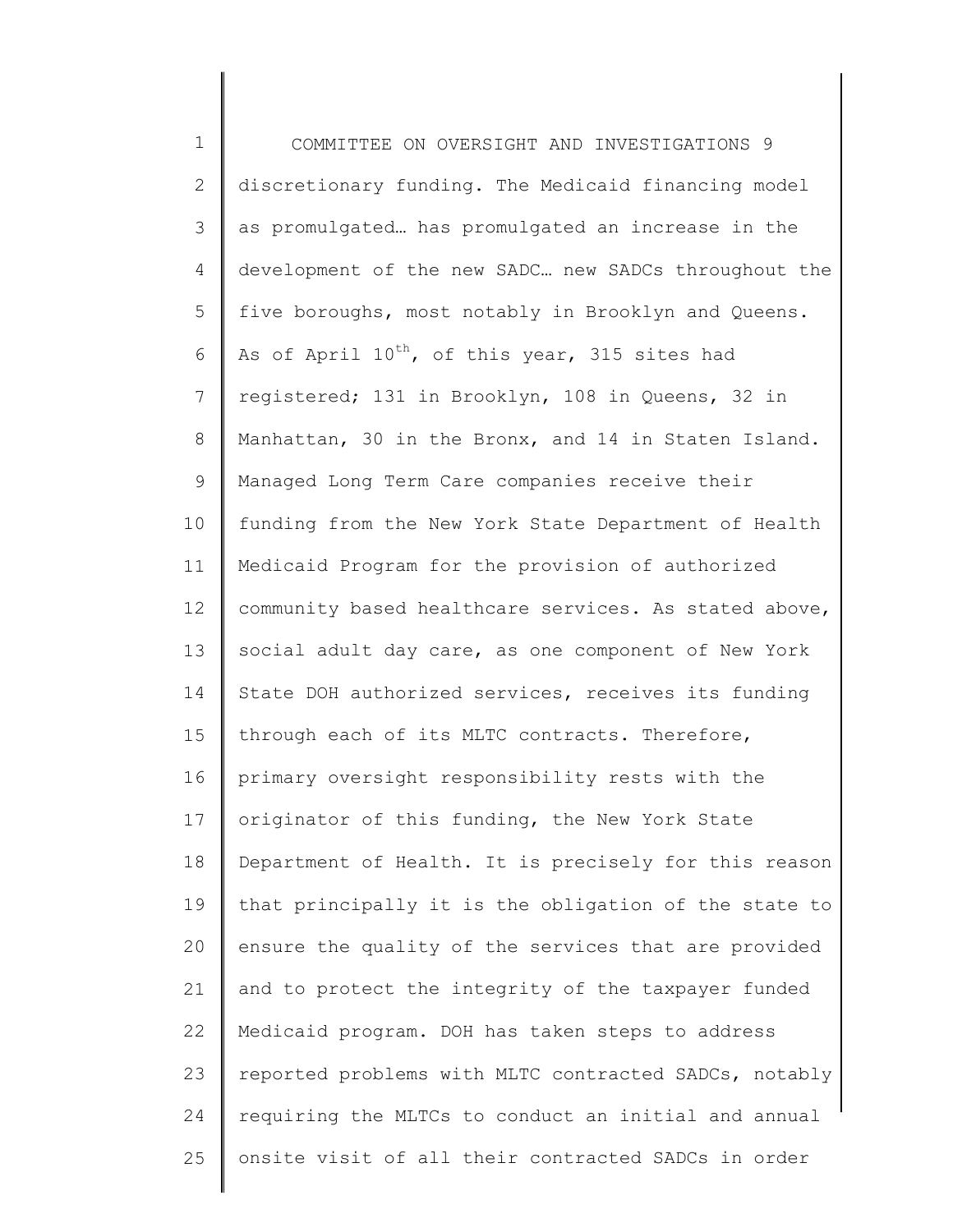1 2 3 4 5 6 7 8 9 10 11 12 13 14 15 16 17 18 19 20 21 22 23 24 25 COMMITTEE ON OVERSIGHT AND INVESTIGATIONS 10 to monitor compliance with the minimum state requirements. To assess the cognitive and physical status of all potential SADC participants prior to authorizing attendance; to ensure SADC compliance with the New York State Office for the Aging, regulations, and to maintain documentation of such compliance for all related audits. Additionally, DOH has required that all MLTC contracted SADCs selfcertify annually with the New York State Office of the Medicaid Inspector General, asserting that they are in compliance with the New York State Office for the Aging SADC requirements. As you know, Local Law 9 of 2015 designated DFTA as the SADC Ombuds Office and as such, the agency accepts all SADC related inquiries and complaints, has developed a system to receive required registrations of all SADC programs operating within New York City and continues to work with the Law Department regarding establishing rules where civil penalties for violations of NYSOFA social adult day care regulations. In order to implement this law, DFTA has successfully developed relationships with relevant governmental entities. On the city level, these agencies include the Fire Department, the Department of Buildings, Department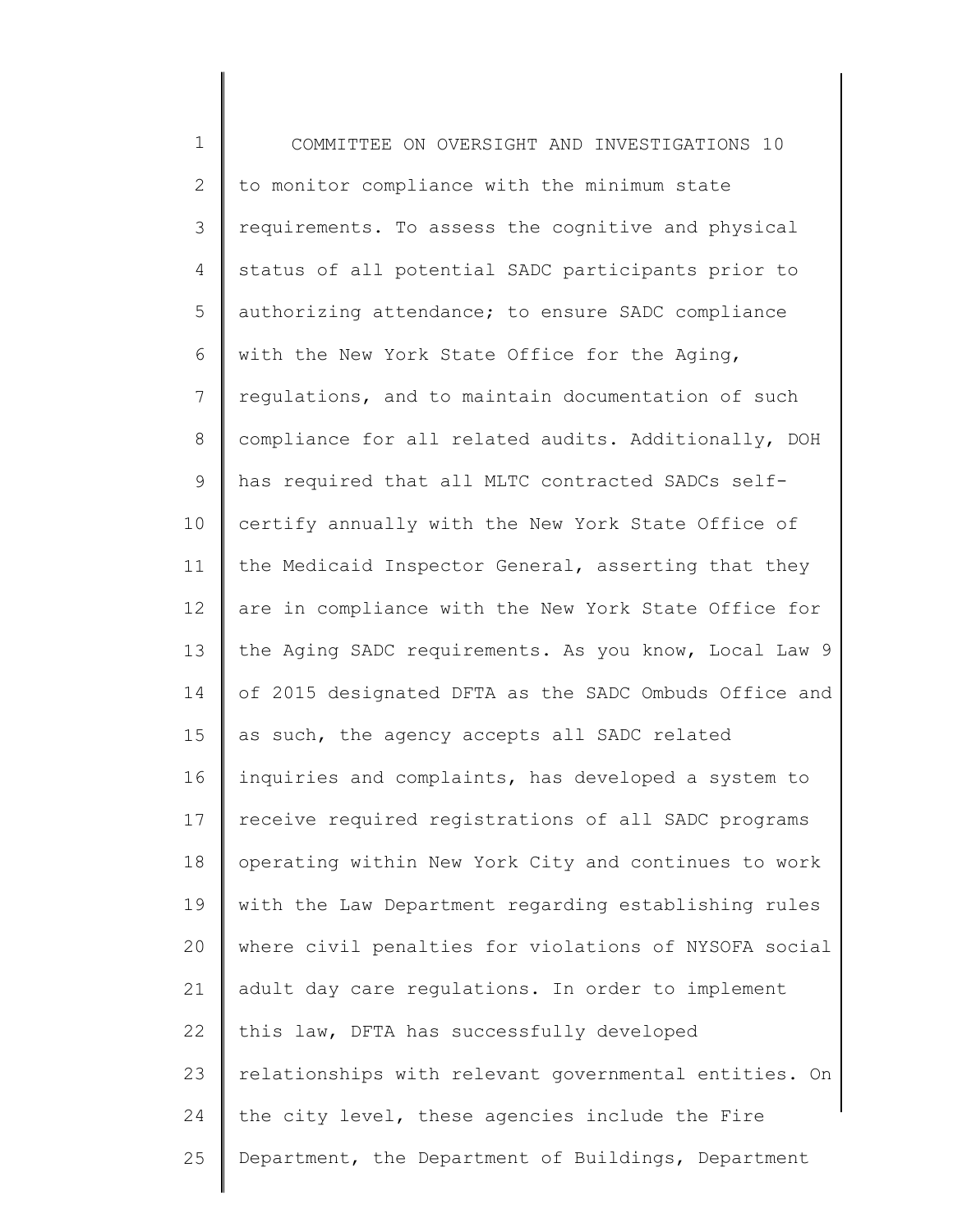1 2 3 4 5 6 7 8 9 10 11 12 13 14 15 16 17 18 19 20 21 22 23 24 25 COMMITTEE ON OVERSIGHT AND INVESTIGATIONS 11 of Transportation, Department of Health and Mental Hygiene, and the Human Rights Commission partners… Human Rights Commission. Partners on the state level include New York State Office for the Aging, OMIG, and the Department of Health. Our intergovernmental partners have been very responsive to DFTA's SADC Ombuds Office, as we request their assistance in addressing complaints received that are outside of DFTA's purview and expertise. Each agency has also been helpful in aiding our understanding of the parameters of their respective areas of responsibility. DFTA has developed a close partnership with OMIG, demonstrated through our joint participation in bimonthly convening's with the MLTCs, mutual support provided to each other regarding complaints, and our collaborative involvement in the recent creation of a multiagency public education team. This public education team consists of OMIG, DFTA, and the New York State Attorney General's Medicaid Fraud Control Unit. This initiative grew out of the awareness that many seniors who attended pop-up social adult day care programs expected incentives to participate, whether in cash or in goods. The objective of this group is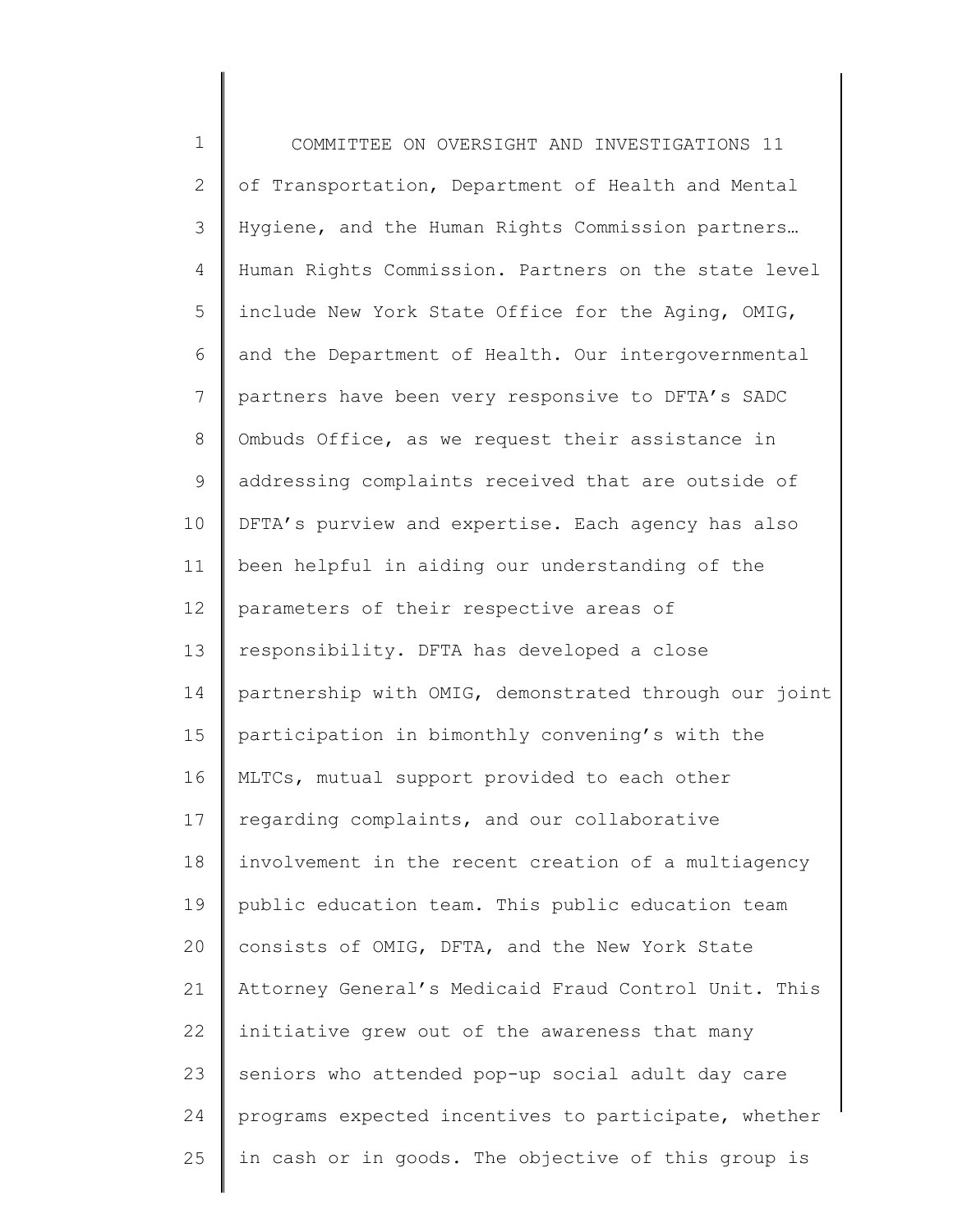1 2 3 4 5 6 7 8 9 10 11 12 13 14 15 16 17 18 19 20 21 22 23 24 25 COMMITTEE ON OVERSIGHT AND INVESTIGATIONS 12 to educate older adults and the public… general public about what participation in an SADC involves, to educate about the legal liability of programs who may engage in the appropriate… inappropriate use of Medicaid funds, and to provide resources for participants and their family members who may have questions or want to report their concerns. MLTCs are also actively monitoring and communicating with their contracted SADCs. DFTA recently sent a reminder to each registered site of their requirement to prominently post the SADC Ombuds Office and Participants Rights posters. The MLTCs with whom these SADCs contract were notified of this transmission and were also reminded of their obligation as funders with oversight of these SADCs to ensure that each site had registered with the Ombuds Office and or that any updated registration information was provided to the Ombuds Office. Since that notification, DFTA has received numerous communications from MLTCs and SADC's regarding registration status. In addition, several MLTCs have distinguished themselves through their comprehensive responses to complaints forwarded by DFTA, in some instances, offering additional findings that, that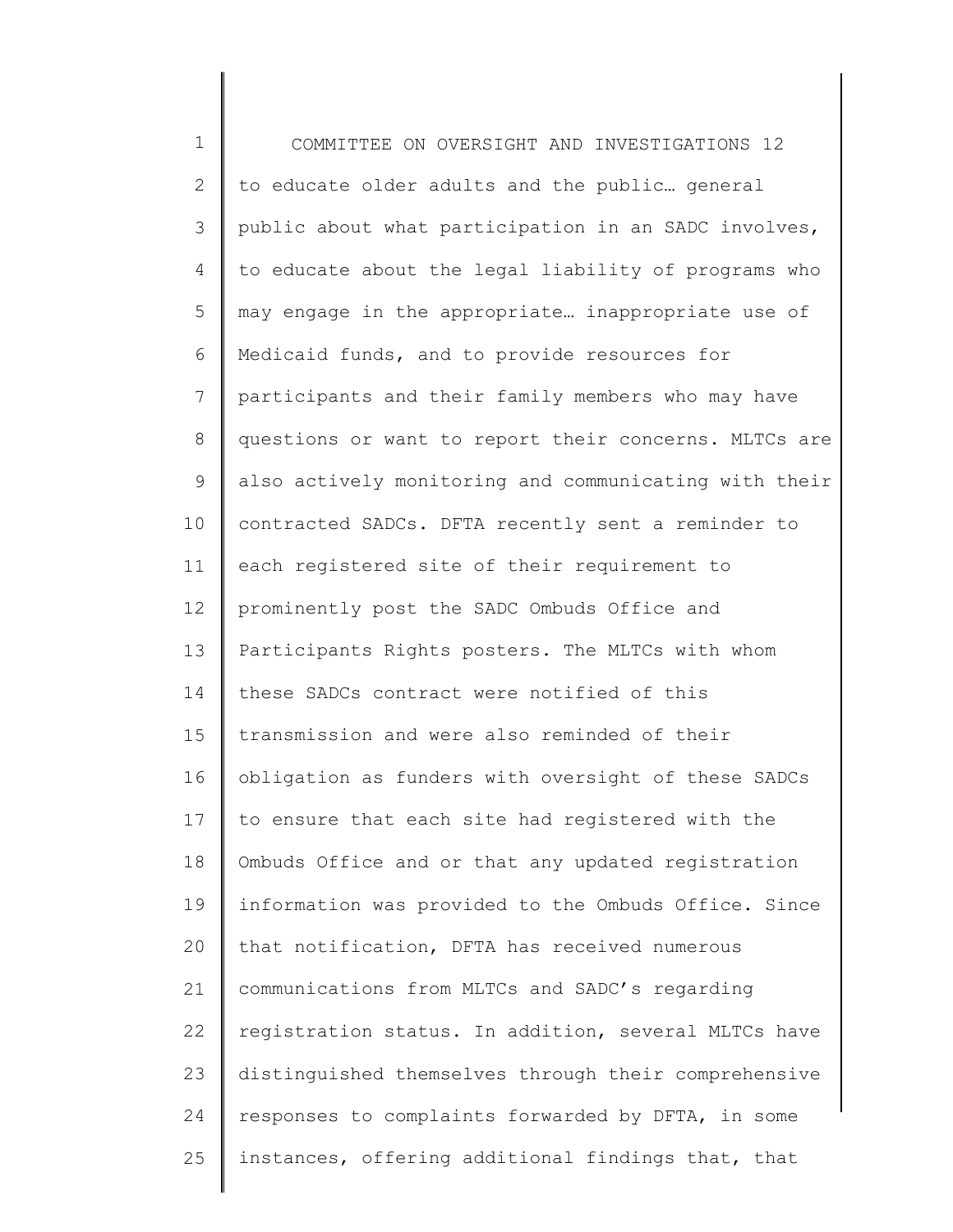1 2 3 4 5 6 7 8 9 10 11 12 13 14 15 16 17 18 19 20 21 22 23 24 25 COMMITTEE ON OVERSIGHT AND INVESTIGATIONS 13 were not included in the original complaint. Many MLTCs inform us that they will conduct follow up on complaints, once they issue a corrective action plan to the contracted SADC. The administration shares the concerns prompting the introduction of Intro Number 1278, as quality social adult day care programming that is in conformance with regulations is of paramount importance. Intro Number 1278, however, would put the city in a position of potential liability for a matter that falls within the realm of state oversight. As you are aware, it is the state and not the city that reimburses the MLTCs for providing social adult day care services and in turn the state has the decisive monitoring obligations in relation to SADCs. Given that the city does not have a fiscal or contractual relationship with any of the MLTC contracted SADCs, this proposal is ultimately unenforceable on the local level. There are also legal concerns regarding the scope of the bill, which the administration is happy to discuss at a later date. Further, to provide the degree of oversight and monitoring set forth in Intro Number 1278 is beyond the capacity of DFTA. The agency does not have the staff nor the resources that would be required to…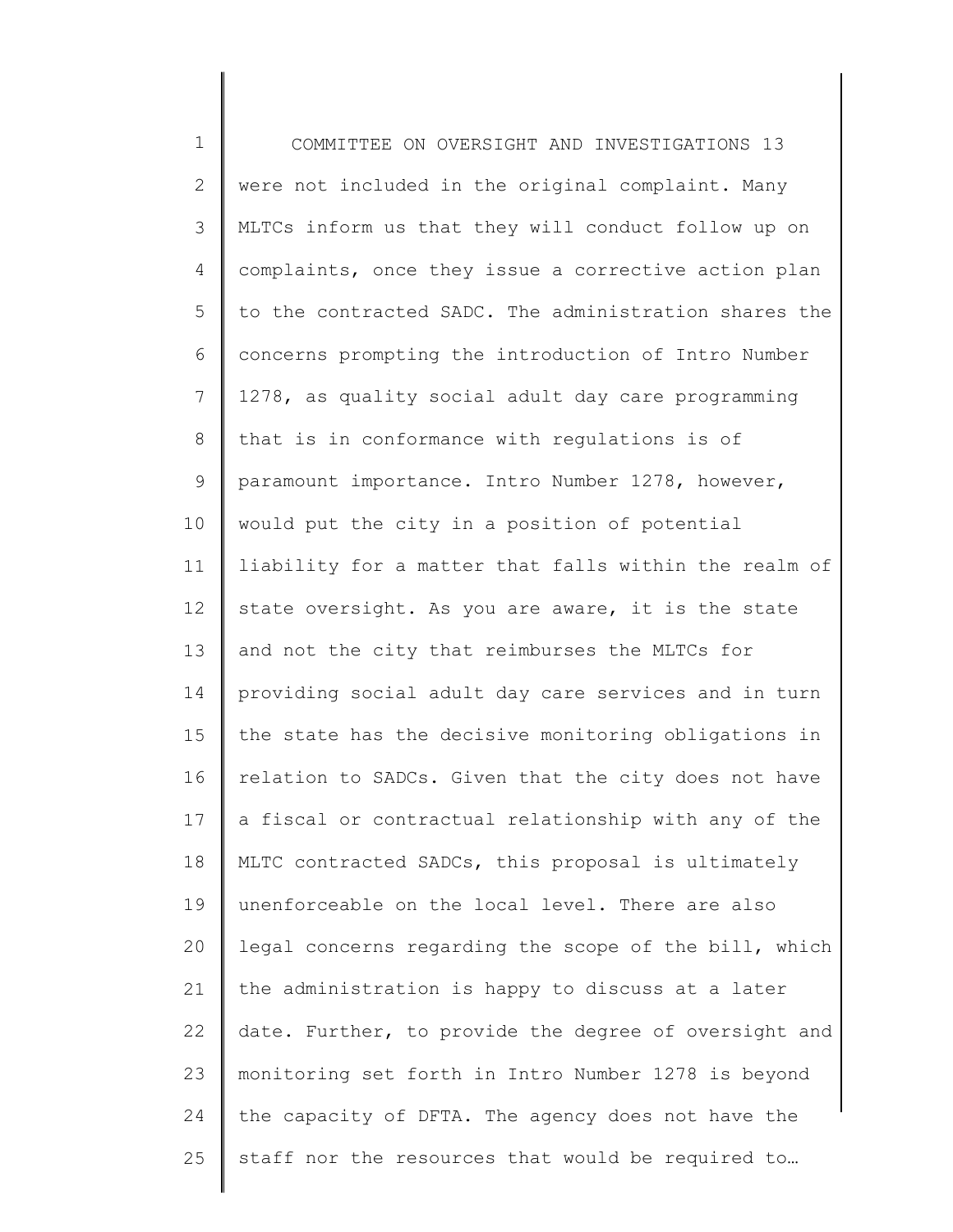1 2 3 4 5 6 7 8 9 10 11 12 13 14 15 16 17 18 19 20 21 22 23 24 25 COMMITTEE ON OVERSIGHT AND INVESTIGATIONS 14 required to ably comply with this legislation. In addition, the credentialing and specialized training that would be necessitated by Intro Number 1278 are well outside of DFTA's expertise. So, I'm going to move on and talk about Intro… the SNAP legislation. In January 2017, at the Council's annual hunger hearing, HRA testified in regard to the comprehensive work that this administration has been undertaking over the past three years to address hunger and food insecurity. At that hearing, HRA noted that SNAP is the nation's most important anti-hunger program assisting more than 45 million low income Americans and more than one in four households with seniors are individuals with disabilities. Currently, 1.7 million New Yorkers receive SNAP, including more than 410,636 seniors. While the national participation rate for seniors is 42 percent, the participation rate, in recent years, among seniors in New York City, is now approximately 70 percent. Despite enrollment declines among other age groups, from September 2015 to September 2016, the SNAP caseload among seniors increased by 16,282 cases or 4.13 percent. At the hunger hearing, HRA provided details concerning the efforts underway to reform, streamline, and eliminate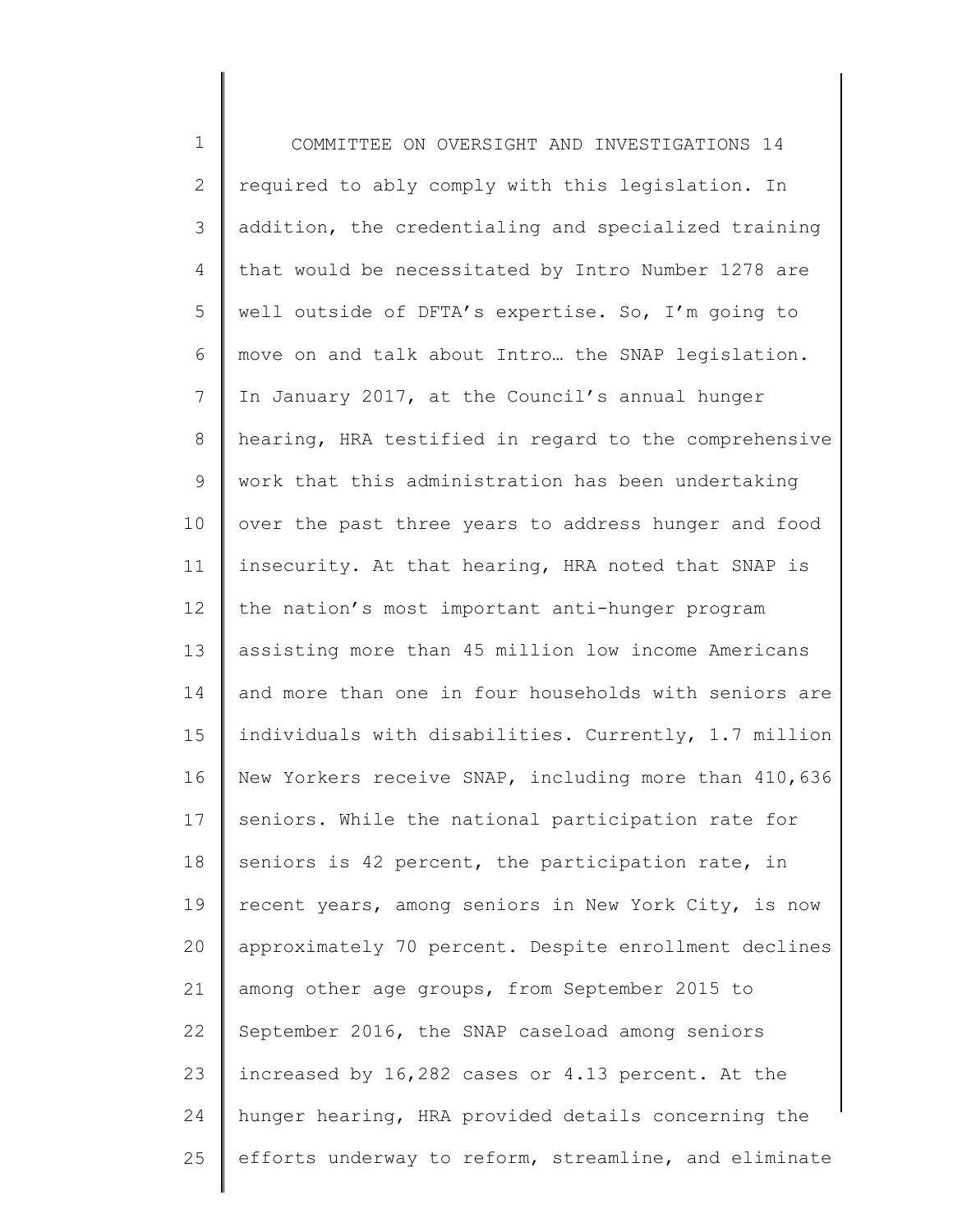1 2 3 4 5 6 7 8 9 10 11 12 13 14 15 16 17 18 19 20 21 22 23 24 25 COMMITTEE ON OVERSIGHT AND INVESTIGATIONS 15 bureaucratic barriers to enrollment and the recertification for benefits including SNAP. They also included updates on the steady progress made to modernize and optimize their benefit system allowing clients to access online services outside of HRA's brick and mortar offices located throughout the city. These reforms make it easier for eligible New Yorkers to apply, enroll, and recertify for SNAP benefits. In optimizing their technology systems, they enable clients to apply and recertify for certain benefits and programs in a more efficient and accessible means online, with the result that staff at HRA's job centers can work directly with the 30 percent of clients who do not access benefits via these online tools. Since the inception of the SNAP Helps campaign in April 2015, FoodHelp NYC has seen approximately 117,000 lifetime users. The SNAP Helps campaign encourages New Yorkers struggling to afford food to seek help, targeting low income seniors and immigrants. FoodHelp dot NYC redirects potential clients to ACOMMITTEE CLERKESS NYC where they are able to determine if they qualify for more than 30 different city, state, and federal benefits. There were approximately 53,000 click throughs from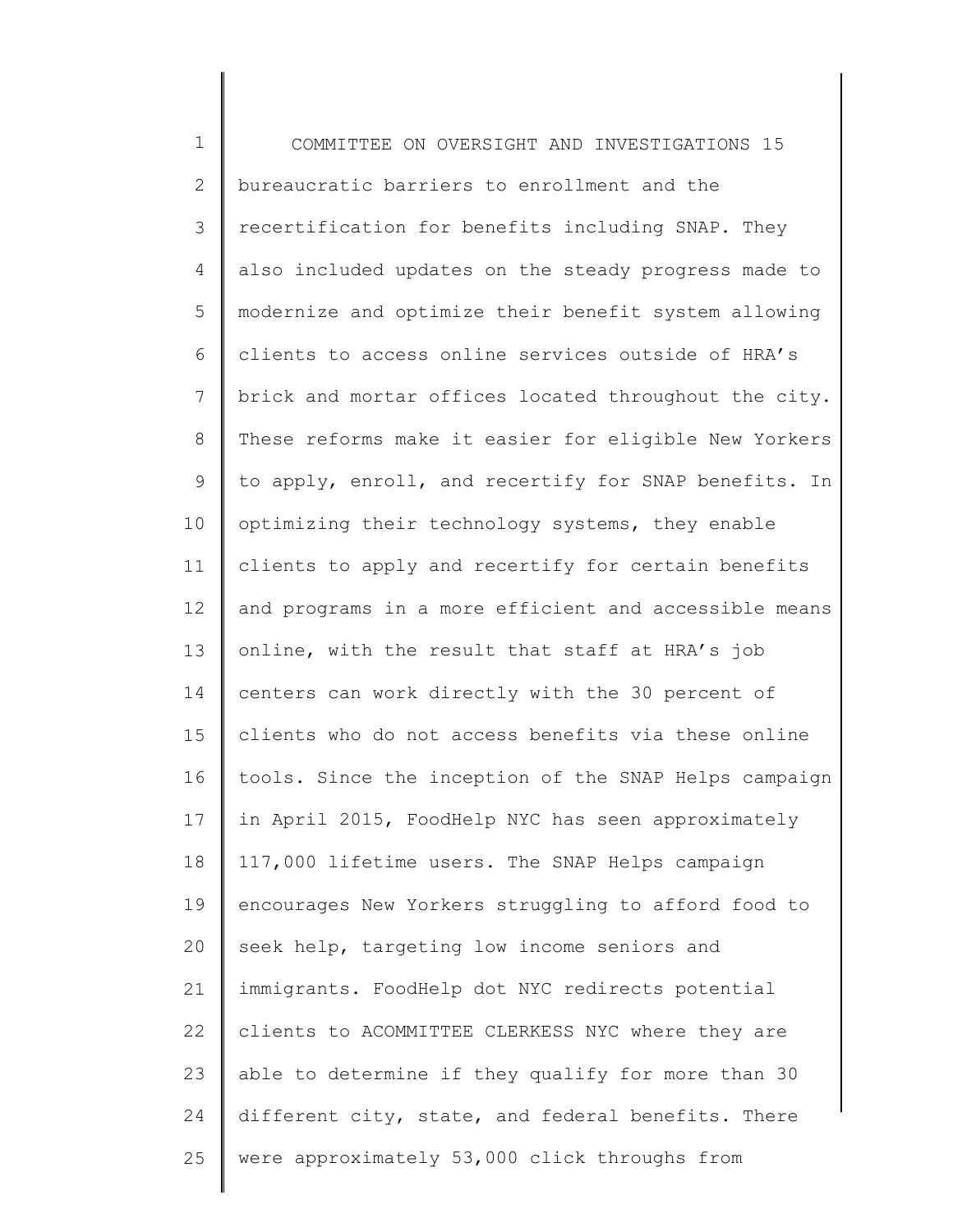1 2 3 4 5 6 7 8 9 10 11 12 13 14 15 16 17 18 19 20 21 22 23 24 25 COMMITTEE ON OVERSIGHT AND INVESTIGATIONS 16 FoodHelp dot NYC to ACOMMITTEE CLERKESS NYC, representing 45 percent of site visitors, up from 25 percent last year. Various multilingual marketing materials are routinely distributed to community partners by the Mayor's Office of Immigrant Affairs, the Mayor's Office to Combat Domestic Violence, and the Department for the Aging. Multilingual marketing materials are also distributed by HRA's Community Affairs and Emergency Intervention Services, SNAP support teams, and the Mayor's Community Affair Units and at Senior Citizen Rent Increase Exemption sign up events and Deferred Action citizenship events. HRA is also focused on expanding SNAP outreach services to homebound clients who are eligible for utility assistance and or HEAP. Additionally, HRA's SNAP Support Services unit manages out stationed staff at three community based "Paperless Office System" sites providing online access to benefits with an 88 percent approval rate. SNAP Support Services staff also provides technical assistance to 103 community based organizations that provide SNAP facilitated enrollment and recertification services, seven of which target primarily seniors. Over the past year, the SNAP Support Services staff prescreened more than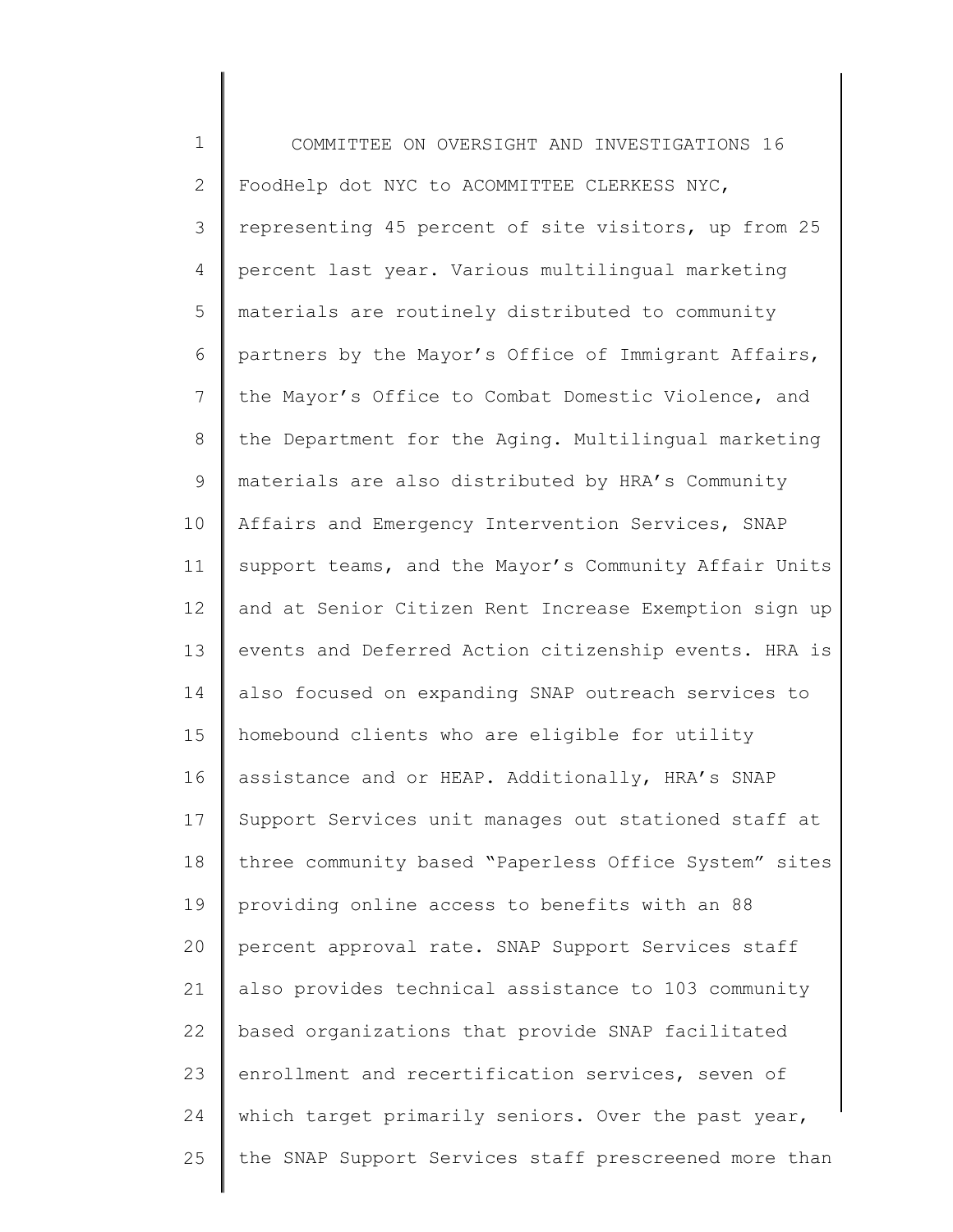1 2 3 4 5 6 7 8 9 10 11 12 13 14 15 16 17 18 19 20 21 22 23 24 25 COMMITTEE ON OVERSIGHT AND INVESTIGATIONS 17 9,526 potentially eligible applicants including almost 600 seniors at more than 1,676 individual community events, 134 of which specifically targeted seniors. And as reported in January 2017, HRA's SNAP Support Services unit has a presence providing screenings, application assistance, trainings, and presentations at 45 senior centers through New York City. HRA has worked hard to ensure that eligible New Yorkers have unencumbered access to SNAP and other crucial supports. The administration supports the intent of the legislation to enroll eligible seniors in the SNAP program. However, as we just briefly summarized and detailed further in the January hunger hearing testimony, closing the enrollment gap can be achieved by services redesign and technological improvements that allow New Yorkers, including seniors to apply and recertify for SNAP benefits without the need to go to an HRA office or submit documents to out stationed HRA staff. All that is required is access to a computer, which can be provided at a wide range of community locations. Moreover, as a 2015 pilot program in 14 senior centers found, New Yorkers who go to senior centers are already some of the most connected older adults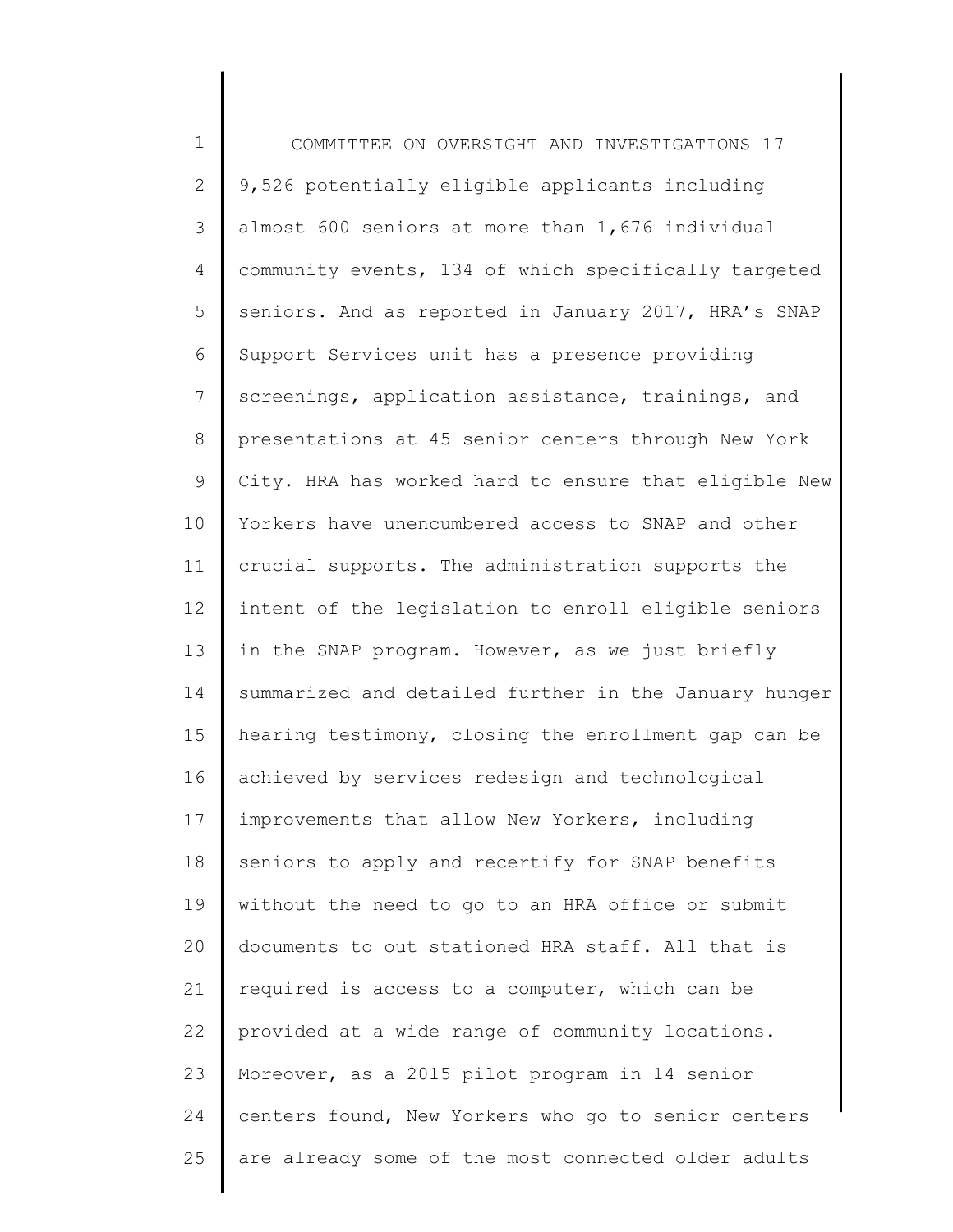1 2 3 4 5 6 7 8 9 10 11 12 13 14 15 16 17 18 19 COMMITTEE ON OVERSIGHT AND INVESTIGATIONS 18 when it comes to receiving benefits and participating in entitlement programs. Further, one reason some older adults remain unenrolled is due to a perceived stigma associated with receiving government benefits. This is precisely why the administration implemented FoodHelp dot NYC, increased our community based partnerships, and expanded outreach efforts both on and offline in order to have flexibility to reach those at risk but not seeking help because of a perceived stigma. We look forward to continuing to work with the council to refine the administration's approach to connecting seniors to benefits. Thank you again for this opportunity to provide testimony on Intro 1278 and Intro 1519 and I am pleased to answer any questions that you may have. CHAIRPERSON CHIN: Thank you for your testimony, we've been joined by Council Member Rose and Council Member Mendez, welcome. I'm going to turn

22 23 24 25 COUNCIL MEMBER VALLONE: Thank you Madame Chair, good morning Deputy Commissions and everyone. As always, I like to start with the testimony just to reclarify for some of us. You started with that DFTA

it over to Council Member Vallone to start with some

20

21

questions.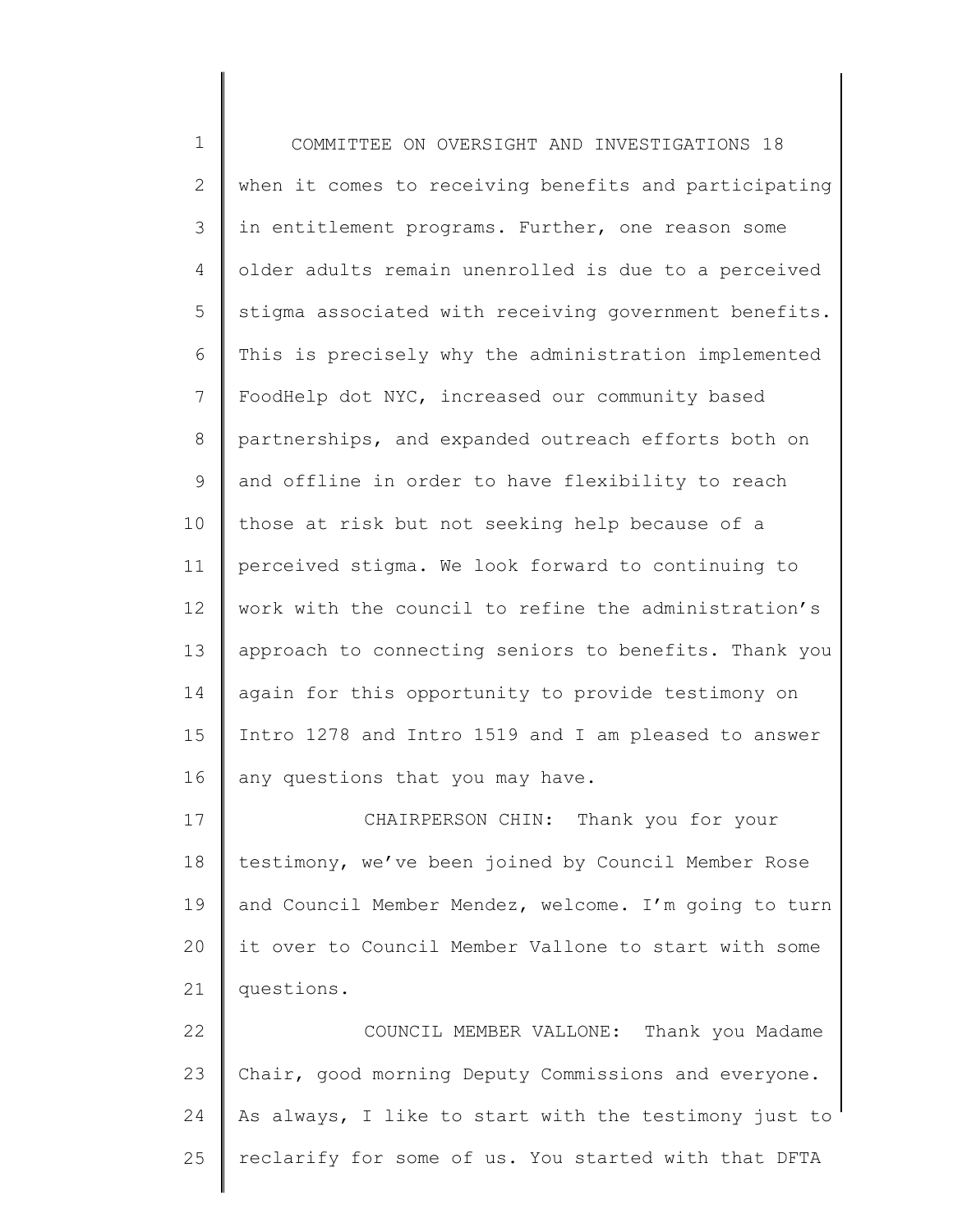| 1  | COMMITTEE ON OVERSIGHT AND INVESTIGATIONS 19          |
|----|-------------------------------------------------------|
| 2  | currently oversees ten social adult day care programs |
| 3  | supported by council funding versus 315 sites         |
| 4  | registered overwhelmingly in Brooklyn and Queens. Can |
| 5  | you expand on that, what is the increase from last    |
| 6  | year, 315 seems to be a high number from our last     |
| 7  | hearing?                                              |
| 8  | ROBIN FENLEY: Do you want to answer                   |
| 9  | that?                                                 |
| 10 | CARYN RESNICK: I can begin by answering               |
| 11 | that.                                                 |
| 12 | COUNCIL MEMBER VALLONE: Yeah, sure.                   |
| 13 | Thank you.                                            |
| 14 | CARYN RESNICK: And then I'll turn it                  |
| 15 | over to our actual Ombuds person. I believe that it's |
| 16 | actually the outreach that we've been doing and an    |
| 17 | additional notification that went out to all of the   |
| 18 | SADCs and MLTCs reminding them that it is requirement |
| 19 | that they register with us. So, I think that's part   |
| 20 | of why we see an increase, I don't think we had the   |
| 21 | total universe of SADCs programs in our [cross-talk]  |
| 22 | ROBIN FENLEY: Right [Cross-talk]                      |
| 23 | CARYN RESNICK:  sight  [cross-talk]                   |
| 24 | ROBIN FENLEY: I think that's, that                    |
| 25 | absolutely is right, I mean just even witnessed that  |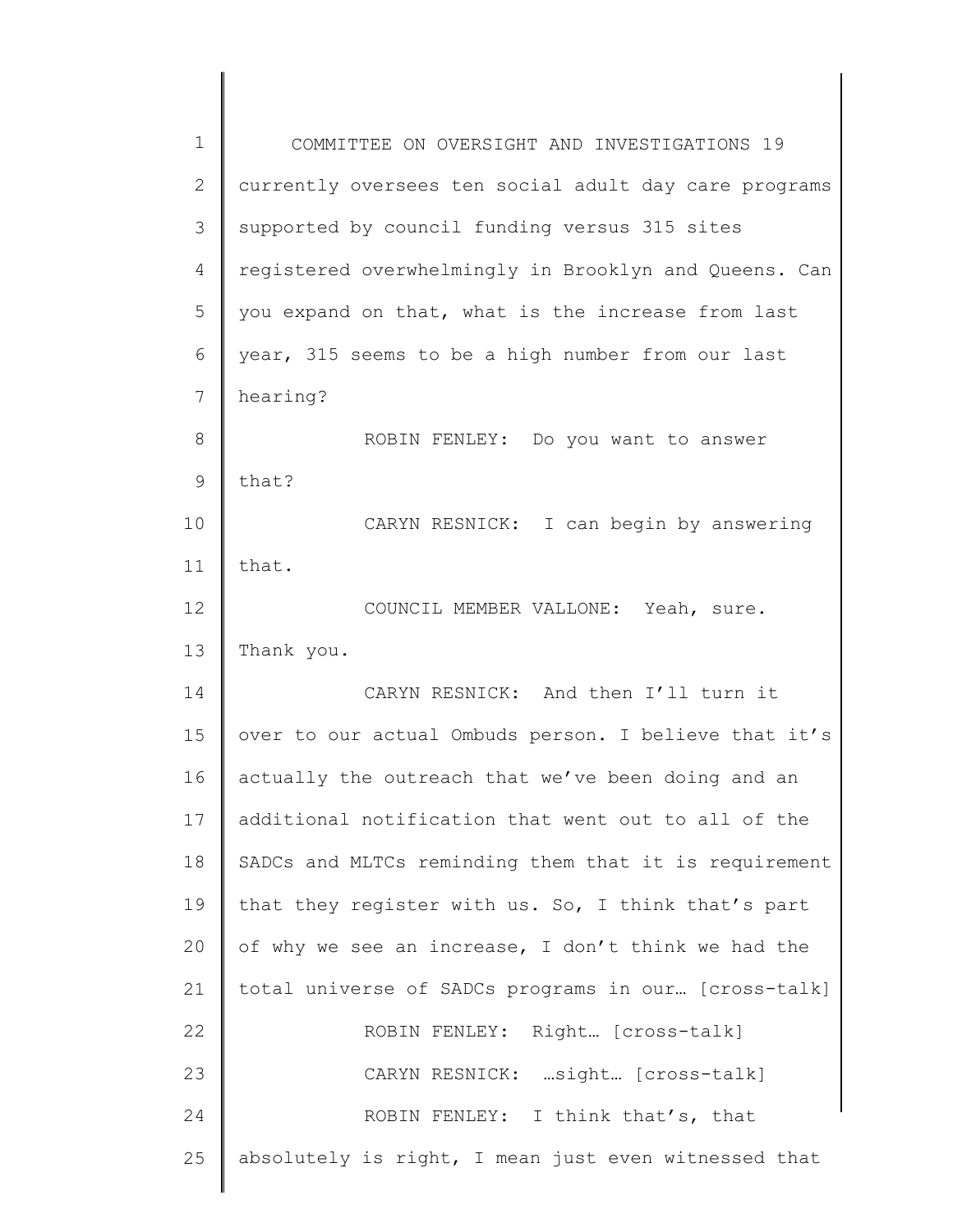1 2 3 4 5 6 7 8 9 10 11 12 13 14 15 16 17 18 19 20 21 22 23 24 25 COMMITTEE ON OVERSIGHT AND INVESTIGATIONS 20 the numbers keep rising we think at 315 this is everybody but we still continue to get additional registrations so in addition to what the Deputy Commissioner was saying I would add word of mouth is a good proponent of registrations. COUNCIL MEMBER VALLONE: So, do you feel that's an accurate number now? ROBIN FENLEY: I'm sorry, say again? COUNCIL MEMBER VALLONE: Do you feel that is an accurate number of the existing SADCs. ROBIN FENLEY: Oh, that's hard to… that's hard to say. It's what we know now but there's opportunity that's presented and, and we actually see a, a number who have registered and closed out and then opened up again so I think maybe there may be about 18 that have shut their doors that are not included in this 315… [cross-talk] COUNCIL MEMBER VALLONE: So… [cross-talk] CARYN RESNICK: And I believe that we did a reconciliation with the state and you know we had some that they didn't have and I think we have now reconciled that number with them. So, at least at this point in time we're pretty confident that this is the universe.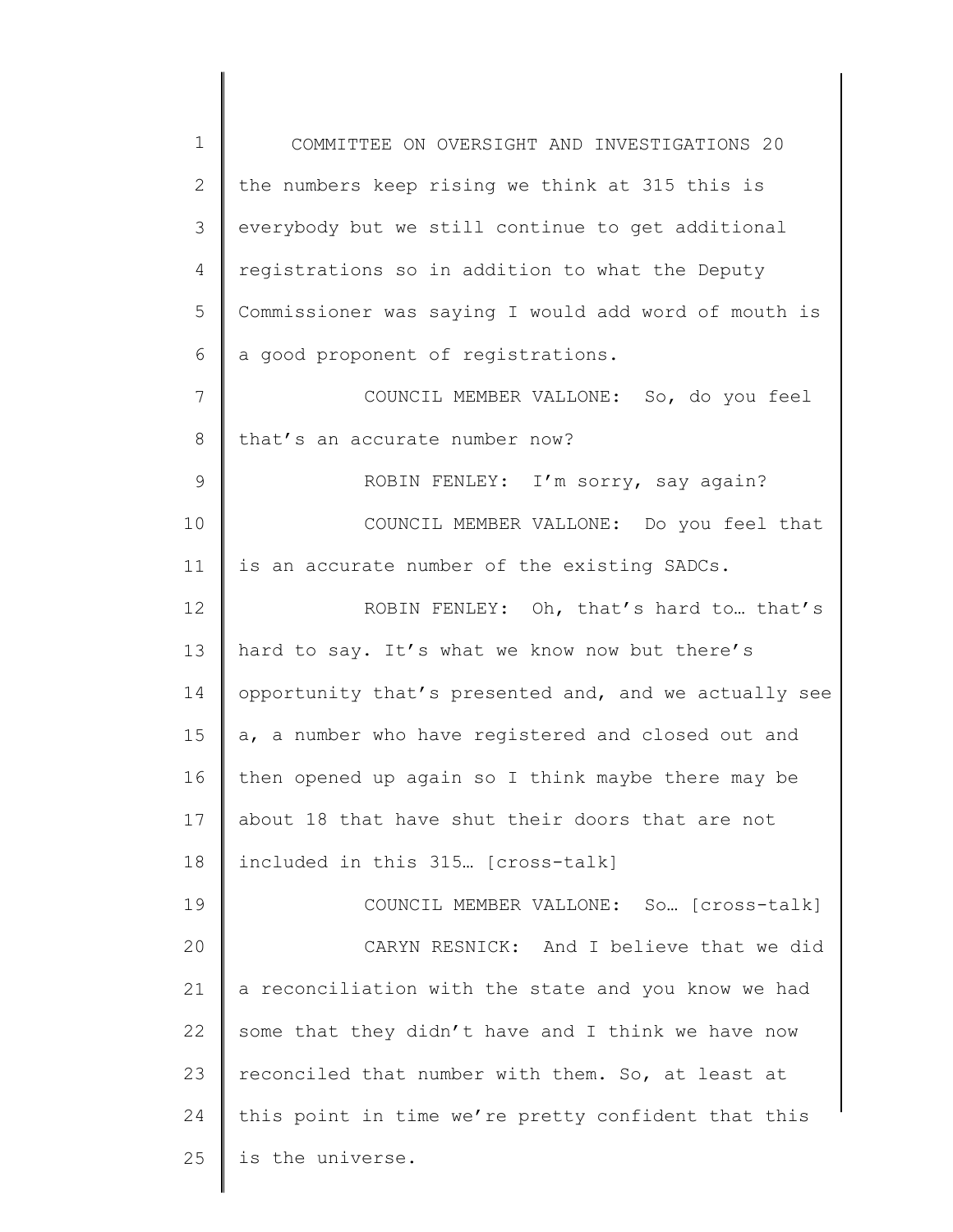1 2 3 4 5 6 7 8 9 10 11 12 13 14 15 16 17 18 19 20 21 22 23 24 25 COMMITTEE ON OVERSIGHT AND INVESTIGATIONS 21 COUNCIL MEMBER VALLONE: So, how's that working with the state, I think that was a big part of the Chair and I concern from the last hearing… [cross-talk] CARYN RESNICK: I'm pleased to report, which we have in our testimony that over the past year… [cross-talk] ROBIN FENLEY: …uh-huh… [cross-talk] CARYN RESNICK: …we have developed much closer relationships with the state and they are making headway in I think taking on more accountability and Robin can address a little bit about those working groups and what's been going on with the state. ROBIN FENLEY: Right, by state I would really highlight OMIG and they are the people that do the investigations… [cross-talk] CARYN RESNICK: That's the Office of the Medicaid Inspector General… [cross-talk] ROBIN FENLEY: Right… [cross-talk] COUNCIL MEMBER VALLONE: That was my next paragraph… [cross-talk] ROBIN FENLEY: Right… [cross-talk]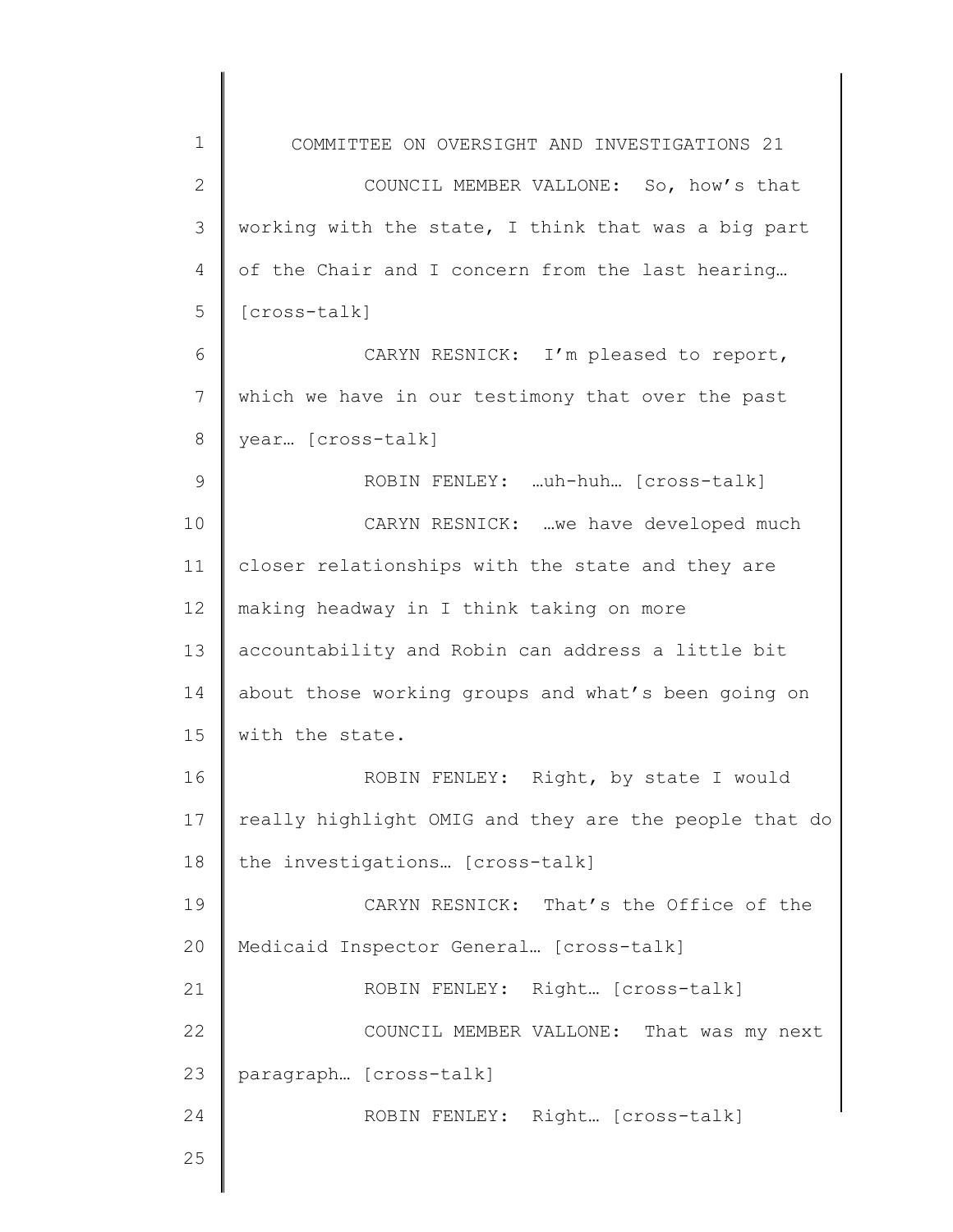1 2 3 4 5 6 7 8 9 10 11 12 13 14 15 16 17 18 19 20 21 22 23 24 COMMITTEE ON OVERSIGHT AND INVESTIGATIONS 22 COUNCIL MEMBER VALLONE: So, the recent creation of multiagency public education team called OMIG with DFTA and the New York State Attorney General's Office, it seems to be educational but not enforcement based though which is a big concern for us. ROBIN FENLEY: That, that's correct, I mean it really is about just getting information out there about… you know as the testimony said making sure that people understand what they should be expecting from a social adult day. It appears as though there's, there's more compliance with understanding that money is not part… you know you don't get paid to attend a social adult day but still those instances exist and so to take advantage of these opportunities to go out and do these presentations is, is specifically to ensure that people understand you come for the socialization not to get paid. COUNCIL MEMBER VALLONE: Do you think the next evolution or step of that will be some type of joint enforcement? ROBIN FENLEY: I… what I can say is that

in the past OMIG has expressed interest in working

25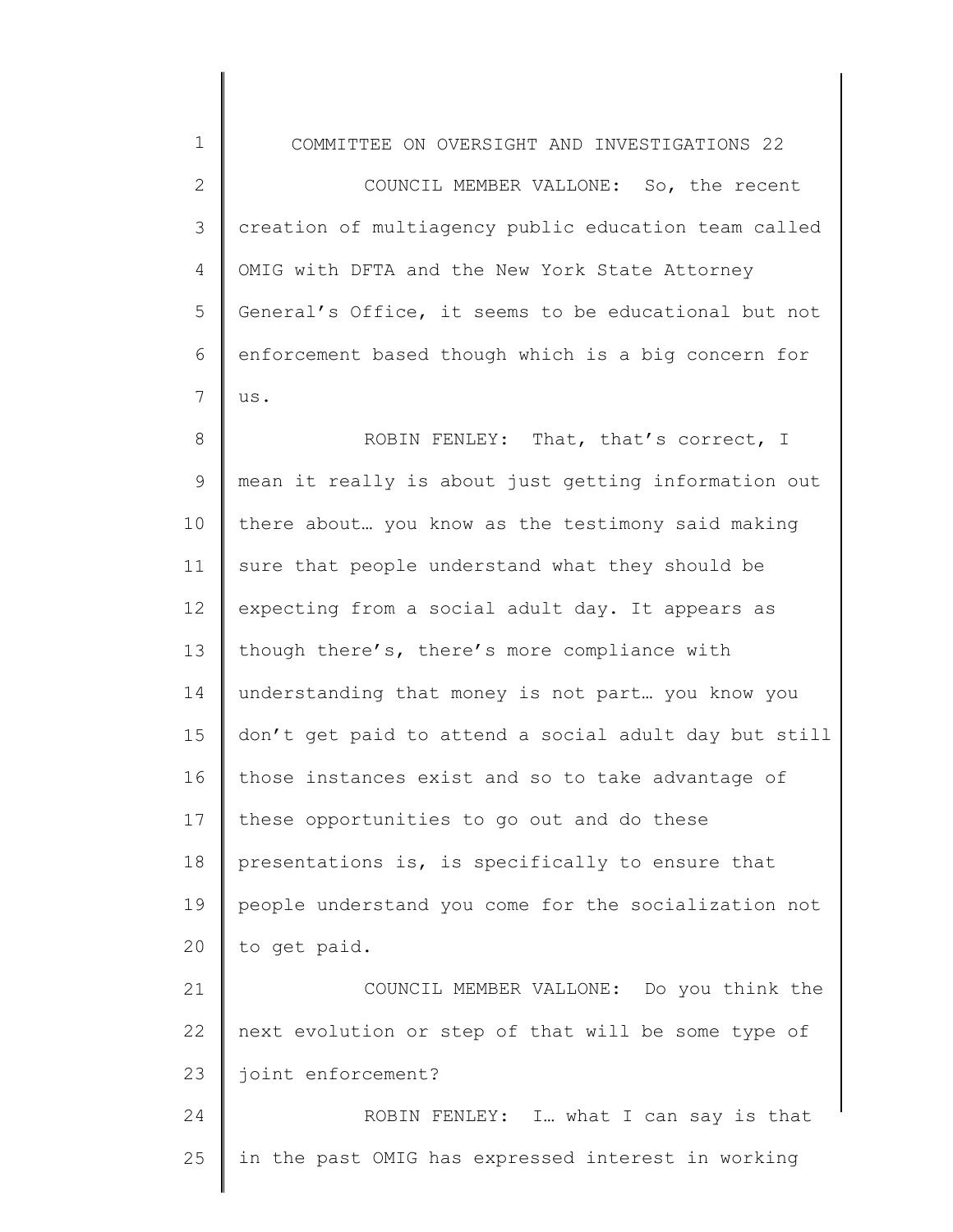| 1  | COMMITTEE ON OVERSIGHT AND INVESTIGATIONS 23          |
|----|-------------------------------------------------------|
| 2  | with us in that regard but again you have to know     |
| 3  | that OMIG is the one that actually does the active    |
| 4  | investigations and the subsequent closures if, if     |
| 5  | all you know all the pieces fall into place [cross-   |
| 6  | $talk$ ]                                              |
| 7  | COUNCIL MEMBER VALLONE: Do they notify                |
| 8  | you when that occurs?                                 |
| 9  | ROBIN FENLEY: We are aware of one such                |
| 10 | closure, yes.                                         |
| 11 | COUNCIL MEMBER VALLONE: What about with               |
| 12 | existing complaints?                                  |
| 13 | ROBIN FENLEY: And again a lot of times                |
| 14 | it appears as though OMIG receives complaints on its  |
| 15 | own independent of our notification because we've had |
| 16 | conversations where, you know we've sent over         |
| 17 | complaints and they said oh yeah, we know this one,   |
| 18 | we've been working on this one for a little bit.      |
| 19 | COUNCIL MEMBER VALLONE: Well that would               |
| 20 | seem to be one of those areas where the chair and I   |
| 21 | and all the council members would seem to be that we  |
| 22 | as citizens of the city that are subject to the       |
| 23 | state's scrutiny of these sites which routinely don't |
| 24 | happen because they don't have the resources and we   |
| 25 | say it's in their ballpark [cross-talk]               |
|    |                                                       |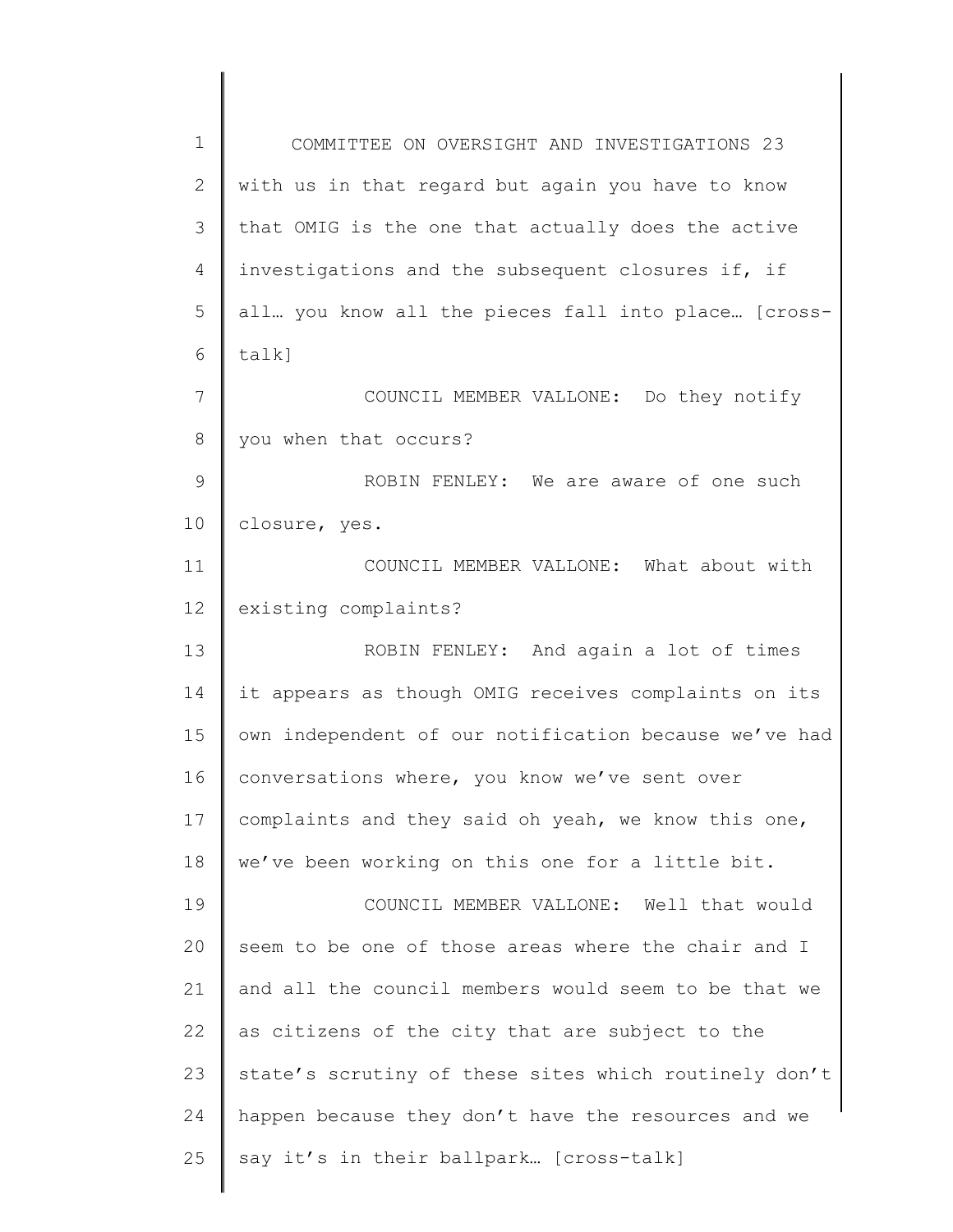1 2 3 4 5 6 7 8 9 10 11 12 13 14 15 16 17 18 19 20 21 22 23 24 25 COMMITTEE ON OVERSIGHT AND INVESTIGATIONS 24 ROBIN FENLEY: Uh-huh… [cross-talk] COUNCIL MEMBER VALLONE: …that there's… we're falling behind and it's not really acceptable for us to hear well that's the state's responsibility, we're 8,400,000 people in the city, we have a responsibility to our districts and we can't go back and tell them when there's a concern about a pop up site that there's nothing we can do about it other than just pass it on to the state. So, that's when you'll see the evolution of legislation that comes today where we say it's beyond our scope because it's in the state's… it's not good enough for us, we need to have a joint approach with state since these are in our borders and I think that's where Margaret and I are continuously fighting for not just the Ombuds person but an ability to coordinate joint task force wise in a good way, I mean a lot its educational… [cross-talk] CARYN RESNICK: Uh-huh… [cross-talk] COUNCIL MEMBER VALLONE: …but there's a lot of these pop ups and I think Caryn you mentioned there was 18 of them that were closed and then reopened, do we know why that happened, was it because they were trying to avoid an existing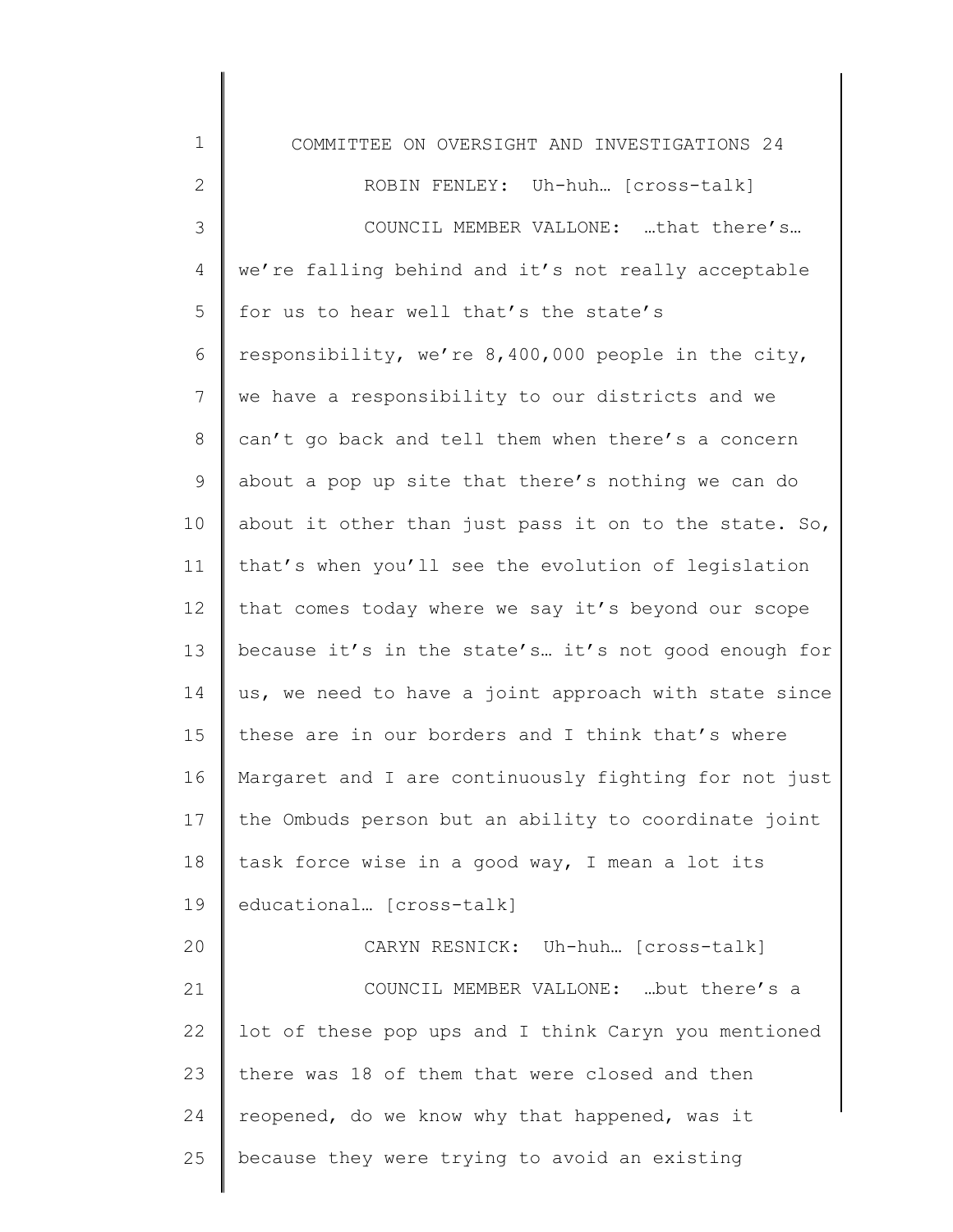1 2 3 COMMITTEE ON OVERSIGHT AND INVESTIGATIONS 25 situation and reopened under another umbrella name or was it because… you know other reasons?

4 5 6 7 8 9 10 11 12 13 14 15 ROBIN FENLEY: Yes, to that, it is… it is other reasons that we don't know but some of what we hear back is that they have discovered that the route that they are going, the… social adult days is no longer profitable and so they closed that business and then opened up another business. So, you're… you are right when you're talking about having a partnership because this is something that's going to require not only DFTA as a city agency but certainly all of our other city partners that have that expertise and the authority to go in and do the violations so… [cross-talk]

16 17 18 19 20 21 22 23 24 COUNCIL MEMBER VALLONE: Which is part of a previous hearing that Margaret and I had which was the agency that… issuing the violation is often not DFTA so it might be building department, it might be the Health Department, it might be the Police Department, it might be the Fire Department, it might be another existing code violation that's in the premises that again you weren't getting the information on. So, has that changed at all?

25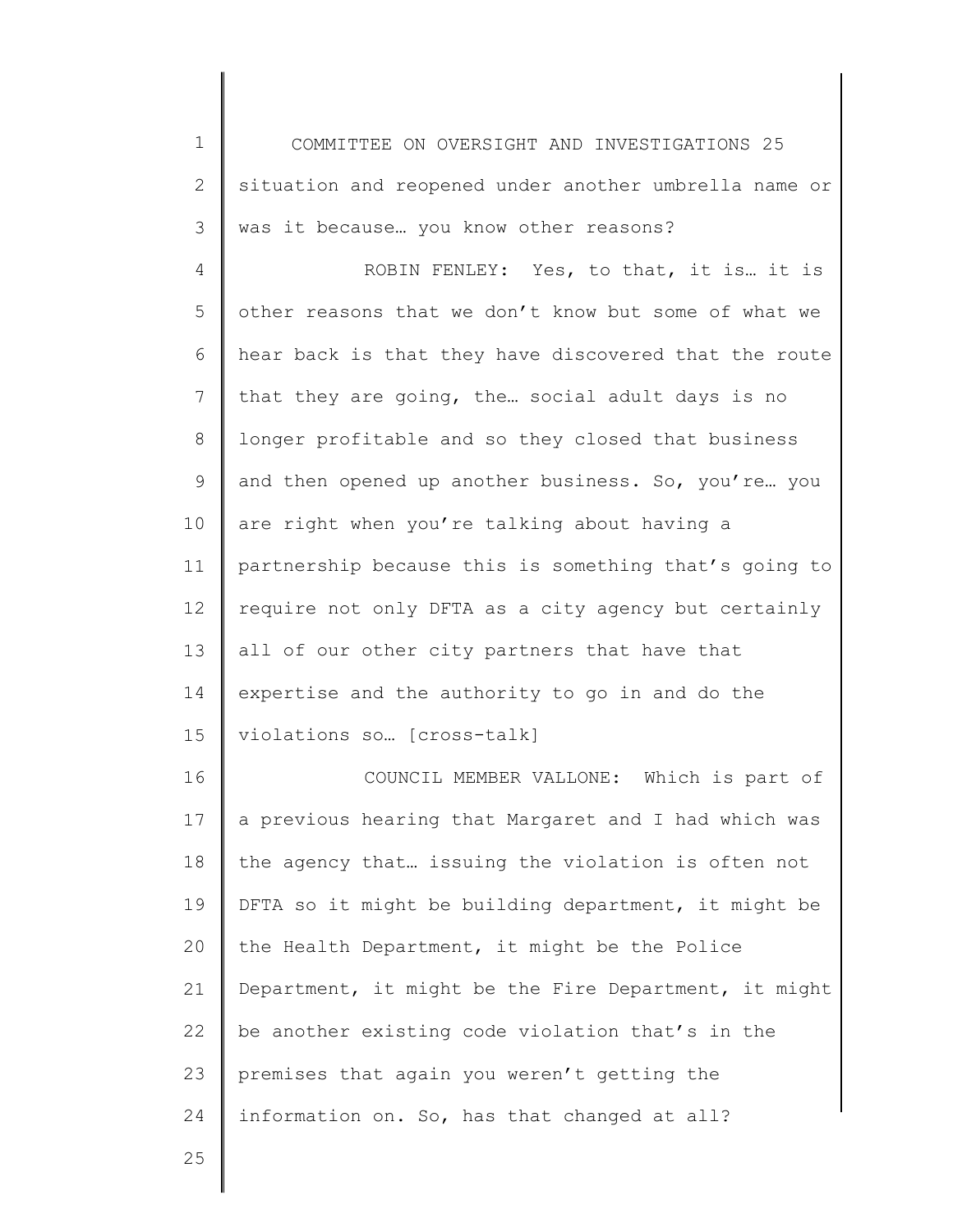1 2 3 4 5 6 7 8 9 10 11 12 13 14 15 16 17 18 19 20 21 22 23 24 25 COMMITTEE ON OVERSIGHT AND INVESTIGATIONS 26 ROBIN FENLEY: We are continuing to work with the partners who are able to go in and issue the violations that are pertinent to their area of expertise whether it's health, you know Bureau of Sanitation or Buildings… [cross-talk] COUNCIL MEMBER VALLONE: What is the follow up then to you, to DFTA? CARYN RESNICK: That they report back. ROBIN FENLEY: Yeah, right they will let us know, we will follow up, we have… again it's about developing that relationship so that we would be able to call them and say so what's up with this violation, you know or, or this referral rather and they will call us to let us know that yes, you know ABC SADC's was issued X number of violations. COUNCIL MEMBER VALLONE: So, there's no existing requirement it's just a matter of the relationship… [cross-talk] ROBIN FENLEY: Right… [cross-talk] COUNCIL MEMBER VALLONE: …we happen to have with government affairs and sanitation or Health Department… [cross-talk] ROBIN FENLEY: That's exactly right… [cross-talk]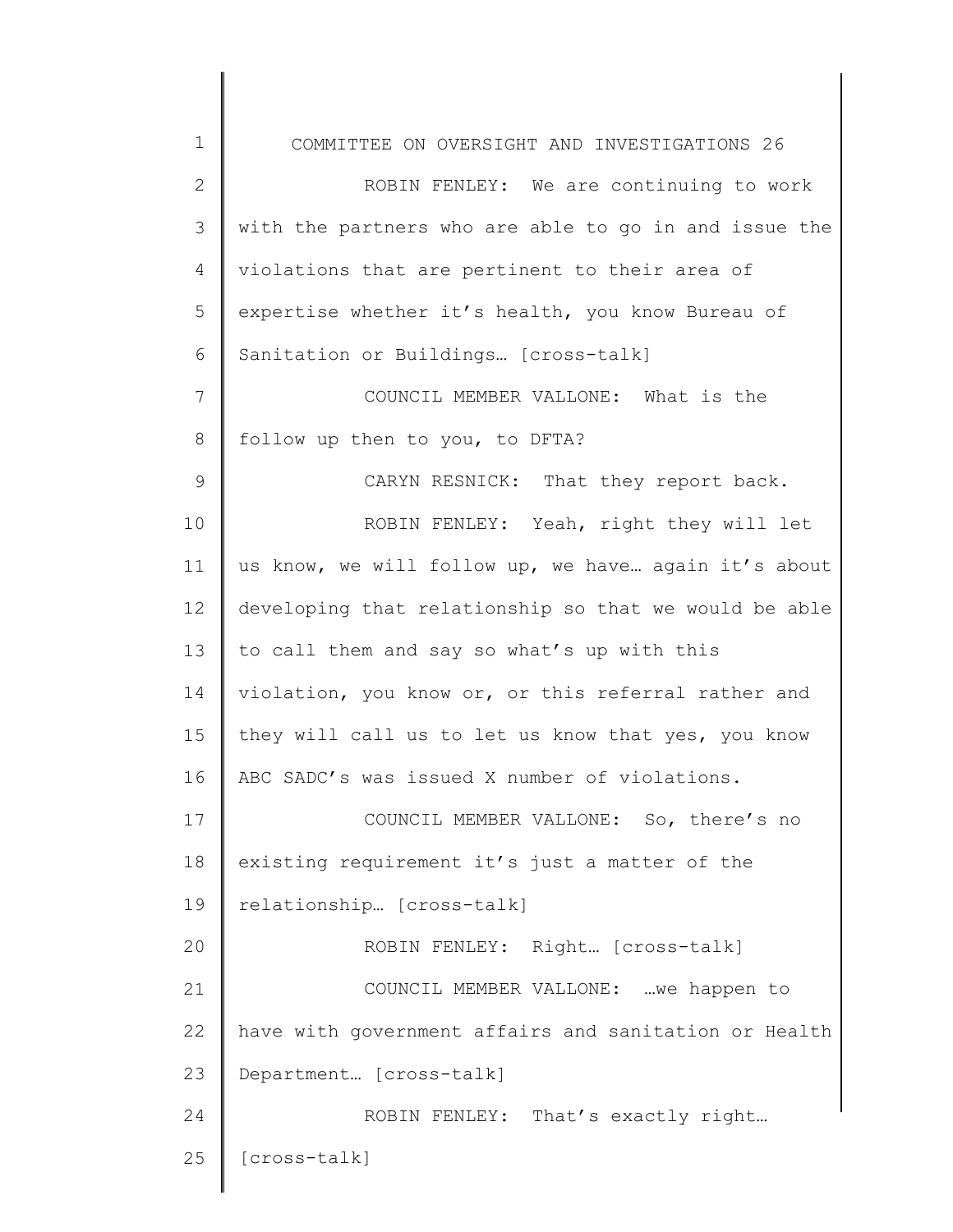1 2 3 4 5 6 7 8 9 10 11 12 13 14 15 16 17 18 19 20 21 22 23 24 25 COMMITTEE ON OVERSIGHT AND INVESTIGATIONS 27 COUNCIL MEMBER VALLONE: …so there's something that we can work… to work with… [crosstalk] CARYN RESNICK: …oh absolutely… [crosstalk] COUNCIL MEMBER VALLONE: …you to create something there, I think there should be accountability through the agencies… [cross-talk] ROBIN FENLEY: …uh-huh… [cross-talk] COUNCIL MEMBER VALLONE: …when dealing with these. ROBIN FENLEY: They've been awesome let me just say that they have really been supportive, once we explain what our obligations are under the law they have really been supportive of all of this… COUNCIL MEMBER VALLONE: So, I don't see that data today though, do we have any information as the amount of existing violations that were filed against the SADCs that were either cleared or is still pending? ROBIN FENLEY: I'd have to get you that… yeah, I'd have to get you that. COUNCIL MEMBER VALLONE: I think that would be helpful as to the type of… there may be a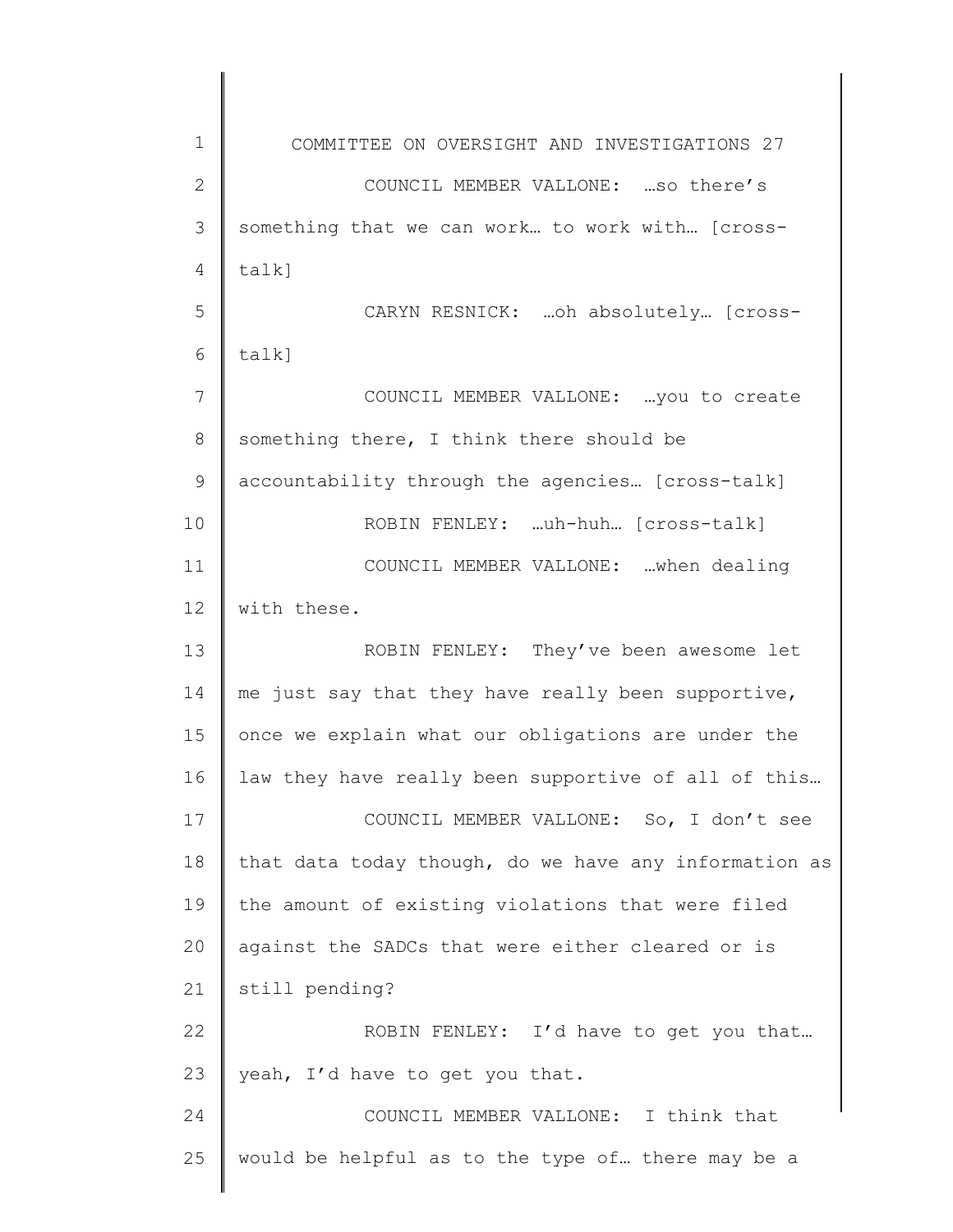| $\mathbf 1$  | COMMITTEE ON OVERSIGHT AND INVESTIGATIONS 28         |
|--------------|------------------------------------------------------|
| $\mathbf{2}$ | commonality with them that we can address that       |
| 3            | through the education outreach, there may be a       |
| 4            | similar violation that's [cross-talk]                |
| 5            | ROBIN FENLEY: Uh-huh [cross-talk]                    |
| 6            | COUNCIL MEMBER VALLONE:  happening that              |
| 7            | can and there might be one or two unique situations  |
| 8            | that are beyond, you know a hearing but we may be    |
| 9            | able to, to scale down through that. I think I'll,   |
| 10           | I'll I know there's other questions from council     |
| 11           | members but on that educational OMIG I would really  |
| 12           | like to see and I know Margaret would like to see it |
| 13           | too that grow into an enforcement joint task force   |
| 14           | [cross-talk]                                         |
| 15           | CARYN RESNICK: So, OMIG [cross-talk]                 |
| 16           | COUNCIL MEMBER VALLONE: I think [cross-              |
| 17           | $talk$ ]                                             |
| 18           | CARYN RESNICK:  I mean [cross-talk]                  |
| 19           | COUNCIL MEMBER VALLONE: I think that                 |
| 20           | would be [cross-talk]                                |
| 21           | CARYN RESNICK:  Yes, Robin [cross-talk]              |
| 22           | COUNCIL MEMBER VALLONE: the natural                  |
| 23           | evolution, education but at some point, enforcement. |
| 24           | CARYN RESNICK: So, OMIG does do the                  |
| 25           | enforcement, I mean we were mentioning this task     |
|              |                                                      |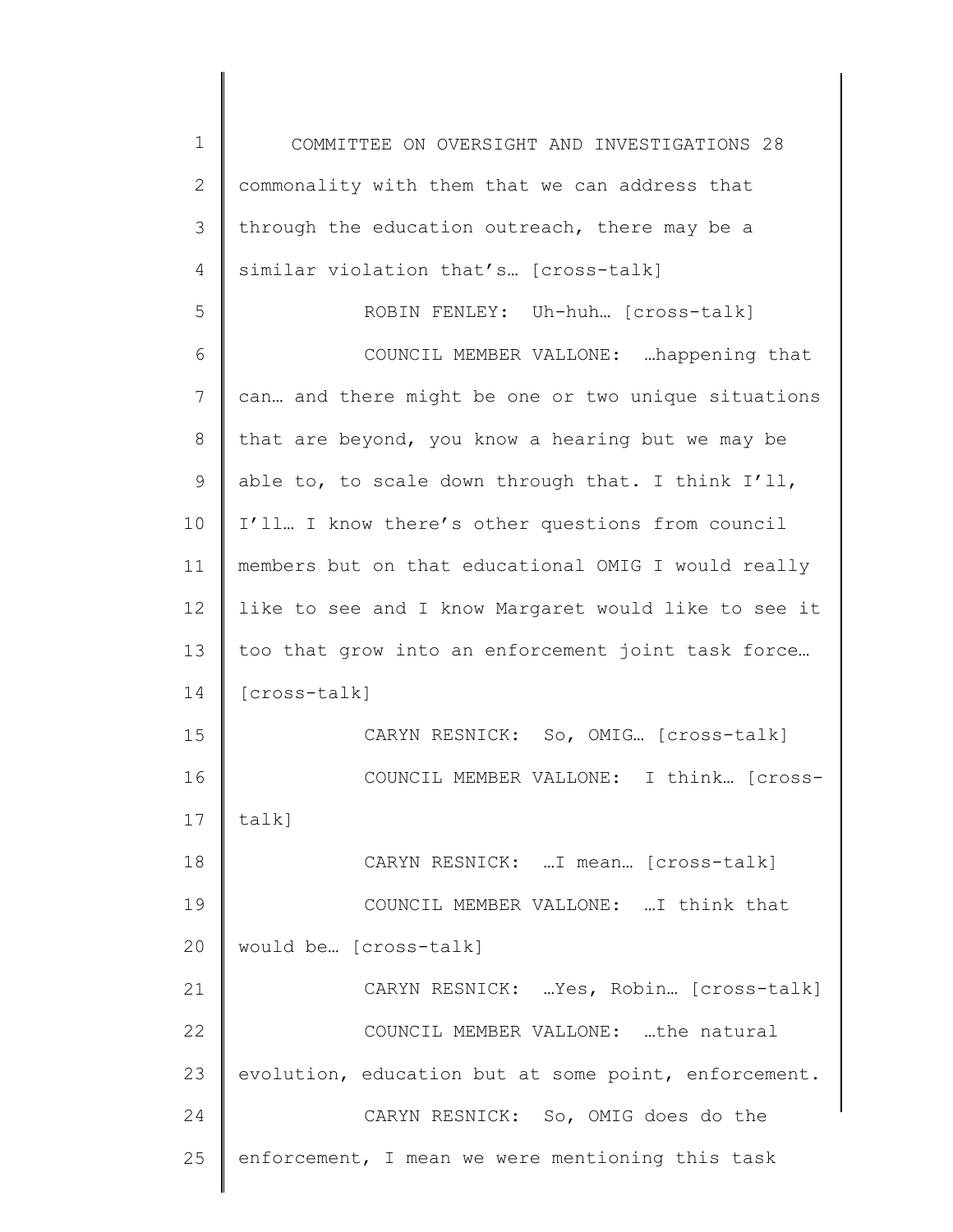| $\mathbf 1$ | COMMITTEE ON OVERSIGHT AND INVESTIGATIONS 29          |
|-------------|-------------------------------------------------------|
| 2           | force that we are now part of which is around         |
| 3           | education but all of the complaints we receive that   |
| 4           | we believe are of a Medicaid fraud nature do go to    |
| 5           | OMIG and they absolutely do, do the oversight and     |
| 6           | investigation and they have closed programs and that  |
| 7           | is their role, they do not always report back on the  |
| 8           | investigation that's ongoing and that may be part of  |
| $\mathsf 9$ | what happens when you're in the middle of an ongoing  |
| 10          | investigation that they can't talk about it but we    |
| 11          | can try to further that relationship so that at least |
| 12          | when there is a termination or a closing or a real    |
| 13          | finding that that is reported to us.                  |
| 14          | COUNCIL MEMBER VALLONE: Was there ever                |
| 15          | an increase in state inspector for city sites, that   |
| 16          | was one of the concerns we had last time too?         |
| 17          | ROBIN FENLEY: I'm not I don't know I'm                |
| 18          | not sure, we can [cross-talk]                         |
| 19          | COUNCIL MEMBER VALLONE: That would be                 |
| 20          | something [cross-talk]                                |
| 21          | ROBIN FENLEY: find out [cross-talk]                   |
| 22          | COUNCIL MEMBER VALLONE:  I think we'd                 |
| 23          | like to get if Albany's on their heels which usually  |
| 24          | are not to get us some additional relief. Okay, I'll  |
| 25          | turn it over to my fellow councils, thank you Chair.  |
|             |                                                       |

║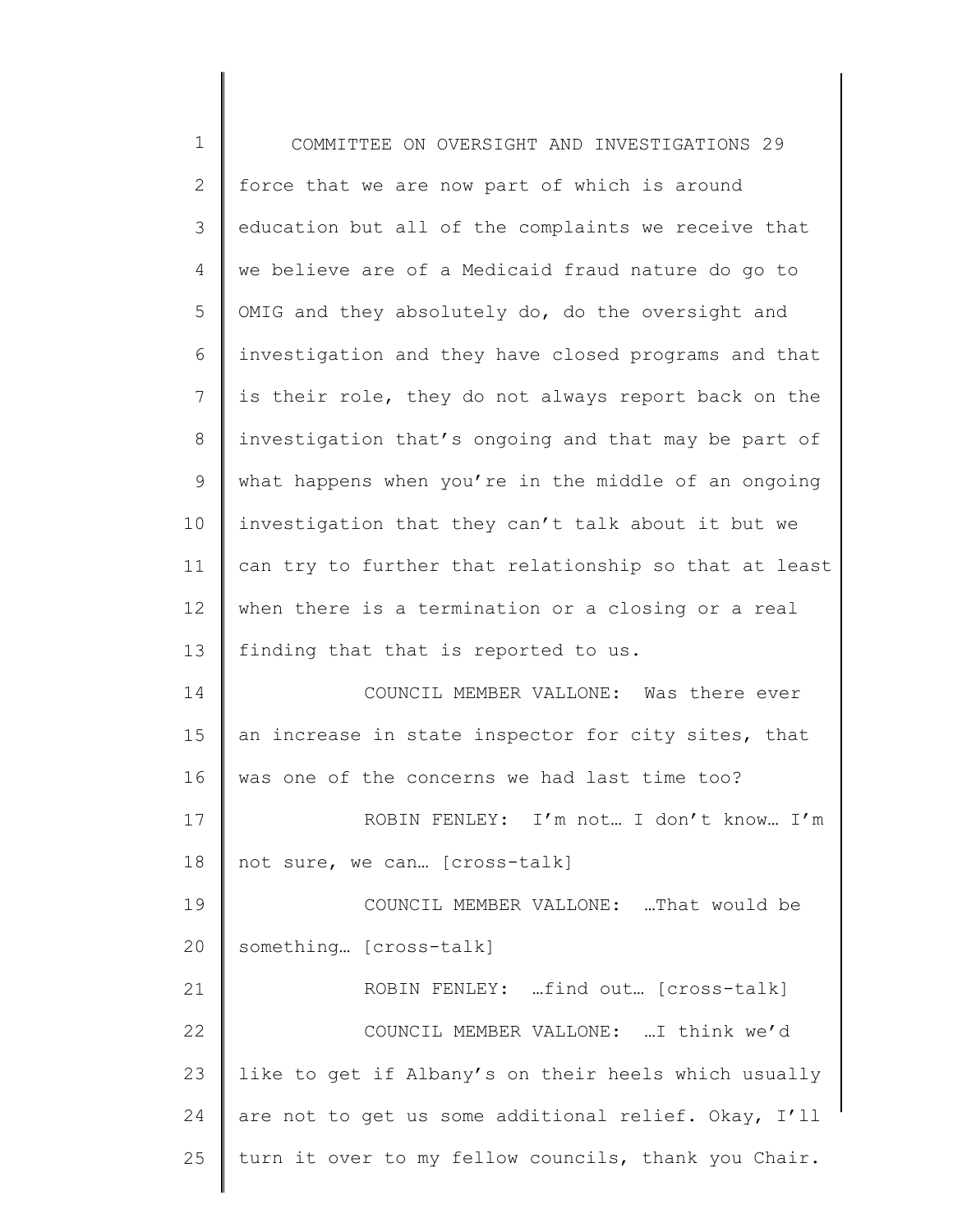| $\mathbf 1$    | COMMITTEE ON OVERSIGHT AND INVESTIGATIONS 30          |
|----------------|-------------------------------------------------------|
| 2              | CHAIRPERSON CHIN: Thank you Council                   |
| 3              | Member Vallone. It's a little frustrating hearing the |
| 4              | same thing over and over again and, and also seeing   |
| 5              | that the number has increased, I remember the last    |
| 6              | hearing it was around 250 something, it was more than |
| $\overline{7}$ | the senior centers that we have in the city and now   |
| 8              | it's jumped up to 315, that's like wow, almost like   |
| 9              | 60 or 60 more than the senior centers that we have,   |
| 10             | its isn't that sending some kind of strong signal to  |
| 11             | us that something is not going right? With all of     |
| 12             | these social adult day cares popping up, I mean the   |
| 13             | only ten that we have oversight over are the ones     |
| 14             | that the city council provides discretionary funding  |
| 15             | and these ten also get state funding, right?          |
| 16             | CARYN RESNICK: Some do [cross-talk]                   |
| 17             | ROBIN FENLEY: Some do not all of them.                |
| 18             | CHAIRPERSON CHIN: Okay, so one of the                 |
| 19             | biggest issues, I think on, on your testimony on page |
| 20             | two is that the MLTC contracted SADC to self-certify  |
| 21             | so if they're self-certified who is checking, is      |
| 22             | there any audit that MLTC do or, or the, the, the     |
| 23             | state do to see if they are giving the correct        |
| 24             | information, I mean self-certification is how do we   |
| 25             | know if they're telling the truth?                    |
|                |                                                       |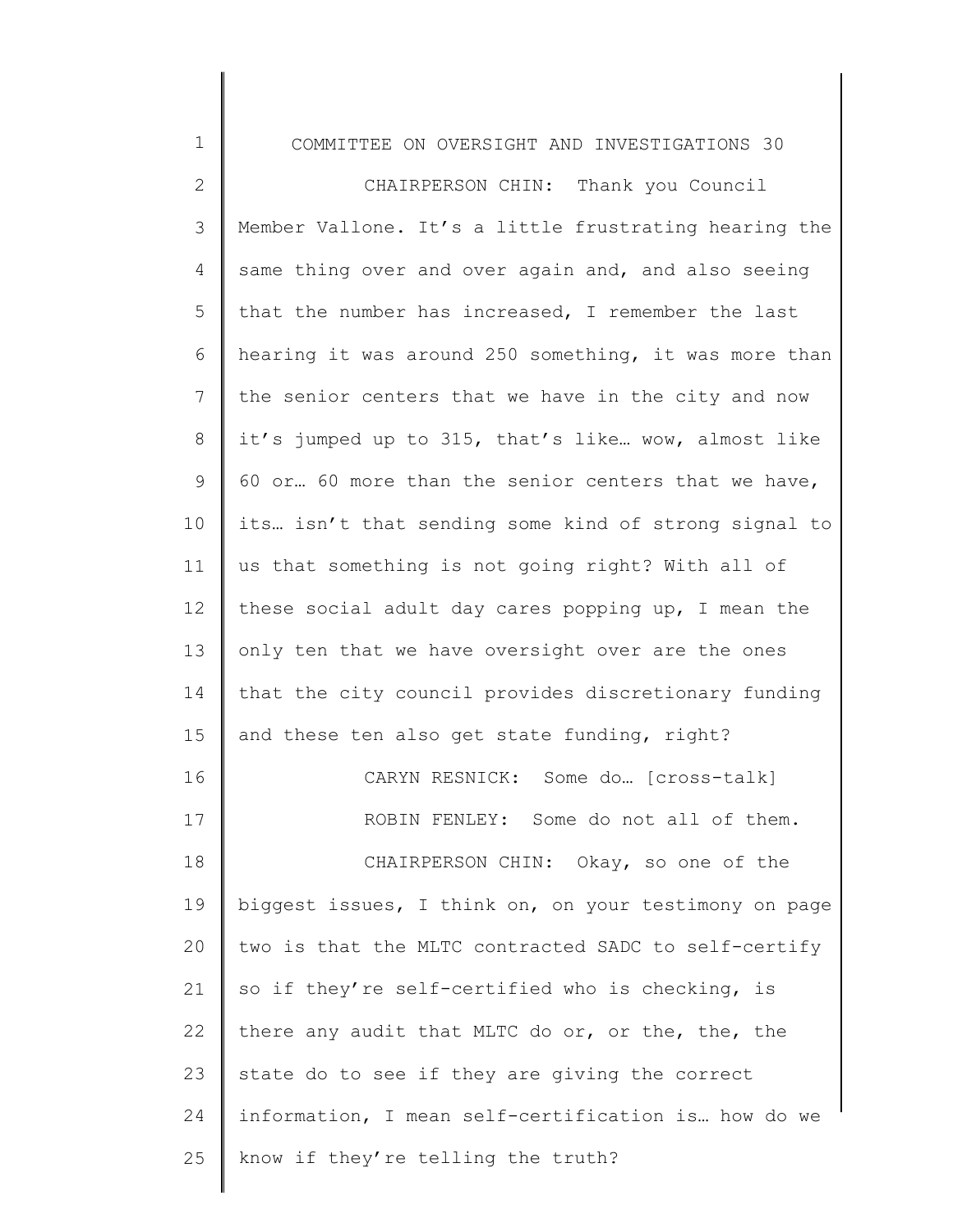1 2 3 4 5 6 7 8 9 10 11 12 13 14 15 16 17 18 19 20 21 22 23 24 COMMITTEE ON OVERSIGHT AND INVESTIGATIONS 31 ROBIN FENLEY: Yes, yes, you're right but the MLTCs are obligated under their contract with DOH to go in and to do the assessment to make sure that the site is as it should be, that the people that they are serving are appropriate and there is an audit that is performed, I don't have any details on that but according to the REGS there is a… an audit performed. CARYN RESNICK: I mean if you recall when this began one of the largest providers was severely sanctioned by the state and you know by millions of dollars because failure to be truthful about the assessment or not do that results in penalties and cutting your Medicaid reimbursement so it's, it's very onerous… [cross-talk] CHAIRPERSON CHIN: Yeah… [cross-talk] CARYN RESNICK: …and risky… [cross-talk] CHAIRPERSON CHIN: …but that's… [crosstalk] CARYN RESNICK: …should you… [cross-talk] CHAIRPERSON CHIN: …one case… [crosstalk] CARYN RESNICK: …not be in compliance…

25

[cross-talk]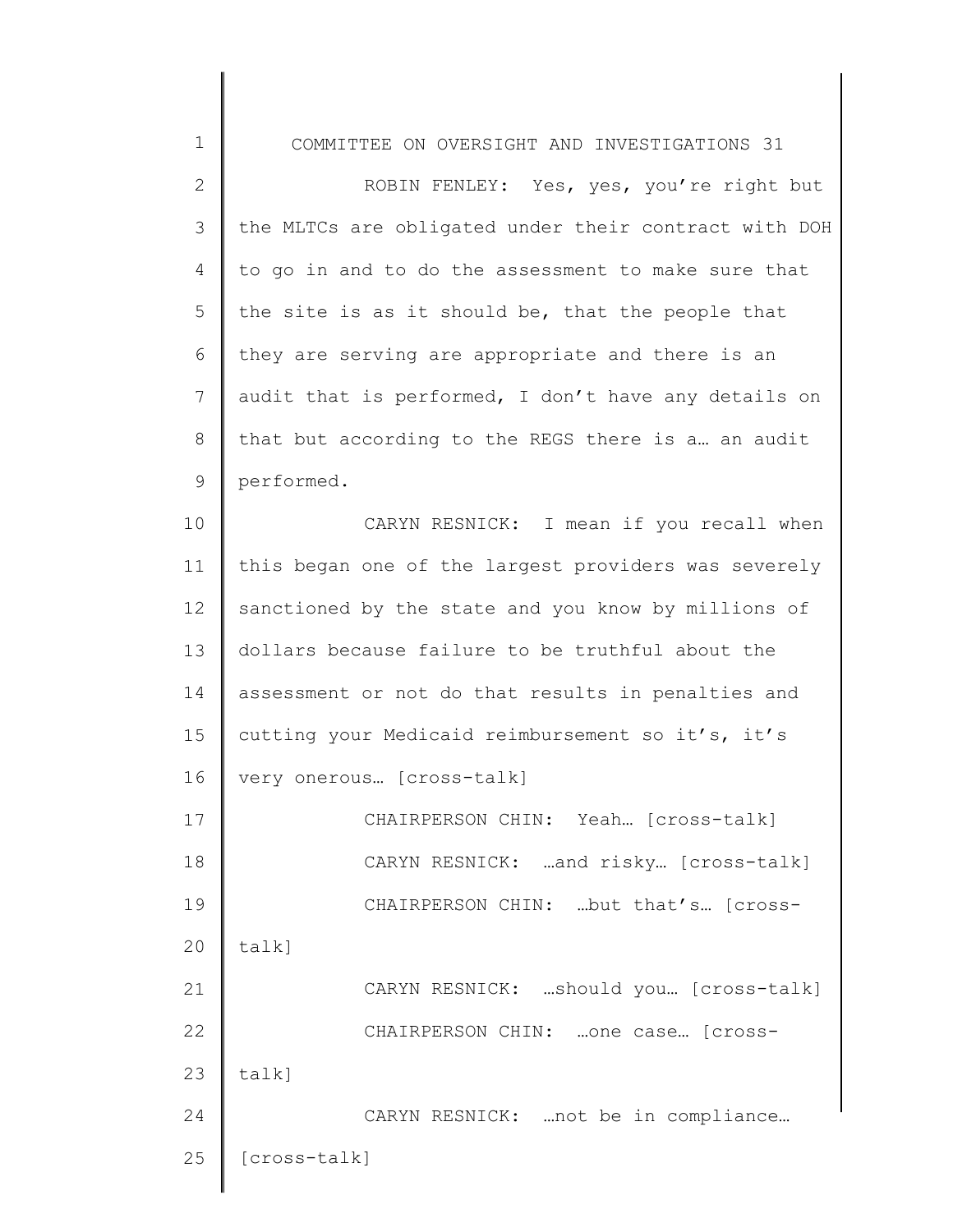| $\mathbf 1$  | COMMITTEE ON OVERSIGHT AND INVESTIGATIONS 32          |
|--------------|-------------------------------------------------------|
| $\mathbf{2}$ | CHAIRPERSON CHIN: that was, you know                  |
| 3            | reported in a major newspaper a couple of years back  |
| 4            | but meanwhile the social adult day care is still      |
| 5            | popping up all over the place especially, especially  |
| 6            | in immigrant community targeting the immigrant        |
| 7            | seniors who might not know, you know what their       |
| 8            | rights are and they're being taken advantage of and   |
| 9            | somehow we as a city we're not doing enough, I mean   |
| 10           | like the city council we try to pass legislation and  |
| 11           | 2015 we passed Local Law 9 but to this day DFTA has   |
| 12           | not promulgated the rules, right, so I mean we're     |
| 13           | asking for DFTA to require civil penalties, right, if |
| 14           | a center hasn't registered they're supposed to pay a  |
| 15           | 500 dollar fine and there were centers [cross-talk]   |
| 16           | CARYN RESNICK: Up to  [cross-talk]                    |
| 17           | CHAIRPERSON CHIN: that weren't didn't                 |
| 18           | register, right because the number grew so much but   |
| 19           | we don't have any rules guiding that so where's that  |
| 20           | at, where is DFTA at right now?                       |
| 21           | CARYN RESNICK: So, DFTA has been working              |
| 22           | with the Law Department and because of some of the    |
| 23           | very issues we're talking about today in terms of who |
| 24           | has oversight, there was some very big legal          |
| 25           | questions about how enforceable the legislation is    |
|              |                                                       |

║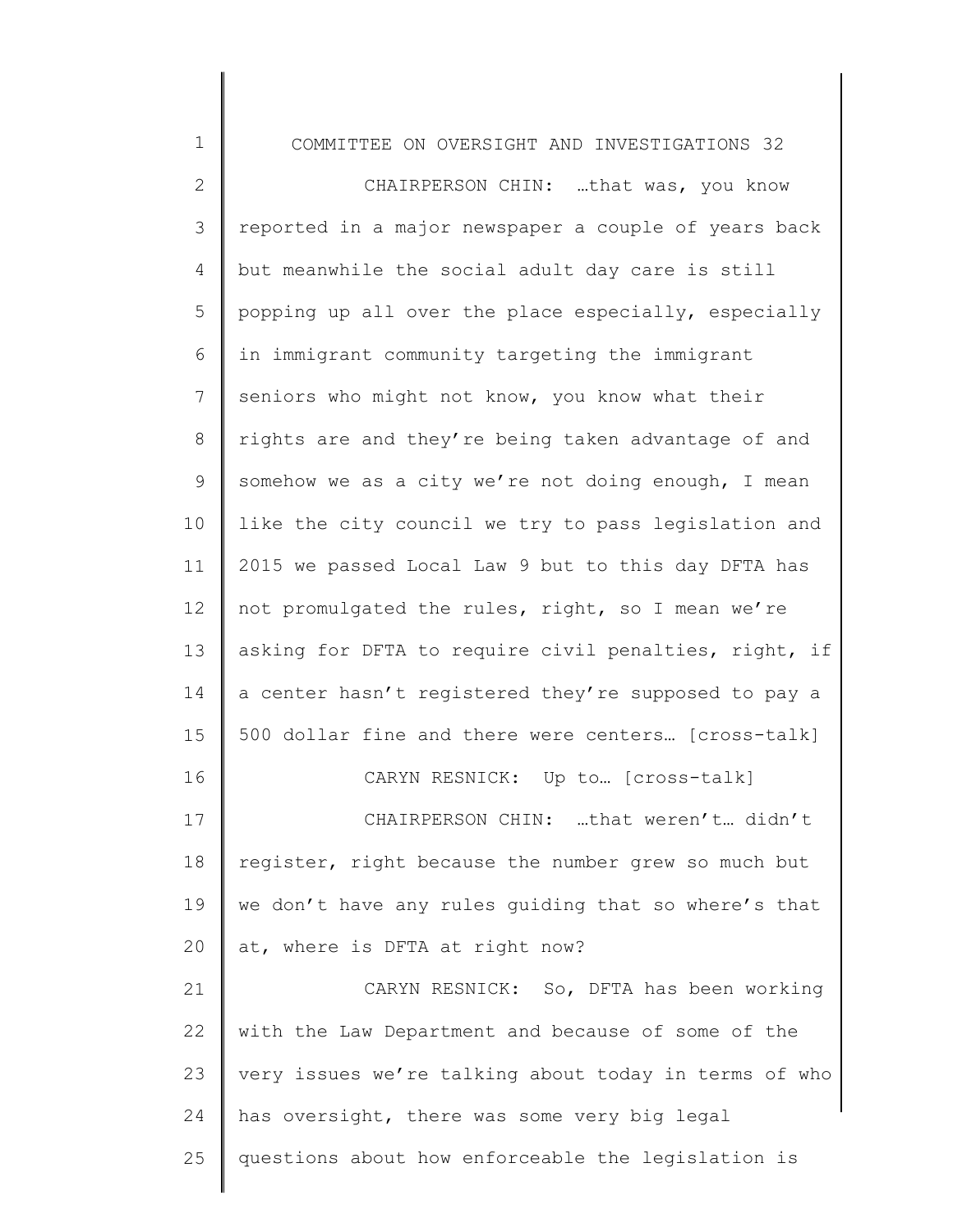1 2 3 4 5 6 7 8 9 10 11 12 13 14 15 16 17 18 19 20 21 22 23 24 25 COMMITTEE ON OVERSIGHT AND INVESTIGATIONS 33 and the liability issues since we do not have contractual relationships and I think we are now in a place where we can promulgate the rules and issue them in the near future. CHAIRPERSON CHIN: When, when near future? CARYN RESNICK: Soon. CHAIRPERSON CHIN: Every time we have a hearing this is 2017, this is… right and the law was passed two years ago that's unacceptable, I mean we passed the law, the Mayor signed it into law, it is law so how, how come we're not enforcing it, nobody has paid a fine, right, none of the… [cross-talk] CARYN RESNICK: No… [cross-talk] CHAIRPERSON CHIN: None of the, the… [cross-talk] CARYN RESNICK: Well they have paid fines due to other agencies that have the ability and authority to penalize people… [cross-talk] CHAIRPERSON CHIN: Yeah but not… [crosstalk] CARYN RESNICK: …which DFTA does not… [cross-talk]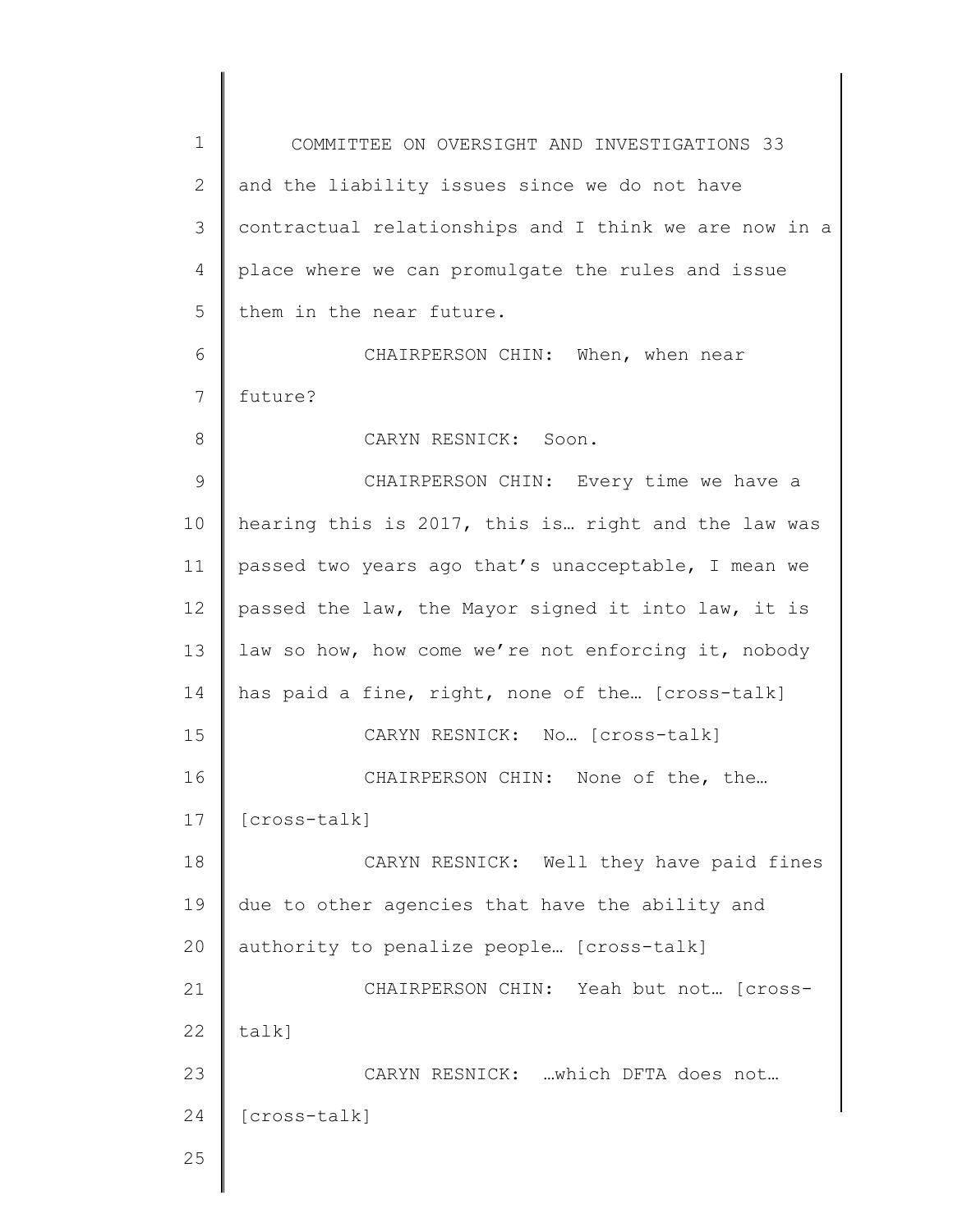COMMITTEE ON OVERSIGHT AND INVESTIGATIONS 34

1

2 3 4 5 6 7 8 9 10 11 12 13 14 15 16 17 18 19 20 21 22 23 24 25 CHAIRPERSON CHIN: …according to the law that was passed if they didn't post up, you know the sign giving the… their clients the number that they can file complaints they're not being fined for that, not being punished for that because meanwhile they're still popping up and the, the group that you talked about, the state, the intergovernmental agency's now doing the education so far I have heard about one that I read in the Chinese newspaper that… one of the state elected office is doing but that's it, like what education, I haven't seen anything in the local newspaper, local t.v. station, you know people are not hearing and that's why you have all these new centers popping up because nobody is hearing about anybody getting into trouble so meanwhile they're making money, they're taking advantage of our seniors, seniors are asked to take home care services when they don't need it otherwise they can't join, you know the social adult day care program or they're getting money or gift cards for… to refer people, this is what we're hearing in the community but if you're just relying on complaint they're not going to step forward and complain, they worry about retaliation so the seniors are not going to come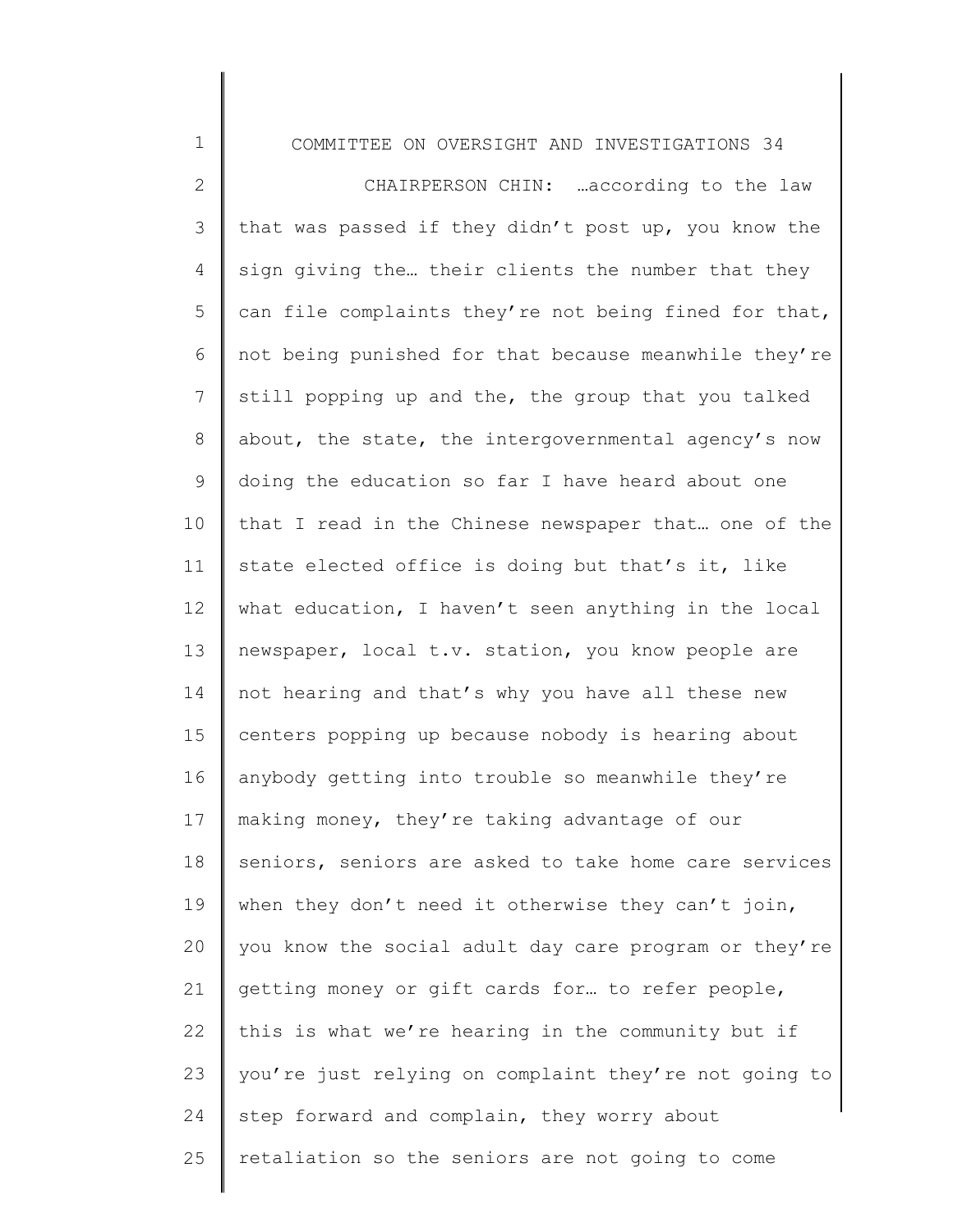| $\mathbf 1$   | COMMITTEE ON OVERSIGHT AND INVESTIGATIONS 35          |
|---------------|-------------------------------------------------------|
| 2             | forward but, but minimally I don't understand why the |
| $\mathcal{S}$ | city can't go in there and check even one time, you   |
| 4             | know one visit annually with the Department of        |
| 5             | Health, Department of Health inspect our senior       |
| 6             | centers, the one that provides meals, their kitchen   |
| 7             | get inspected by the Department of Health and they're |
| 8             | asking me how come the social adult day care they     |
| $\mathsf 9$   | don't get inspected by the Department of Health, I    |
| 10            | mean that should be an agency that you're working     |
| 11            | with that could do that minimally.                    |
| 12            | ROBIN FENLEY: So, you're right but note               |
| 13            | that the Department of Health has a cadre of          |
| 14            | inspectors whereas that's not the case at DFTA and    |
| 15            | what they are looking at not only in our social at    |
| 16            | yes, at our social adult days when we get complaints  |
| 17            | and we send referrals to them many of them Council    |
| 18            | Member Vallone when you were asking like what's the   |
| 19            | you know sort of the, the, the complaint across       |
| 20            | programs one it often times is around the food and    |
| 21            | the food handling license and so right they do come   |
| 22            | to our, our senior centers to make sure everybody has |
| 23            | the licensing and the credentialing for it whereas we |
| 24            | are finding that with social adult days just sort of  |
| 25            | how the food is, is offered in these different sites, |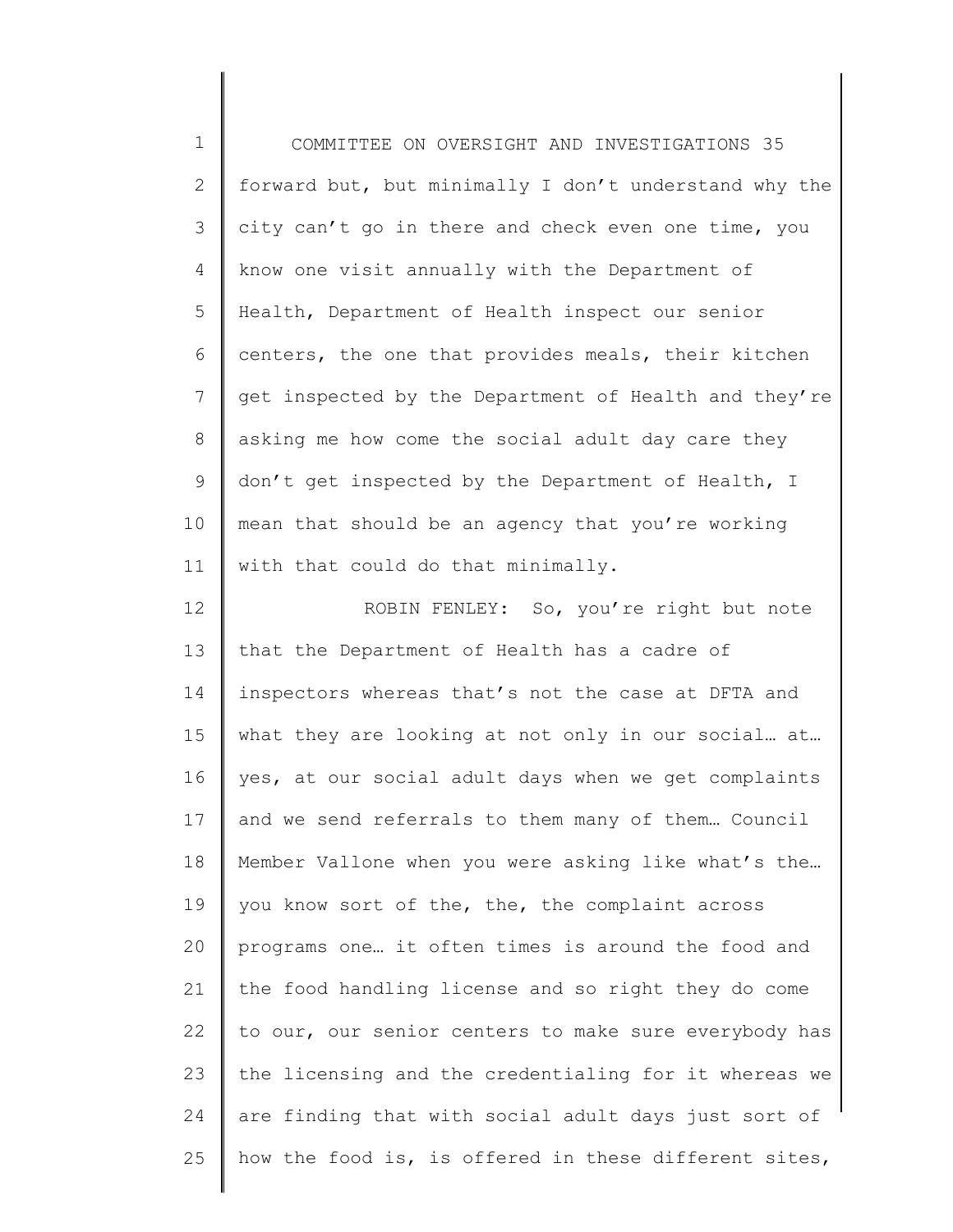1 2 3 4 COMMITTEE ON OVERSIGHT AND INVESTIGATIONS 36 the social adult days some will have licensing and some will not and… but again it goes back to the cadre of the trained inspectors that DOH has.

5 6 7 8 9 10 11 12 CHAIRPERSON CHIN: Yeah, I mean like Department of Health can do the inspection together with DFTA, it doesn't make sense they have trained inspectors, right, so they could do that and we, we need more resources to hire more then we should work towards that meanwhile we have a large population of our seniors that are going to these social adult day cares and they're not being protected.

13 14 15 16 17 18 19 20 21 22 23 24 25 ROBIN FENLEY: So, in anticipation of DFTA actually issuing violations one of our staff members did accompany a DOH inspector to one of the social adult day sites that had what apparently seemed to us to be a minimal complaint about, you know the food handling, they don't wear gloves by the time the… it was extremely educational our, our… what we thought was one complaint came to be like 70 something complaints that the DOH inspector was able to identify. So, this really speaks to the kind of training and understanding that's unique to each area. So, DFTA I don't expect will ever have that sort of expertise because nutrition is not our, our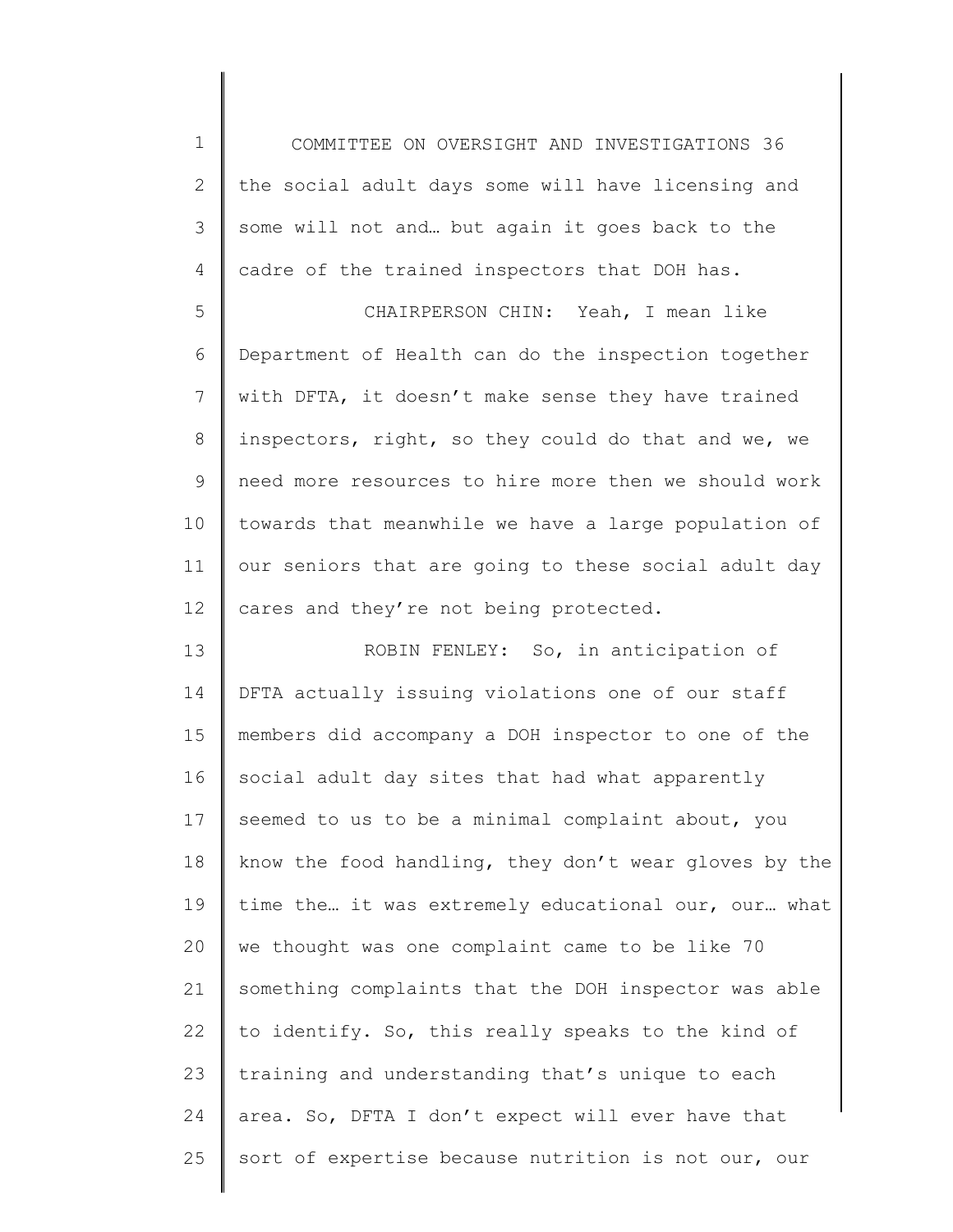1 2 3 4 5 6 7 8 9 10 11 12 13 14 15 16 17 18 19 20 21 22 23 24 25 COMMITTEE ON OVERSIGHT AND INVESTIGATIONS 37 expertise in that regard in terms of the licensing around the food handling but yes, we did go out with them and it was a very, very beneficial experience. CHAIRPERSON CHIN: Well we need to do that on a regular basis, how do we get there, how do we get to the point where we can ask the Department of Health to go check out every single one of these social adult day cares, you do that for the ten that we give a little bit of money too, right but… [crosstalk] CARYN RESNICK: I'm not a lawyer so I, I can't make the legal arguments but as I understand them we come back again to this liability issue and who is funding the programs so… [cross-talk] COUNCIL MEMBER VALLONE: No but that's… [cross-talk] CARYN RESNICK: …you know and DFTA where… [cross-talk] COUNCIL MEMBER VALLONE: …that's… those are situations within the facilities that we have city codes for… [cross-talk] CHAIRPERSON CHIN: Yeah… [cross-talk] COUNCIL MEMBER VALLONE: …so we can… we don't need anything to do with state on that and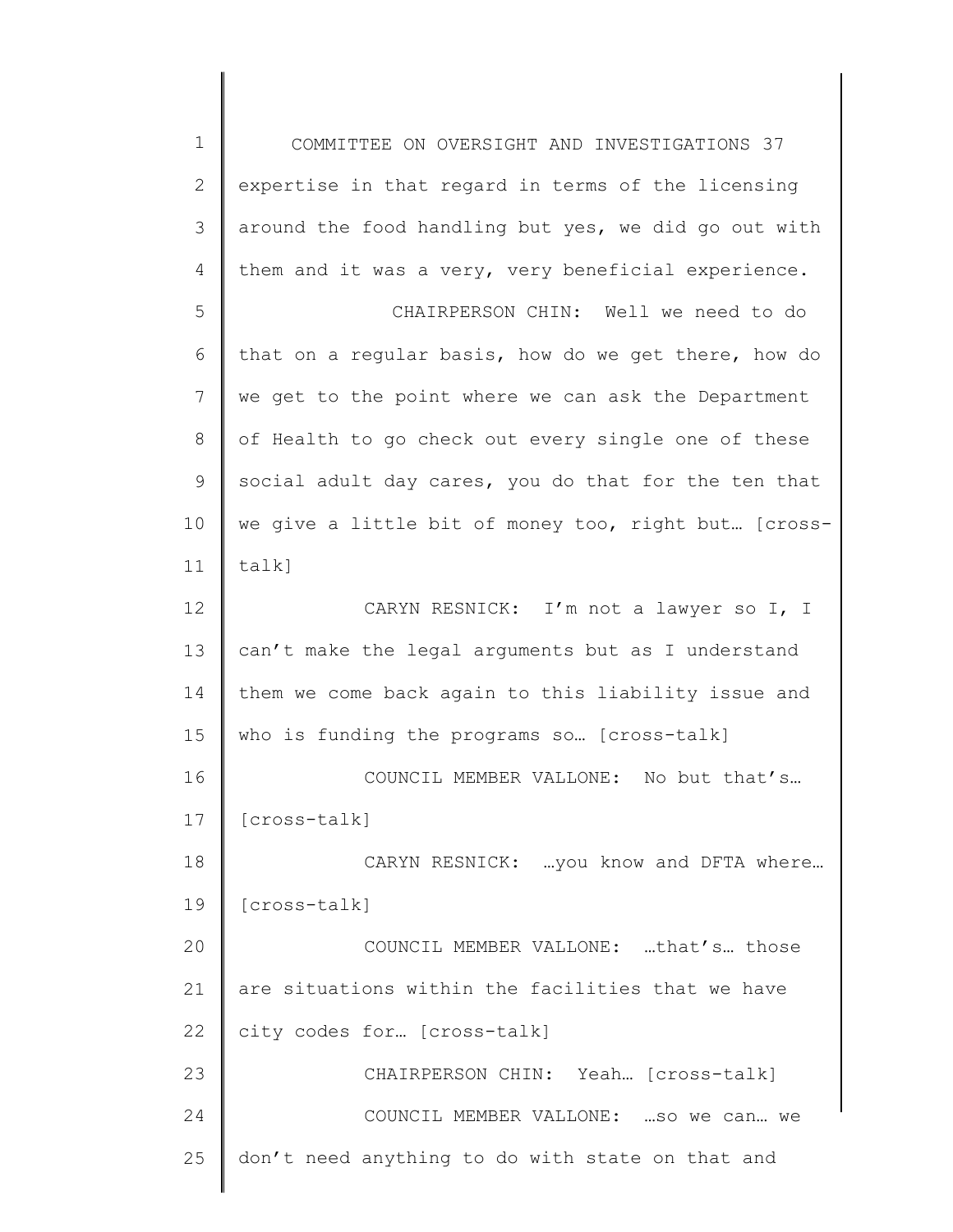1 2 3 4 5 6 7 8 9 10 11 12 13 14 15 16 17 18 19 20 21 22 23 24 25 COMMITTEE ON OVERSIGHT AND INVESTIGATIONS 38 that's why I agree with Margaret so if we have a health violation, a fire violation, a building… [cross-talk] CARYN RESNICK: …yes… [cross-talk] COUNCIL MEMBER VALLONE: …code violation those are the top three that we probably get the most complaints on that we should mandatory and require an annual inspection for all three just like our senior centers are bound to do and get a report sent to DFTA so you can see the status of these SADCs as to what's going on and what the most current… [cross-talk] CARYN RESNICK: Well we're happy… [crosstalk] COUNCIL MEMBER VALLONE: …violations… [cross-talk] CARYN RESNICK: …to sit down with the Department of Health and see if we can make such an arrangement. CHAIRPERSON CHIN: Yeah because… I mean I asked… okay, let's, let's get some clarification meeting with the Department of Health, I mean even the private day care center that are not funded by the city… [cross-talk] CARYN RESNICK: Right… [cross-talk]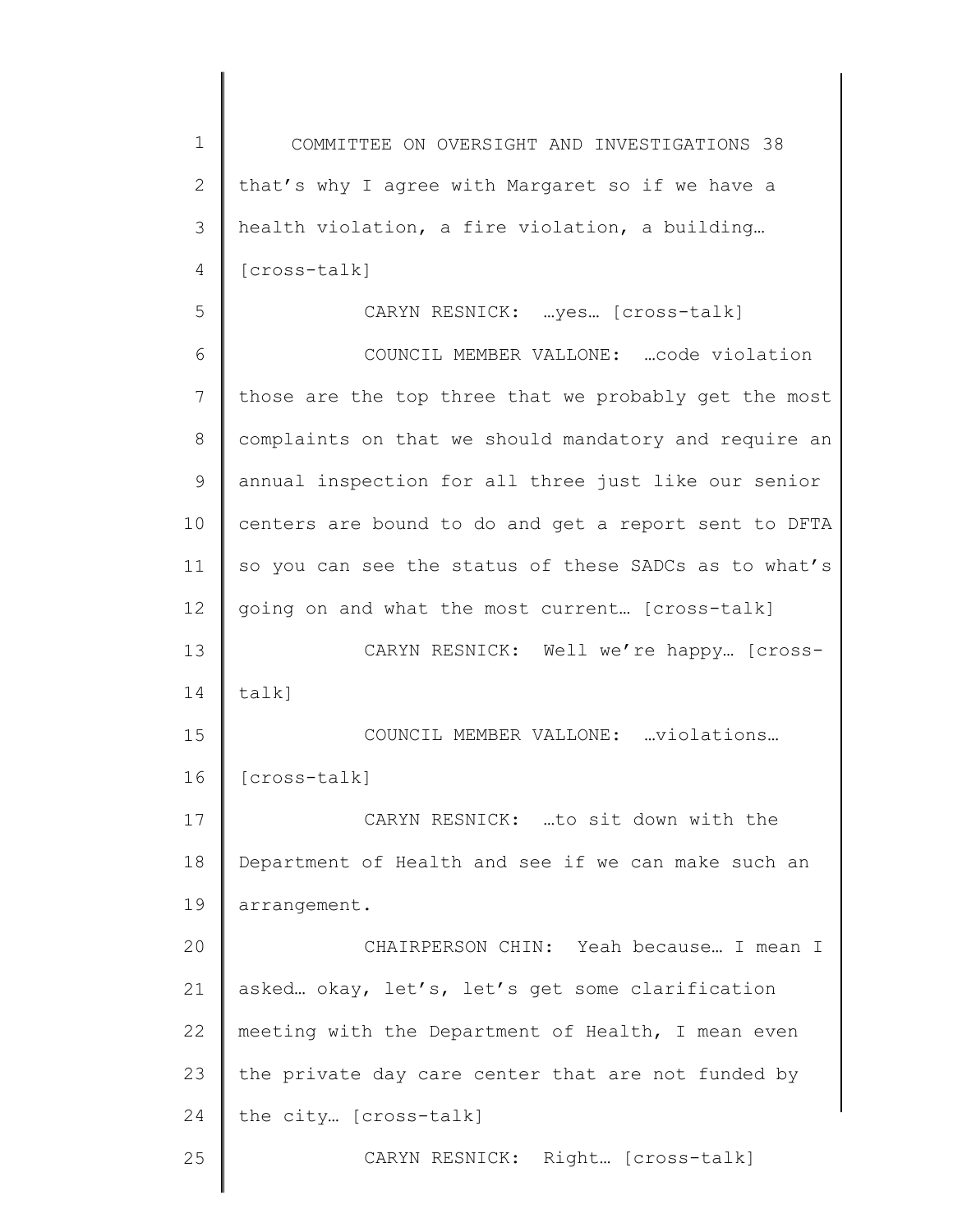| 1  | COMMITTEE ON OVERSIGHT AND INVESTIGATIONS 39         |
|----|------------------------------------------------------|
| 2  | CHAIRPERSON CHIN:  I think they get                  |
| 3  | inspected by the Department of Health                |
| 4  | CARYN RESNICK: I don't know                          |
| 5  | CHAIRPERSON CHIN: Right, we need to                  |
| 6  | check on that but it's just like it doesn't make     |
| 7  | sense that we do not protect seniors who go to the   |
| 8  | social adult day care programs, it is government     |
| 9  | funded, Medicaid is government money, right so it    |
| 10 | really doesn't make sense at all. I'll come back but |
| 11 | Council Member Mendez has questions.                 |
| 12 | COUNCIL MEMBER MENDEZ: [off-mic]                     |
| 13 | CARYN RESNICK: We do not have any                    |
| 14 | inspectors.                                          |
| 15 | COUNCIL MEMBER MENDEZ: [off-mic]                     |
| 16 | CARYN RESNICK: It the proliferation of               |
| 17 | social adult day care that are Medicaid funded is    |
| 18 | new, DFTA has had social adult day care in our       |
| 19 | portfolio for decades and now funded by the city     |
| 20 | council.                                             |
| 21 | COUNCIL MEMBER MENDEZ: [off-mic]                     |
| 22 | CARYN RESNICK:  but yes, this, this,                 |
| 23 | this growing number is relatively new [cross-talk]   |
| 24 | COUNCIL MEMBER MENDEZ:  [off-mic]                    |
| 25 | [cross-talk]                                         |
|    |                                                      |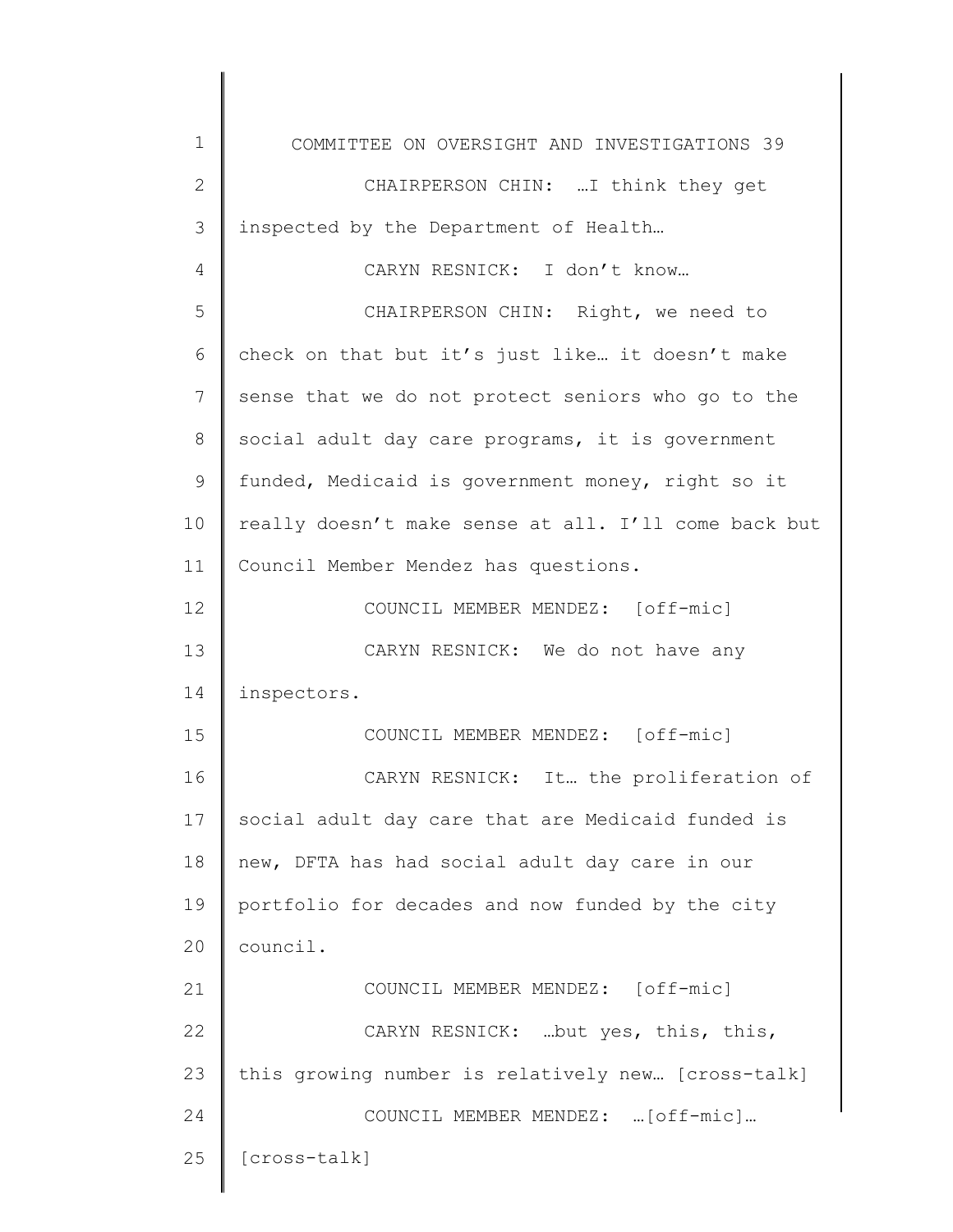1 2 3 4 5 6 7 8 9 10 11 12 13 14 15 16 17 18 19 20 21 22 23 24 25 COMMITTEE ON OVERSIGHT AND INVESTIGATIONS 40 CARYN RESNICK: Right. COUNCIL MEMBER MENDEZ: [off-mic] Sorry, you said it was helpful when some DFTA staff went with DOH or DO… DOHMH staff on some of these inspections maybe the inspectors at the other agencies should be trained by DFTA who are going into these social adult day care centers to, to be more adept at what to look for, I don't know. You may or may not know I have a housing background and I've sat on the housing buildings committee for the… what's going to be 12 years I've been in the council, at some point on the city council we have selfcertification at Department of Buildings… [crosstalk] CARYN RESNICK: Uh-huh… [cross-talk] COUNCIL MEMBER MENDEZ: …at some point on the city council we changed that because we found that there were so many problems so we instituted three strikes and you're out so I don't know what this self-certification is but no matter what agencies we're seeing in it it's meant to expedite for the… for the agency not to have these personnel doing it and for the person who's filing to get things filed faster that hasn't always worked out for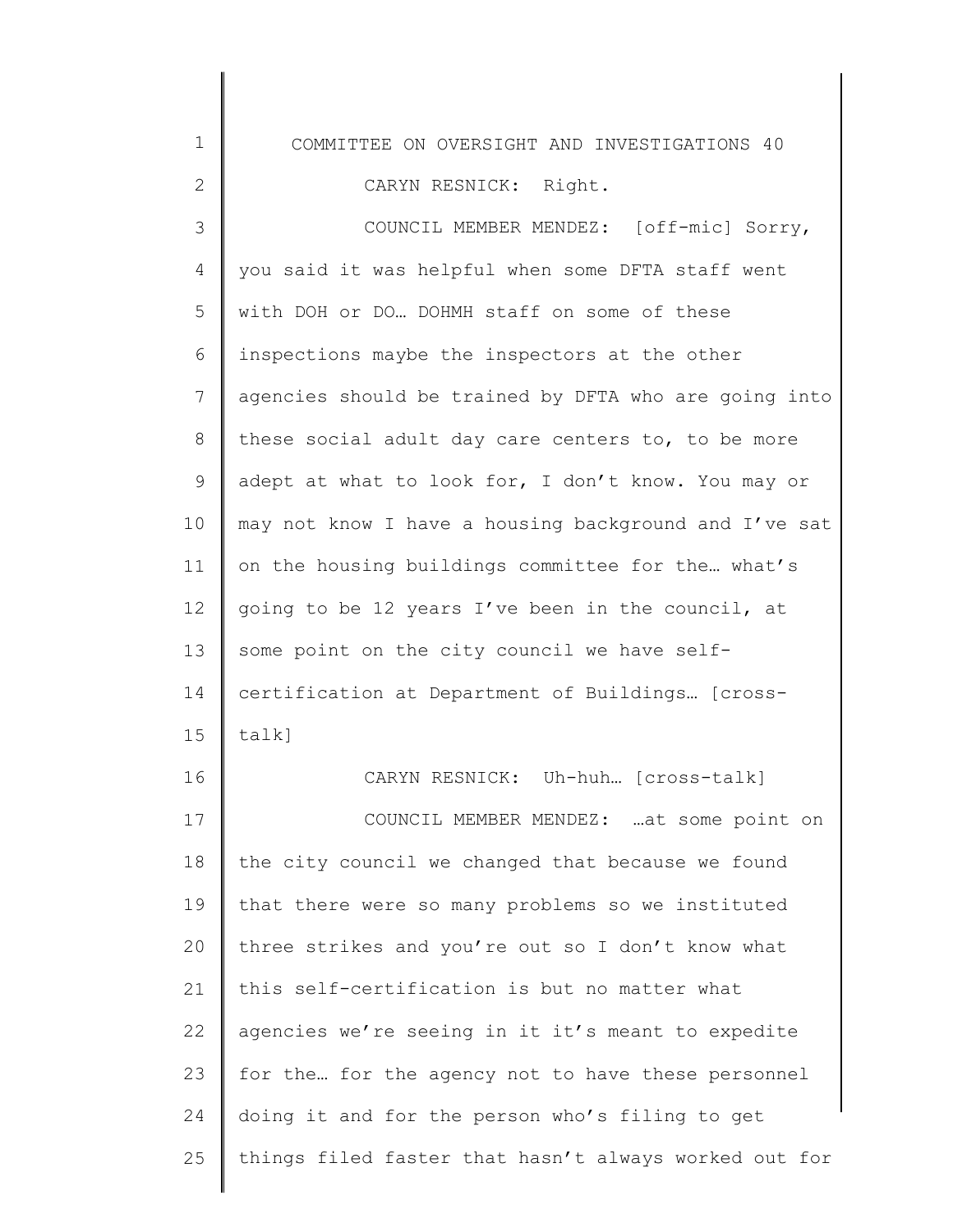1 2 3 4 5 6 7 8 9 10 COMMITTEE ON OVERSIGHT AND INVESTIGATIONS 41 whoever's get the service. So, I think we need to rethink self-certification or have three strikes you're out policy. I don't really know what happens if someone self-certifies and lies and what are the consequences to that maybe you can talk me through it, I also need to understand what are the consequences when someone fails an audit and how often does an audit take place. CARYN RESNICK: Okay, so I, I mean I hate to keep repeating myself and I know you're tired of

11 12 13 14 15 16 17 18 19 20 21 22 23 24 25 this and… so at issue is that the self-certification of managed long term cares is a regulation of the state Department of Health who distributes Medicaid dollars to manage long term care companies, DFTA has zero relationship, we do not have anything to do with Medicaid funding whatsoever, our oversight senior centers is all older American's Act funded where we are the triple A and that is our bi-mandate mission. So, that is why this is extremely difficult, we don't directly have any contractual relationship with these SADCs and so we have been working as the Ombuds, as an advocate to push the state to take on a more aggressive role, be more active, we can continue to advocate, we can ask that they move away from self-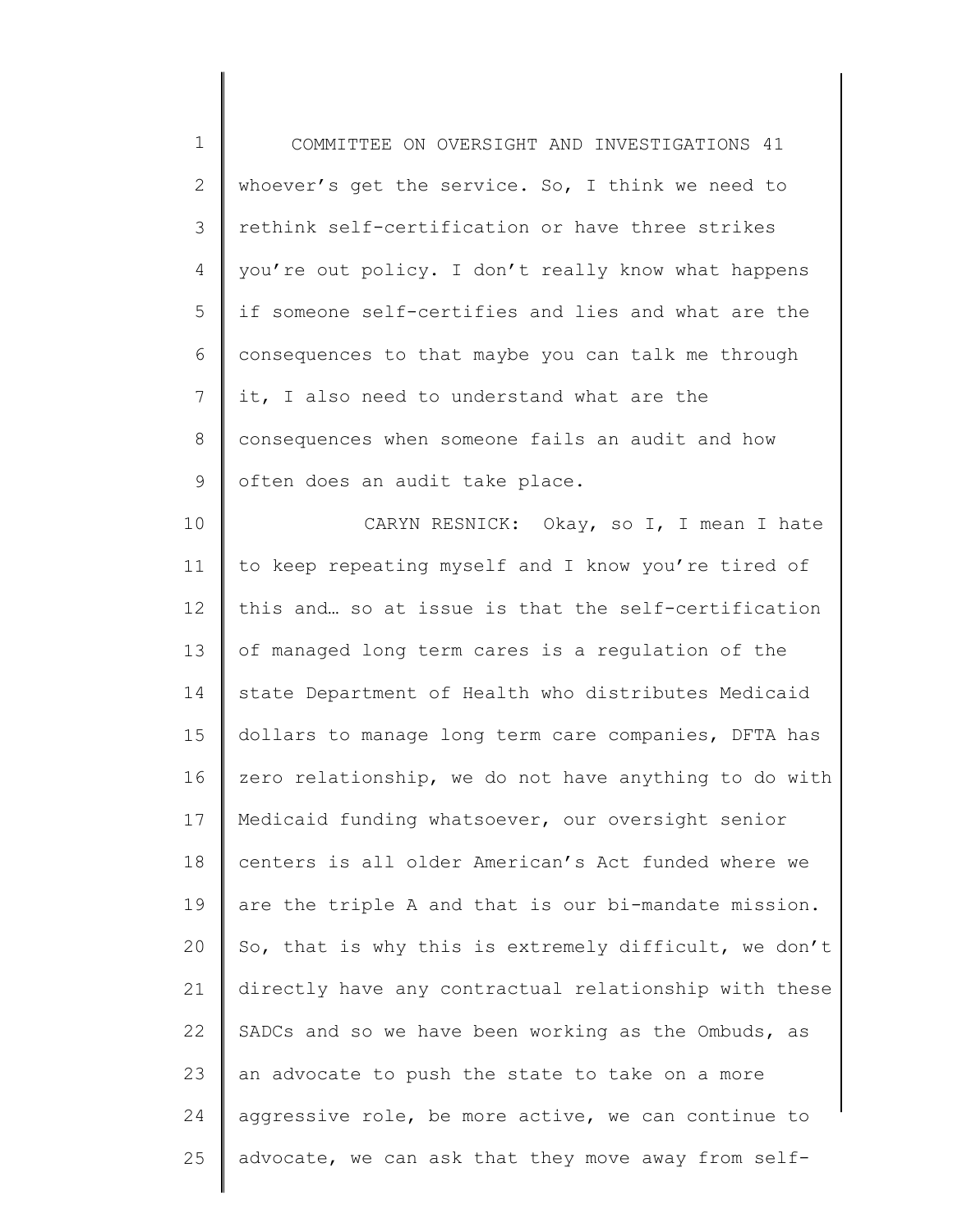1 2 3 4 5 6 7 8 9 10 11 12 13 14 15 16 17 18 19 20 21 22 23 24 25 COMMITTEE ON OVERSIGHT AND INVESTIGATIONS 42 attestation, I mean the risks are very high, it is Medicaid fraud if you are not in adherence and if you lie on yourself attestation which in my opinion is a far greater penalty than any penalty that we would level for, you know not having a sign posted, it's, it's sort of the ultimate, you know you end up in jail, you don't end up paying a fine. So, you know I think that the ongoing relationship that we're forging with the state is really something that we should be proud of, you remember sitting here years ago where we couldn't, you know get a response or get a list and so even though the bar may not be moving as fast as we'd like it, it absolutely has moved and we're seeing really much greater oversight, we know of programs that have been closed, I think this issue has… partly because of these hearings and the work that you're doing it is much more public and so I think we've… you know the needle has really moved on this and we can continue and do continue to advocate, you know DFTA's role with… having… and it's not investigators we have oversight of our senior center contract agencies and we do a performance evaluation and it results in a vandex, it's part of the city contracting system and we have a unit by the way for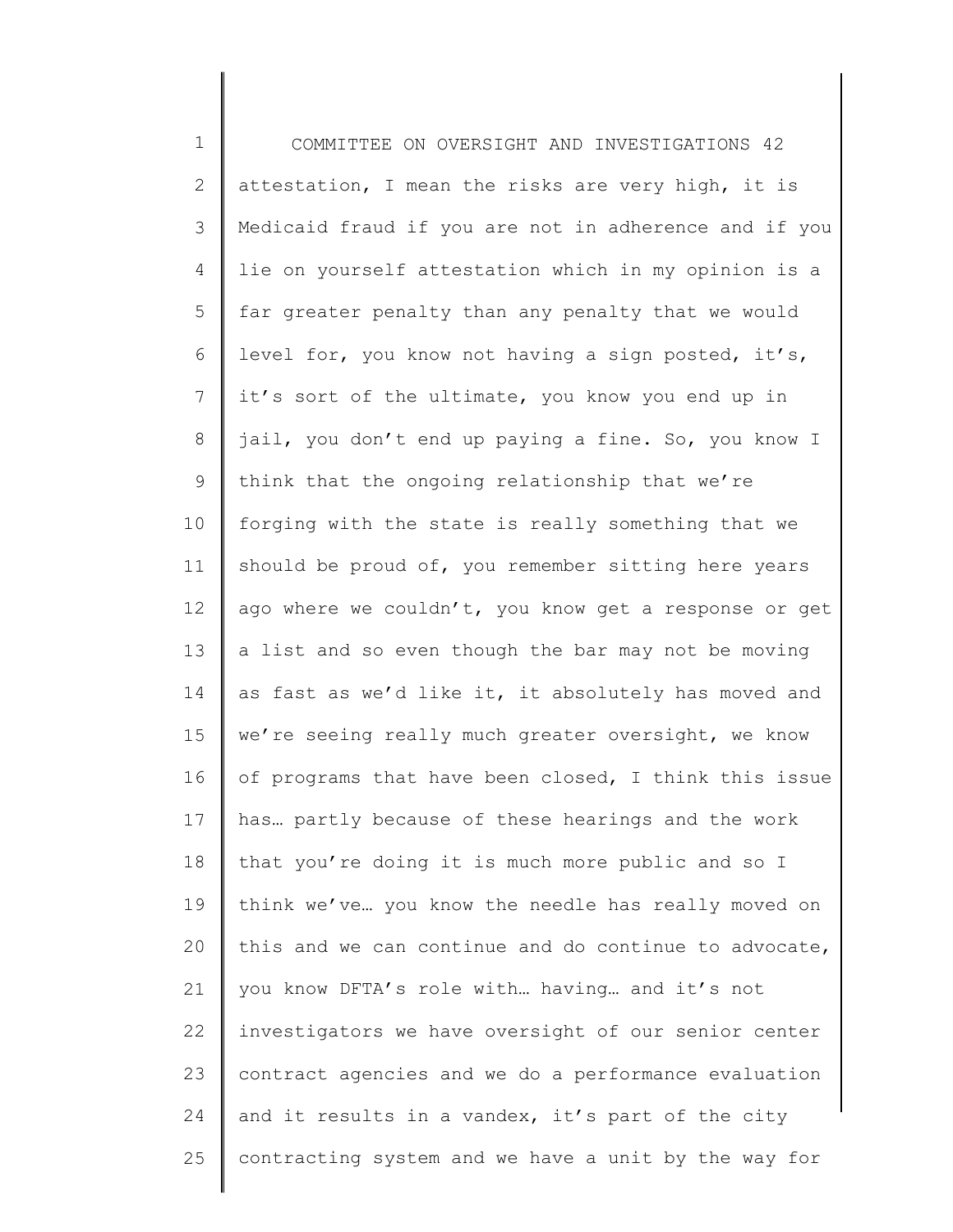1 2 3 4 5 6 7 8 9 10 11 12 13 14 15 16 17 18 19 20 21 22 23 24 25 COMMITTEE ON OVERSIGHT AND INVESTIGATIONS 43 our 260 of probably 100 staff people that, that work on our senior centers. So, here again we don't have that contractual relationship, the… you know the law is complaint driven and so with the staff of one and maybe soon an additional staff person we are as responsive as we can be as those complaints come in. ROBIN FENLEY: If I… and may I just add I, I feel that, you know having worked this for a little bit and, and I understand what you're saying because… and we all feel the same frustration, we're all… we're all there. I'm feeling that it may be also because the MLTC's that have the contractual relationship with the SADC's I'm feeling that it may be for us down the road, you know maybe not that far down the road to develop more of a relationship with the MLTC's so that they even understand what a social adult day is supposed to be and what it's not supposed to be so that they can then do what they are supposed to be doing. I have to say I've been so encouraged by again a handful, it's not... you know what do we have like 26 MLTC's operating in the city, there are a handful that are really very responsive and you can hear that they want to do the right thing because they know that their dollar is connected to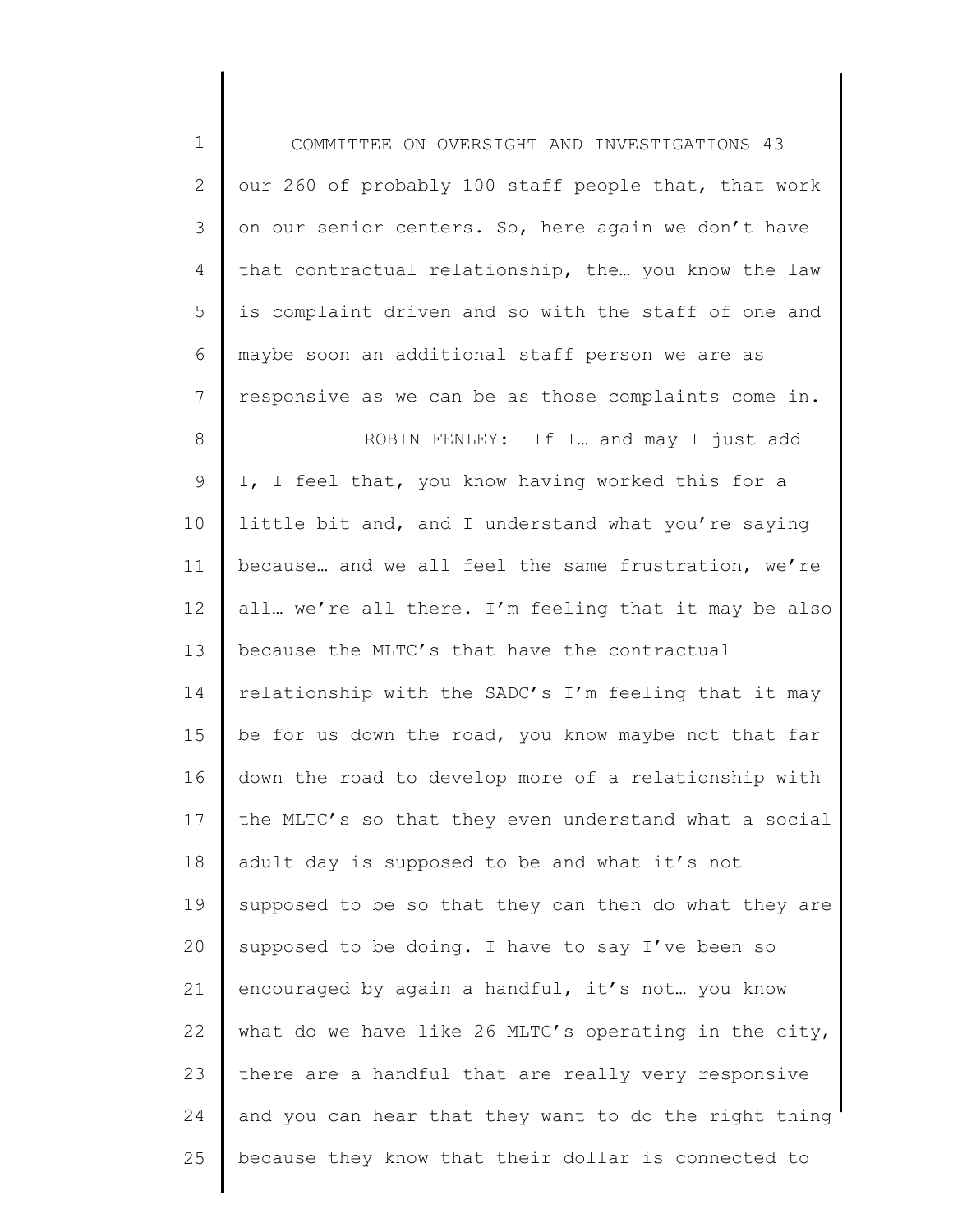1 2 3 4 5 6 7 8 9 10 11 12 13 14 15 16 17 18 19 20 21 22 23 24 25 COMMITTEE ON OVERSIGHT AND INVESTIGATIONS 44 it as well and so to me I'm thinking how else can… given all of these barriers that we're discussing today, the walls, how else can we get so that the social adult days are functioning properly and I'm thinking maybe it's through the back door through the MLTC's so that's, that's where I'm going and I'm hopeful as Caryn was saying… [cross-talk] CARYN RESNICK: That's very doable, I mean there are 26… [cross-talk] ROBIN FENLEY: Yeah… [cross-talk] CARYN RESNICK: …perhaps, you know in the city of New York and that's, you know manageable for us to be able to do the education and the outreach and the convening. ROBIN FENLEY: Relationship building again. COUNCIL MEMBER MENDEZ: Thank you very much… [cross-talk] CARYN RESNICK: And that we're watching, I mean we are watching… COUNCIL MEMBER MENDEZ: And I apologize for not being well versed in this area… [cross-talk] CARYN RESNICK: It's very complex… [cross-talk]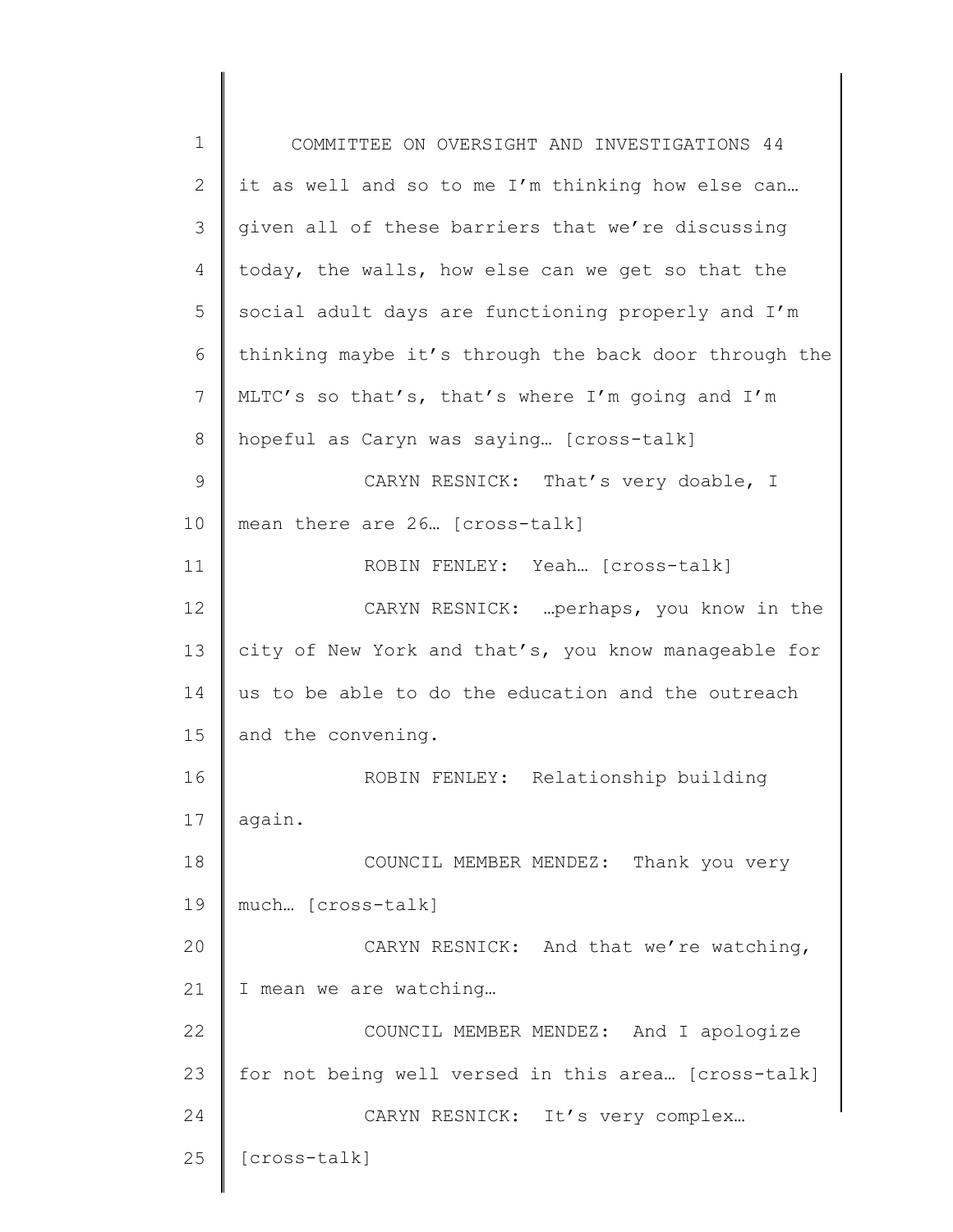1 2 3 4 5 6 7 8 9 10 11 12 13 14 15 16 17 18 19 20 21 22 23 24 25 COMMITTEE ON OVERSIGHT AND INVESTIGATIONS 45 COUNCIL MEMBER MENDEZ: …and I'm… [crosstalk] CARYN RESNICK: …it's, it's… [cross-talk] COUNCIL MEMBER MENDEZ: …I'm new to the committee and I only know some of the complaints that I've heard during the years… [cross-talk] CARYN RESNICK: Yes… [cross-talk] COUNCIL MEMBER MENDEZ: …this sort of puts it in a little bit more perspective for me and I… and I do hope we can figure out a way whether it's this relationship building that we can hold them more accountable because the price is too high. CARYN RESNICK: Uh-huh, thank you… [cross-talk] ROBIN FENLEY: agreed… [cross-talk] CARYN RESNICK: agreed, yeah. CHAIRPERSON CHIN: So, let me just follow up, when we talk about the Ombud person's office, I know the last hearing in February that… you testified that you were planning to hire a director for that office so where's the status now? ROBIN FENLEY: I can't wait, almost, she's… this director is almost here.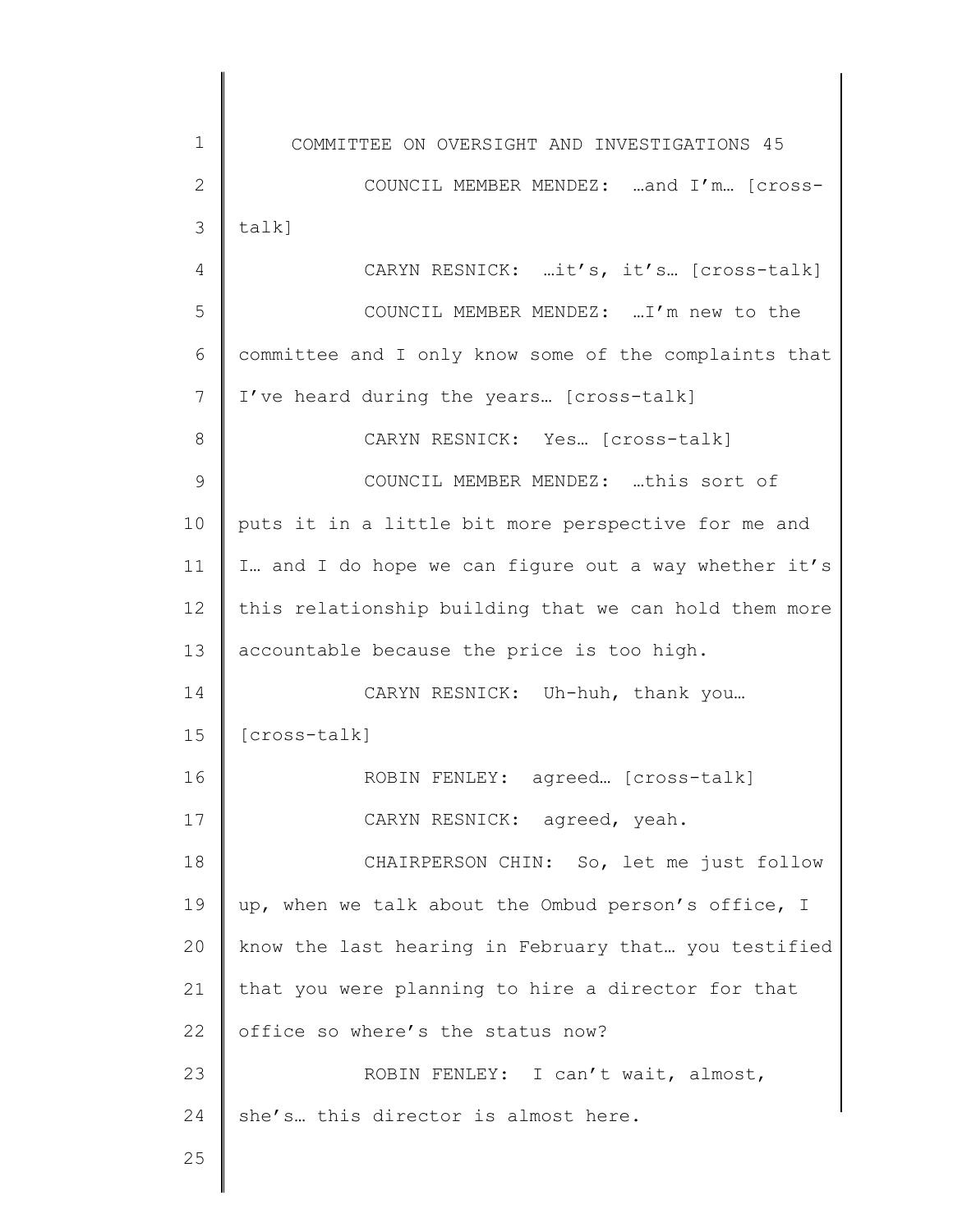1 2 3 4 5 6 7 8 9 10 11 12 13 14 15 16 17 18 19 20 21 22 23 24 25 COMMITTEE ON OVERSIGHT AND INVESTIGATIONS 46 CARYN RESNICK: A person has been identified and is in the hiring process. ROBIN FENLEY: Uh-huh. CHAIRPERSON CHIN: Okay. So that is real soon, right within… [cross-talk] CARYN RESNICK: There… it should be very… [cross-talk] CHAIRPERSON CHIN: …couple weeks… [crosstalk] CARYN RESNICK: …soon, yes… [cross-talk] ROBIN FENLEY: …yes, well your mouth to OMB. CARYN RESNICK: Yes. CHAIRPERSON CHIN: Because we need it, it's already kind of late. I want to follow up with your suggestion, I think it's really key about focusing on the MLTC and that's why in the last hearing I asked for a list of the MLTC and the SADC that they contract with… [cross-talk] ROBIN FENLEY: Uh-huh… [cross-talk] CHAIRPERSON CHIN: I want to be able to see who are we… [cross-talk] CARYN RESNICK: I believe that we provided that list.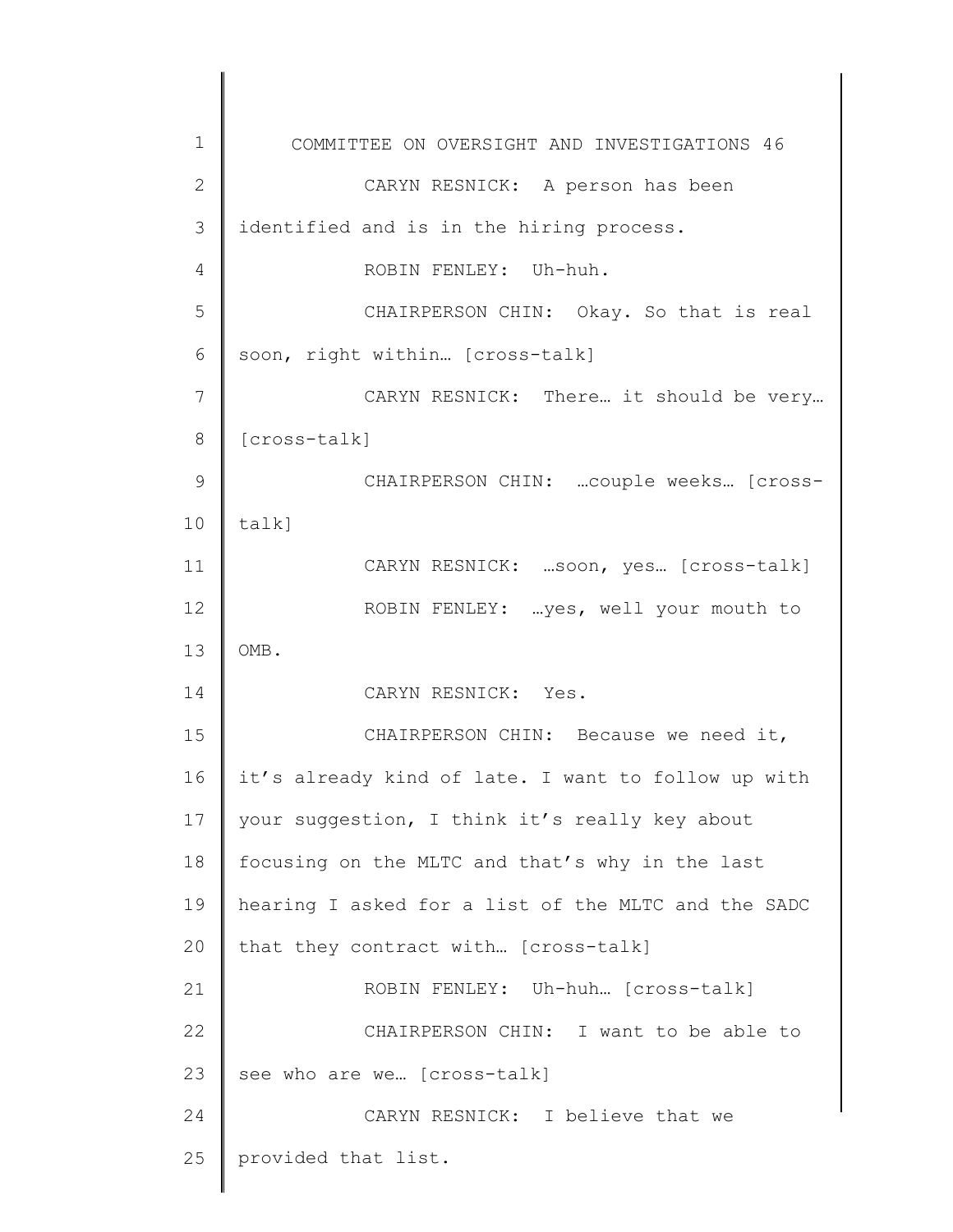1 2 3 4 5 6 7 8 9 10 11 12 13 14 15 16 17 18 19 20 21 22 23 24 25 COMMITTEE ON OVERSIGHT AND INVESTIGATIONS 47 ROBIN FENLEY: Yeah… [cross-talk] CHAIRPERSON CHIN: We got the MLTC but we didn't get the other half. CARYN RESNICK: Oh… [cross-talk] ROBIN FENLEY: Yeah… no, everything was sent two weeks ago, three weeks ago, three tops. We, we'll resend it… [cross-talk] CARYN RESNICK: …We'll send it again… [cross-talk] CHAIRPERSON CHIN: Yeah because I think… [cross-talk] CARYN RESNICK: …we have it… [cross-talk] CHAIRPERSON CHIN: …we want to see the correlation like who are these MLTC contracting with… [cross-talk] CARYN RESNICK: Uh-huh… [cross-talk] CHAIRPERSON CHIN: …because the ten… the good ones that DFTA supervises… I mean you had some oversight over the council give discretionary funding to a lot of them are not getting referrals from the MLTC and I want to know why because who are they contracting with and we want to see which are the ones that are getting the most complaints and what…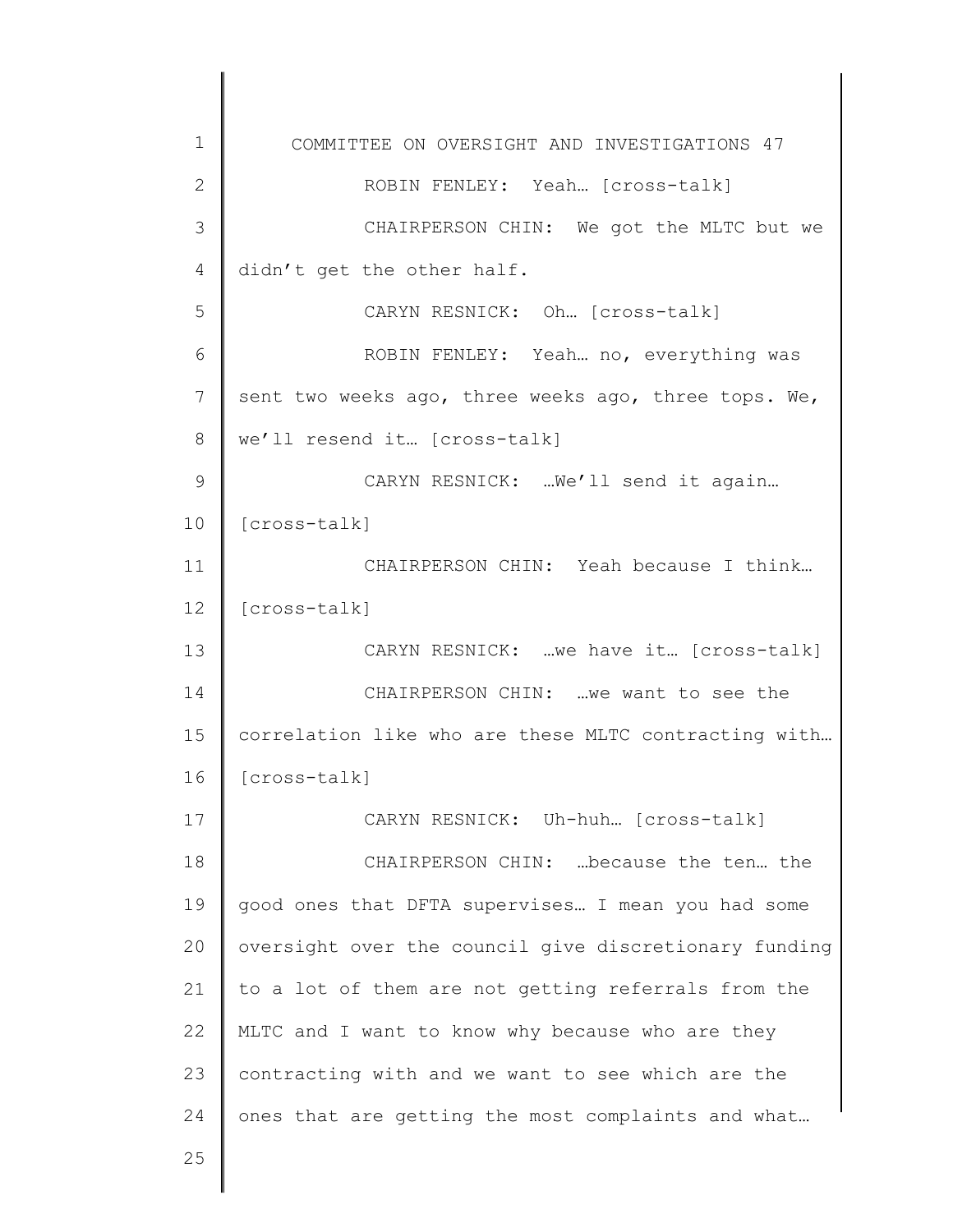1 2 3 4 COMMITTEE ON OVERSIGHT AND INVESTIGATIONS 48 and match it to what we hear in the community… [cross-talk] CARYN RESNICK: Uh-huh… [cross-talk]

5 6 7 8 9 CHAIRPERSON CHIN: …because like I just want to say it again, we have a lot of good social adult day care programs in the city in my district not just the one that's funded, you know by the city council… [cross-talk]

10 11 12 13 14 15 CARYN RESNICK: Right… [cross-talk] CHAIRPERSON CHIN: …there are good ones out there, they're private paid and they're the ones that's telling me that because of competition some of the competitors are doing things that are not legal and really targeting, you know seniors… [cross-talk]

CARYN RESNICK: Right… [cross-talk]

17 18 19 20 21 22 23 CHAIRPERSON CHIN: …and there's got to be some oversight on that and that's why even with the social adult day care they are frustrated because they are trying to do a good thing and they try to do their job the right way and then meanwhile you have competitors who are taking away… [cross-talk] CARYN RESNICK: Right… [cross-talk]

25

24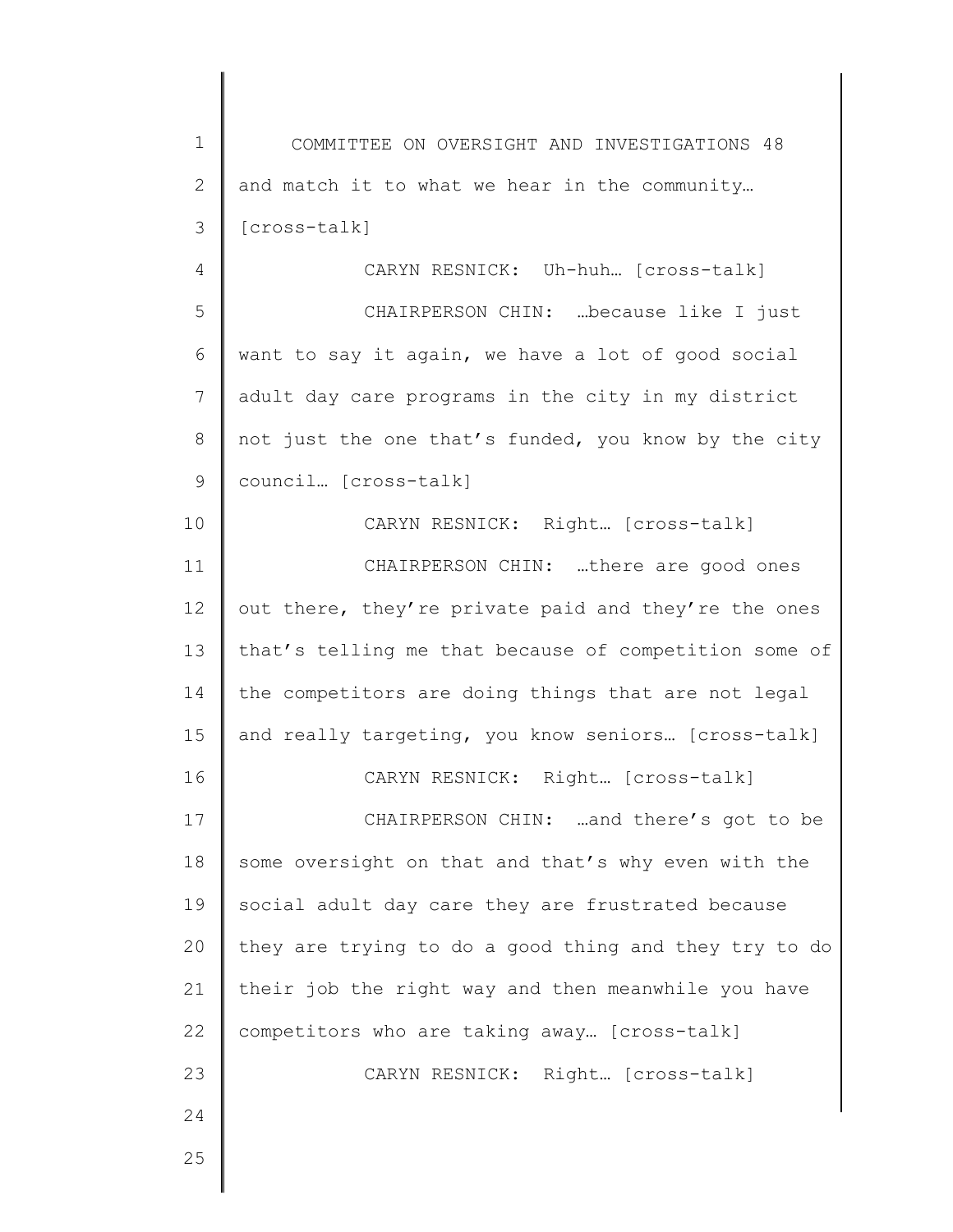| 1            | COMMITTEE ON OVERSIGHT AND INVESTIGATIONS 49          |
|--------------|-------------------------------------------------------|
| $\mathbf{2}$ | CHAIRPERSON CHIN: their clients and                   |
| 3            | using unscrupulous tactics, you know like giving them |
| 4            | gift cards, giving [cross-talk]                       |
| 5            | CARYN RESNICK: Right [cross-talk]                     |
| 6            | CHAIRPERSON CHIN: them money, it's bad                |
| 7            | so I think that the more we can do to help the good   |
| 8            | social adult day care program because we need them,   |
| 9            | you know we have a growing number of seniors with     |
| 10           | dementia, with Alzheimer's, with special needs and we |
| 11           | need these programs but we need the good ones         |
| 12           | [cross-talk]                                          |
| 13           | CARYN RESNICK: Absolutely [cross-talk]                |
| 14           | CHAIRPERSON CHIN: that really are                     |
| 15           | taking care of this population because some of them   |
| 16           | they're not, some of them I, I go by and see them,    |
| 17           | the, the seniors are healthy and strong [cross-talk]  |
| 18           | CARYN RESNICK: Right [cross-talk]                     |
| 19           | CHAIRPERSON CHIN: they should not be in               |
| 20           | those programs they should be in our regular senior   |
| 21           | centers so that's why we really need to work          |
| 22           | together, you know with the MLTC's since there's only |
| 23           | 26 of them I would like to really get a list and      |
| 24           | convene, you know maybe working with the city council |
| 25           | and [cross-talk]                                      |
|              |                                                       |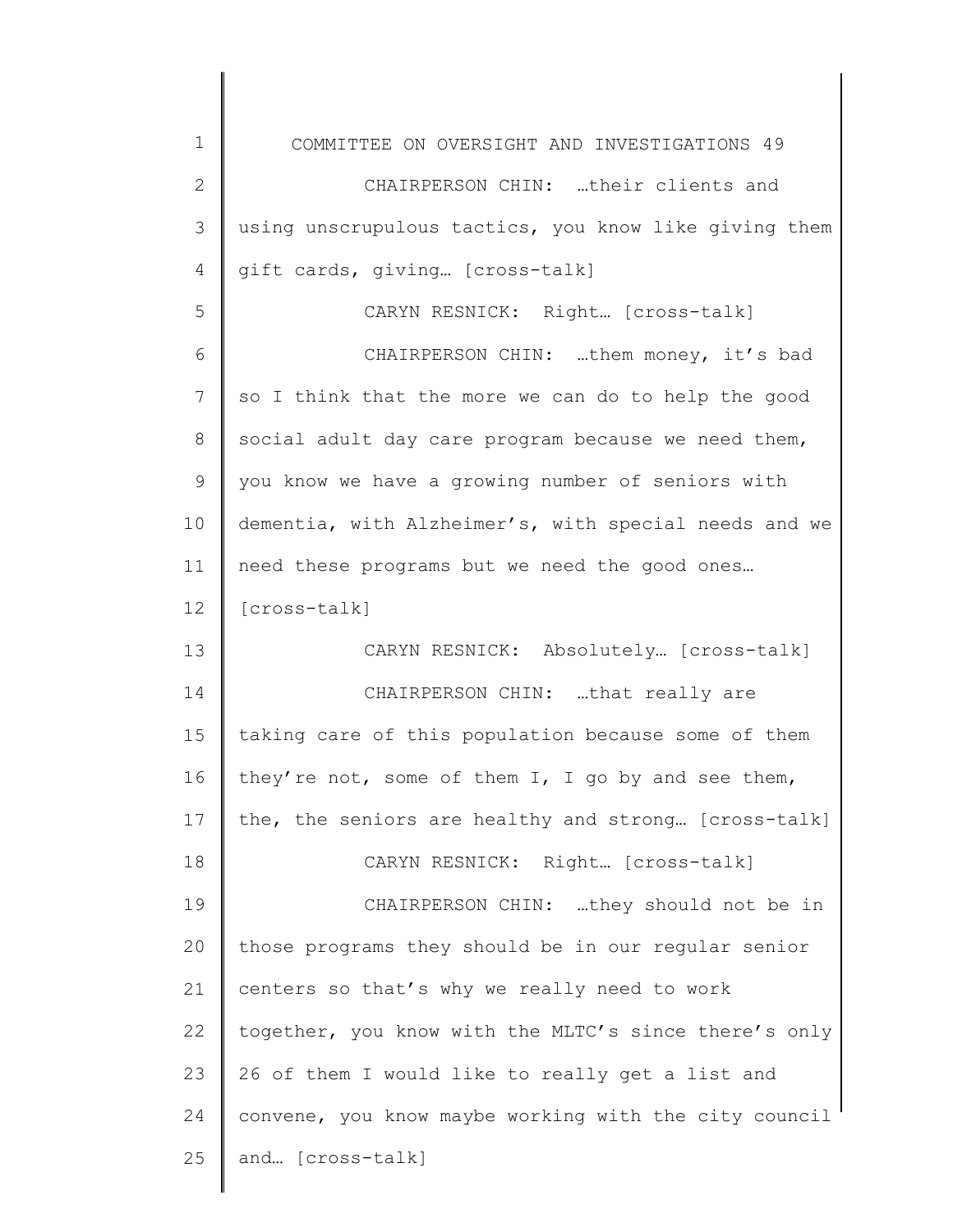1 2 3 4 5 6 7 8 9 10 11 12 13 14 15 16 17 18 19 20 21 22 23 24 25 COMMITTEE ON OVERSIGHT AND INVESTIGATIONS 50 CARYN RESNICK: Yes, we can… [cross-talk] CHAIRPERSON CHIN: …convene… [cross-talk] CARYN RESNICK: …convene them… [crosstalk] CHAIRPERSON CHIN: …a meeting with them… [cross-talk] CARYN RESNICK: …together… [cross-talk] CHAIRPERSON CHIN: …and really see how we can really… [cross-talk] CARYN RESNICK: I'm happy to… [crosstalk] CHAIRPERSON CHIN: …wrestle this… [crosstalk] CARYN RESNICK: …work toward that goal, I think it's a good path to take. CHAIRPERSON CHIN: Yeah because they have to be held accountable and this just cannot continue to happen, I mean this number is going to continue to grow but it's not growing in the right direction, it's not serving the senior population that really need the service and that is something that is very troubling and we need to really step in and, and regulate and do something so that we can protect the seniors, the most vulnerable, the one that could…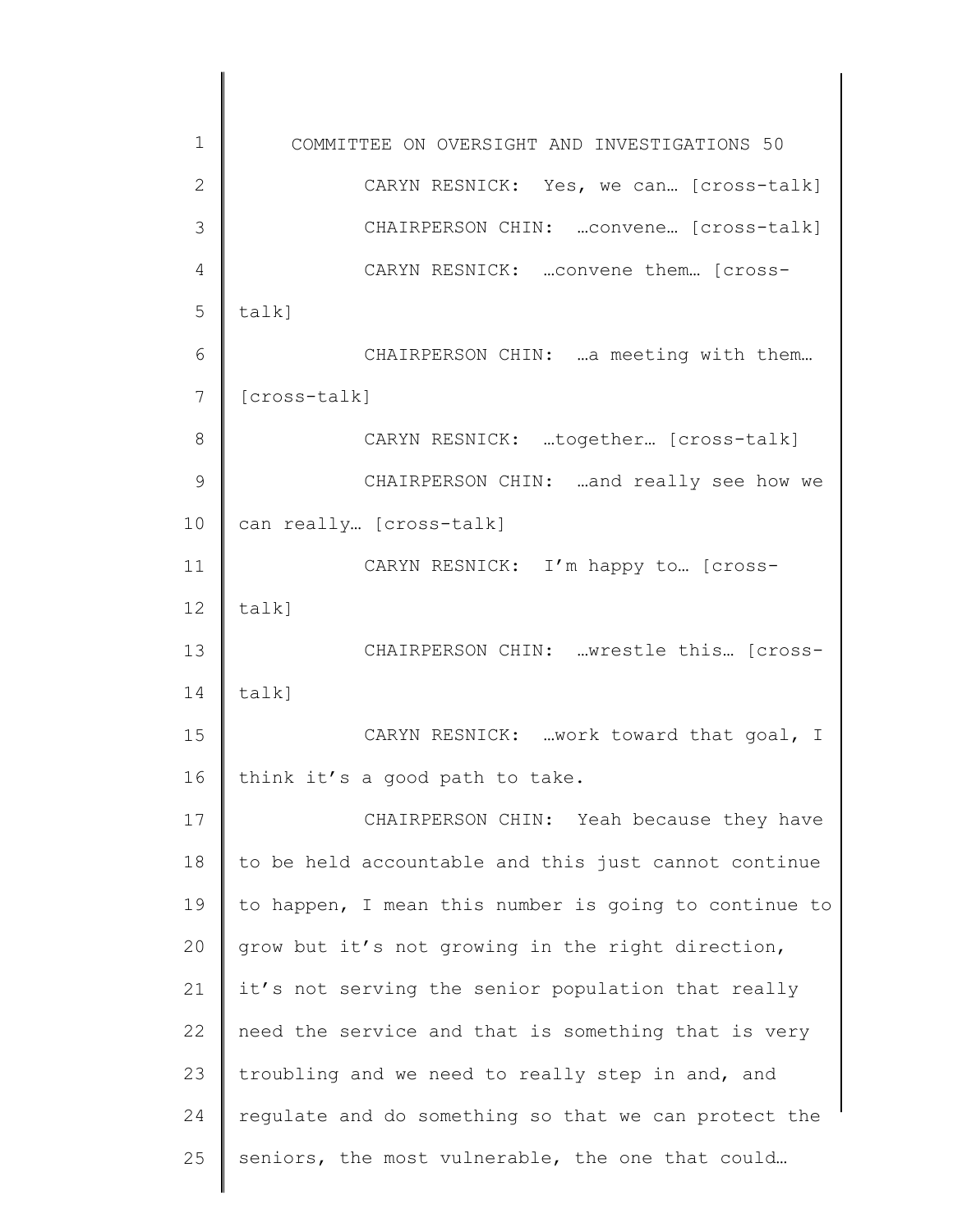| $\mathbf 1$   | COMMITTEE ON OVERSIGHT AND INVESTIGATIONS 51         |
|---------------|------------------------------------------------------|
| $\mathbf{2}$  | that really need the care and to support their       |
| 3             | family, the caregivers who want to put the senior in |
| 4             | a safe place then they can, you know go to work and  |
| 5             | take care of, of their own families so let's, let's  |
| 6             | continue to work on that and I look forward to       |
| 7             | getting the list of the MLTC [cross-talk]            |
| 8             | CARYN RESNICK: Yep, we can do that                   |
| $\mathcal{G}$ | [cross-talk]                                         |
| 10            | CHAIRPERSON CHIN: and the SADC [cross-               |
| 11            | $talk$ ]                                             |
| 12            | CARYN RESNICK: today [cross-talk]                    |
| 13            | CHAIRPERSON CHIN: that they contract                 |
| 14            | with [cross-talk]                                    |
| 15            | ROBIN FENLEY: yes, uh-huh [cross-talk]               |
| 16            | CHAIRPERSON CHIN: today [cross-talk]                 |
| 17            | ROBIN FENLEY: uh-huh [cross-talk]                    |
| 18            | CHAIRPERSON CHIN: and then we should                 |
| 19            | convene a meeting with the MLTC and with DFTA on     |
| 20            | that.                                                |
| 21            | ROBIN FENLEY: Good.                                  |
| 22            | CHAIRPERSON CHIN: Thank you [Cross-                  |
| 23            | $talk$ ]                                             |
| 24            | ROBIN FENLEY: Uh-huh [Cross-talk]                    |
| 25            |                                                      |
|               |                                                      |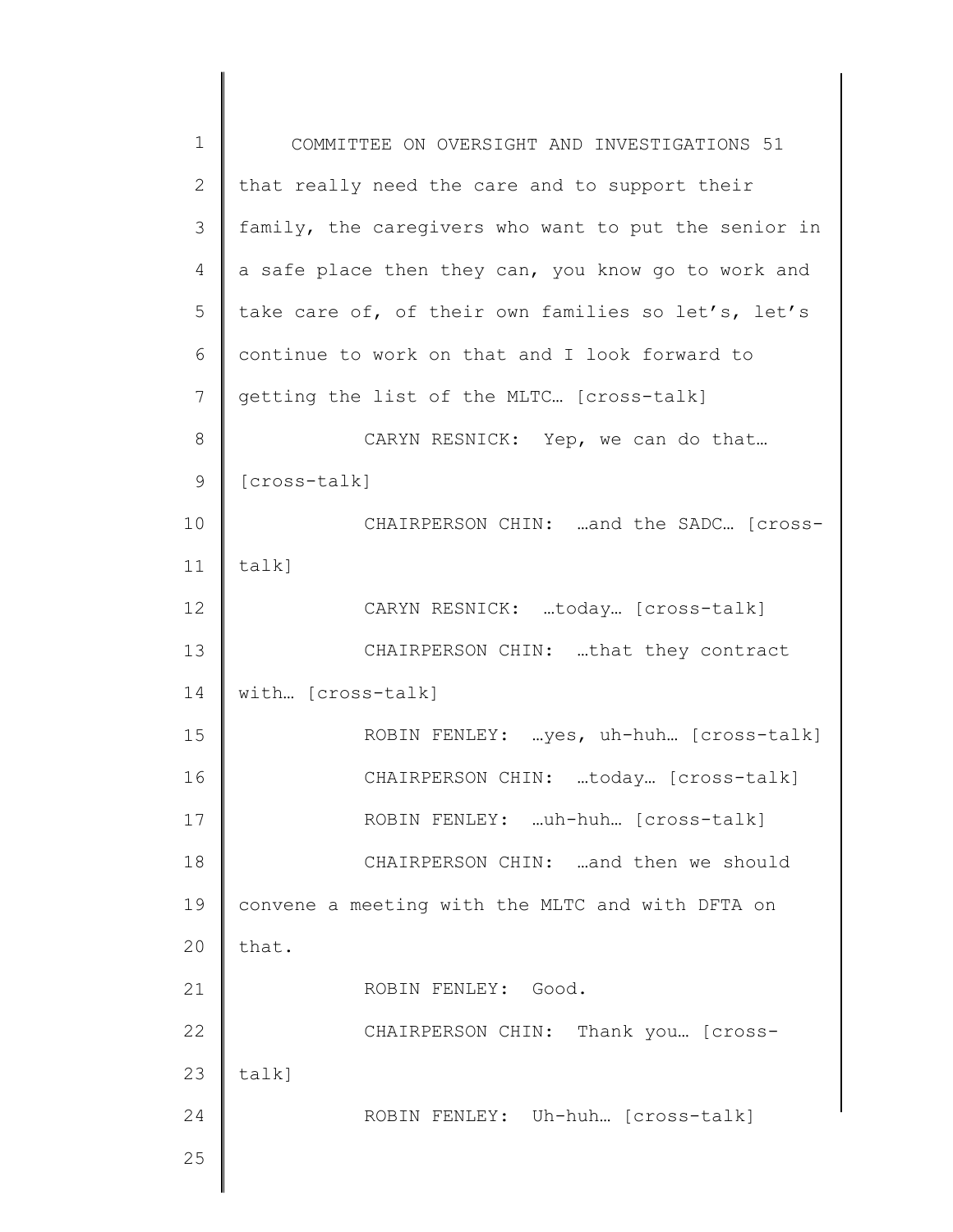| $\mathbf 1$    | COMMITTEE ON OVERSIGHT AND INVESTIGATIONS 52          |
|----------------|-------------------------------------------------------|
| $\mathbf{2}$   | CHAIRPERSON CHIN: With HRA I was very                 |
| 3              | pleased to hear from the testimony that a large       |
| $\overline{4}$ | percentage of seniors are actually getting SNAP and   |
| 5              | that's really great and the legislation that my       |
| 6              | colleague, Council Member Koslowitz is putting        |
| $7\phantom{.}$ | forward is also to see how we can do more with the    |
| 8              | senior center and so I mean is it possible to really  |
| 9              | kind of have HRA to have personnel, do you go         |
| 10             | directly to the senior center to do the SNAP          |
| 11             | enrollment?                                           |
| 12             | LAMAUNDA MAHARAJ: Yes, we do. So, we                  |
| 13             | actually provide services to seniors in a variety of  |
| 14             | ways, one of them [cross-talk]                        |
| 15             | CHAIRPERSON CHIN: Can you identify                    |
| 16             | yourself for the record [cross-talk]                  |
| 17             | LAMAUNDA MAHARAJ: I'm sorry, I'm                      |
| 18             | Lamaunda Maharaj from HRA's Emergency Food and        |
| 19             | Nutrition Assistance Program. Yes, yes, it's on so,   |
| 20             | as I indicated we provide services to seniors in a    |
| 21             | variety of ways, one of them is by partnering with    |
| 22             | approximately 45 of the senior centers that exist in  |
| 23             | New York City, we go there providing presentations,   |
| 24             | trainings, application assistance, and prescreening   |
| 25             | and we also go to a variety of events. We've done 134 |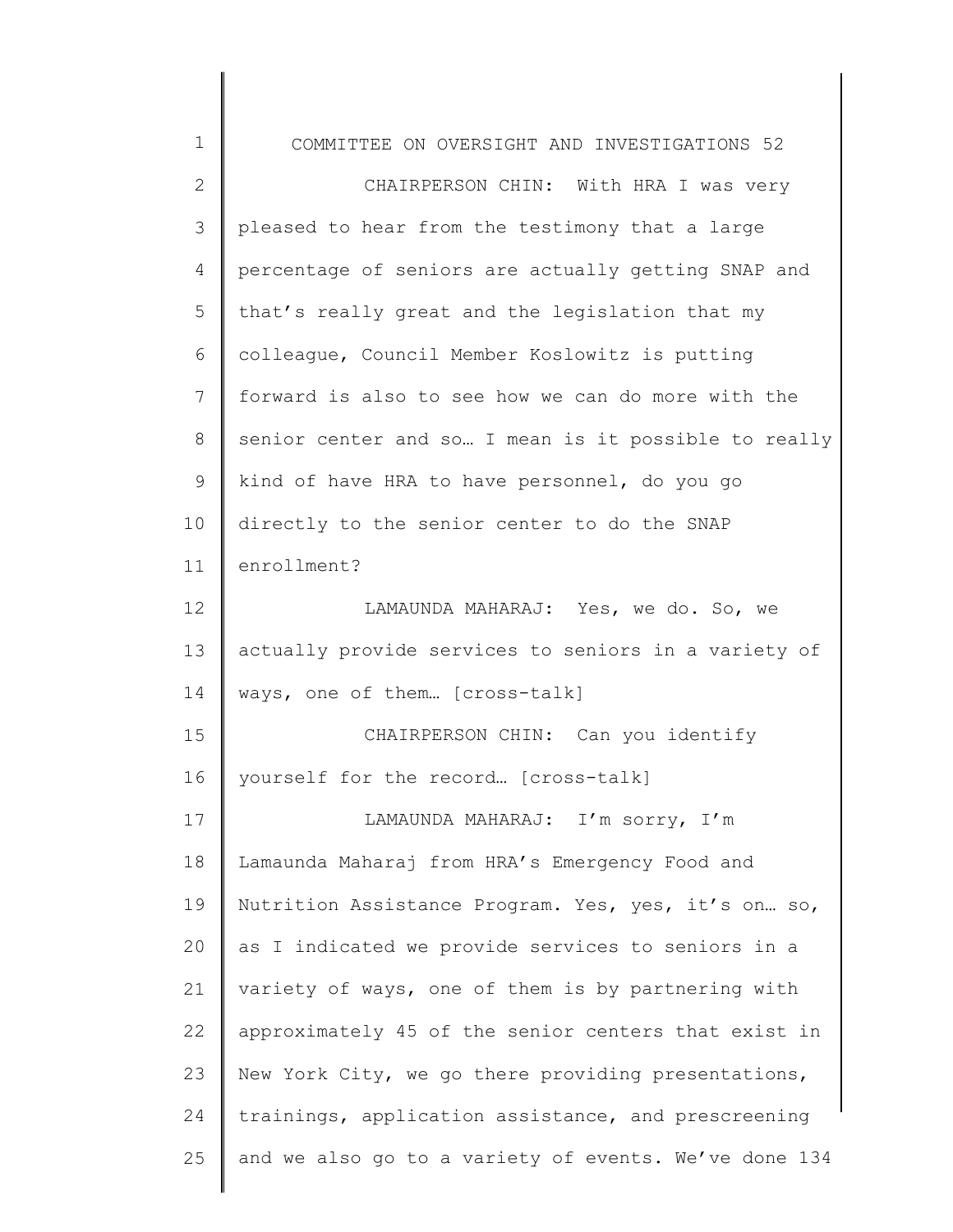1 2 3 4 5 6 7 8 9 10 11 12 13 14 15 16 17 18 19 20 21 22 23 24 25 COMMITTEE ON OVERSIGHT AND INVESTIGATIONS 53 events in the past year that actually target seniors many of those are convened by city council members for their constituents. We also work with BDT, Benefits Data Trust in order to provide data matches where they reach out to seniors and are able to provide application assistance and document support and since 2014 they've actually have submitted over 18,000 applications on behalf of seniors. We also fund emergency food programs approximately 500 at which through Local Law 80 we're required to provide SNAP outreach and we do track the number of seniors that actually visit emergency food programs. So, we have all of these ways that we're in the communities providing services not only to the general population but to seniors as well. CHAIRPERSON CHIN: What about the seniors that receive home delivered meals, is… are every single one of them are, are match up with applying for SNAP? CARYN RESNICK: I'm not sure that we've done that. LAMAUNDA MAHARAJ: No, I'm not sure that we've had that type of partnership. We do work with… [cross-talk]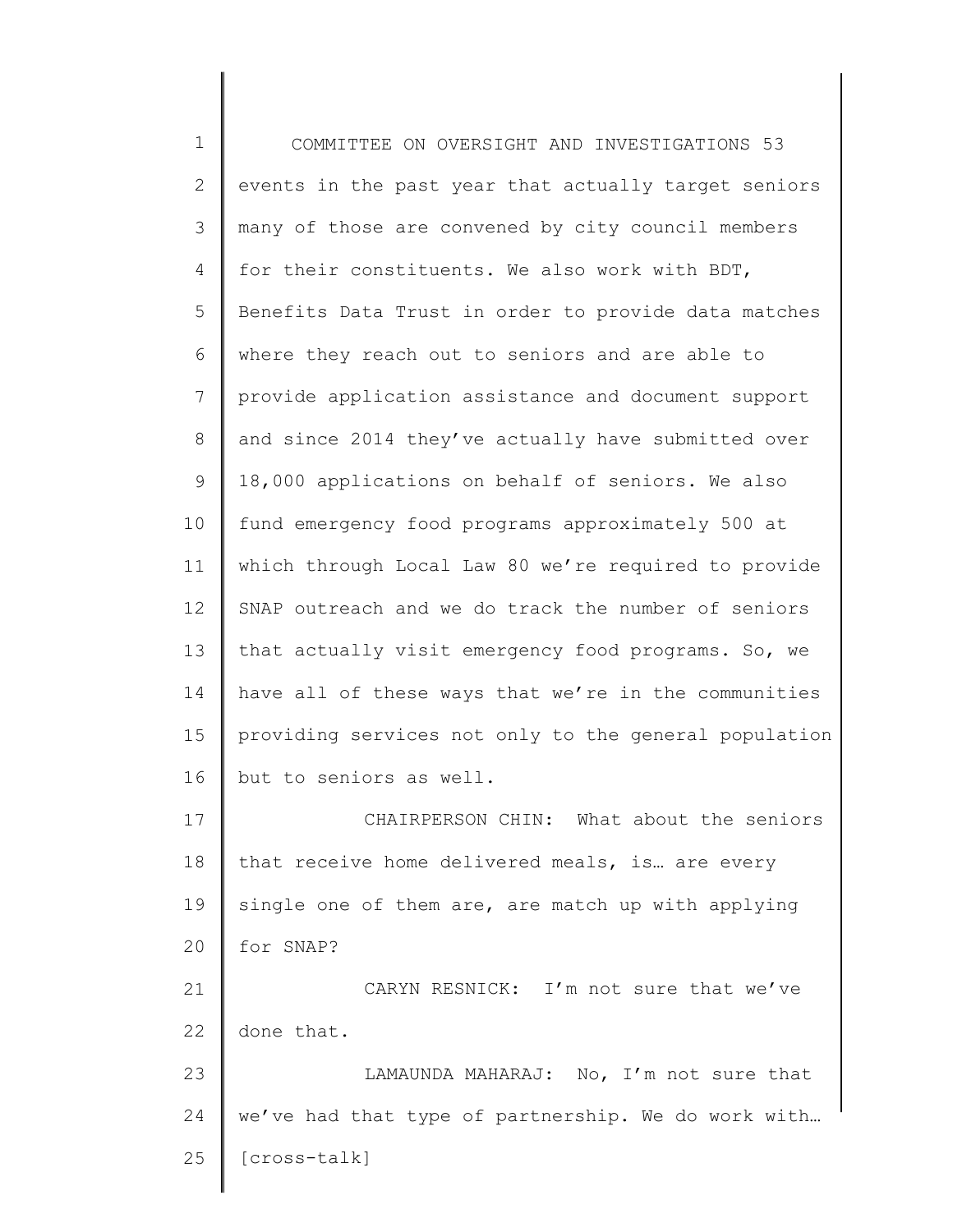| $\mathbf 1$ | COMMITTEE ON OVERSIGHT AND INVESTIGATIONS 54          |
|-------------|-------------------------------------------------------|
| 2           | CARYN RESNICK: Yes [cross-talk]                       |
| 3           | LAMAUNDA MAHARAJ: I'm sorry, HR I'm                   |
| 4           | sorry, we do work with HRA's utility assistance       |
| 5           | program and heat and, and that's another way that we  |
| 6           | also service seniors in that we're doing homebound    |
| 7           | applications and in that type of service we are       |
| 8           | actually having seniors that apply for services.      |
| 9           | CARYN RESNICK: I'm sorry I do have a                  |
| 10          | response to that. As part as you know part of home    |
| 11          | delivered meals you must go through a case management |
| 12          | agency and you go through quite an extensive          |
| 13          | assessment and so part of that, the case manager      |
| 14          | encourages every home bound person to apply for       |
| 15          | whatever benefits that they might be eligible for.    |
| 16          | So, our case management agencies help with applying   |
| 17          | and accessing SNAP as well as all the other benefits  |
| 18          | CHAIRPERSON CHIN: Yeah, I think it would              |
| 19          | be good to get some data from that program in terms   |
| 20          | of how many seniors I mean how many seniors and       |
| 21          | individuals that are on the home delivered meal       |
| 22          | program actually apply for SNAP or qualify for SNAP,  |
| 23          | I think that, that would be something interesting to  |
| 24          | really look at [cross-talk]                           |
|             |                                                       |

25

 $\mathsf I$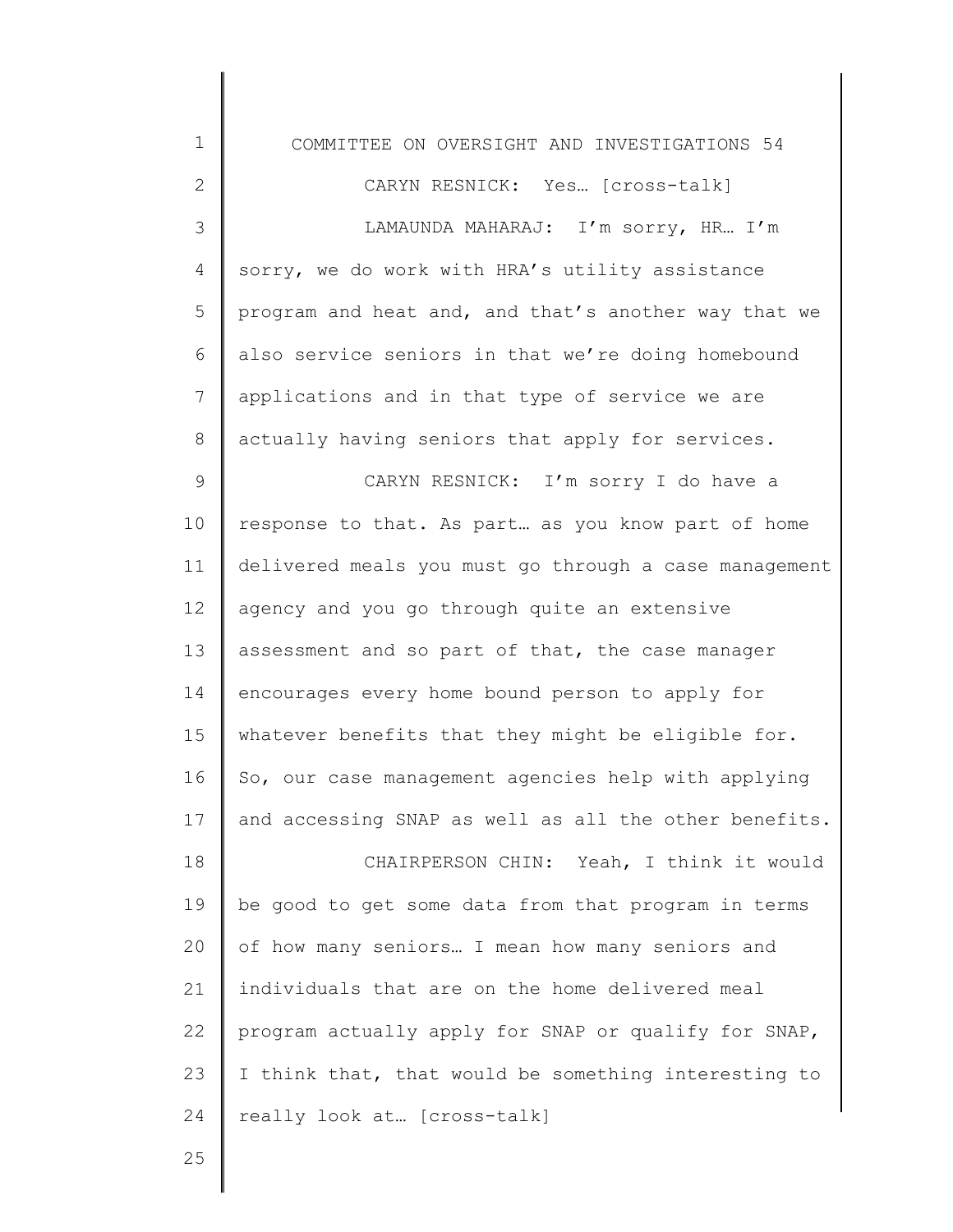| 1            | COMMITTEE ON OVERSIGHT AND INVESTIGATIONS 55          |
|--------------|-------------------------------------------------------|
| $\mathbf{2}$ | CARYN RESNICK: Okay, apply for or how                 |
| 3            | many of our seniors are receiving SNAP benefits who   |
| 4            | are homebound?                                        |
| 5            | CHAIRPERSON CHIN: Well I think both.                  |
| 6            | CARYN RESNICK: Okay [Cross-talk]                      |
| 7            | CHAIRPERSON CHIN: to see if they                      |
| 8            | actually do assess and some of them [cross-talk]      |
| 9            | CARYN RESNICK: they do [cross-talk]                   |
| 10           | CHAIRPERSON CHIN:  I mean they should                 |
| 11           | all qualify, I'd be interested to see if like we have |
| 12           | 100 percent enrollment or not and the reason why not  |
| 13           | if we don't.                                          |
| 14           | CARYN RESNICK: Well home delivered meals              |
| 15           | for DFTA is not a means tested program so there may   |
| 16           | be a, a whole swap of folks that are not income       |
| 17           | eligible so they would not necessarily be eligible    |
| 18           | but we do absolutely screen and enroll seniors.       |
| 19           | CHAIRPERSON CHIN: Well we should really               |
| 20           | take a look [cross-talk]                              |
| 21           | CARYN RESNICK: Take a look [cross-talk]               |
| 22           | CHAIRPERSON CHIN: and the other the                   |
| 23           | other question is that, I know that we have, you know |
| 24           | DFTA funded senior centers, 260, right and there are  |
| 25           | there are still centers out there that are not funded |
|              |                                                       |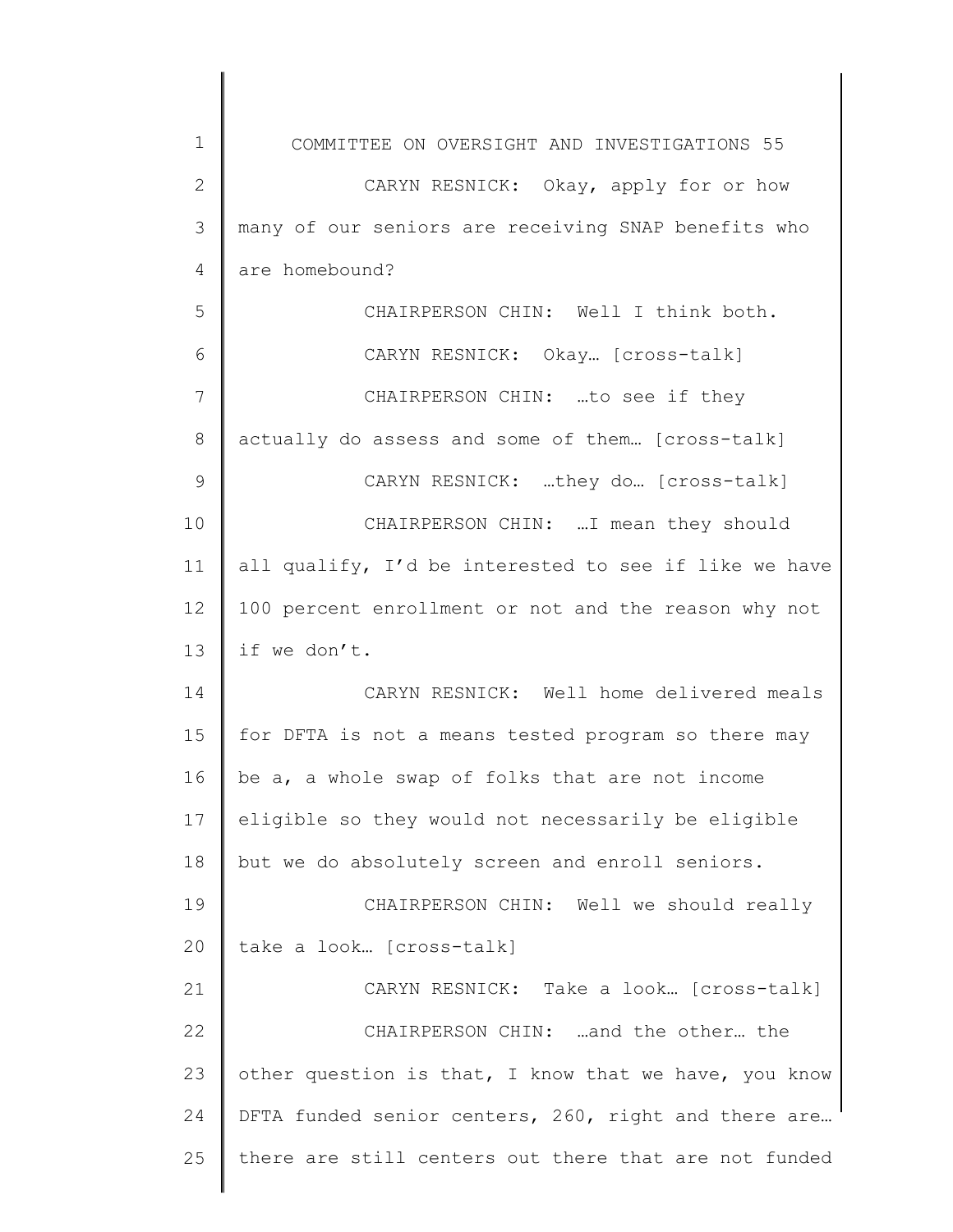| $\mathbf 1$ | COMMITTEE ON OVERSIGHT AND INVESTIGATIONS 56          |
|-------------|-------------------------------------------------------|
| 2           | by DFTA, I mean even though we've gotten quite a few  |
| 3           | of them through the city council immigrant            |
| 4           | initiative, the senior centers that serve immigrant   |
| 5           | population we were able to capture some more but how  |
| 6           | are the non-funded centers are, are they getting      |
| 7           | this service? Does HRA [cross-talk]                   |
| 8           | CARYN RESNICK: Non-funded [cross-talk]                |
| 9           | CHAIRPERSON CHIN:  know where they are                |
| 10          | or [cross-talk]                                       |
| 11          | CARYN RESNICK: Non-funded DFTA non-                   |
| 12          | funded senior programs?                               |
| 13          | CHAIRPERSON CHIN: Yeah.                               |
| 14          | CARYN RESNICK: I don't know if we even                |
| 15          | know what the universe of those are but they you      |
| 16          | know they would access benefits in the community the  |
| 17          | way anybody else would so I, I don't know the answer  |
| 18          | to that.                                              |
| 19          | CHAIRPERSON CHIN: So, if I know that                  |
| 20          | DFTA did some research that's what helped us work     |
| 21          | together to identify some of the senior centers that  |
| 22          | been serving the immigrant population for a long time |
| 23          | so we're able to bring them into the fold and, and    |
| 24          | get some funding [cross-talk]                         |
| 25          | CARYN RESNICK: Right [cross-talk]                     |
|             |                                                       |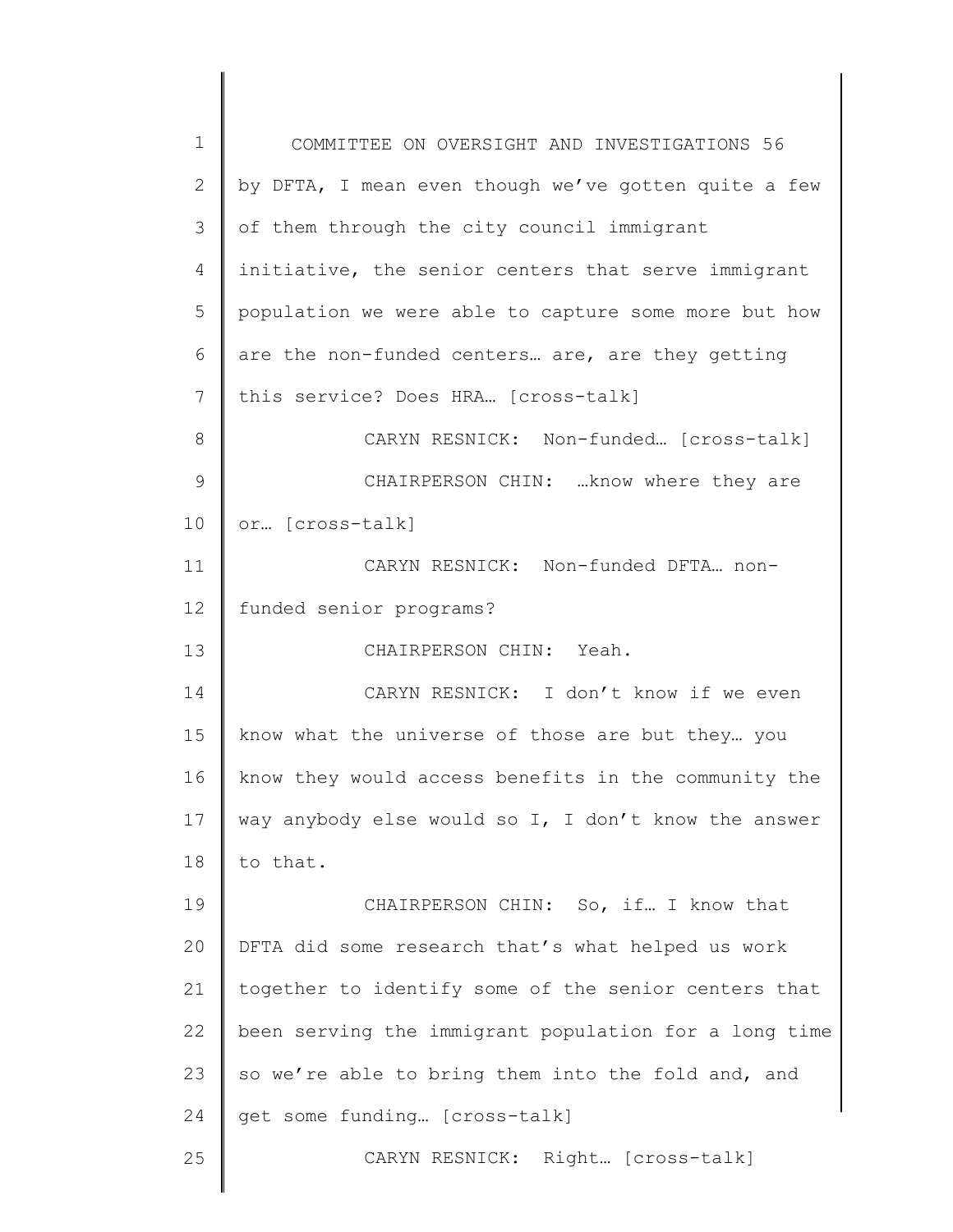| 1             | COMMITTEE ON OVERSIGHT AND INVESTIGATIONS 57          |
|---------------|-------------------------------------------------------|
| $\mathbf{2}$  | CHAIRPERSON CHIN: but it's, it's DFTA                 |
| 3             | still continuing to identify other senior programs in |
| 4             | the community that haven't been getting any kind of   |
| 5             | DFTA funding, it could be it could be council member  |
| 6             | funding, I mean there are still some that actually do |
| 7             | get a little bit of funding from council members      |
| 8             | [cross-talk]                                          |
| $\mathcal{G}$ | CARYN RESNICK: Yeah [cross-talk]                      |
| 10            | CHAIRPERSON CHIN:  but they don't get                 |
| 11            | [cross-talk]                                          |
| 12            | CARYN RESNICK:  I mean anybody who's                  |
| 13            | within our radar has access to benefits and you know  |
| 14            | generally has a social worker on staff who can play   |
| 15            | that role.                                            |
| 16            | CHAIRPERSON CHIN: Now part of the                     |
| 17            | legislation that Council Member Koslowitz put forth   |
| 18            | is to really get every senior center to have the, the |
| 19            | SNAP enrollment on an ongoing basis, you know with    |
| 20            | education and [cross-talk]                            |
| 21            | CARYN RESNICK: Yeah [Cross-talk]                      |
| 22            | CHAIRPERSON CHIN: workshops                           |
| 23            | CARYN RESNICK: So, already in our                     |
| 24            | portfolio every senior center is required to do case  |
| 25            | assistance which would include doing a benefits       |
|               |                                                       |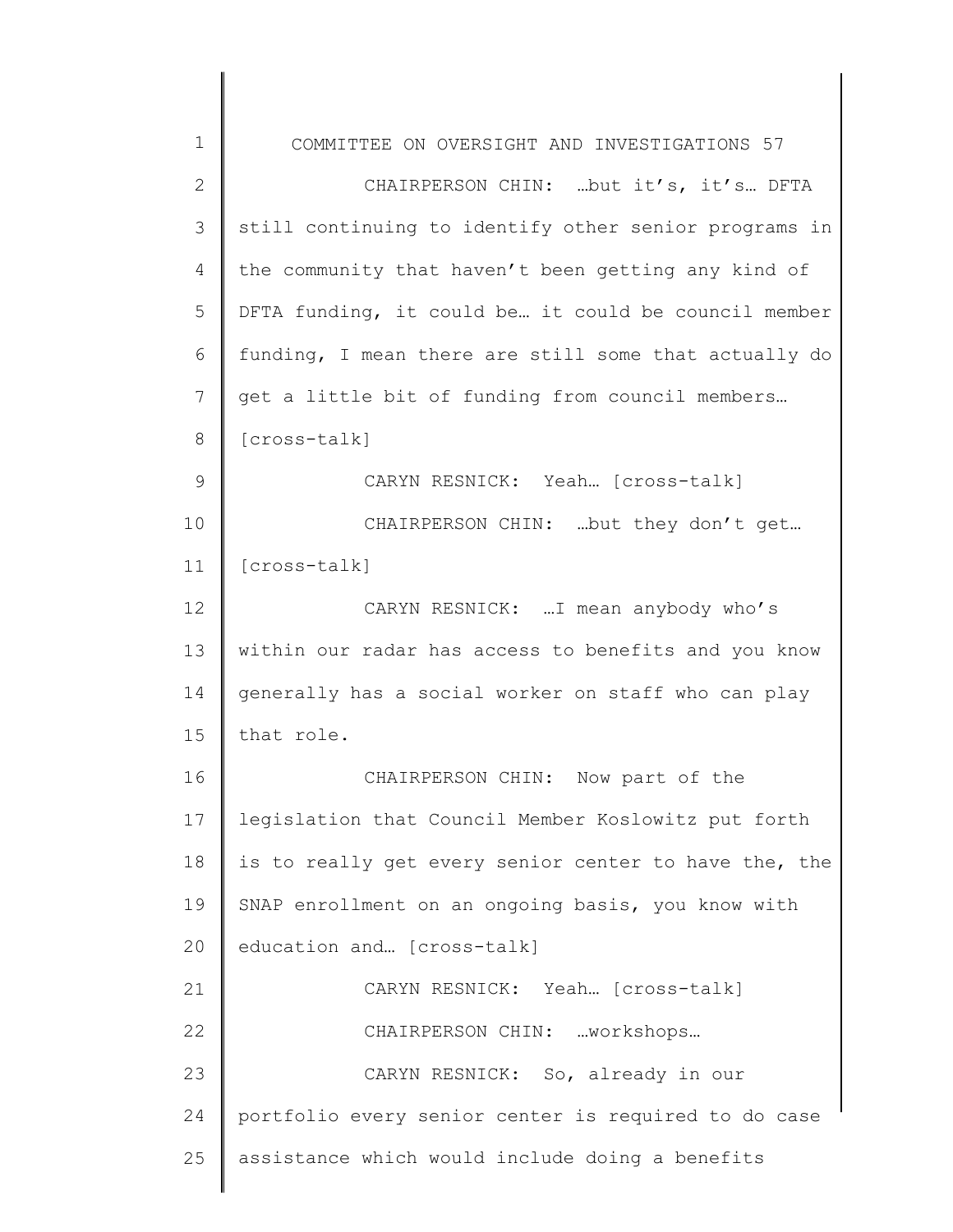1 2 3 4 5 6 7 8 9 10 11 12 13 14 15 16 17 18 19 20 21 22 23 24 25 COMMITTEE ON OVERSIGHT AND INVESTIGATIONS 58 screen, an access to benefits and I think that's what we learned through our pilot program with Single Stop and Robin Hood that… it turns out we're doing a pretty good job and for people that attend our centers be them council funded or federally funded pretty much folks have been screened and enrolled and we tried to drive people from the community to the centers as an access point and that proved not to be particularly successful so, you know we feel like in our centers we're, we're doing a good job and I think that, you know the under enrolled or not enrolled we, we need to do other kinds of outreach to find them in other places in the community. CHAIRPERSON CHIN: I think with the… one point that you addressed in the testimony about the stigma I think that's something that we have to figure a way how to help the seniors kind of overcome that… [cross-talk] CARYN RESNICK: Yes… [cross-talk] CHAIRPERSON CHIN: …the other thing is it's also what we've heard is, you know certain times when the senior applies they don't have all the documentation they only get like ten dollars and so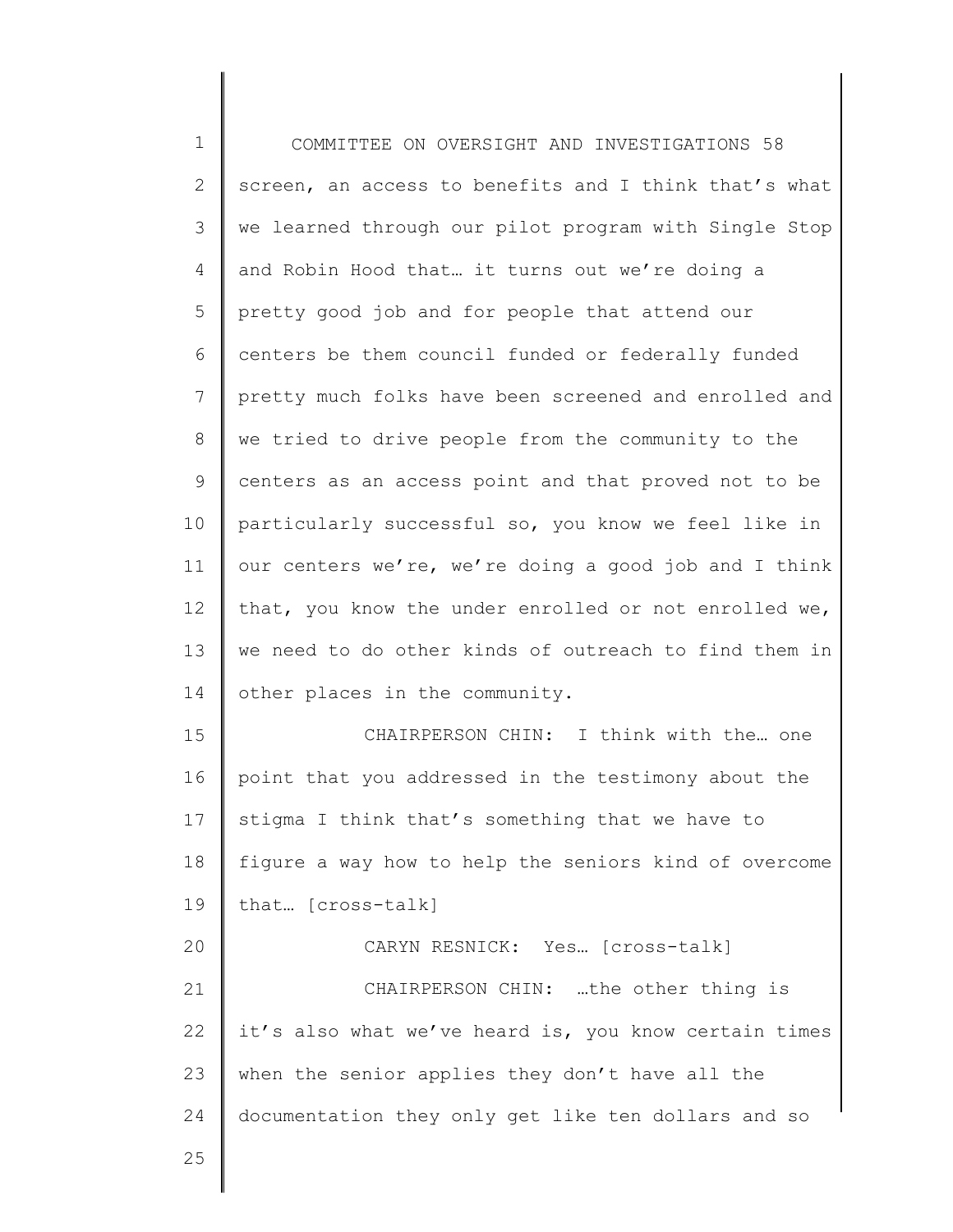1 2 3 4 5 6 7 8 9 10 11 12 13 14 15 16 17 18 19 20 21 22 23 24 25 COMMITTEE ON OVERSIGHT AND INVESTIGATIONS 59 for some seniors, you know how word of mouth gets spread… [cross-talk] CARYN RESNICK: Right, exactly… [crosstalk] CHAIRPERSON CHIN: …it's only ten dollars so why bother, you know with the hassle. So, I think it's important we check… the staff check on your website, it's not really that clear in terms of the qualification like your income and how much you would get so the ten dollars shouldn't even… it's not even… shouldn't even be there in a way that people should know like if your income is a certain amount you qualify for 100 something dollars a month so people see that it is substantial that it could really help, you know benefit them and their family. I think that getting, you know regular real time information to people is, is very important and having easy access on your… on your website… [cross-talk] CARYN RESNICK: I'm very happy to report that we are in the middle of redesigning our website and are working very closely with DoITT and I think we've just gotten to the point where we're worked on all the content and the design can happen so point well taken and we will make sure that our links… and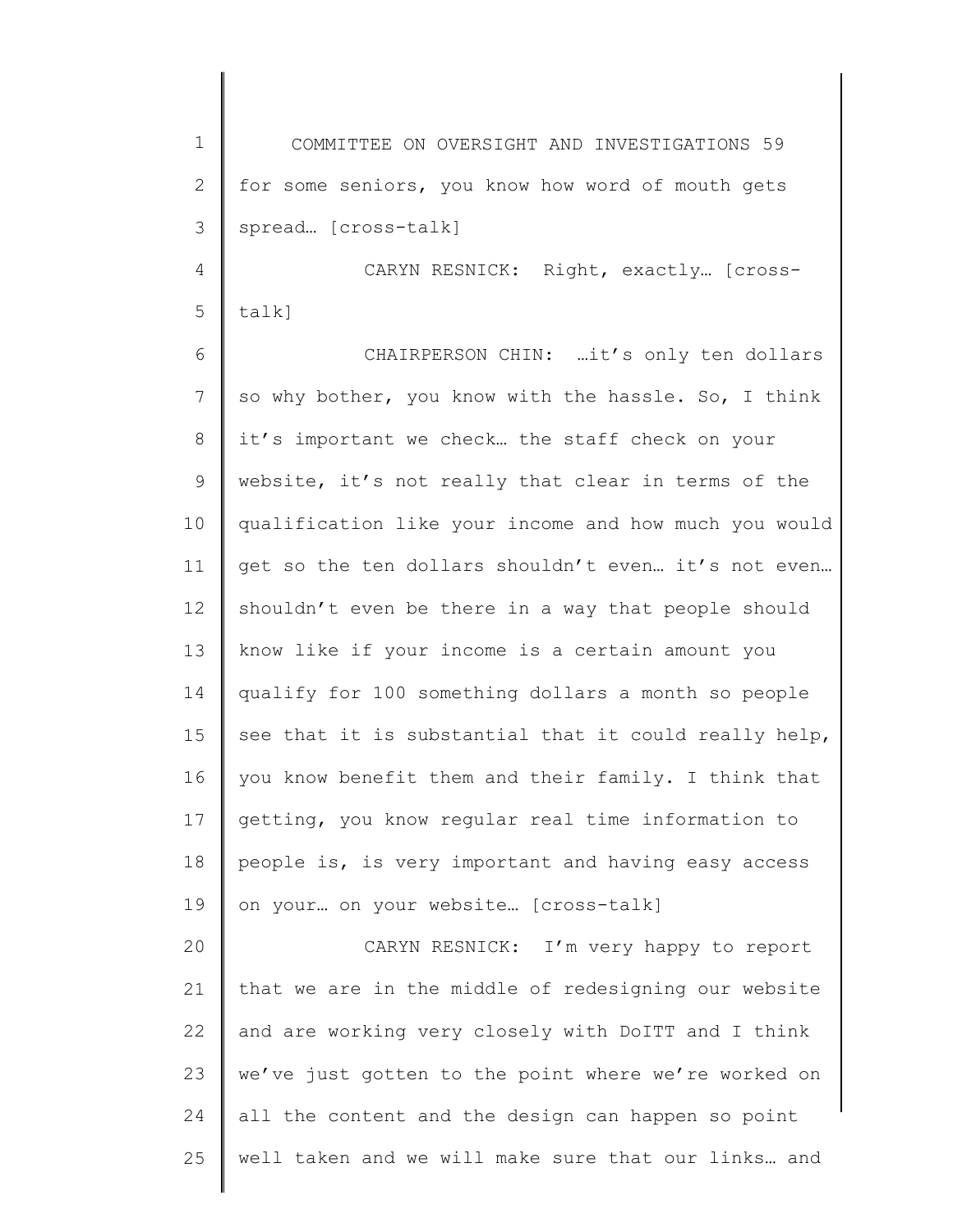1 2 3 4 5 6 7 8 9 10 11 12 13 14 15 16 17 18 19 20 21 22 23 24 25 COMMITTEE ON OVERSIGHT AND INVESTIGATIONS 60 we're going to have direct links to access NYC and to all of the other links in a much more prominent place. CHAIRPERSON CHIN: Thank you and I'm glad that's happening because your… the DFTA website is not the easiest to navigate. CARYN RESNICK: Alright, when we have a launch we will invite you to the launch and we can look at it together. CHAIRPERSON CHIN: Okay. We've been joined by Council Member Treyger, Council Member Treyger do you have any questions or comments? COUNCIL MEMBER TREYGER: Thank you Chair and welcome Deputy Commissioner and all those who are testifying. I, I was just reading through the, the prepared remarks in the testimony and, and forgive me if this is… some of this is… might be… have been asked already but if I was to… I just want to quick… clarification so the administration's concern with Intro 1278 is that, that this is an issue that falls within the realm of the state and not so much with the city, is that correct and is there any… anything more you can elaborate on that, I, I'd appreciate it? CARYN RESNICK: Alright… [cross-talk]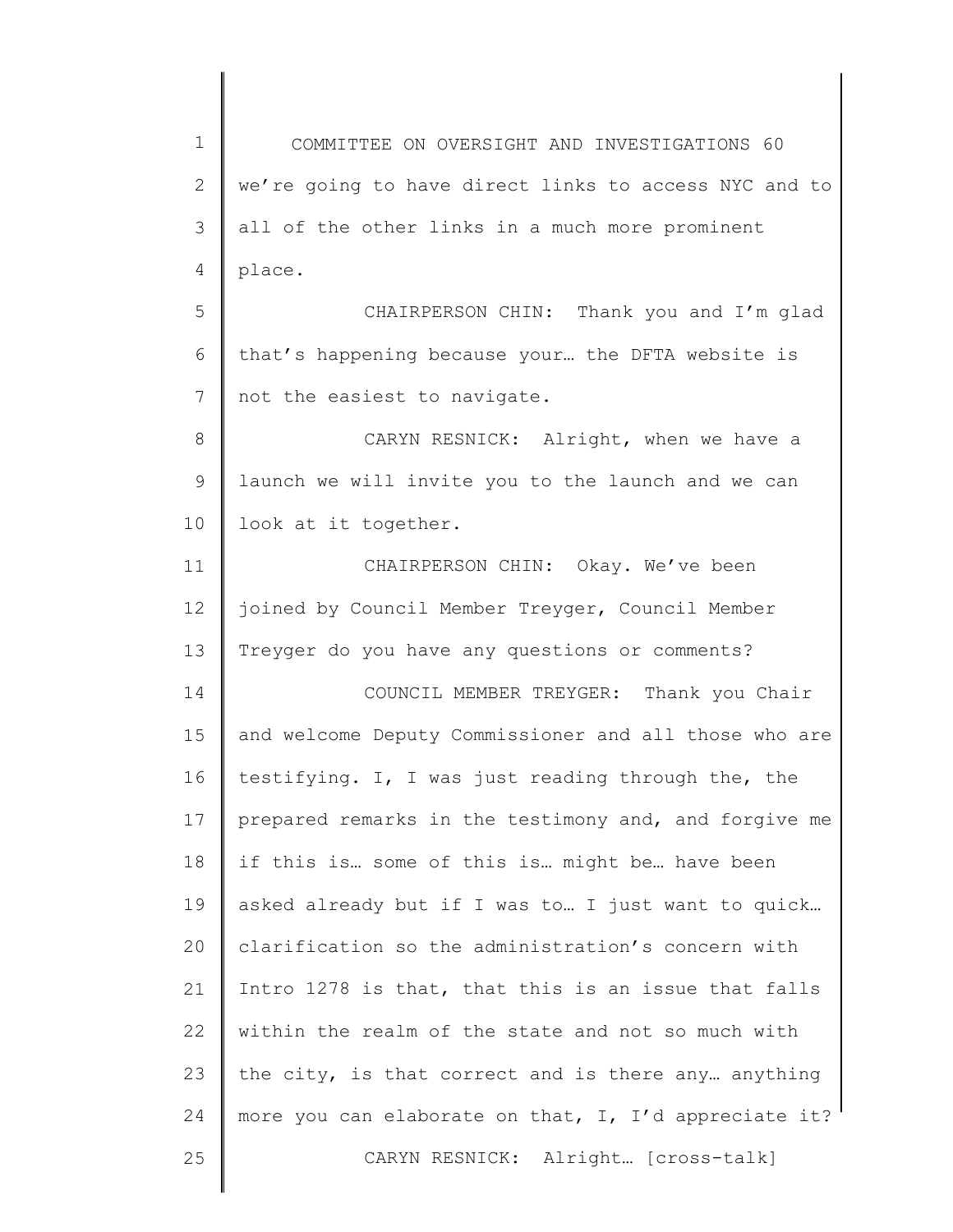| 1  | COMMITTEE ON OVERSIGHT AND INVESTIGATIONS 61          |
|----|-------------------------------------------------------|
| 2  | COUNCIL MEMBER TREYGER: Just a very                   |
| 3  | [cross-talk]                                          |
| 4  | CARYN RESNICK:  we, we have [cross-                   |
| 5  | $talk$ ]                                              |
| 6  | COUNCIL MEMBER TREYGER: brief [cross-                 |
| 7  | $talk$ ]                                              |
| 8  | CARYN RESNICK: elaborated.                            |
| 9  | COUNCIL MEMBER TREYGER: Yes, I'm, I'm                 |
| 10 | [cross-talk]                                          |
| 11 | CARYN RESNICK:  on this so I'm [cross-                |
| 12 | $talk$ ]                                              |
| 13 | COUNCIL MEMBER TREYGER:  sure [Cross-                 |
| 14 | talk]                                                 |
| 15 | CARYN RESNICK:  sorry [cross-talk]                    |
| 16 | COUNCIL MEMBER TREYGER:  I'm sure.                    |
| 17 | CARYN RESNICK: that you were not here                 |
| 18 | but, you know we've gone through this in the first    |
| 19 | iteration of the, the first piece of legislation that |
| 20 | passed that and we've come to some conclusion so      |
| 21 | maybe I can I can tell you what we've just agreed     |
| 22 | that we're going to do moving forward which is to     |
| 23 | have some kind of convening with the managed long     |
| 24 | term care companies [cross-talk]                      |
| 25 |                                                       |
|    |                                                       |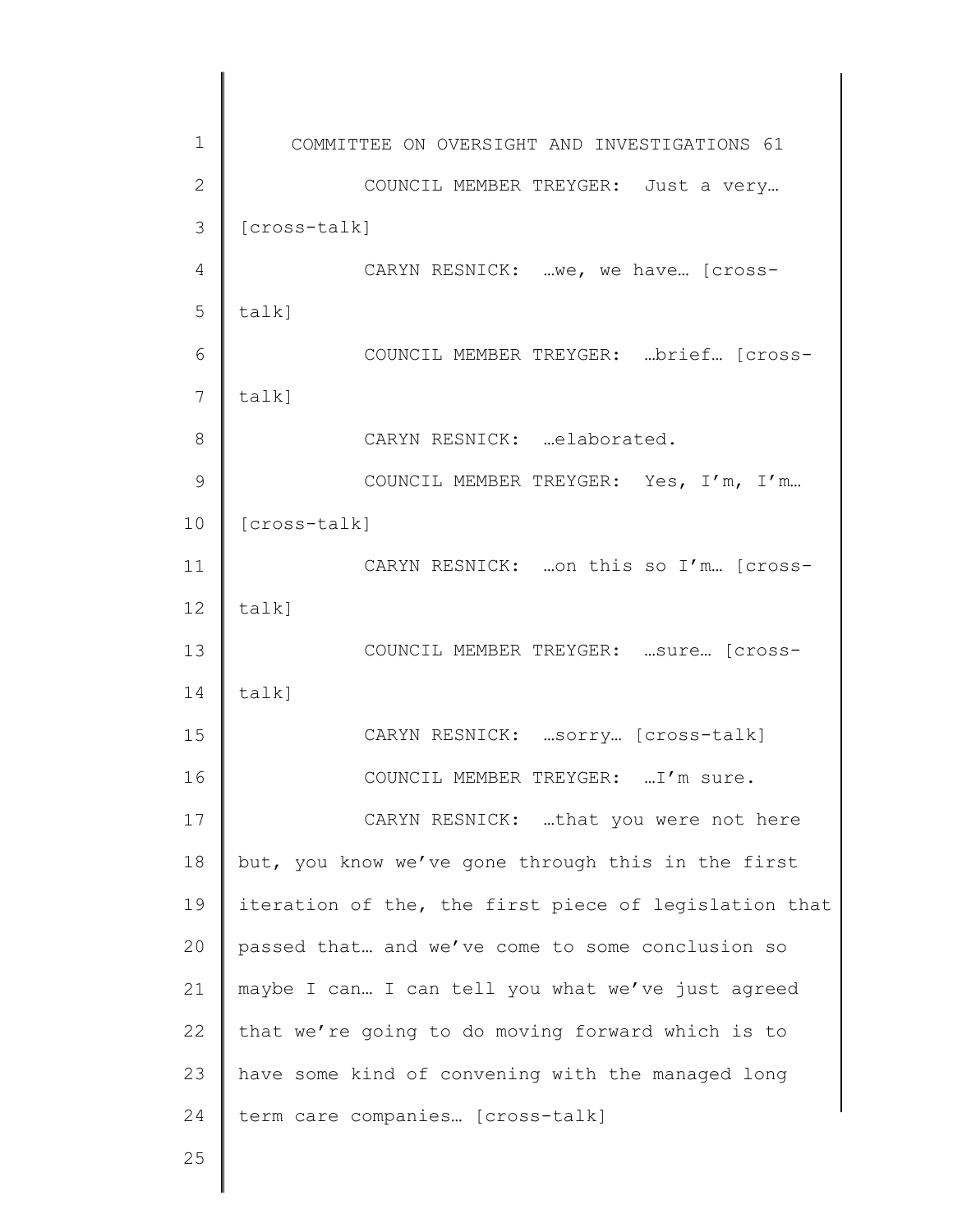COMMITTEE ON OVERSIGHT AND INVESTIGATIONS 62 COUNCIL MEMBER TREYGER: Right… [crosstalk]

4 5 6 7 8 9 10 11 12 13 14 15 16 CARYN RESNICK: …of which there are 20 something odd that are doing business in the city of New York who do have the contractual relationship with the SADC programs and are self-attesting to the fact that everything is above board and in accordance with self AREG's etcetera and sit down with them and try to come up with a joint education campaign and to alert them to the fact that we are the Ombuds, I mean they, they know us but to work together in a collaborative way moving forward to make sure that everybody is actually in compliance. COUNCIL MEMBER TREYGER: Well because the, the reason why I asked was that… a couple of

17 18 19 20 21 22 23 24 reasons, number one what has been the extent of the city's communication with the state with regards to this issue because again and, and I think the Chair would agree with me that, you know not all social adult day care centers are, you know bad actors, there, there… [cross-talk] CARYN RESNICK: Right… [cross-talk] COUNCIL MEMBER TREYGER: …are good, good,

good programs but then there have been reports and

25

1

2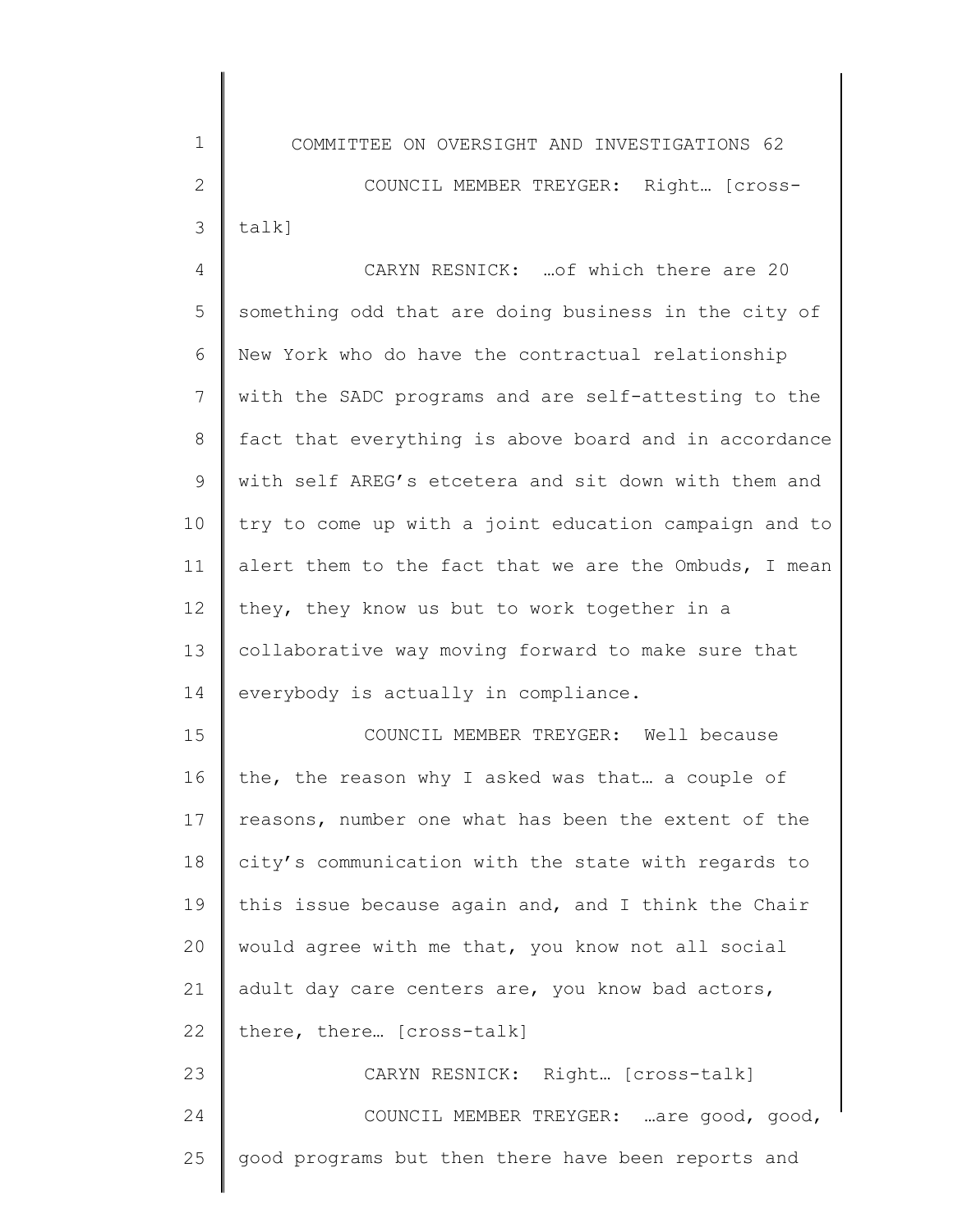1 2 3 4 5 6 COMMITTEE ON OVERSIGHT AND INVESTIGATIONS 63 we've seen more than reports of ones that are very concerning to us and a lot of games being played with Medicaid which is, is a very, very… it's terrible, it's unlawful, terrible thing to do but it has an impact on the city… [cross-talk]

7 8 9 10 11 12 13 14 15 16 17 18 19 20 21 CARYN RESNICK: Uh-huh… [cross-talk] COUNCIL MEMBER TREYGER: …because when you hear from credible good organizations that do provide services to seniors this is directly hurting them and impacting them which by extension is impacting seniors and our communities so the city has a very compelling interest to be involved in this issue and then rather than try to find ways to kind of say it's the state's issue we need to be I think very proactive and figure this out so my question is has the city and the state talked about some sort of a, a joint venture or a joint task force or a joint effort to, to, to really make sure that these groups are in compliance if you could speak to that I'd, I'd appreciate it?

22 23 24 25 CARYN RESNICK: So, we did testify to the fact that we have a growing collaborative relationship with the state that there's a new convening of task force that's doing education and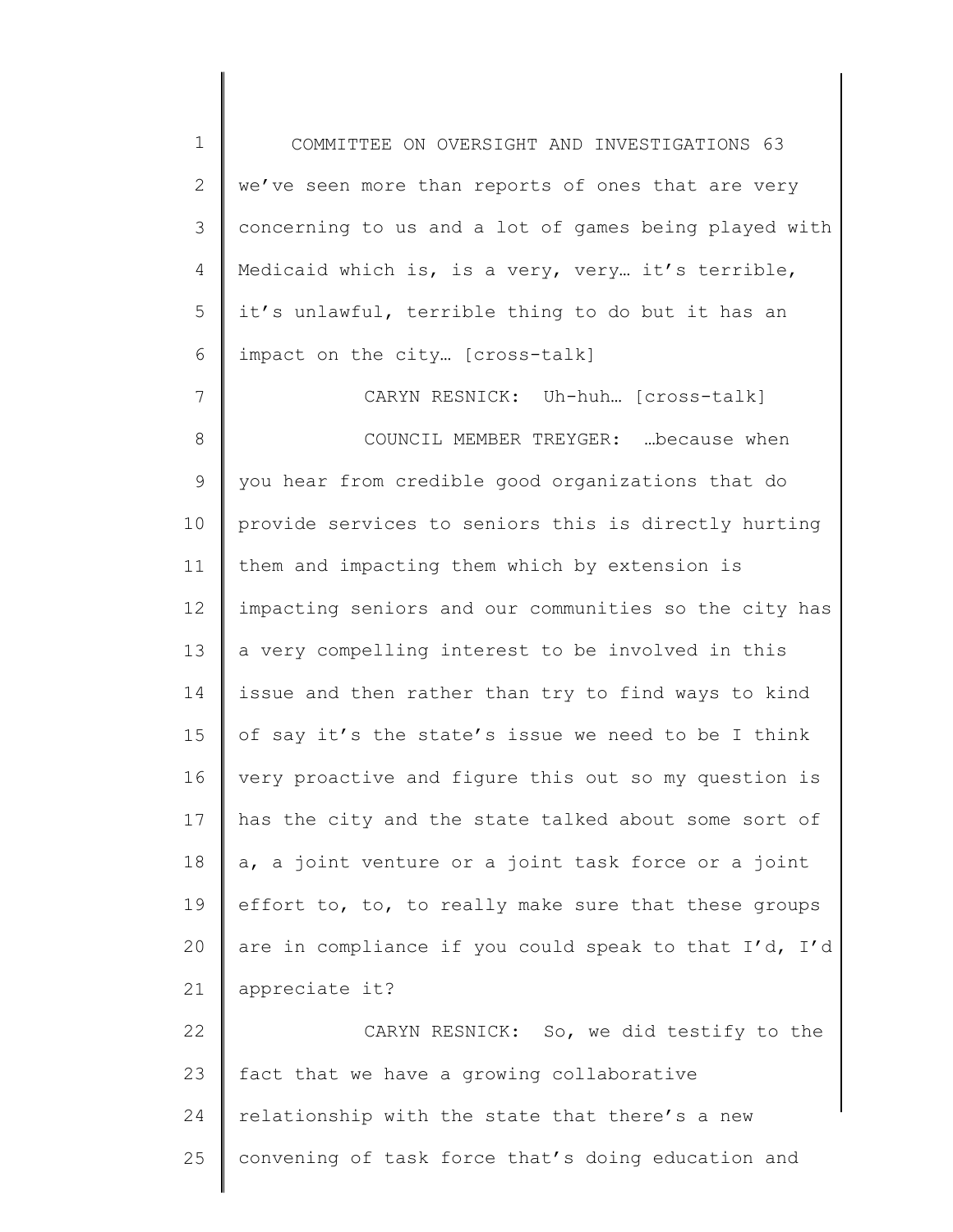1 2 3 4 5 6 7 8 9 10 11 12 13 14 15 16 17 18 19 20 21 22 23 24 25 COMMITTEE ON OVERSIGHT AND INVESTIGATIONS 64 outreach to the SADC's programs together, that we are developing and have developed a much closer relationship with OMIG, the Office of the Medicaid Inspector General… [cross-talk] COUNCIL MEMBER TREYGER: Uh-huh… [crosstalk] CARYN RESNICK: …where we do send the complaints that we feel are potentially around Medicaid fraud… [cross-talk] COUNCIL MEMBER TREYGER: Right… [crosstalk] CARYN RESNICK: …and this continues to deepen and get better as time goes on… COUNCIL MEMBER TREYGER: So, the city has sent complaints… [cross-talk] CARYN RESNICK: Oh absolutely… [crosstalk] COUNCIL MEMBER TREYGER: …to the IG… [cross-talk] CARYN RESNICK: Uh-huh… [cross-talk] COUNCIL MEMBER TREYGER: …do you have data on that like how many or… [cross-talk] CARYN RESNICK: Uh-huh, yeah sure.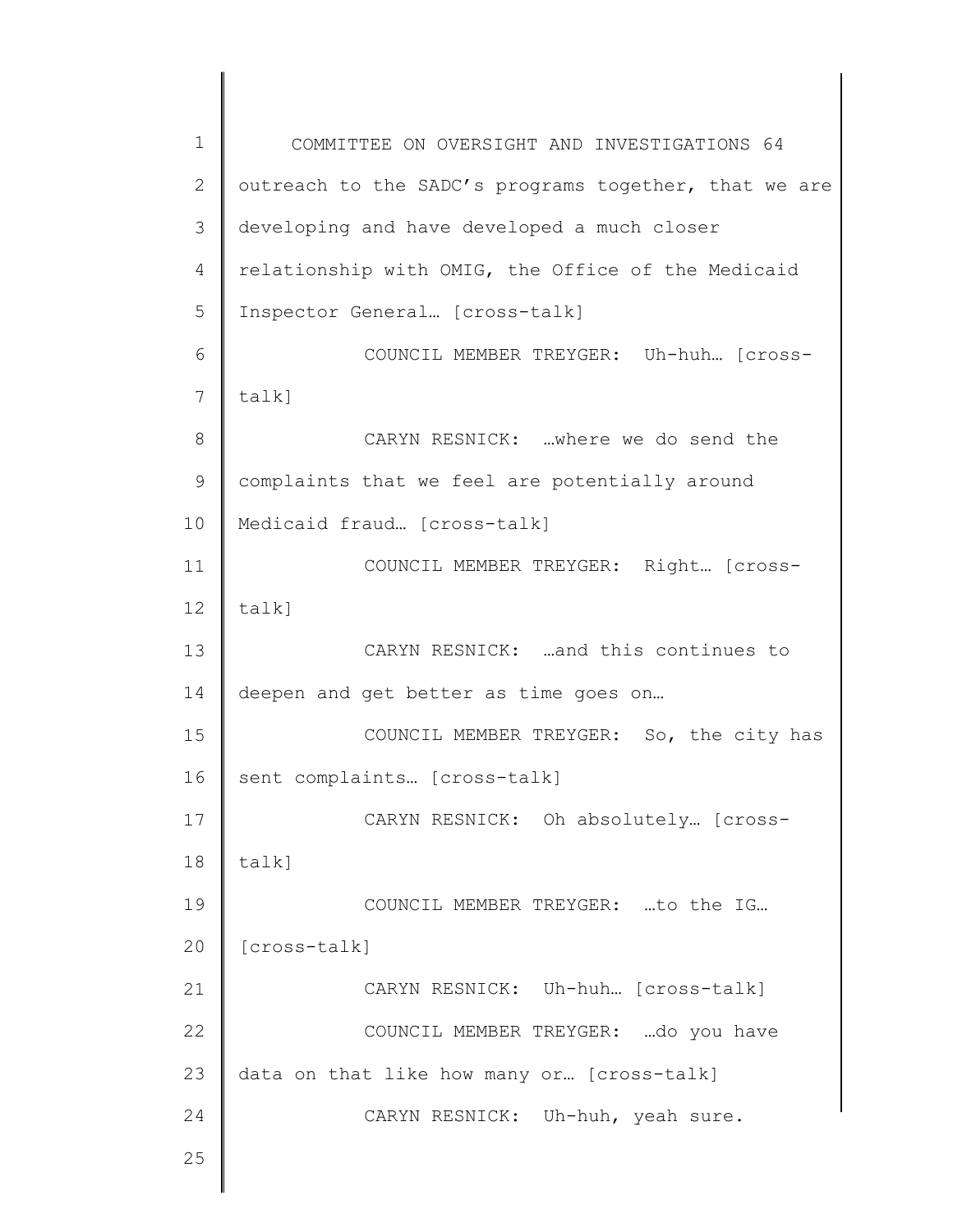1 2 3 4 5 6 7 8 9 10 11 12 13 14 15 16 17 18 19 20 21 22 23 24 25 COMMITTEE ON OVERSIGHT AND INVESTIGATIONS 65 COUNCIL MEMBER TREYGER: Could that be shared now or… [cross-talk] CARYN RESNICK: I don't know if we could share it this minute but we can follow up with you… [cross-talk] COUNCIL MEMBER TREYGER: Yeah, I… yeah, certainly because I'd, I'd be curious to know, you know the outcome of those… [cross-talk] CARYN RESNICK: Well that, that is a place we have to further our relationship because we… in several instances where they have actually shut down a program… [cross-talk] COUNCIL MEMBER TREYGER: Okay… [crosstalk] CARYN RESNICK: …then we are alerted but when they're doing an ongoing investigation they are not reporting to us when there is some kind of active case… [cross-talk] COUNCIL MEMBER TREYGER: You see… [crosstalk] CARYN RESNICK: …so we have to find out legally can they, is it like DOI where if you're investigating you can't talk about it… [cross-talk]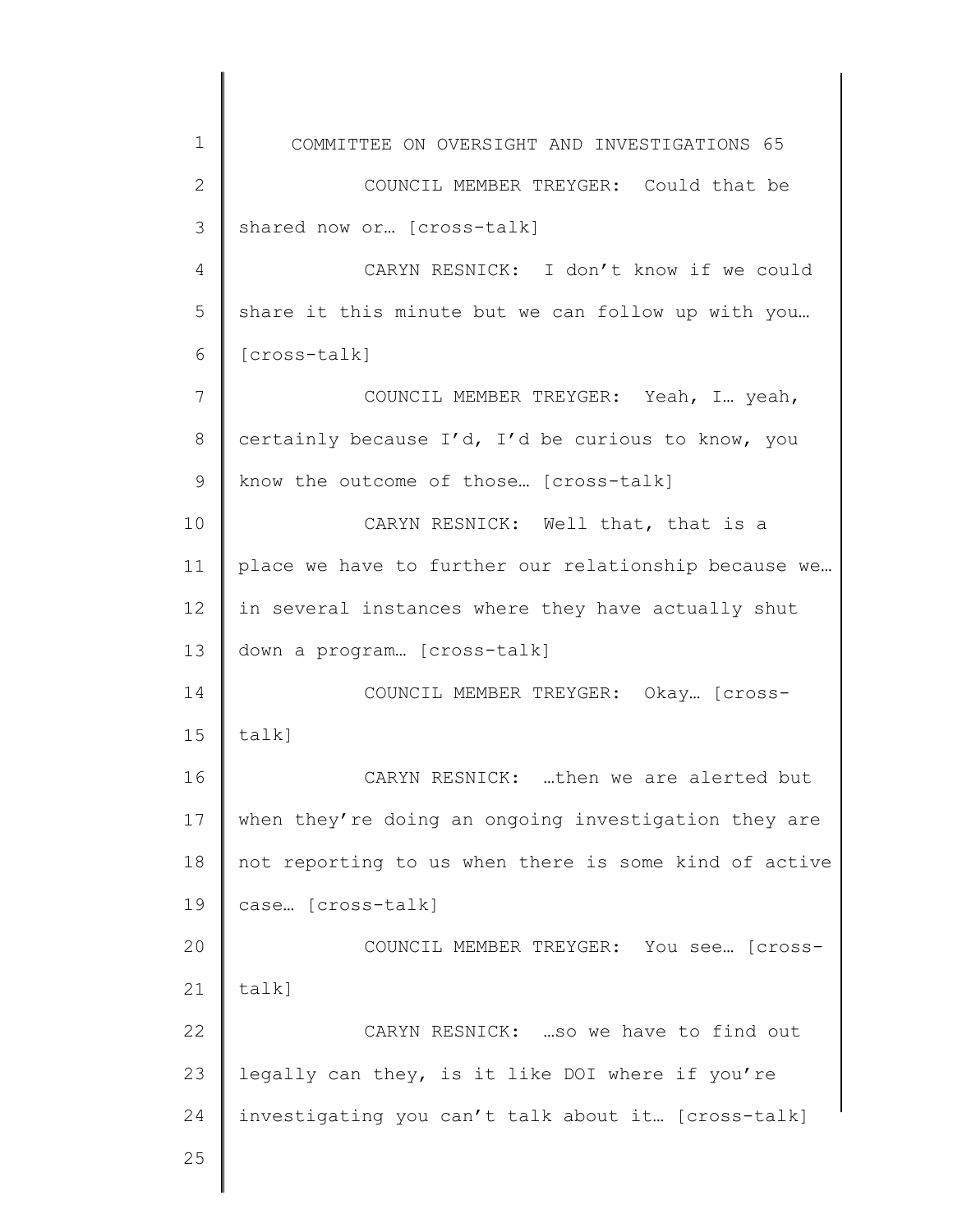1 2 3 4 5 6 7 8 9 10 11 12 13 14 15 16 17 18 19 20 21 22 23 24 25 COMMITTEE ON OVERSIGHT AND INVESTIGATIONS 66 ROBIN FENLEY: That's, that's, that's the case… [cross-talk] CARYN RESNICK: …I think that… I think that seems to be the issue is once they've launched an investigation they're not going to share anything with us unless there's a finding. COUNCIL MEMBER TREYGER: You see I, I… Chair the only reason I would… I would say that… and you're… and we again… the Chair has been really on top of this from day one and we appreciate her leadership on this is that it will be helpful if we can get some sense of the outcome of these investigations or some information because if they're exploiting loopholes and we have the power to fill the gap let's do it and if it's a matter of state law we'll talk to our state partners because it's in their interest as well to make sure there's no tax payer abuse but if there's a city issue that we can resolve but we need that information and so I think any communication or feedback we can get from the IG's office or the type… the, the nature of the complaints you're referring to I think that could be very helpful, okay and I, I thank the Chair for her time today.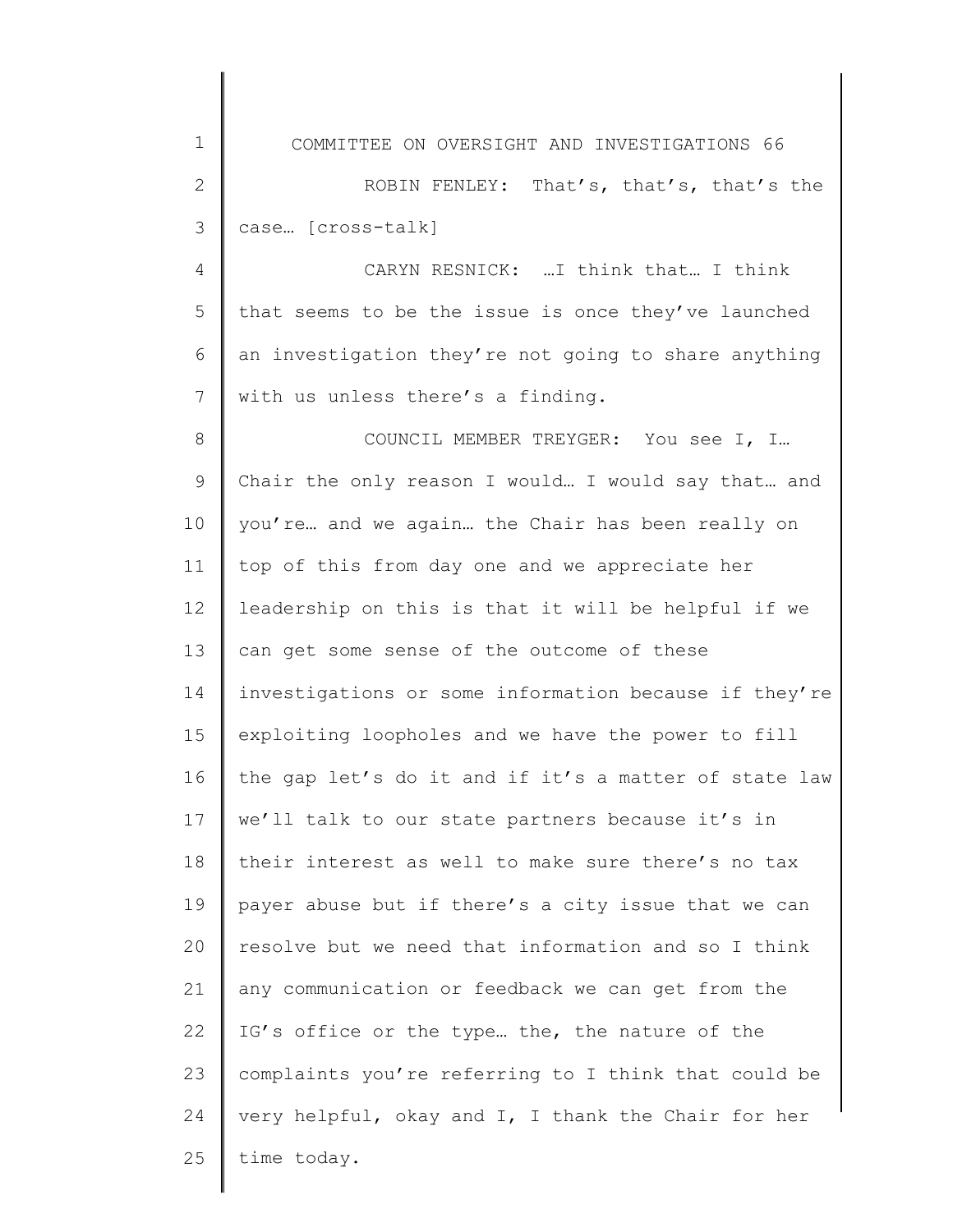| $1\,$          | COMMITTEE ON OVERSIGHT AND INVESTIGATIONS 67          |
|----------------|-------------------------------------------------------|
| $\mathbf{2}$   | CHAIRPERSON CHIN: Thank you, I agree                  |
| 3              | with my colleague is that somehow DFTA and city       |
| 4              | council we need to work closely together so that      |
| 5              | when, you know OMIG gets back to you, you need to let |
| 6              | us know and we need to really publicize it because    |
| $\overline{7}$ | out there in the community the sense people are       |
| $8\,$          | getting is that the government is not doing anything  |
| $\mathsf 9$    | [cross-talk]                                          |
| 10             | CARYN RESNICK: Right [cross-talk]                     |
| 11             | CHAIRPERSON CHIN: Right, to enforce the               |
| 12             | problem that's been going on and its sort of like     |
| 13             | after a while why bother complaining when you're not  |
| 14             | nothing is happening and meanwhile new centers are    |
| 15             | opening up and they're opening up in storefront       |
| 16             | space, they're making money and you keep hearing the  |
| 17             | bad things that happen but government is not doing    |
| 18             | anything and we cannot allow that to happen. So, any  |
| 19             | time there's any kind of an investigation we need to  |
| 20             | let the public know, you know get it out there in the |
| 21             | media so people know that the government is taking    |
| 22             | action and catching the bad actors and making sure    |
| 23             | that the seniors are protected.                       |
| 24             | ROBIN FENLEY: If I may one of the things              |
| 25             | that I've learned since doing this Ombuds work is     |
|                |                                                       |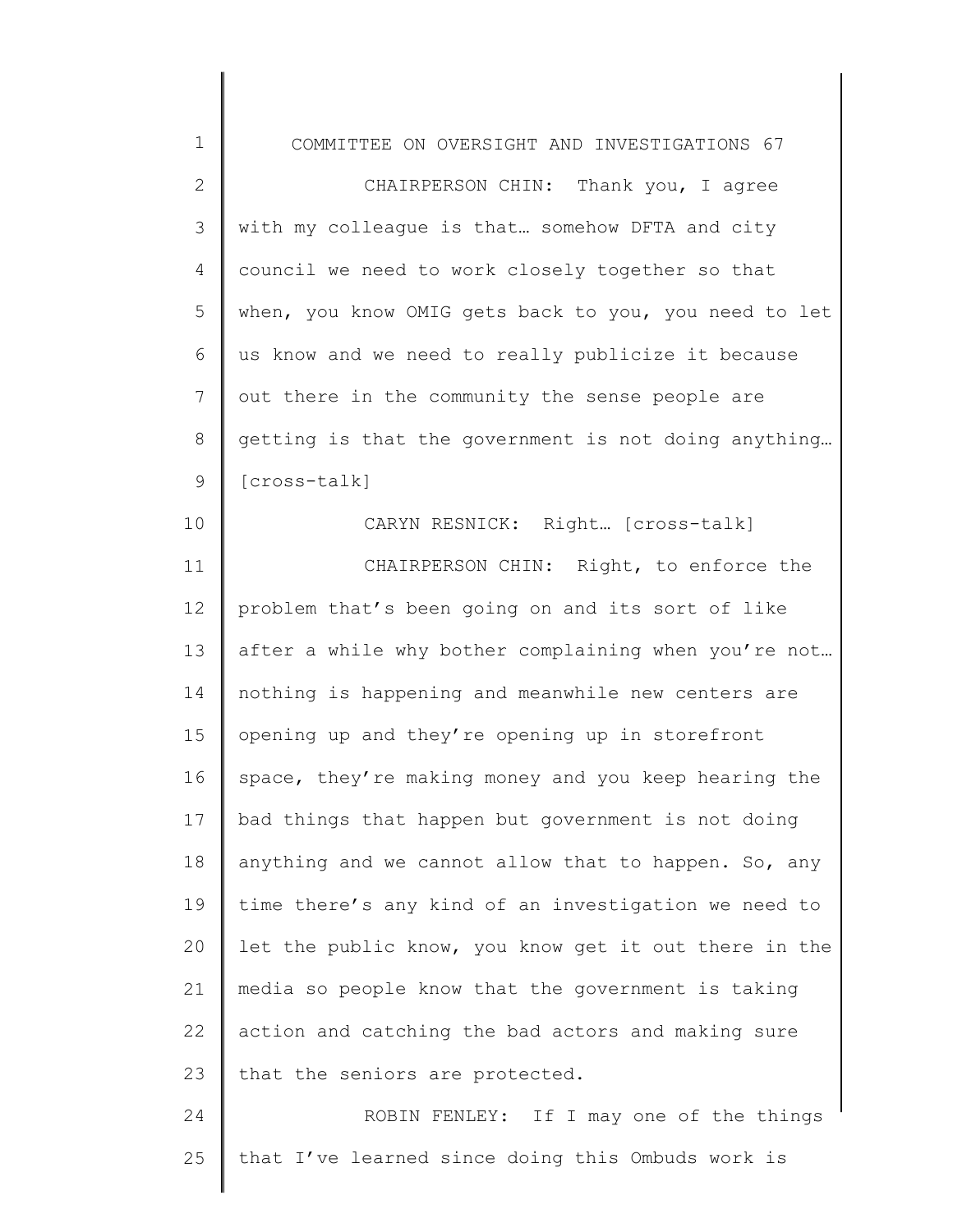1 2 3 4 5 6 7 8 9 10 11 12 13 14 15 16 17 18 19 20 21 22 23 COMMITTEE ON OVERSIGHT AND INVESTIGATIONS 68 that with our partners at OMIG we have sent them, you know all of the Medicaid allegation, allegations of Medicaid fraud what they always come back to and we could even give them names of people who have… you know like they've, they've been told on essentially, they have signed, I received X dollars from this place, what OMIG needs is the names of the people who are providing the allegation and that's where things fall through because they need… I mean this is like a real… this is a police investigation and they need to go and ask questions of the people who are saying this has happened and that has happened and without having a name it gets… you know they're kind of stinted and so I think like in the cases where they've been able to successfully close down sites it's because they've had the names of people who have said yes you can use my name, I will be willing to speak with you but we get so many complaints that are unanimous, you know and so that's, that's something that we are encountering as well. CHAIRPERSON CHIN: And I think that's why we need to do the, the inspection on a regular basis

because the seniors, you know they don't want to come

25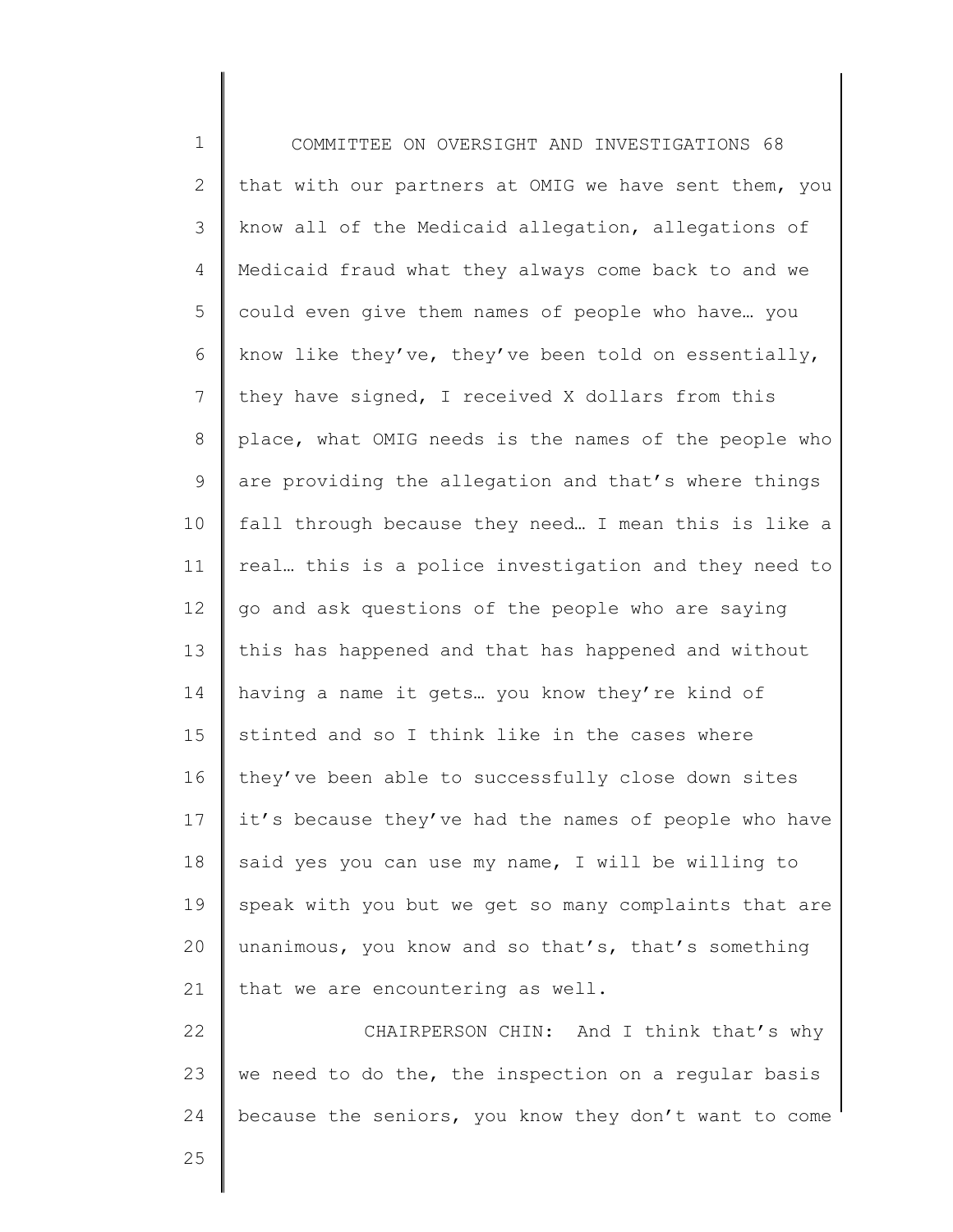1 2 3 4 5 6 7 8 9 10 11 12 13 14 15 16 17 18 19 20 21 22 23 24 25 COMMITTEE ON OVERSIGHT AND INVESTIGATIONS 69 forward, they'll come and tell me the story… [crosstalk] ROBIN FENLEY: Uh-huh… [cross-talk] CHAIRPERSON CHIN: …but they don't want to give their name because they're worried about retaliation… [cross-talk] ROBIN FENLEY: That's right… [cross-talk] CHAIRPERSON CHIN: …I mean the community's not that big… [cross-talk] ROBIN FENLEY: That's right… [cross-talk] CHAIRPERSON CHIN: …word gets around… [cross-talk] ROBIN FENLEY: …uh-huh… [cross-talk] CHAIRPERSON CHIN: …you know… [crosstalk] ROBIN FENLEY: …uh-huh… [cross-talk] CHAIRPERSON CHIN: …so I think we really need to find a way and make sure that we protect our seniors and that's why we want to continue that other discussion is to get the Department of Health to help us just do an annual inspection making sure that the place is safe so that the seniors if they go there for meals or go there for activities that it is a safe, clean place that they're going to… [cross-talk]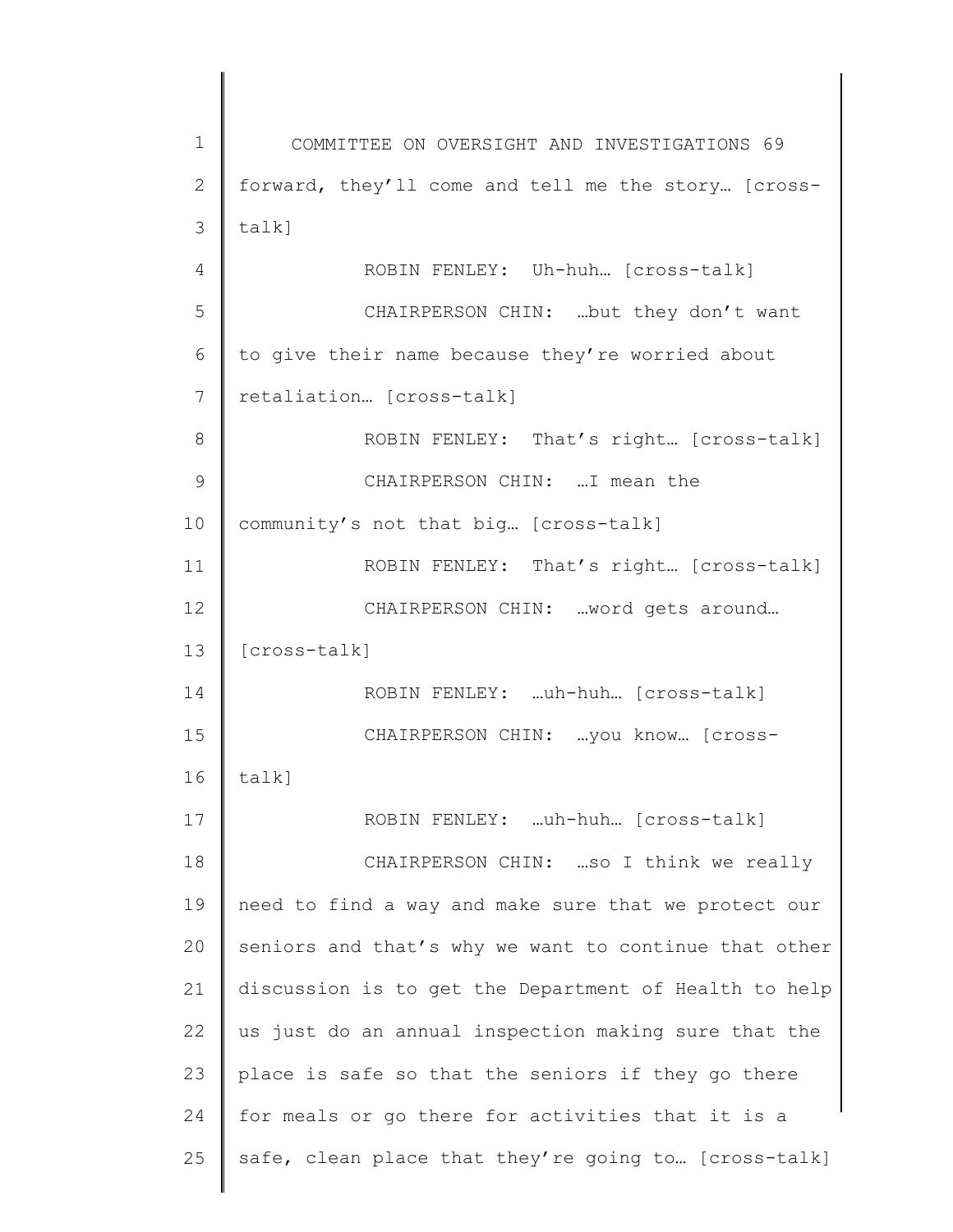| $\mathbf 1$   | COMMITTEE ON OVERSIGHT AND INVESTIGATIONS 70          |
|---------------|-------------------------------------------------------|
| $\mathbf{2}$  | ROBIN FENLEY: uh-huh [cross-talk]                     |
| 3             | CHAIRPERSON CHIN:  I mean that's                      |
| 4             | something minimal that, that the city should be able  |
| 5             | to do [cross-talk]                                    |
| 6             | ROBIN FENLEY: That's right and we've had              |
| 7             | conversations with DOH in that regard so yes, I mean  |
| 8             | that's [cross-talk]                                   |
| $\mathcal{G}$ | CHAIRPERSON CHIN:  Well we're going to                |
| 10            | we're going to reach out to the Mayor's Office and,   |
| 11            | and the Department of Health and Mental Hygiene and   |
| 12            | ask them you need to do this [cross-talk]             |
| 13            | ROBIN FENLEY: Uh-huh [cross-talk]                     |
| 14            | CHAIRPERSON CHIN:  you know you need to               |
| 15            | protect the seniors and I think that will send a very |
| 16            | strong message that somebody is checking on them,     |
| 17            | right and that's a start and we will we will work to  |
| 18            | do more and the other point that I want to request is |
| 19            | that, that state task force that's formed I want to   |
| 20            | see how we could work together to really do the       |
| 21            | outreach and the education so it's not just, you know |
| 22            | a, a. just in one, you know community but let's       |
| 23            | figure a way of really reaching out to my colleague   |
| 24            | and the city council and getting that outreach effort |
| 25            |                                                       |
|               |                                                       |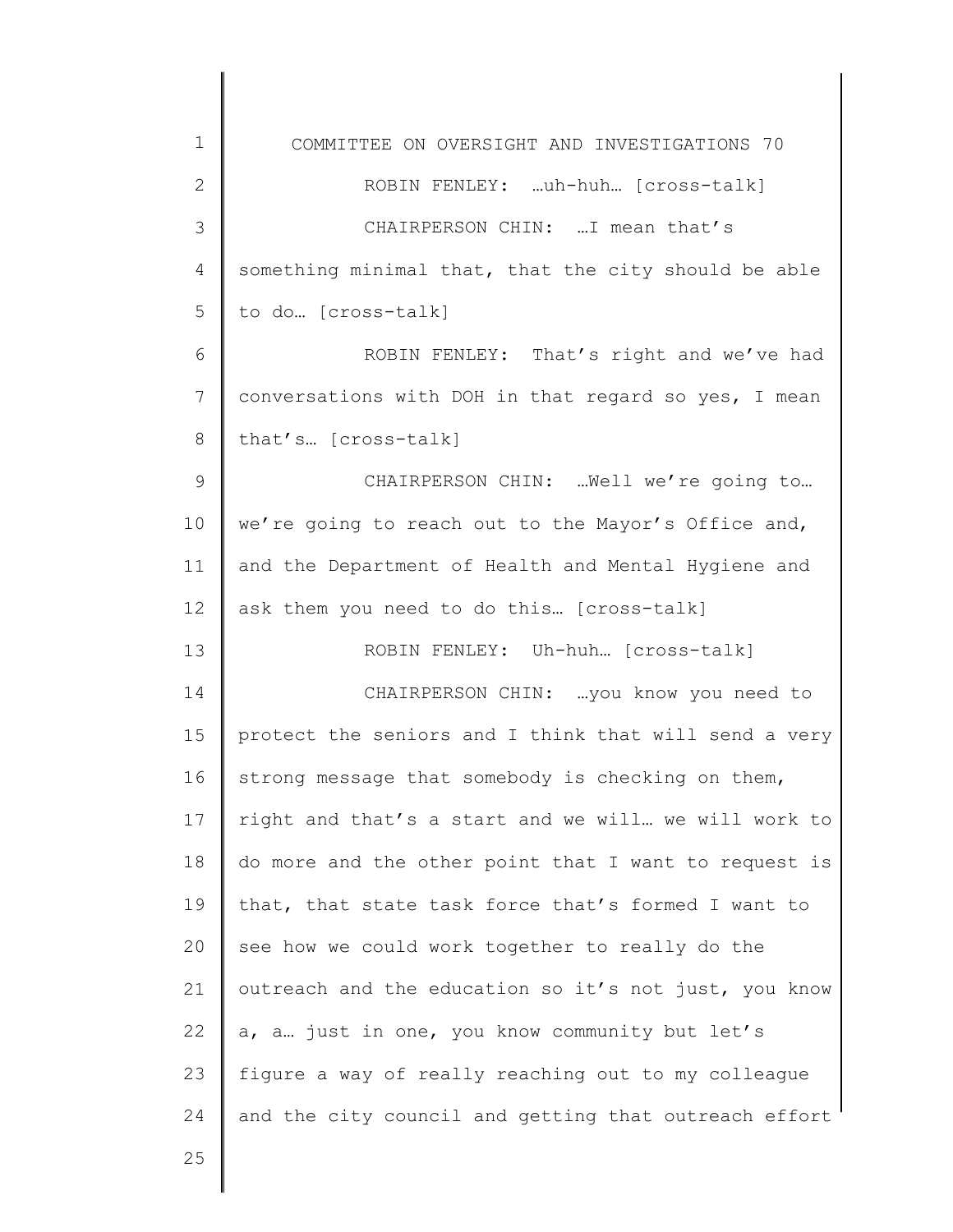1 2 3 COMMITTEE ON OVERSIGHT AND INVESTIGATIONS 71 education out… effort out in every single district… [cross-talk]

4

ROBIN FENLEY: Uh-huh… [cross-talk]

5 6 7 CHAIRPERSON CHIN: …so that we can, you know make sure that people know that the government is doing their job to try to protect our seniors.

8 9 10 11 12 13 14 15 16 17 18 19 20 21 22 23 24 25 COUNCIL MEMBER TREYGER: And Chair if, if I may just to build on that excellent point, I mean there's, there's an examples for example where the city works… like HRA for example works with a district attorney's office and law enforcements where there's examples where stores… some store owners are, are abusing the EBT card system where some folks are, are, are allowing to use their EBT cards to be exchanged for cash in order to buy products that are not authorized to be purchased with EBT cards and there have been joint investigations and, and sting operations to expose this and stores have been shut down or, or, or the EBT card machine has been pulled because they've abused it… abused that system. I think that, that we have the capacity to work with our law enforcement partners as well in, in this regard and conduct similar types of investigations and operations to ensure that seniors are in fact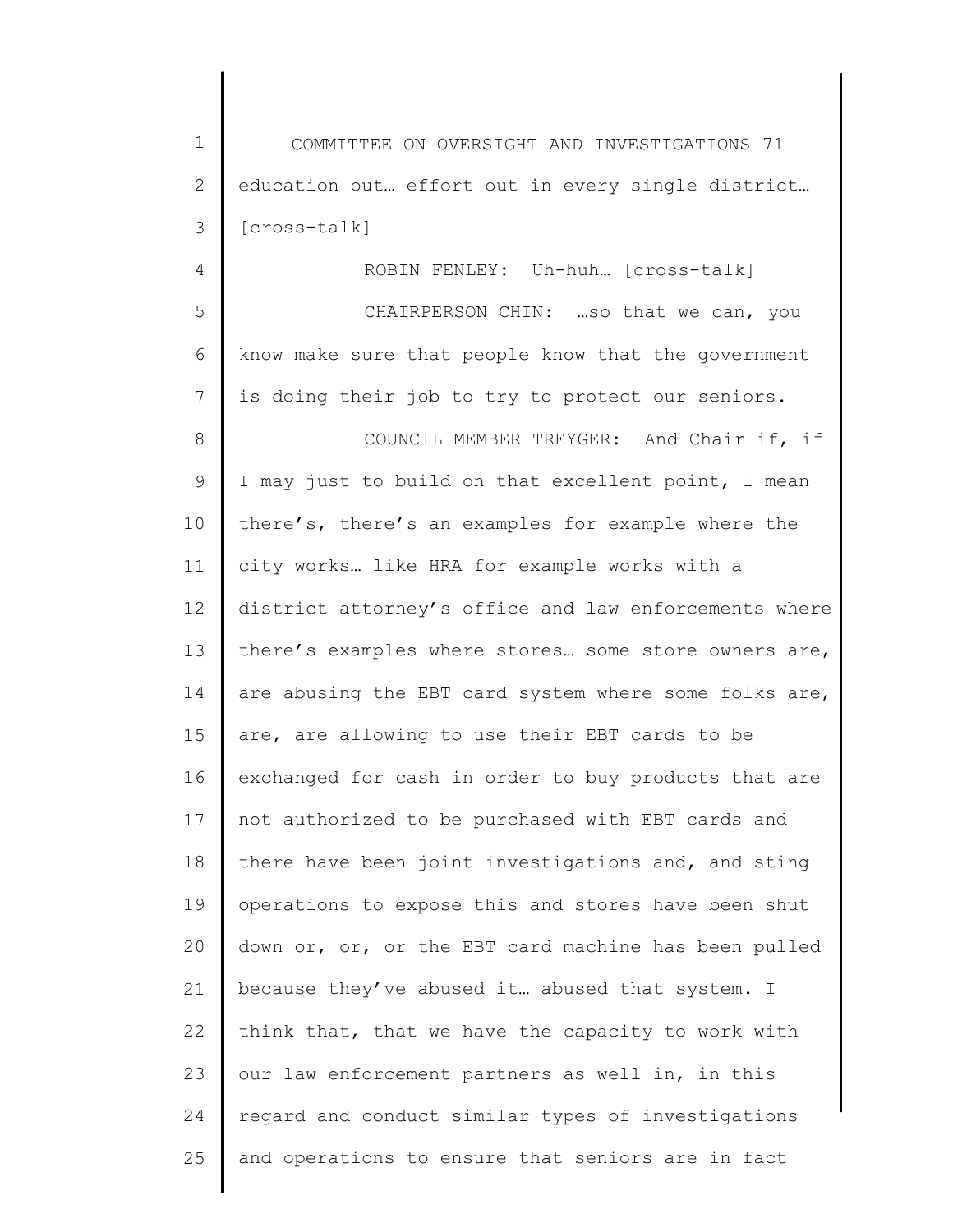1 2 3 4 5 6 7 8 9 COMMITTEE ON OVERSIGHT AND INVESTIGATIONS 72 getting the services that they deserve and we're not playing serious games with, with, with Medicaid, I mean right now as, as you turn the television on Medicaid is, is, is under attack from Washington let's not give them any more reason to, to fuel that fire, let's, let's just get our, our, our own house in order so this is of the utmost importance for our seniors and for our communities. Thank you.

10 11 12 13 14 15 16 17 18 19 20 21 22 23 24 CHAIRPERSON CHIN: Yeah and we also want to make sure that the benefit is protected because we also have heard stories from seniors that when they actually, you know ended up in the hospital and then they got to, you know have extra, you know care then they find out they, they used up their benefits, that it was used when they were at a social adult day care program so… then the family all of the sudden is shocked that they didn't realize that they used up the benefits and now they got to pay. So, we want to make sure that people understand that, you know Medicaid benefit it's not, you know free and it's not just like endless… [cross-talk] ROBIN FENLEY: Exactly… [cross-talk] CHAIRPERSON CHIN: So, we've got to

25 really do more education effort out there and I thank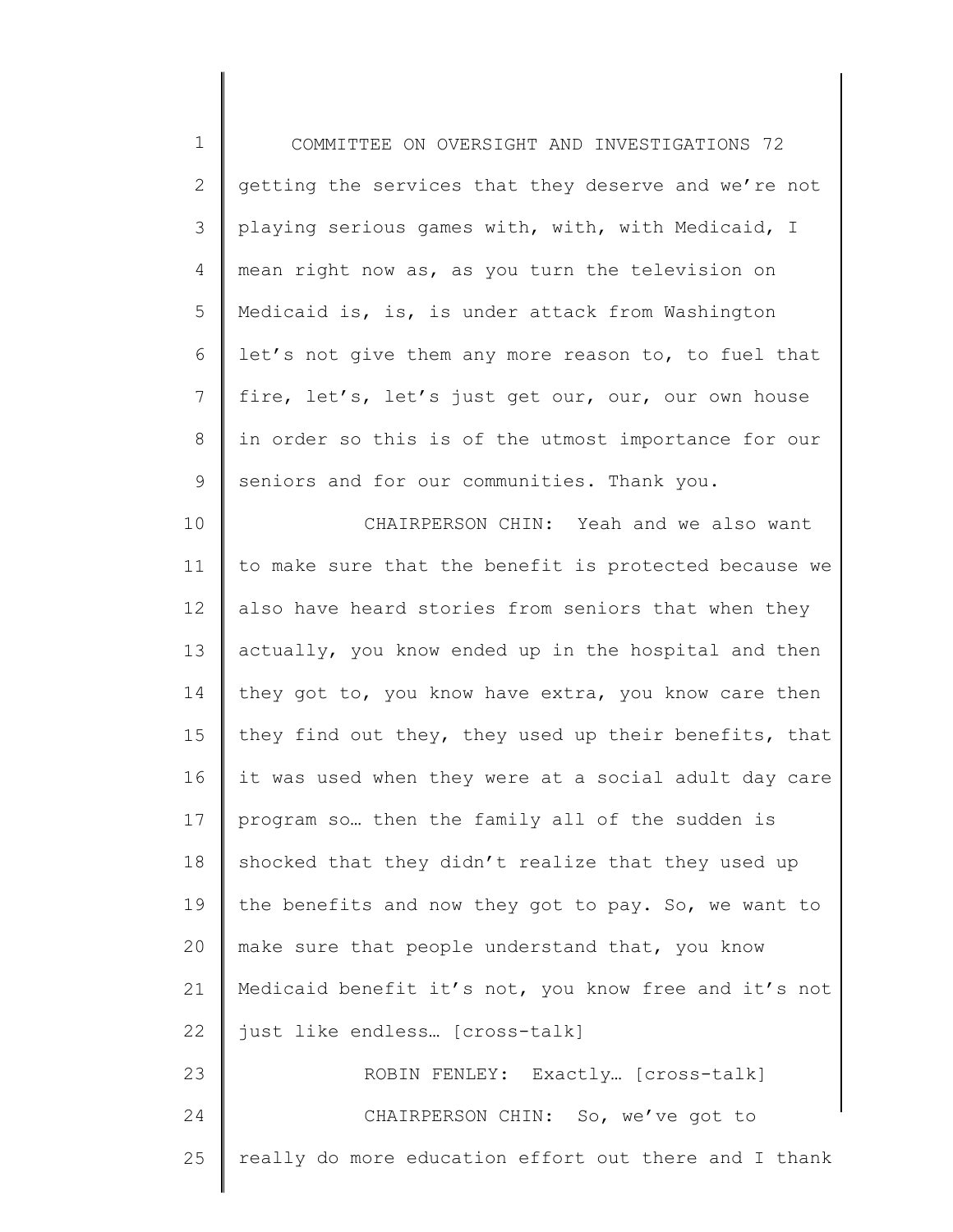1 2 3 4 5 6 7 8 9 10 11 12 13 14 15 16 17 18 19 20 21 22 23 24 25 COMMITTEE ON OVERSIGHT AND INVESTIGATIONS 73 you for coming today to testify and I look forward to continuing to work with you. ROBIN FENLEY: Thank you very much. CHAIRPERSON CHIN: Thank you… [crosstalk] ROBIN FENLEY: Uh-huh. CHAIRPERSON CHIN: We are going to call up the next panel. Andrea Cianfrani from LiveOn New York, Rachel Sherrow from City Meals, Jeannette Estima from FPWA, and Jay Peltz from Food Industry Alliance of New York. Hi, you may begin. ANDREA CIANFRANI: We're good? Good morning, thank you aging Chair Chin and subcommittee Chair Vallone who I know is coming back and members of the Aging Committee. I'm Andrea Cianfrani from LiveOn New York. at the core of LiveOn New York's mission is to support our over 100 organizational members that provide 600 community based programs and services for older adults citywide ranging from individual community based senior centers to large multiservice organizations throughout all five boroughs. We also administer a citywide outreach program targeting older adults in their communities where benefits are most underutilized where we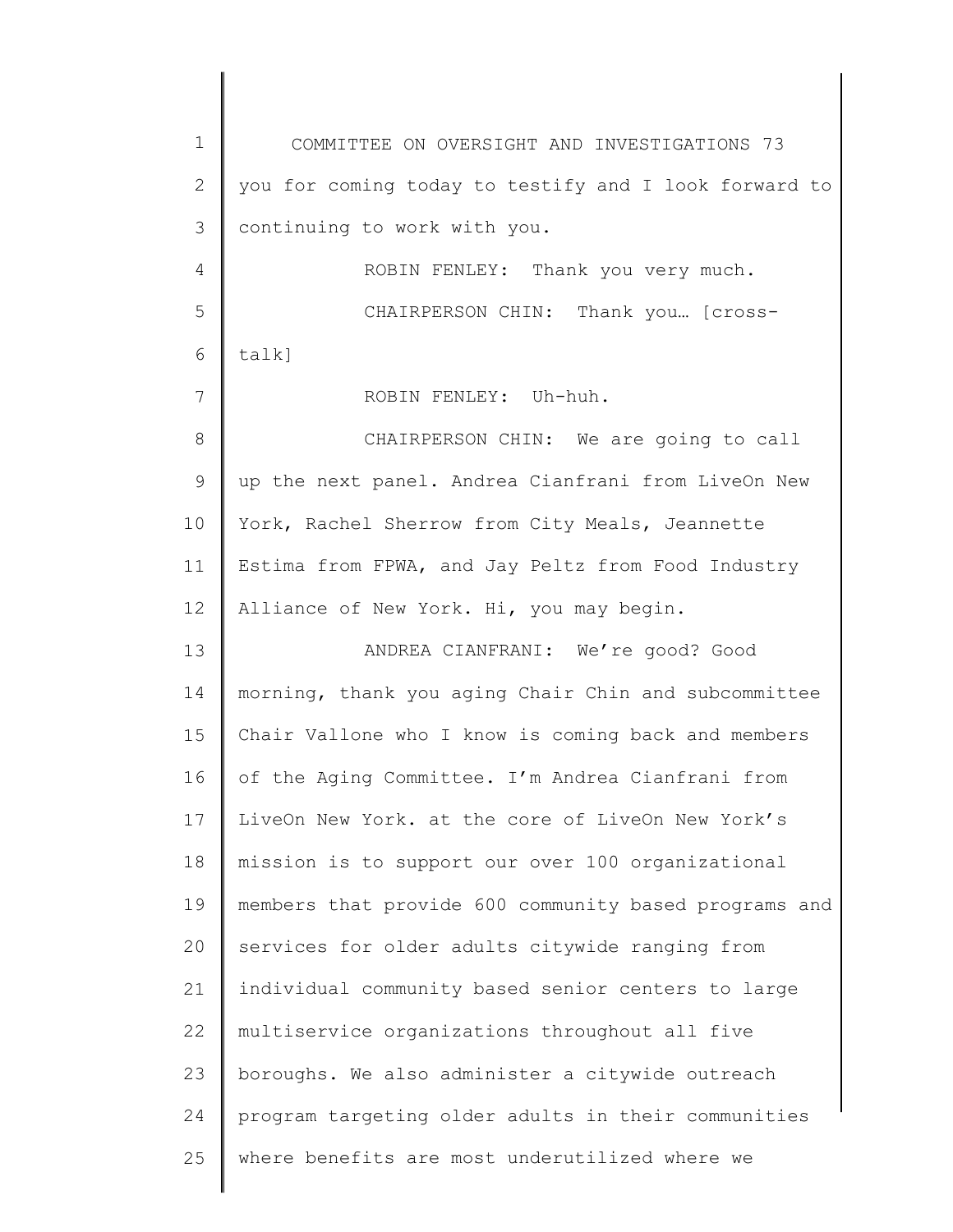1 2 3 4 5 6 7 8 9 10 11 12 13 14 15 16 17 18 19 20 21 22 23 24 25 COMMITTEE ON OVERSIGHT AND INVESTIGATIONS 74 educate thousands of older adults including those who are homebound about food assistance options and screen and enroll those who are eligible for SNAP, the rent freeze program and other benefits. We also staff a call hotline staffed by professional client services team that assist older adults and caregivers with benefit information, screenings, and applications and we serve approximately 1,000 clients per quarter. We respectfully offer our testimony on several of the bills presented here today. Regarding Intro 1519, LiveOn New York opposes this, this bill. While food insecurity among seniors is an important issue to address the legislation imposes an unfunded mandate as well as an unclear additional reporting requirements on senior centers that are already historically grossly underfunded and overstretched. As you well know Chair Chin and members of the committee and you fought very hard for funding for the aging network DFTA's budget is less than one half of one percent of the city's budget despite older adults comprising more than 18 percent of the city's population. Despite this underfunding, senior centers are already admirably performing benefit enrollment information including SNAP information to seniors who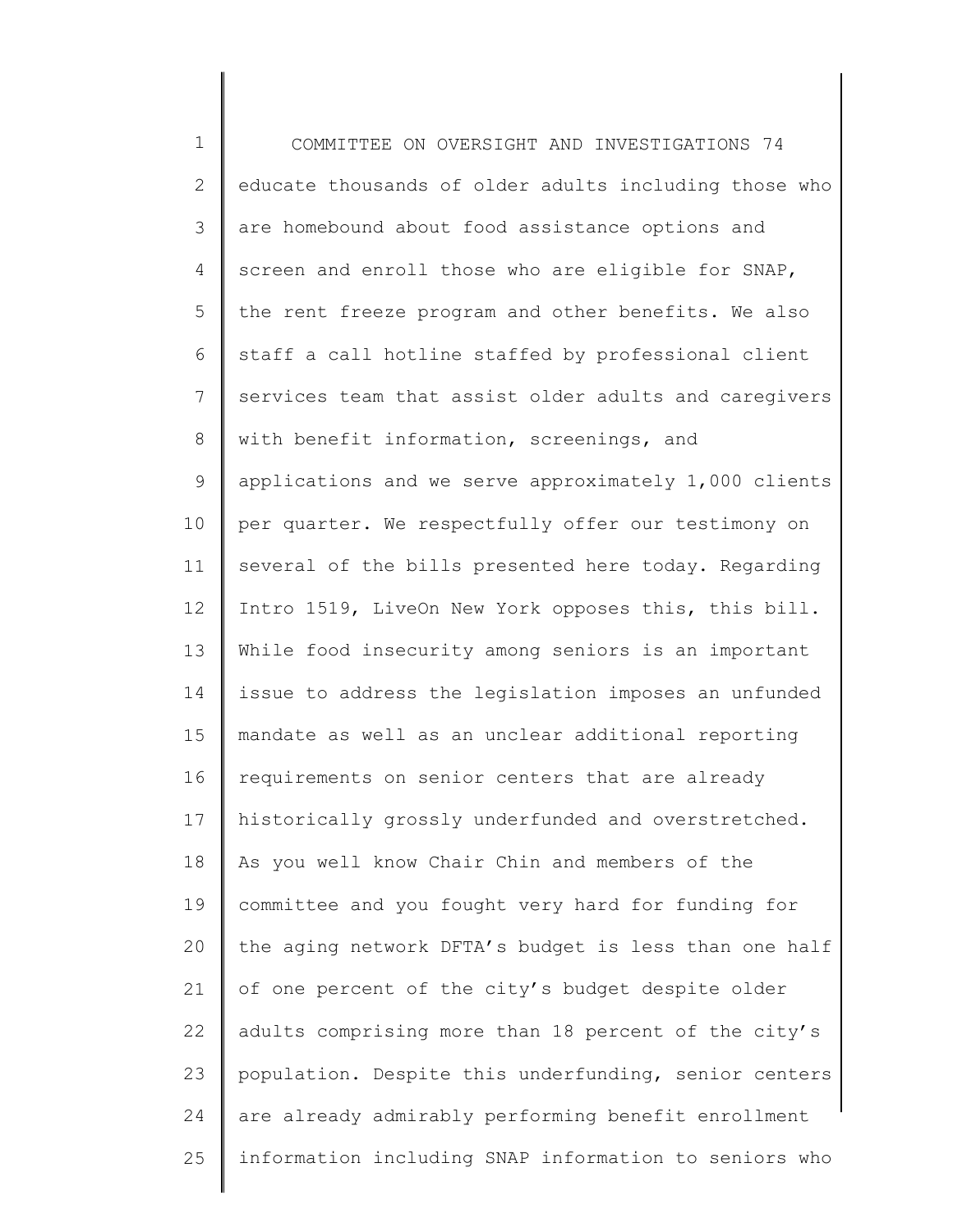1 2 3 4 5 6 7 8 9 10 11 12 13 14 15 16 17 18 19 20 21 22 23 24 25 COMMITTEE ON OVERSIGHT AND INVESTIGATIONS 75 participate in the programs. Seniors that access the aging network programs are actually very well connected thanks to the important work that these centers and programs are already doing. We think there… this is a very important issue obviously and agree with the city that senior hunger is a vital issue to address and we feel there are other ways to look at doing this. We do advocate that the city adopt legislation to establish reimbursement for senior center congregate and home delivered meals based on the annual consumer price index and there's more information in our testimony about that. This would increase access to healthy food for seniors citywide and include those that may not be able to access senior centers. LiveOn also asks the city to support a shortened SNAP application form for older adults which would provide more easier access to benefits. Regarding Intro 1278, we do not have a position on this bill at this time. We do believe and agree that this issue is a very important one to address and we are glad to hear that the adult day Ombuds person position will soon be filled so we will look forward to hearing more about that. We also encourage the city to ensure that adult day services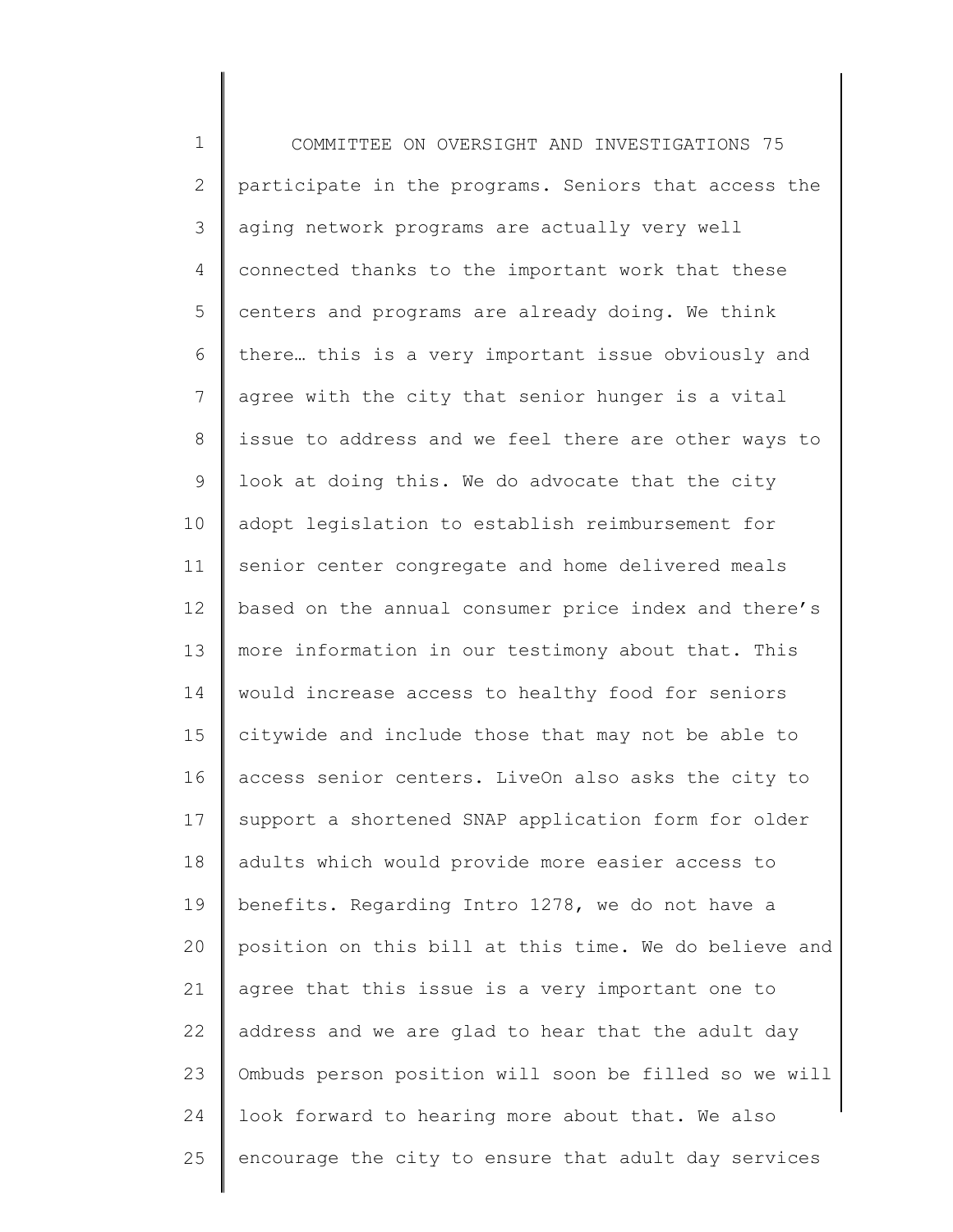1 2 3 4 5 6 7 8 9 10 11 12 13 14 15 16 17 18 19 20 21 22 23 24 25 COMMITTEE ON OVERSIGHT AND INVESTIGATIONS 76 particularly those that are funded by DFTA that are performing these services for seniors that are above the Medicaid level are not subject to overly burdensome or duplicative reporting requirements. We'd also strongly support a bill that would require the city to research the need for adult day care services and provide one social adult day precede in New York City and again there's more information about that in our… in our written testimony. We firmly believe that access to affordable elder care is the workforce issue of the  $21^{st}$  century and we look forward to addressing this with you. it's also… adult day has also been underfunded for many years by the city and we do recognize that the city council has continued to support these DFTA funded programs… these DFTA programs over the years and we thank you for the funding for that. Regarding resolution 112, LiveOn New York does support this initiative, we thank the council for funding over the past several years to reinstate the sixth meal program which was eliminated by another former administration. The extra meal provides seniors one additional weekend meal which is so valuable for senior food access. As part of our joint coalition ask with many of the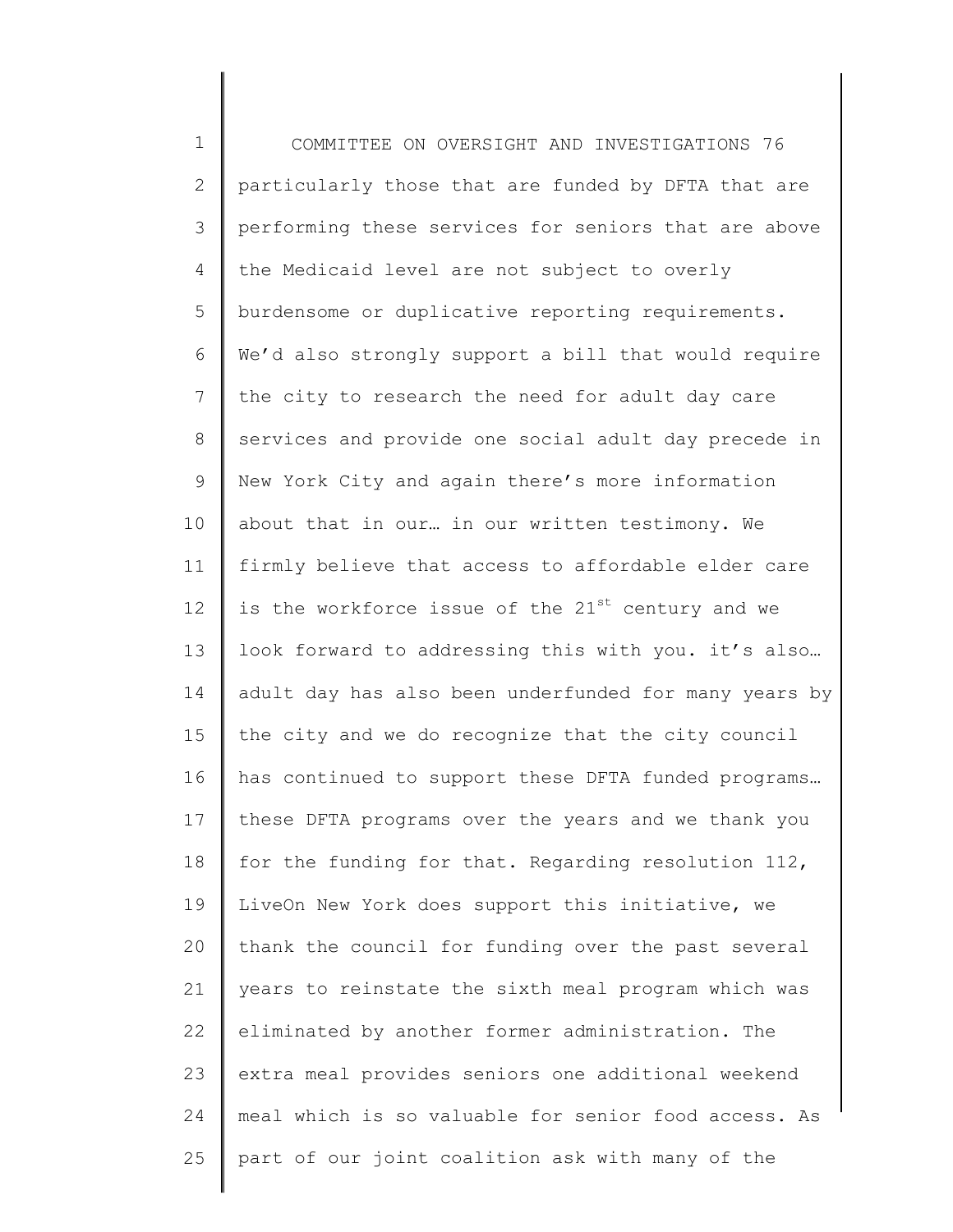1 2 3 4 5 6 7 8 9 10 11 12 13 14 15 16 17 18 19 20 21 22 23 24 25 COMMITTEE ON OVERSIGHT AND INVESTIGATIONS 77 other organizations here that will testify today, we've submitted a budget priorities request that we hope that you will take a look at and I know that the council has looked at that and included that in the response to the Mayor's as part of the year of seniors and so we thank you for that. We respectfully request that the city, city baseline one year funding to provide an extra weekend meal to older adults for a total of 1.2 million plus an additional 3.9 million to increase per meal reimbursement to cover inflation rate increases. We also recommend that the city fund the public awareness campaign as part of the bill that would provide public awareness for congregate and home delivered meals and target both seniors, families, and caregivers. Finally, we also support resolution 262, LiveOn New York has long advocated for adequate funding that would allow aging services to provide healthy meals to meet the needs of an increasingly immigrant and diverse older, older adult population so we believe that Halal meals would provide this, this very strong program and the city must also include funding to support this. Finally, as part of the testimony we again reiterate our budget request that was submitted as with other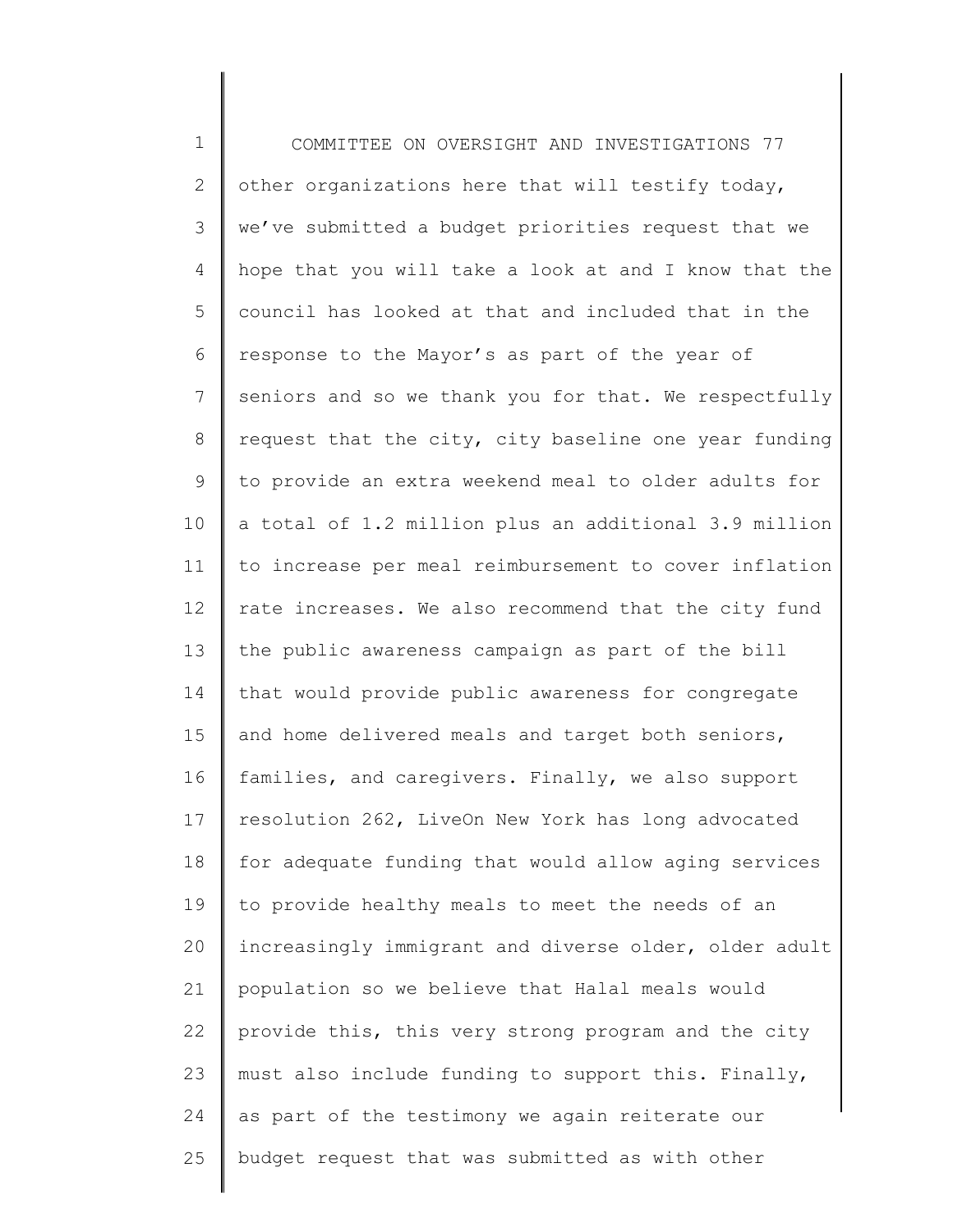1 2 3 4 COMMITTEE ON OVERSIGHT AND INVESTIGATIONS 78 organizations that are here today. So, we thank you for taking a look at that and thanks for the opportunity to testify.

5 6 7 8 9 10 11 12 13 14 15 16 17 18 19 20 21 22 23 24 25 RACHEL SHERROW: Thank you Council Member Chin for your leadership and for calling this hearing today. My name is Rachel Sherrow and I am speaking on behalf of City Meals on Wheels. I'll cut to the chase, you know what we do and who we are, we're here to say that we do support the resolution to restore the congregate 6<sup>th</sup> weekend meal however a marketing campaign designed to promote Meals on Wheels would need to ensure that there are available case managers to handle the influx of those interested in this service along with an array of others however with a waitlist of… for case management services of over 1,900 that we know of probably about a month ago so it, it probably has grown since then, we're concerned that many who are already currently in need will not receive the essential in home services and will end up having more older adults fill our emergency rooms, become severely isolated and depressed unable to pay their bills, and perhaps even end up homeless. Adding to the increasing need will only overburden an already taxed system therefore we must adequately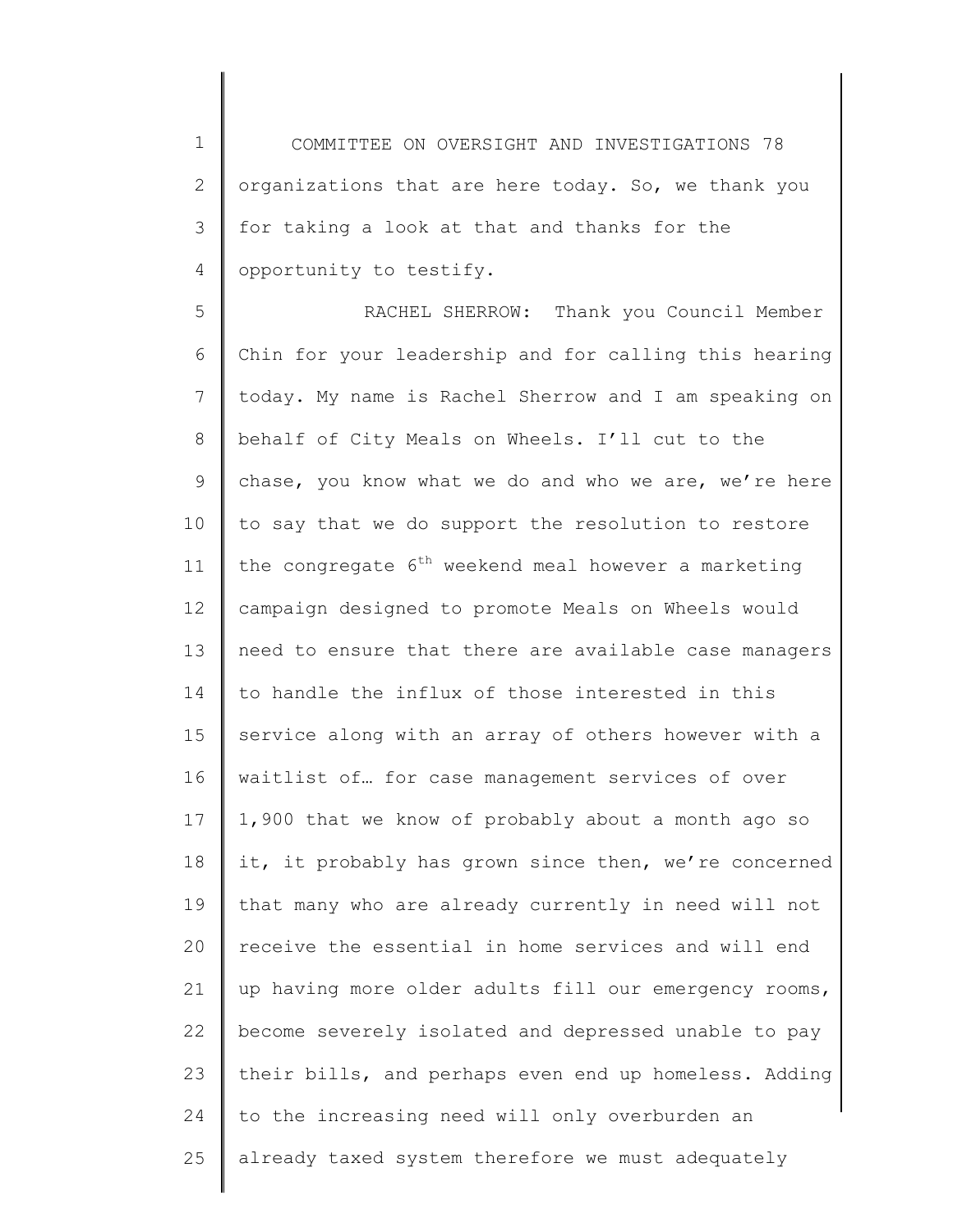1 2 3 4 5 6 7 8 9 10 11 12 13 14 15 16 17 18 19 20 21 22 23 24 25 COMMITTEE ON OVERSIGHT AND INVESTIGATIONS 79 support the current system. City meals also supports the resolution to ensure Halal meals are offered through Meals on Wheels however there needs to be additional funding to providers to pay for the increase in costs for these specialized meals. Regarding the SNAP resolution, senior centers and I know that DFTA and HRA describe this, senior centers are already assisting their members to enroll in benefit programs like SNAP and with an unfunded mandate as this resolution does not address the current system will continue to be overburdened and unable to provide quality services. The city's budget as Andrea mentioned for aging services has not kept up with the increasing need and growth in population. In this, Council Member Chin's year of the senior together with other organizations who will echo everything that we're all saying the… we city meals request that the city shore up aging services with an FY '18 request of 60 million dollars including the baselining of core services like case management, home care, and the  $6<sup>th</sup>$  congregate meal as they are crucial in ensuring we have a safety net for those aging in New York City and that we will be able to serve the ever-growing population in the very near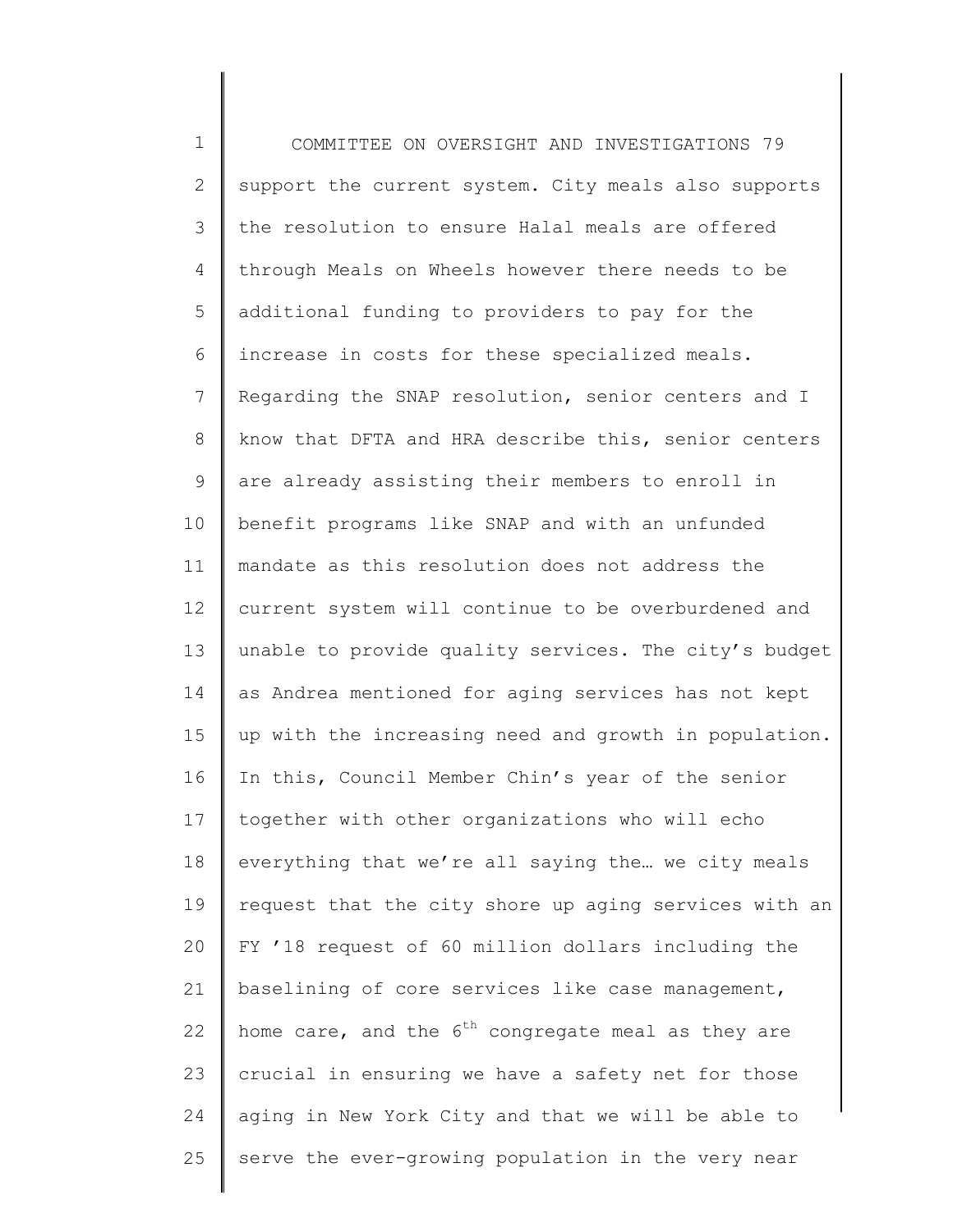| 1  | COMMITTEE ON OVERSIGHT AND INVESTIGATIONS 80          |
|----|-------------------------------------------------------|
| 2  | future. We thank you obviously for including this in  |
| 3  | your response to the Mayor's budget, we're all        |
| 4  | waiting on pins and needles to see what's coming out  |
| 5  | in the next day or so and we're afraid that we're     |
| 6  | going to have to fight even more and we're not sure   |
| 7  | why because it's such a, a small ask in the large,    |
| 8  | larger picture and the fact that we will have to deal |
| 9  | with this down the, the line is frightening for us.   |
| 10 | Thank you very much. They'll tell you what happened.  |
| 11 | COUNCIL MEMBER VALLONE: I see my                      |
| 12 | favorite panel up there.                              |
| 13 | JEANETTE ESTIMA: Hello, thank you                     |
| 14 | Chairperson Chin and Chairperson Vallone and members  |
| 15 | of the, the Committee on Aging for the opportunity to |
| 16 | testify today. My name is Jeanette Estima and I'm a   |
| 17 | Policy Analyst at FPWA, an anti-poverty policy and    |
| 18 | advocacy organization with a membership network of    |
| 19 | nearly 200 human services and faith based             |
| 20 | organizations. Social adult day services and access   |
| 21 | to nutritious food are critical to the health and     |
| 22 | safety of older New Yorkers and to the wellbeing of   |
| 23 | thousands of caregivers. Both SNAP and home delivered |
| 24 | and congregate meals play a significant role in       |
| 25 | reducing food insecurity among older adults. Social   |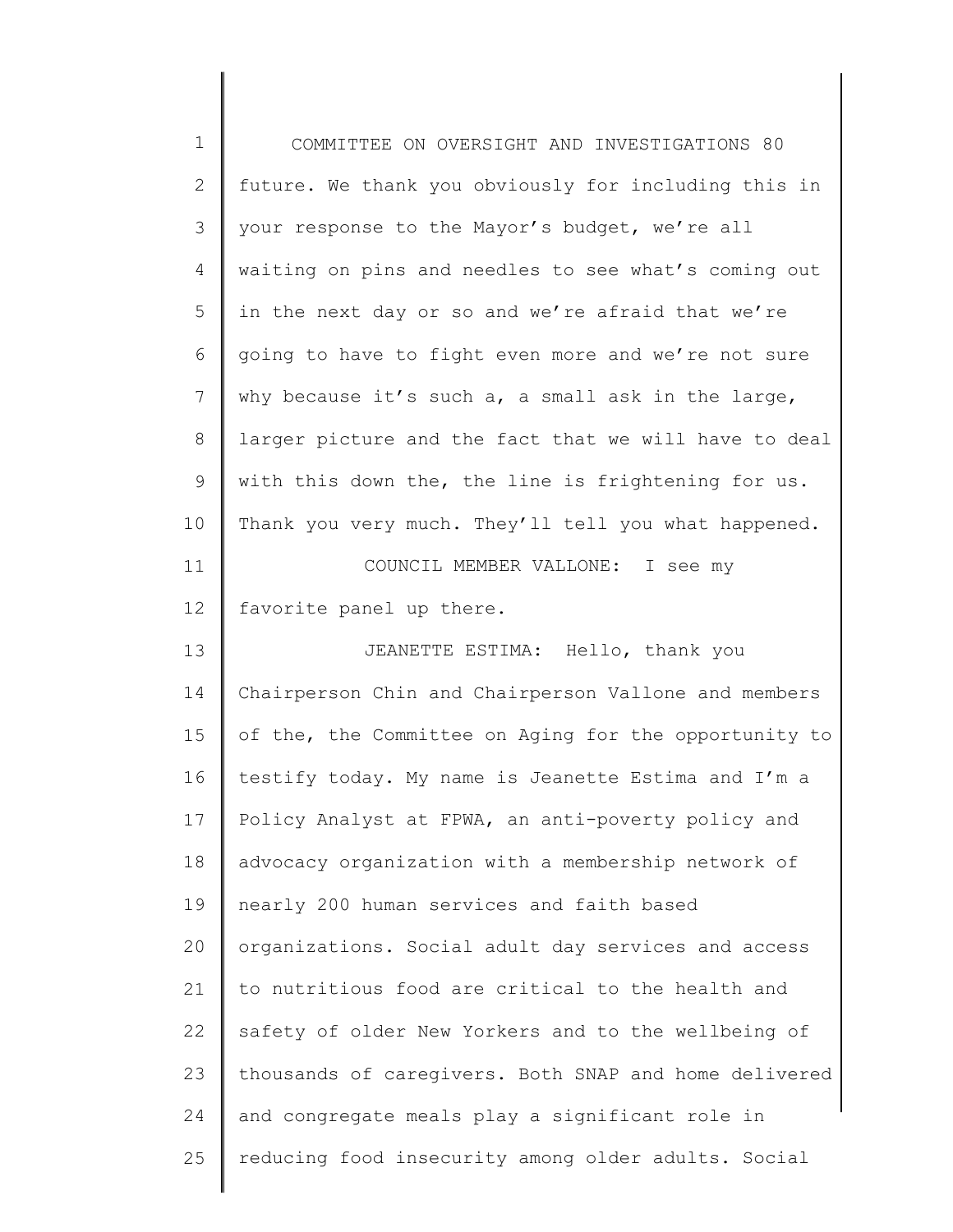1 2 3 4 5 6 7 8 9 10 11 12 13 14 15 16 17 18 19 20 21 22 23 24 25 COMMITTEE ON OVERSIGHT AND INVESTIGATIONS 81 adult day providers… sorry, social adult day centers provide therapeutic and social programming that helps especially frail older adults including those with Alzheimer's and Parkinson's who may not be able to participate in senior centers. It's an important source of respite for caregivers allowing them an opportunity to take care of other responsibilities such as work, caring for a child, or managing a household. We thank the committee for recognizing the importance of these programs and attending to the various challenges in their implementation. Regarding Intro 1278, which requires a posting of the performance summary card at the entrance of social adult day care sites, we believe that that system brings a welcome level of transparency to the public. In addition, in order to ensure a more robust oversight we urge that the city fund the program, provide additional funding for the program as well as for DFTA's Ombud's person program established through Local Law Number 9 in 2015 to mediate consumer complaints about the social adult day programs. Regarding Intro 1519, which seeks to increase SNAP participation among older adults we… DFTA funded senior centers already help participants enroll in a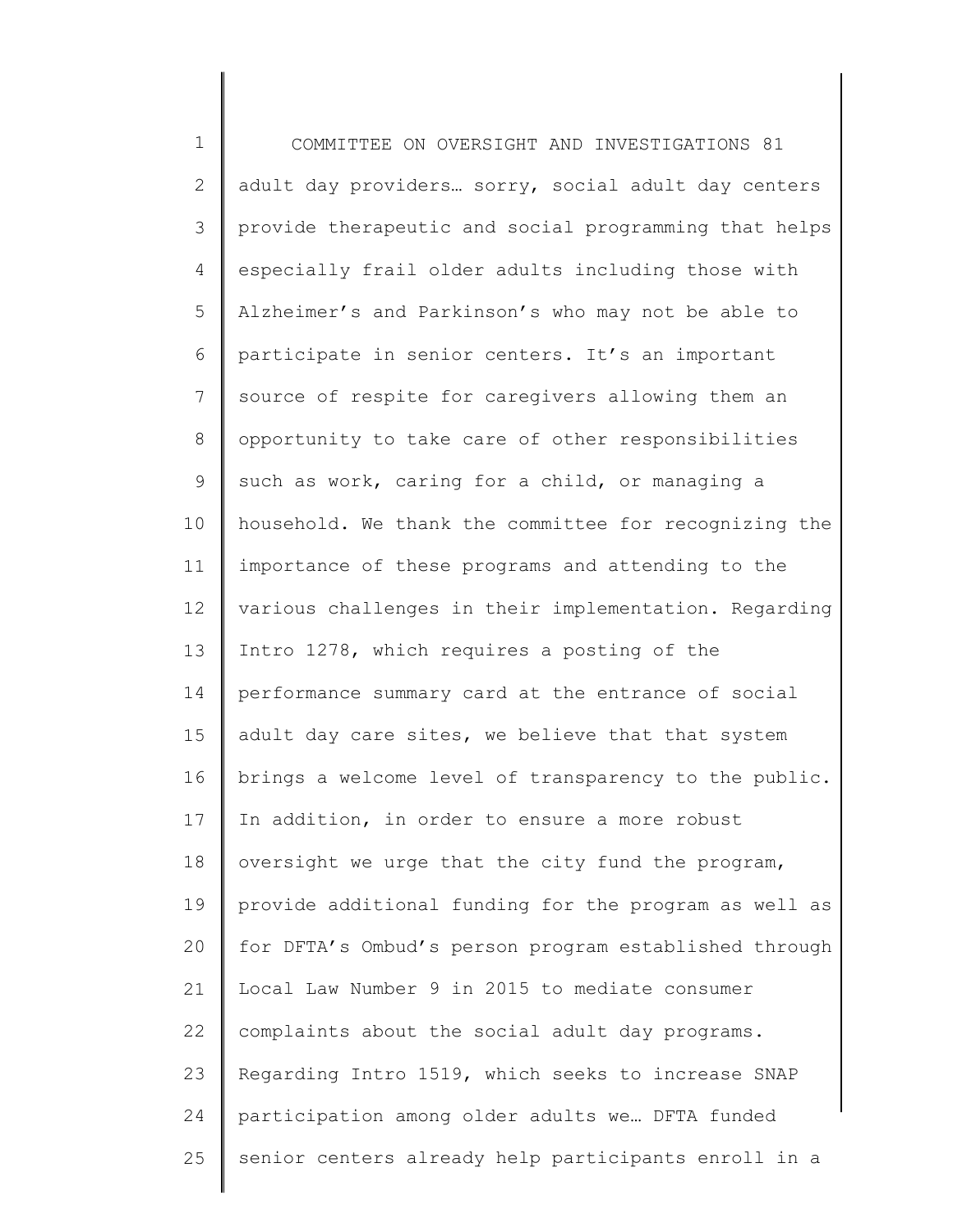1 2 3 4 5 6 7 8 9 10 11 12 13 14 15 16 17 18 19 20 21 22 23 24 25 COMMITTEE ON OVERSIGHT AND INVESTIGATIONS 82 variety of benefits including SNAP. In fact, studies have shown that older adults who attend senior centers are well connected to support programs and benefits. As such FPWA is concerned that the proposed legislation does not effectively target eligible but unenrolled seniors. Moreover, it's unclear whether the program and it's concomitant reporting requirements comes with additional funding. We're very concerned about adding an unfunded mandate for senior centers many of which are already underfunded and struggling with burdensome reporting requirements. FPWA supports resolution 112 calling for the restoration of the congregate weekend meal program and a public awareness campaign to promote congregate and home delivered meals as well as resolution 262, calling for the provision of Halal meals. Moreover, we strongly recommend that adequate funding be provided to support both of these programs. In addition to proposed legislation, FPWA urges the committee to seek a comprehensive plan to address the needs of older New Yorkers especially given the threat of sweeping federal cuts to existing safety net programs there must be a commitment to fully fund and build an infrastructure for aging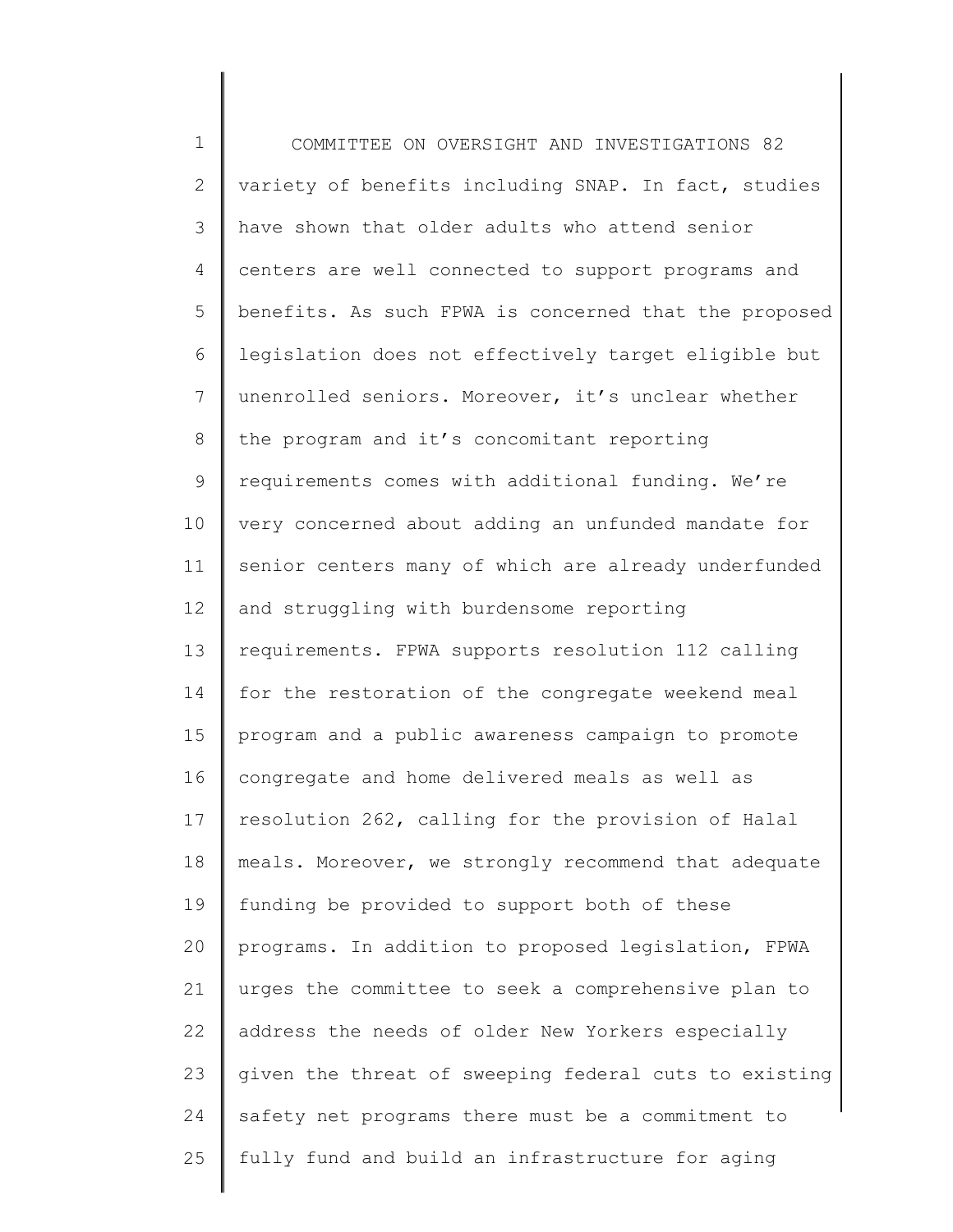1 2 3 4 5 COMMITTEE ON OVERSIGHT AND INVESTIGATIONS 83 services. We urge the city to invest 60 million dollars in FY '18, the year of the senior in order to plan for and build a strong safety net for older New Yorkers, thank you.

6 7 8 9 10 11 12 13 14 15 16 17 18 19 20 21 22 23 24 25 JAY PELTZ: Thanks. Good morning, thank you for the opportunity to testify on behalf of the Food Industry Alliance of New York State regarding Intro 1519. FIA is a non-profit trade association that promotes the interest state wide of New York's grocery, drug, and convenience stores. Our members include chain and independent grocery stores that account for a significant share of the city's retail food market and the grocery wholesalers that supply them as well as drug and convenience stores. My name is Jay Peltz and I'm the General Counsel and Vice President of Government Relations for FIA. FIA supports Intro 1519, which requires the Department of Social Services to distribute SNAP applications to all senior centers. In addition, under the legislation the department must in coordination with the Department for the Aging establish and implement a program to enable SNAP enrollment at all senior centers. At a minimum, the program must enable eligible seniors to enroll in SNAP in person at each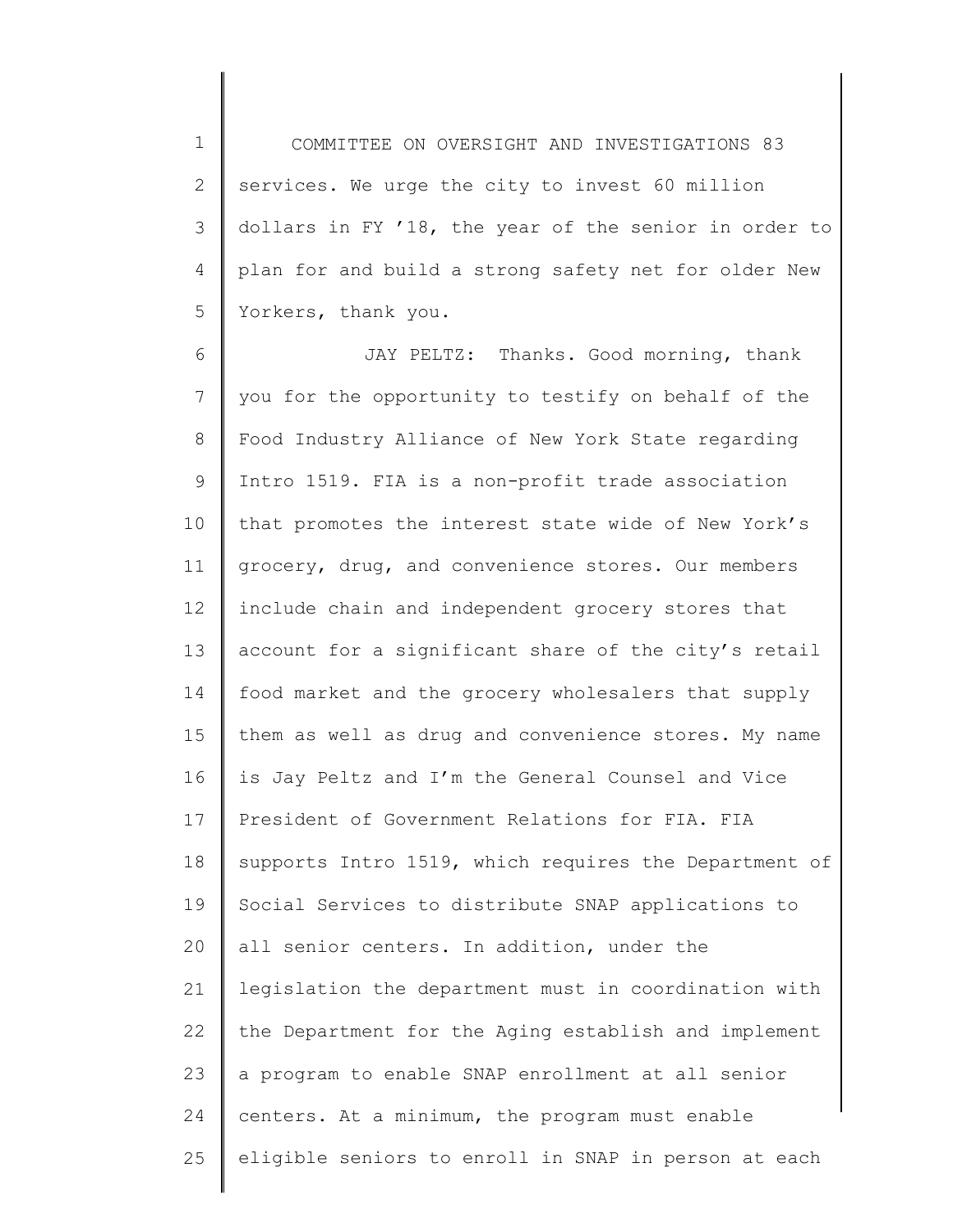1 2 3 4 5 6 7 8 9 10 11 12 13 14 15 16 17 18 19 20 21 22 23 24 25 COMMITTEE ON OVERSIGHT AND INVESTIGATIONS 84 senior center. Moreover, each senior center will be required to offer such programming at least once a month. Maximizing the SNAP enrollment of eligible populations should be a top policy priority for the city. Increasing the enrollment of eligible senior's citizens is especially important since they are under… since they are under enrolled. According to the National Council on Aging, in Fiscal Year 2014 while 83 percent of all eligible individuals participated in SNAP just 42 percent of eligible elderly individuals were enrolled in the program are points out that quote, "67 percent of struggling older people ages 60 and above who are eligible for SNAP benefits are not receiving them". Our research says as a result, quote "millions of seniors today are suffering from debilitating effects of hunger and poor nutrition despite the fact that most of these 67 percent paid taxes to support the program for years". FIA has periodically partnered with the New York State Office of Temporary and Disability Assistance to help increase SNAP enrollment. These efforts are not only intended to alleviate hunger but also to bring federal dollars into the state. The OTDA programs have targeted communities in Manhattan and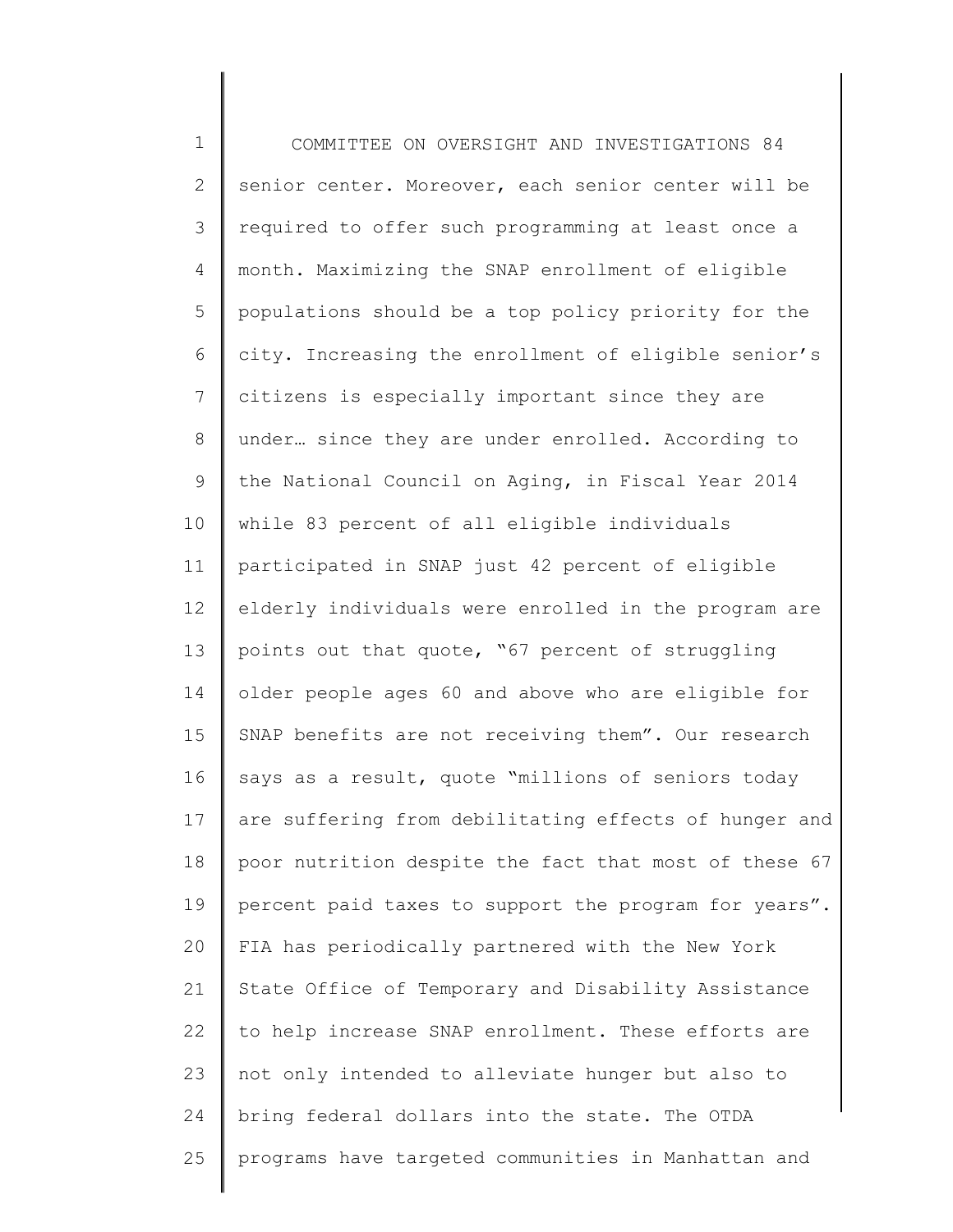1 2 3 4 5 6 COMMITTEE ON OVERSIGHT AND INVESTIGATIONS 85 Queens thus highlighting the need to reach under enrolled populations living in those areas. For the foregoing reasons, FIA on behalf of its members supported the option of this legislation. I'd be happy to answer any questions you might have.

7 8 9 10 11 12 13 14 15 16 17 18 19 20 21 22 23 COUNCIL MEMBER VALLONE: Thank you as always, I think we're all on the same page especially our panel up here and you there Council Member Chin I will be writing in the executive budget that's about to be released but we're probably hearing the same thing you're hearing that we won't be funded for these things so we will have to continue that fight to make sure it is. One of the things that I… we had brought up really quickly and wanted your thoughts about requiring cross agency support with DFTA on violations to help with these SADC's any thoughts on supporting that, I, I think that's… should be the very least provided to DFTA? RACHEL SHERROW: With funding, yes. It's fantastic, I, I think the, the issue… [cross-talk] COUNCIL MEMBER VALLONE: If I give up my house again.

24 25 RACHEL SHERROW: Right, I think the issue is also putting the, the mandate on DFTA without the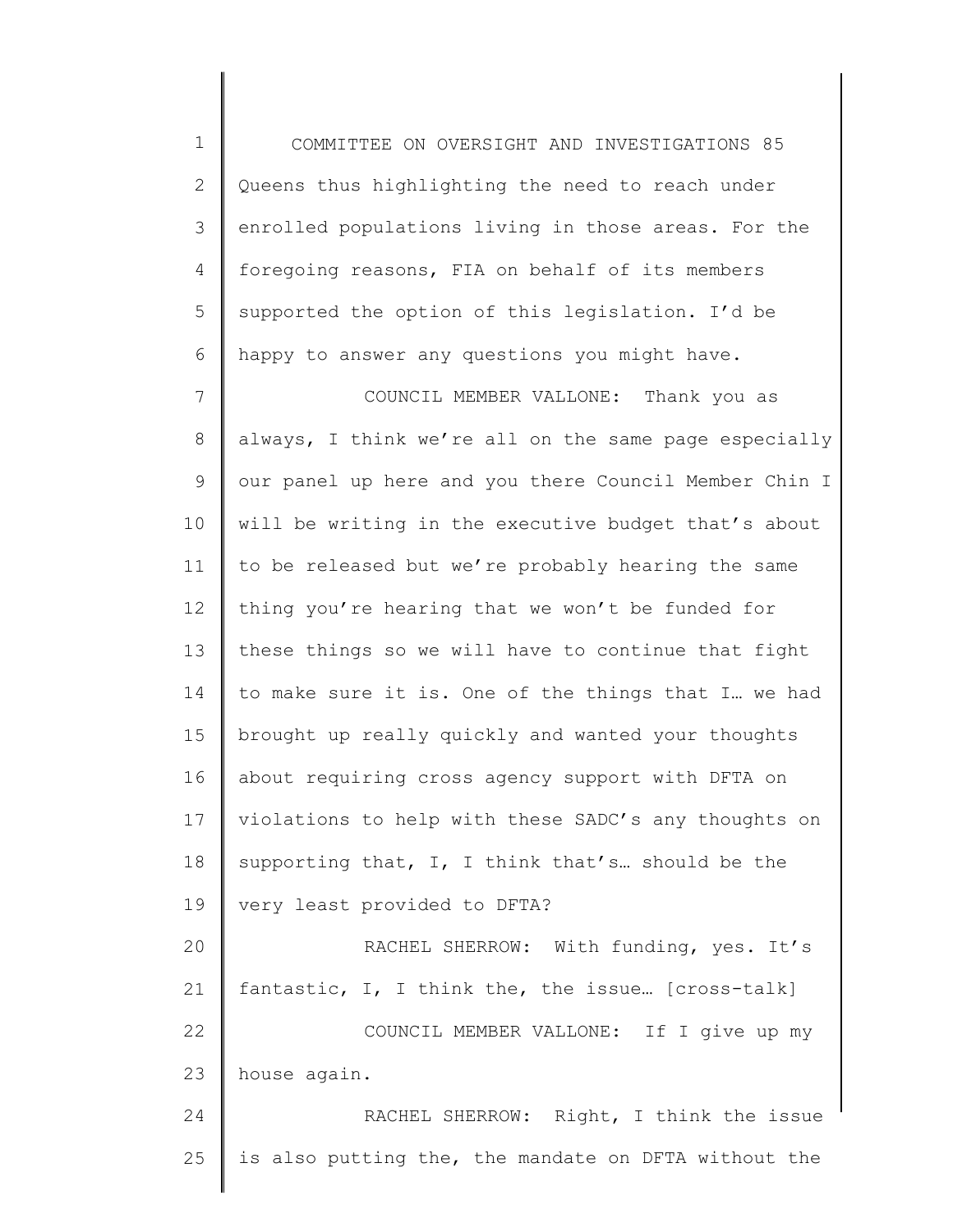1 2 3 4 5 6 7 8 9 10 11 12 13 14 15 16 17 18 19 20 21 22 23 24 25 COMMITTEE ON OVERSIGHT AND INVESTIGATIONS 86 funding and that support onto services that are not, not even covered under their oospecies is what the burden is, is about even though it's representing the population that they… [cross-talk] COUNCIL MEMBER VALLONE: No, I was… I was thinking of shifting the burden to the agency (???) and giving that data to DFTA that's all… [cross-talk] RACHEL SHERROW: Yes… [cross-talk] COUNCIL MEMBER VALLONE: …that's all. Thank you Chair. CHAIRPERSON CHIN: Yeah, we just wanted to thank this panel especially the advocates that we've been working with on the year of the senior budget even though today's executive budget but we still got to make sure… it's still a long road ahead to adoption, alright, we want to make sure at the end when we vote on this budget, my colleagues that it's got to be the year of the seniors included in there and… because we've got to start building the infrastructure and so that's, that's what I… you know that's what we're going to be focusing on and I want to thank you again for all your collaboration and working with us. Thank you. The next panel, Theresa Montini, Angela Ghesquiere from the Brook, Brookdale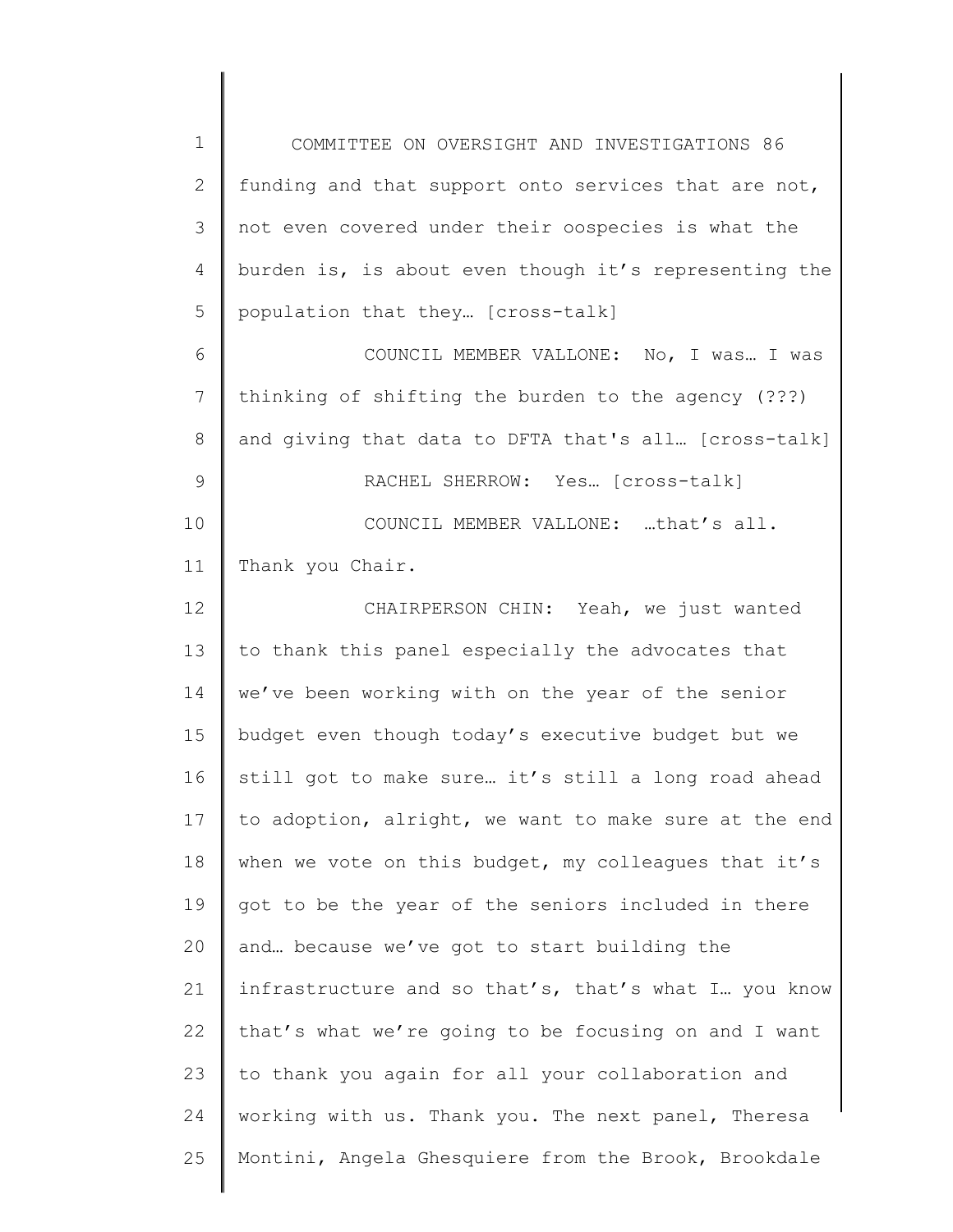1 2 3 COMMITTEE ON OVERSIGHT AND INVESTIGATIONS 87 Center for Healthy Aging, Will Thomas, and Molly Krakowski from JASA.

4 5 COUNCIL MEMBER VALLONE: However you'd like to start.

6 7 8 9 10 11 12 13 14 15 16 17 18 19 20 21 22 23 24 25 THERESA MONTINI: Hi, good morning. I'm Theresa Montini, the Director of Research at the Brookdale Center for Healthy Aging which is at Hunter College and it's a part of… it's the Academic Gerontology Center for the city of New York, City University of New York and we wish to be recorded in strong support of Resolution Number 1226 calling upon the New York state legislature to pass and the governor to sign 5820-A in relation to violations of safety conditions in adult care facilities. Brookdale Center thanks Council Members Chin and Palma for their sponsorship and support of this important resolution. So, Resolution Number 1226 would put the New York City council on record in support of legislation sponsored by Assembly member Richard Gottfried that would amend the social services law and the mental hygiene law to improve the Department of Health safety enforcement. The Bill currently called 2743 would protect the health, safety and quality of life of New York City residents… New York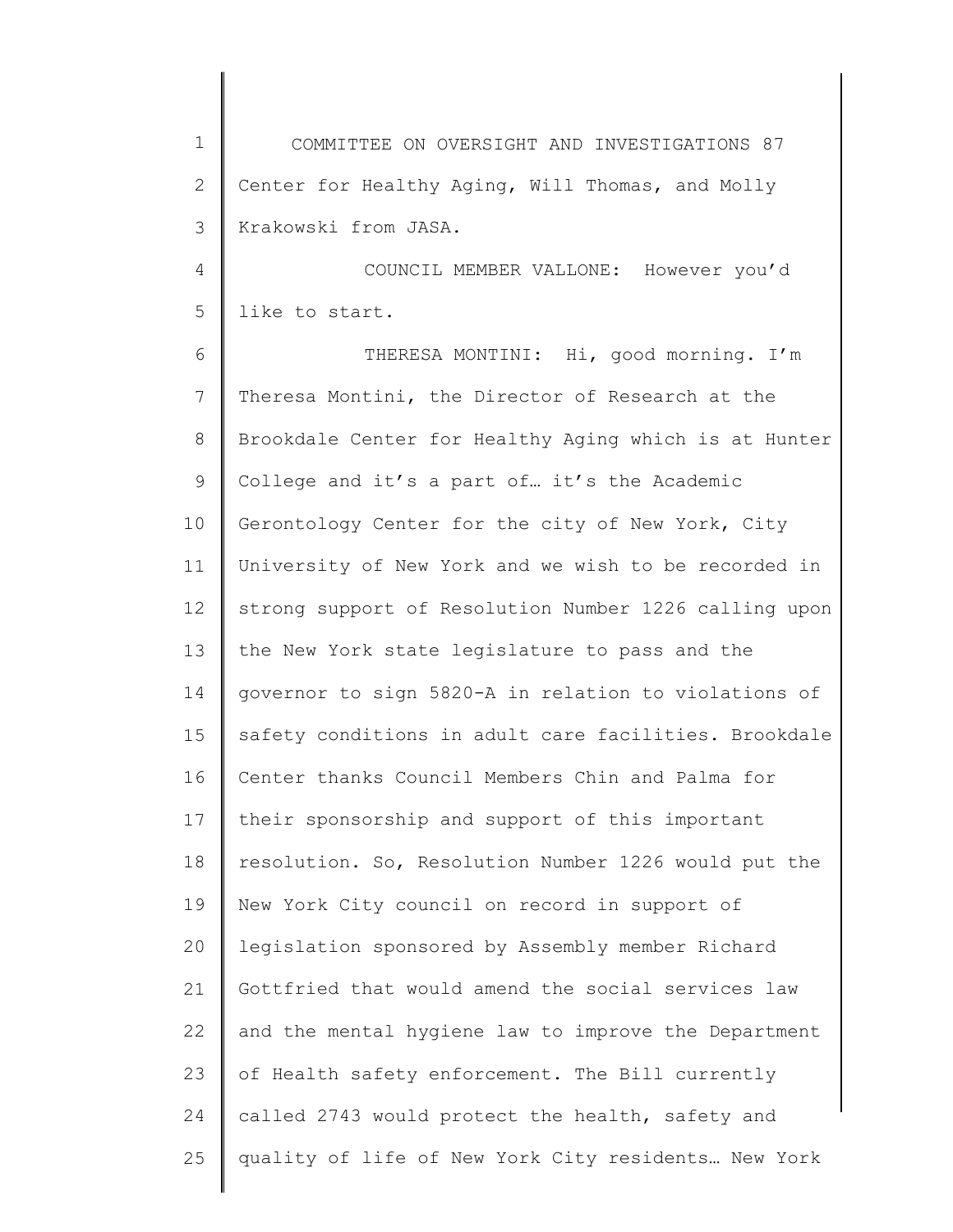1 2 3 4 5 6 7 8 9 10 11 12 13 14 15 16 17 18 19 20 21 22 23 24 25 COMMITTEE ON OVERSIGHT AND INVESTIGATIONS 88 residents living in adult care facilities by more effectively sanctioning violations of safety conditions in adult care facilities by authorizing the suspension or limitations of errant adult care facilities operating certificates, increasing penalties for violations, decreasing the time periods for correcting found violations, establishing a notification system that places errant facilities on a do not refer list, prohibiting errant facilities from admitting any new residents until danger is eliminated, requiring annual reviews for all facilities regardless of past high ratings, and mandating that inspection reports set a time line for, for violations to be ameliorated. The city of New York has a justifiable interest in A-2743 given that nearly half of all licensed adult care facilities in New York State are located in New York City. This bill would protect the health, safety, and quality of life of a class of New York's vulnerable residents, adults who are not able to live independently but who do not require admission to a nursing home. The Brookdale Center for Healthy Aging urges the Committee on Aging and the Subcommittee on Senior Centers to support Resolution 1226 and join in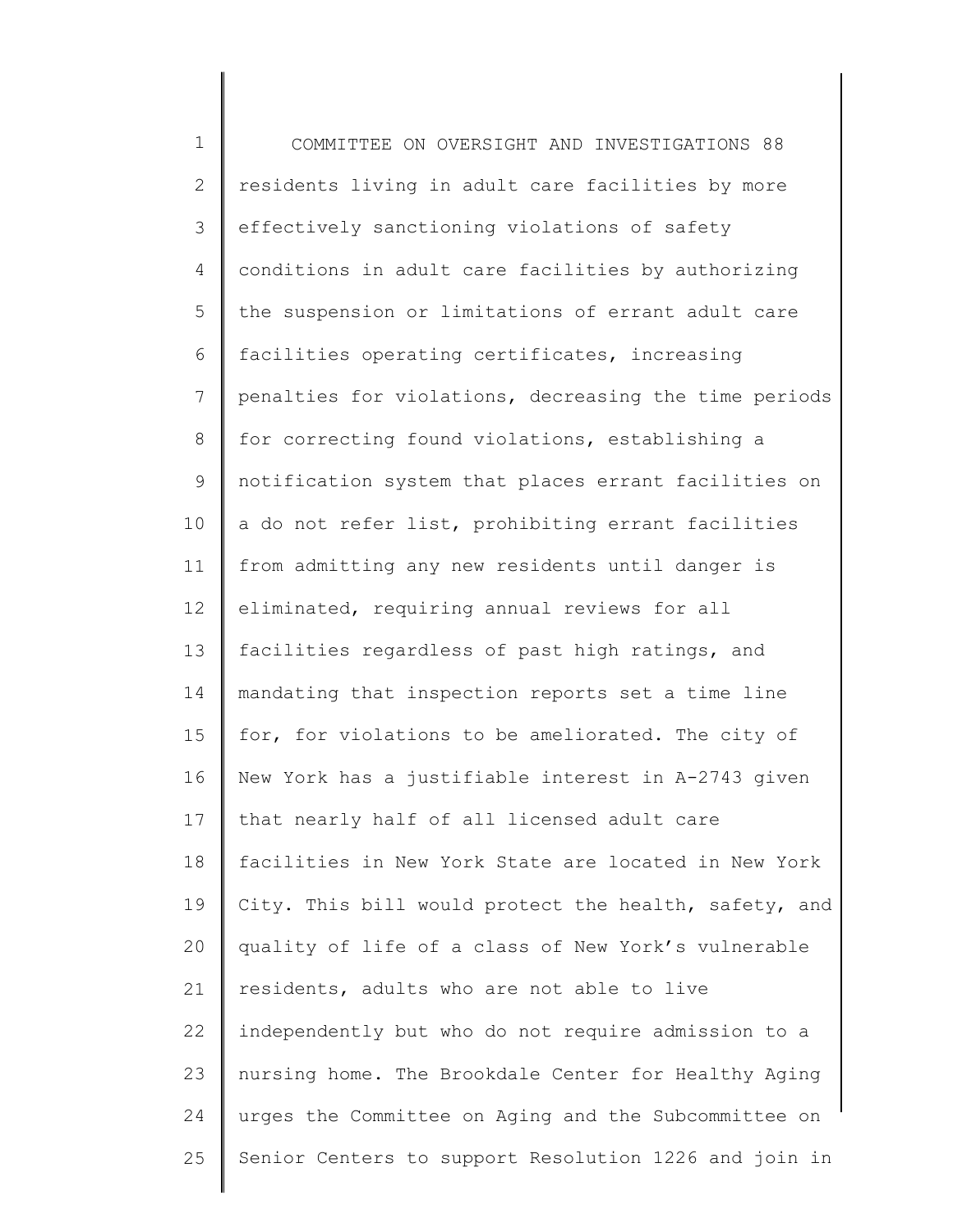1 2 3 4 5 6 COMMITTEE ON OVERSIGHT AND INVESTIGATIONS 89 every effort to advance Gottfried's act to amend the social services law and the mental hygiene law to better address violations of safety conditions in adult care facilities and thank you for this consideration.

7 8 9 10 11 12 13 14 15 16 17 18 19 20 21 22 23 24 25 ANGELA GHESQUIERE: Hello, my name is Angela Ghesquiere, I'm a Program Manager at the Sadin Institute of Law and Public Policy at the Brookdale Center for Healthy Aging of Hunter College at the city's University of New York and the Brookdale Center would like to offer our support for Resolution Number 1225 calling upon the New York State legislature to significantly increase funding for the New York State Long Term Care Ombudsman Program. One of our primary foci is preventing and addressing elder abuse and as an academic gerontology center we're aware of a body of evidence that supports the need for addressing elder abuse in long term care which is a key task of the state long term care Ombudsman. This evidence includes the fact that elder abuse in long term care settings is prevalent, a range of studies have indicated that between 28 and 36 percent of people in long term care are victims of elder abuse. There's also strong evidence indicating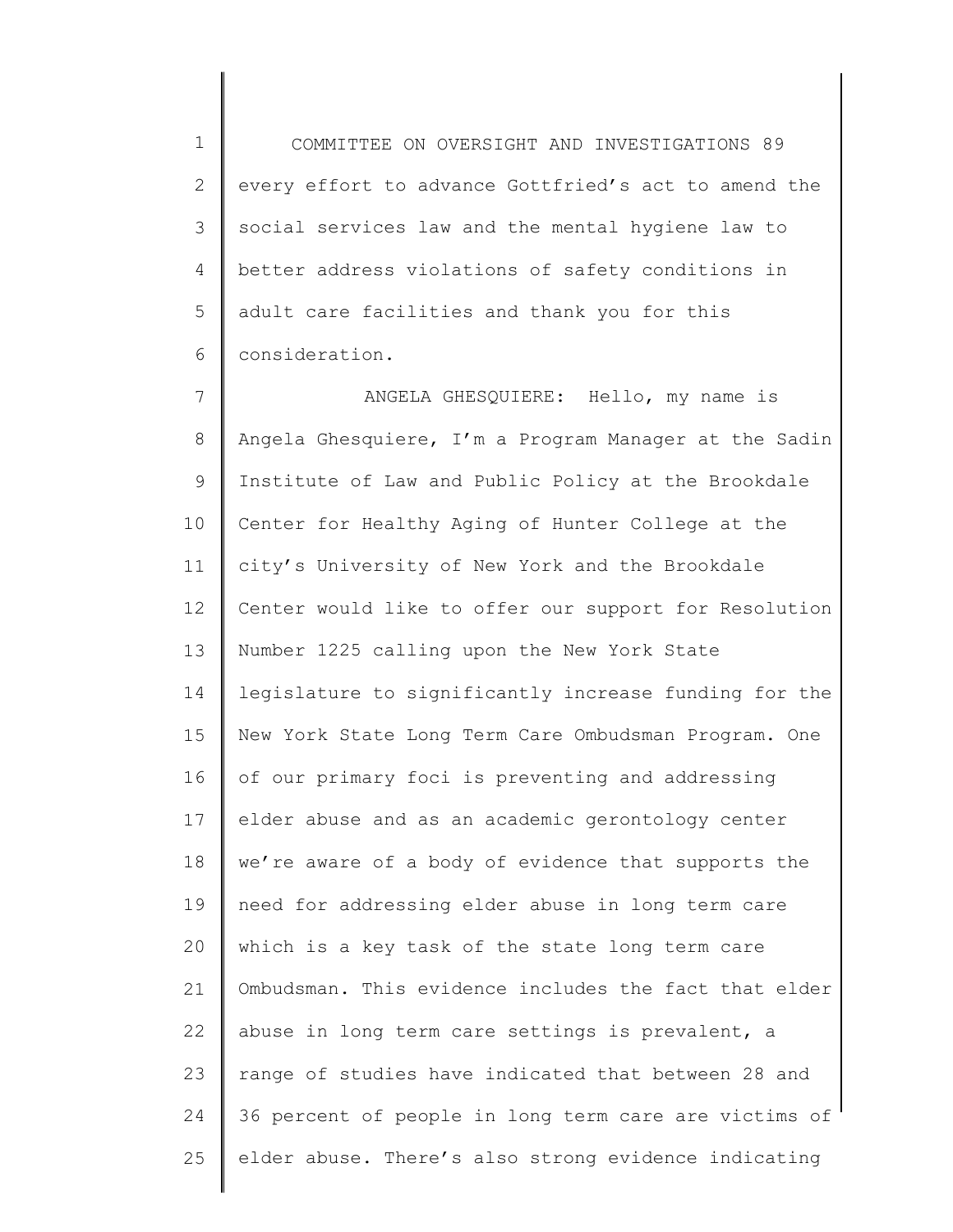1 2 3 4 5 6 7 8 9 10 11 12 13 14 15 16 17 18 19 20 21 22 23 24 25 COMMITTEE ON OVERSIGHT AND INVESTIGATIONS 90 that elder abuse in long term care has many negative consequences including dehydration, pressure sores, undernourishment, and increased mortality rates of victims. There's also evidence that elder abuse is vastly unreported. Community surveys find that rates of elder abuse in surveys are 24 times greater than those officially reported and there's also evidence that, that substantiation of cases in long term care settings is challenging without sufficient resources. One study found that only 36 percent of cases are ever substantiated and only 13 percent ever went to trial. Increasing funding to the Long-Term Care Ombudsman Program would provide sufficient staffing and other resources to fully investigate the high number of elder abuse cases, enable the program to quickly respond to and investigate allegations which could in turn increase willingness to report abuse and substantiation rates could be increased and the program could also provide effective intervention, which would reduce the limited… which would limit the negative consequences of elder abuse. The increasing funding could also increase ability to effectively prosecute cases which would prevent further abuse. We therefore strongly believe that increasing funding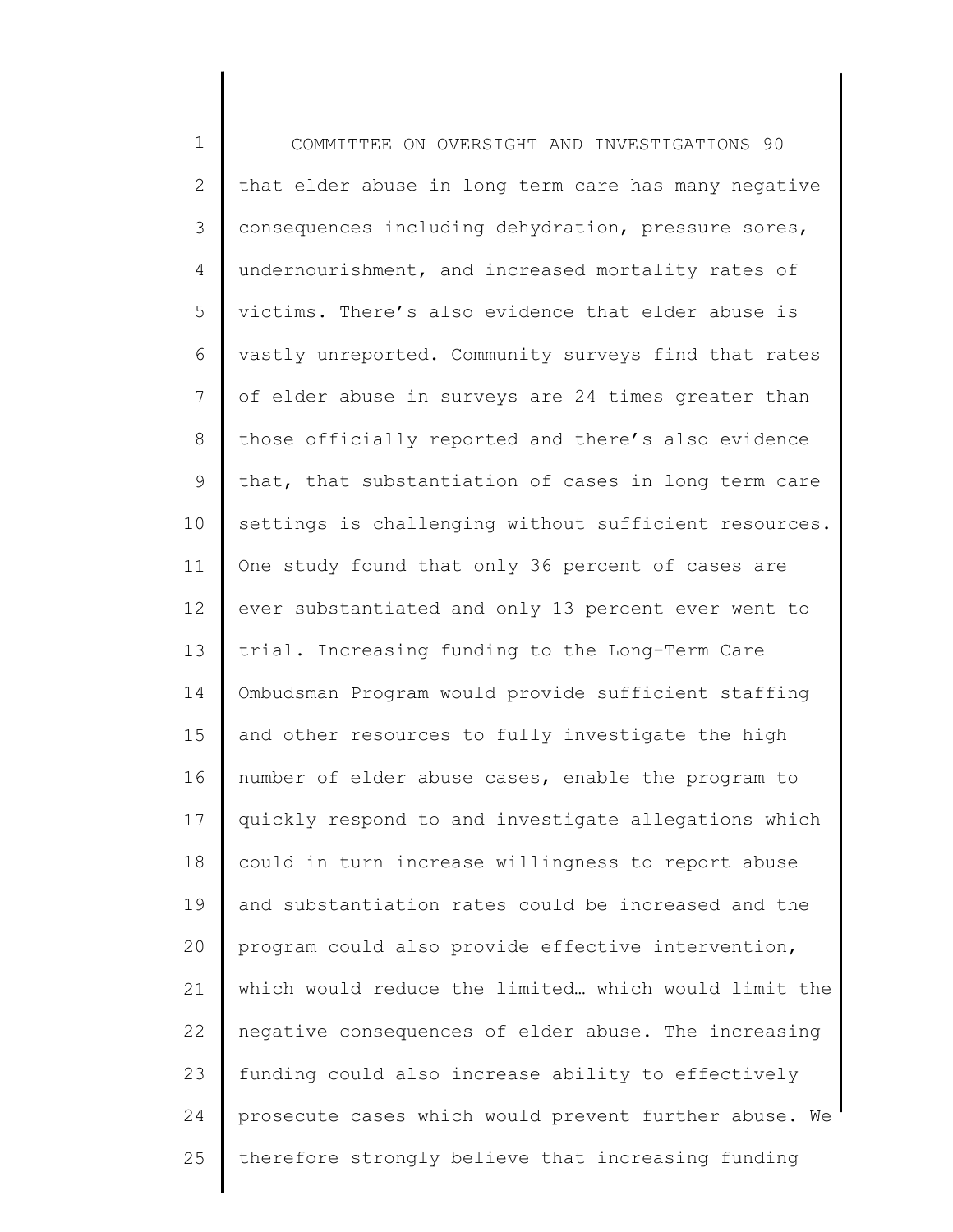1 2 3 4 5 COMMITTEE ON OVERSIGHT AND INVESTIGATIONS 91 could improve the safety and well-being of vulnerable older New Yorkers. We thank you for this consideration and I'd be happy to respond to any questions.

6 7 8 9 10 11 12 13 14 15 16 17 18 19 20 21 22 23 24 25 WILL THOMAS: Good morning, my name is Will Thomas and I am the Director of Research Policy and Advocacy at Hunger Free America which in… which is based here in New York City. We're here today to support Introduction 1519, Resolution 112, and Resolution 262. On Introduction 1519, we heard a lot of really great information and really great work being done by HRA on behalf of older adults who are eligible for SNAP but might not yet be participating and it's worth noting as HRA did that New York State and City has significantly higher SNAP participation among older adults than the nationwide benchmark of 42 percent and other states. So, their work should be applauded and they do tremendous work. However, outreach events aren't the whole story when it comes to senior SNAP outreach. SNAP is uniquely stigmatized among older adults whereas they might gleefully accept government benefits like social security, Medicare, or Medicaid. SNAP is different, it's uniquely stigmatized, we don't talk about… you know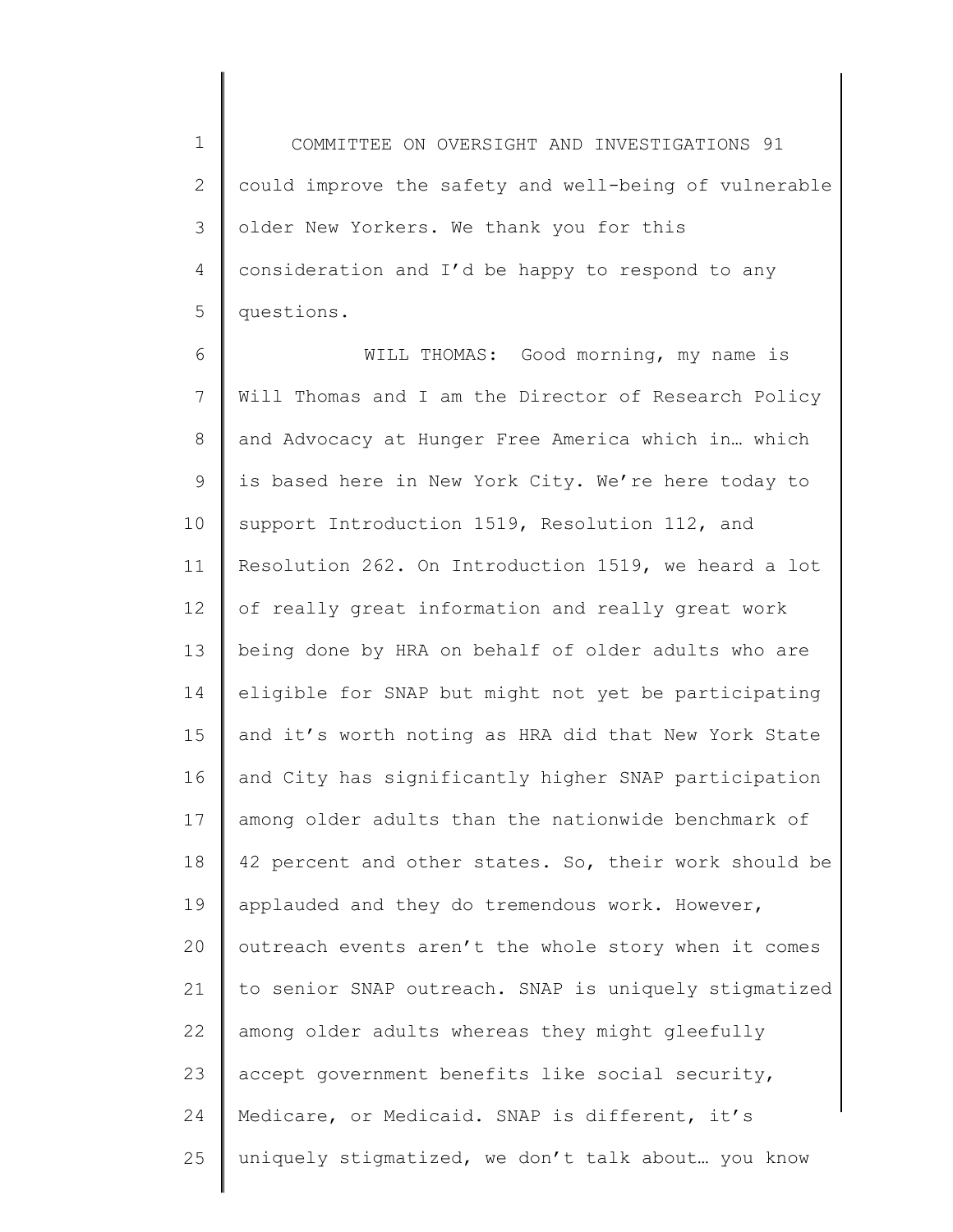1 2 3 4 5 6 7 8 9 10 11 12 13 14 15 16 17 18 19 20 21 22 23 24 25 COMMITTEE ON OVERSIGHT AND INVESTIGATIONS 92 the media doesn't have vast, you know conversations about social security fraud and abuse, you know there isn't legislation every year about, you know limiting the choices of people who receive social security. SNAP is uniquely stigmatized compared to many other benefit programs and so providing information at senior centers whether it's through outreach events or not on a consistent basis allows for older adults to understand the intricacies of the program and to engage in peer to peer education. While the professional outreach is needed and necessary and should be expanded we should also make sure that there's consistent provision of information for older adults so that they can educate their peers not only so that way they're more likely to engage… you know to start an application but also they know the ins and outs because their friends, you know have… you know they applied for the benefits and they took these deductions and… so they're not just getting the minimum benefit of 16 dollars they're getting more which is… you know more in line with their needs. So, we think that… you know we understand the, the limitations and that senior centers are underfunded and you know we understand those but I think that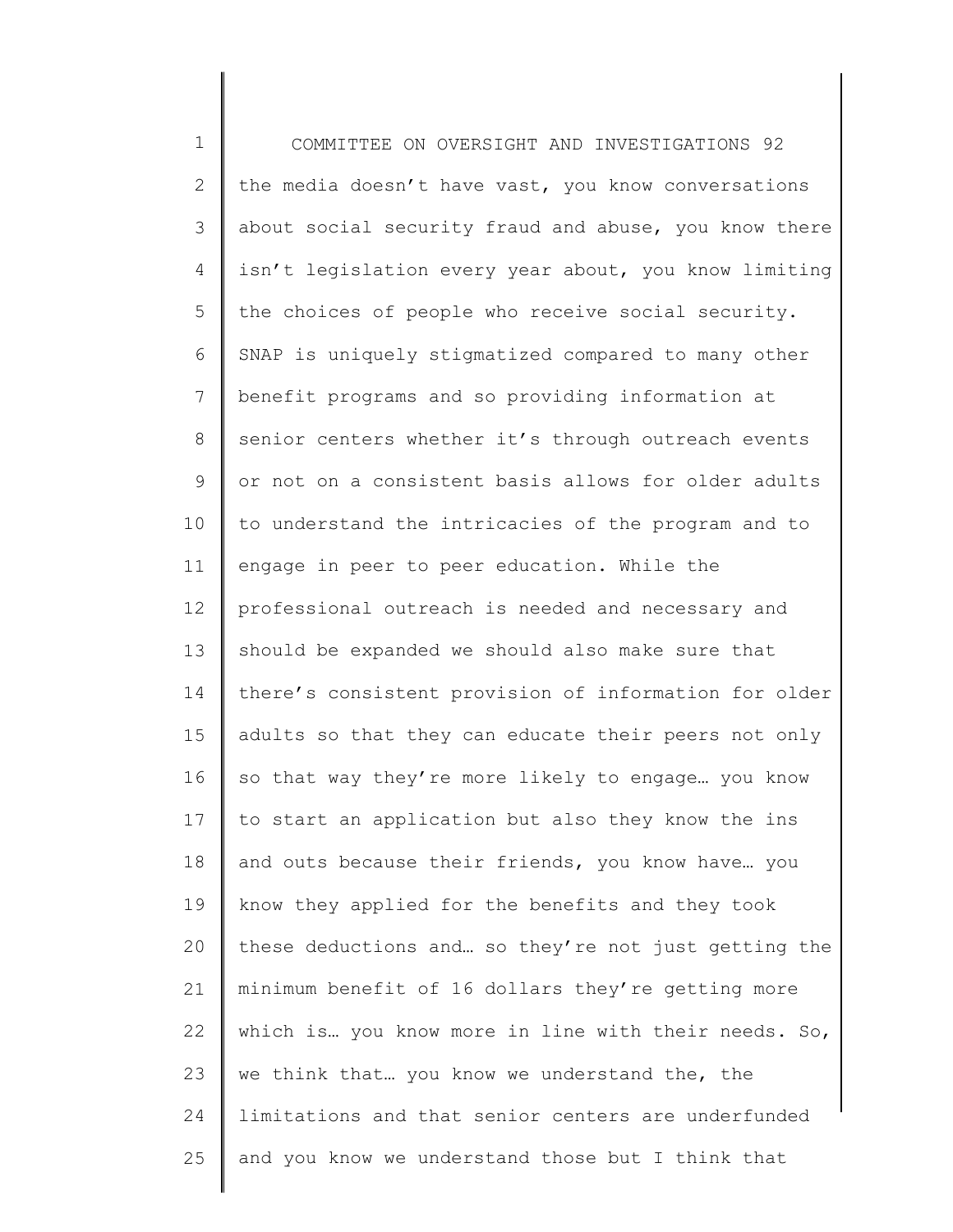1 2 3 4 5 6 7 8 9 10 11 12 13 14 15 16 17 18 19 20 21 22 23 24 25 COMMITTEE ON OVERSIGHT AND INVESTIGATIONS 93 allowing… and we think that allowing more information at senior centers is a good thing and allows for more peer to peer education as opposed to formal outreach. So, in that light we support it. As far as Resolution, Resolution 112 is concerned we support this and we applaud the council for the 1.2 million dollars in funding for these kind of initiatives, the sixth day meals initiative, we hope that this is expanded in Fiscal '18. It's worth noting that between 2009 and 2016 New York State's federal funding for older Americans actual nutrition programs alone fell 13.1 percent when adjusted for inflation so the city does have a role to step up and provide for the older adults here. And also, as far as Resolution 262 is concerned we support that. We think DFTA already provides services for kosher… people who keep kosher for example so we think that this is simply fair that they would provide Halal meals as well. And I'm happy to answer any questions you might have, thank you. MOLLY KRAKOWSKI: Hi, good morning. My name is Molly Krakowski and I'm Director of Legislative Affairs at JASA. I want to thank Council Member's Chin and Vallone chairing today's meeting.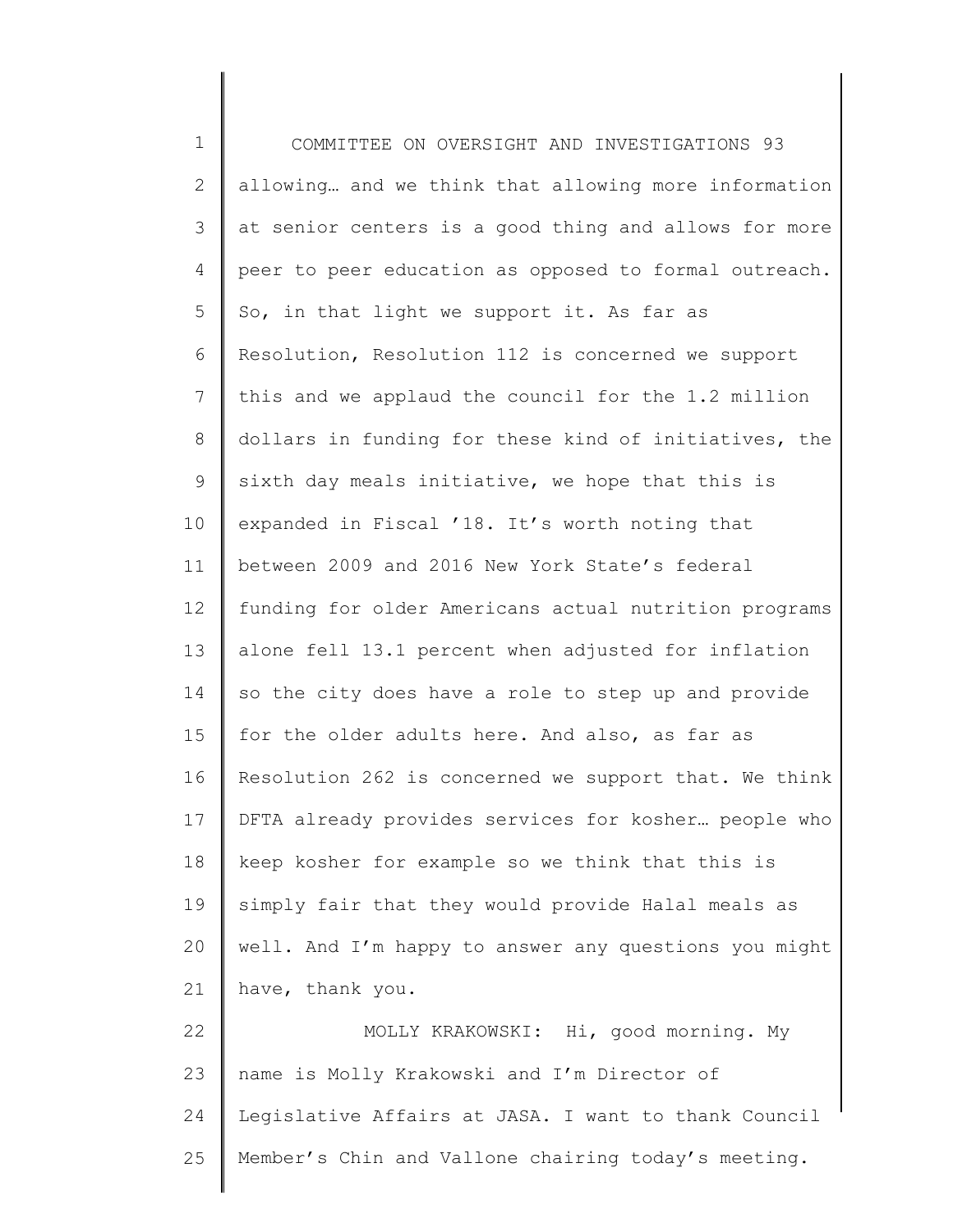1 2 3 4 5 6 7 8 9 10 11 12 13 14 15 16 17 18 19 20 21 22 23 24 25 COMMITTEE ON OVERSIGHT AND INVESTIGATIONS 94 I'm going to skip our whole intro of who we are because I think we know who we are but I wanted to before getting into the specific topics of today to talk about the underfunding of human services contracts which I think I keep talking about but why not. So, I just… I… we… JASA is part of the human services council and we've had this across the board 12 percent ask to right size the budgets and to bring up into full funding all the city contracts in human services and so I just want to say 12 percent what that translates into is 2.5 million dollars to fill the gap in the current city underfunding of our contracts, 1.1 million dollars to pay for social work parody and to present for their increases so that in fact… not just case management should get that increase to a parody level but same with elder abuse social workers and social workers in NORKs and senior centers and all the other areas that… adult protective services, etcetera and then 350,000 dollars in just changes in the increase that we expect for food and health insurance and rent and fuel, I mean this is really bare bones. I think sometimes 12 percent maybe sounds really enormous it's really not, it's right size… it is but it's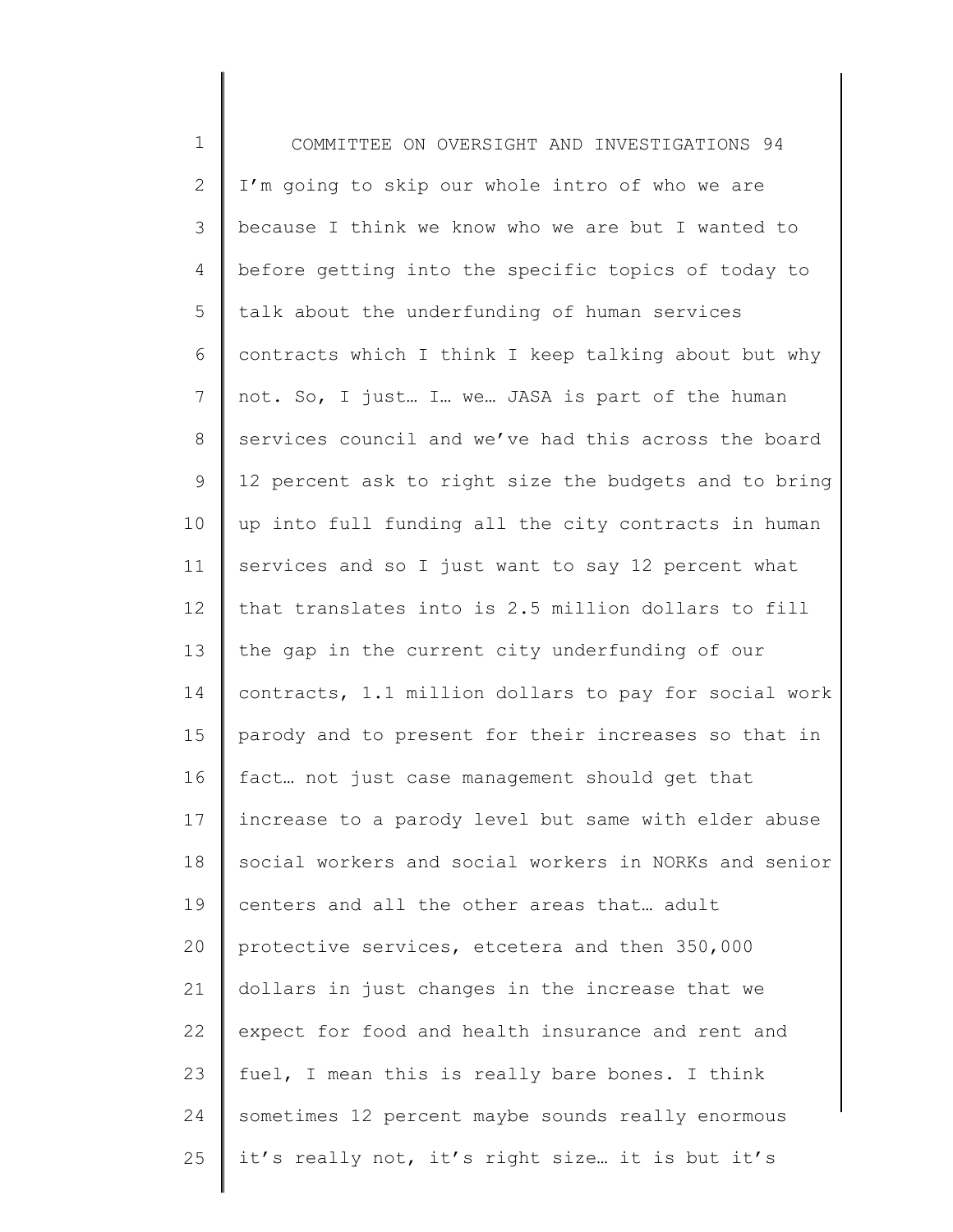1 2 3 4 5 6 7 8 9 10 11 12 13 14 15 16 17 18 19 20 21 22 23 24 25 COMMITTEE ON OVERSIGHT AND INVESTIGATIONS 95 right sizing the budgets that the city has not paid adequately. Community organizations like JASA can't be expected to raise that kind of money philanthropically it's just not… it's just not feasible. So, I want to just make sure that we get that on the table before we talk about it today because I think a lot of these, and as you've heard from some of my colleagues at other agencies before we talk about all the wonderful things that we need to be doing we need this budget to actually address the underfunding and so I… you know I'm hopeful although I think we all know what's coming later today but there's going to have to be some real fighting going on to right size… right size what the city is paying for, for what they expect. Today I'm going to offer testimony on two of the agenda items, Resolution 262 regarding Halal meals and Intro 1519 regarding supplemental nutrition assistance program enrollment at centers. In terms of 262 we're calling on DFTA to ensure the Halal meals that are… that they'll be made available as an option to the home delivered meals program and while DFTA currently provides a variety of culturally appropriate meals in compliance with religious observance and or cultural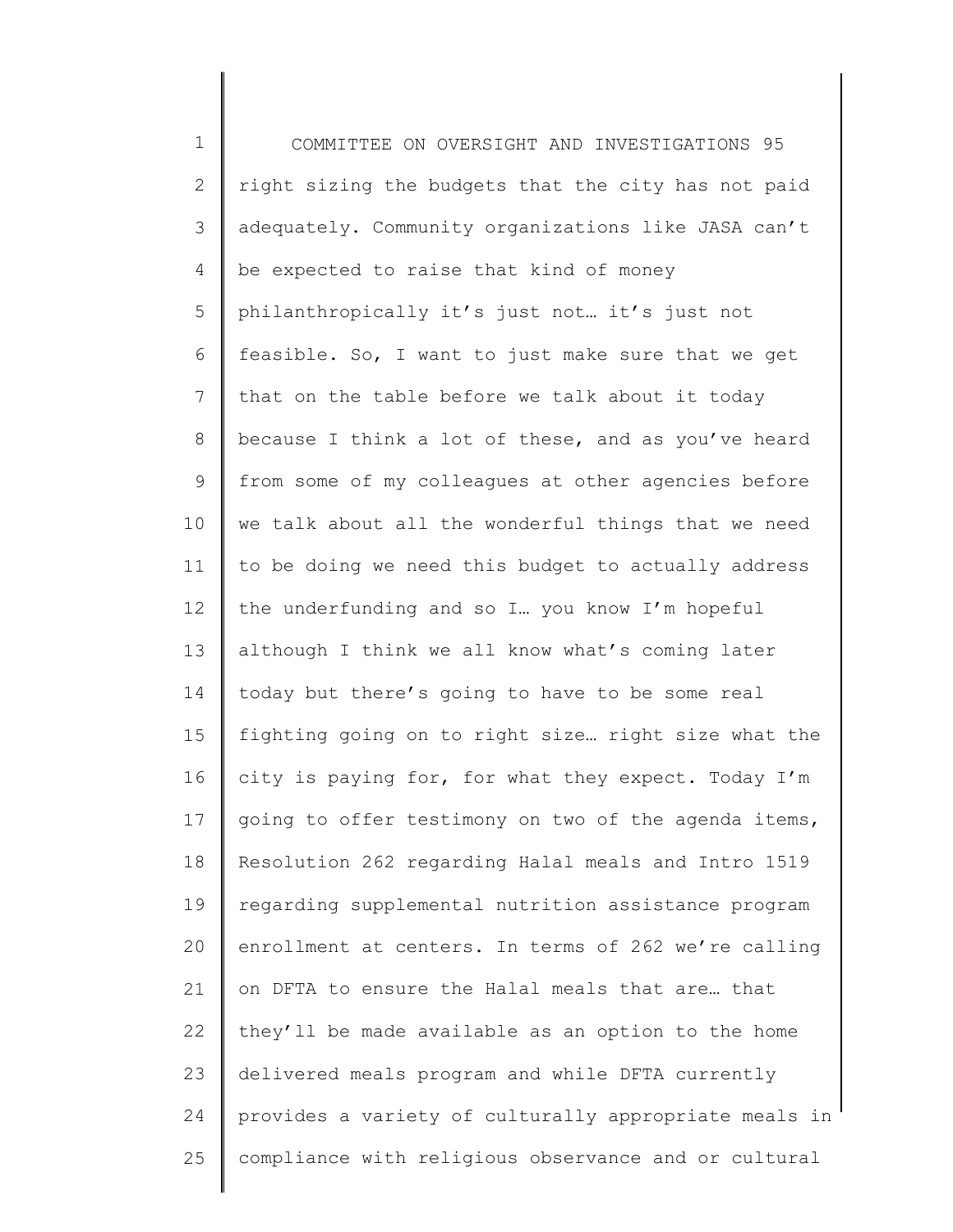1 2 3 4 5 6 7 8 9 10 11 12 13 14 15 16 17 18 19 20 21 22 23 24 25 COMMITTEE ON OVERSIGHT AND INVESTIGATIONS 96 preference including kosher, Chinese, Korean, Polish meals there's no contracts for Halal meals. In the DFTA funded case management program in Brooklyn JASA partners COPO who you'll hear from shortly. COPO, Council of People's Organization, they are formally council of Pakistan Organizations and we provide case management assistance in the community in Brooklyn. Without a doubt the population that's targeted by COPO would definitely benefit from better… and they would be better served by Halal meals and we think that this should be certainly made available with funding and so just give a sense JASA currently serves 486,000 plus meals annually, more than half of those are kosher meals. You know from past hearings and from deliberations how much more kosher meals cost, it costs us an additional 1.35 per meal to provide the kosher meals which is resulting in about 157,000-dollar deficit for FY '17. So, when we initially looked into Halal meals one of the bids was for 15 dollars a meal, we currently pay 4.86 I think per meal, for kosher meals so obviously, there's a learning curb and maybe the meals could be brought back down into something that's more reasonable but granted they're going to require a lot of additional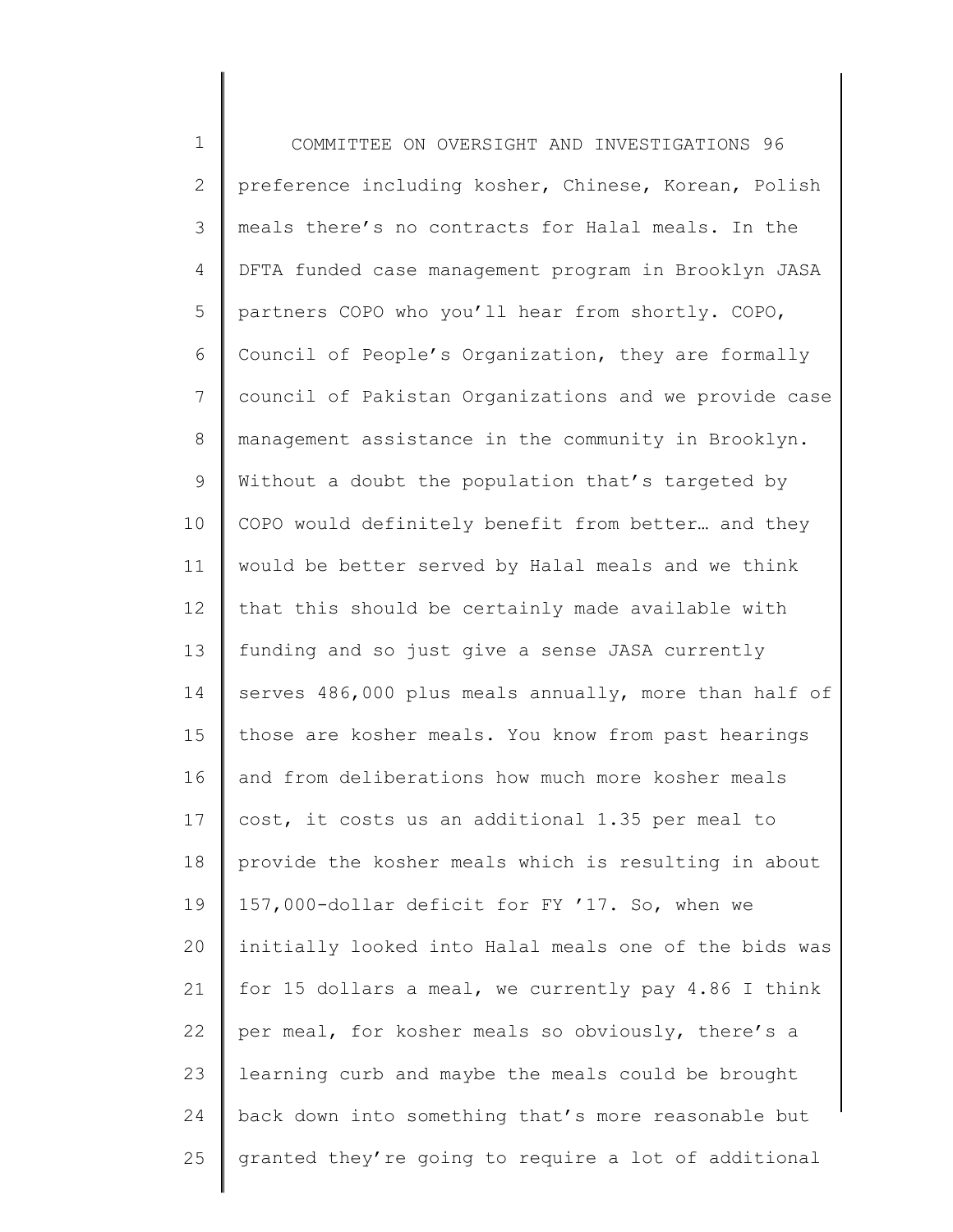1 2 3 4 5 6 7 8 9 10 11 12 13 14 15 16 17 18 19 20 21 22 23 24 25 COMMITTEE ON OVERSIGHT AND INVESTIGATIONS 97 funding above what the current reimbursement rate is even for probably even for kosher meals. We'd also like to talk to Intro 1519, the senior centers as, as was mentioned serve a vital role in helping older adults engage in the community and remain socially connected. Social workers have a wide range of responsibilities including doing case assistance and helping members enroll in all sorts of benefits and entitlements. We do not support having this additional requirement because it's underfunded, it's not funded, it… while it's a good intention we're concerned that it's going to be unnecessary considering what's already required by DFTA in the current contract requirements and so what I would suggest is that a wide range publicity campaign focused on older adults calling attention to SNAP, SCRIE and other underutilized programs is long overdue and would be welcome and it would likely… you know result in many additional referrals to DFTA programs that exist. And then the final thing that I wanted to just call attention to which isn't on the agenda but is of the moment has to do with universal access to legal assistance which used to be referred to as right to counsel. This is funding that both the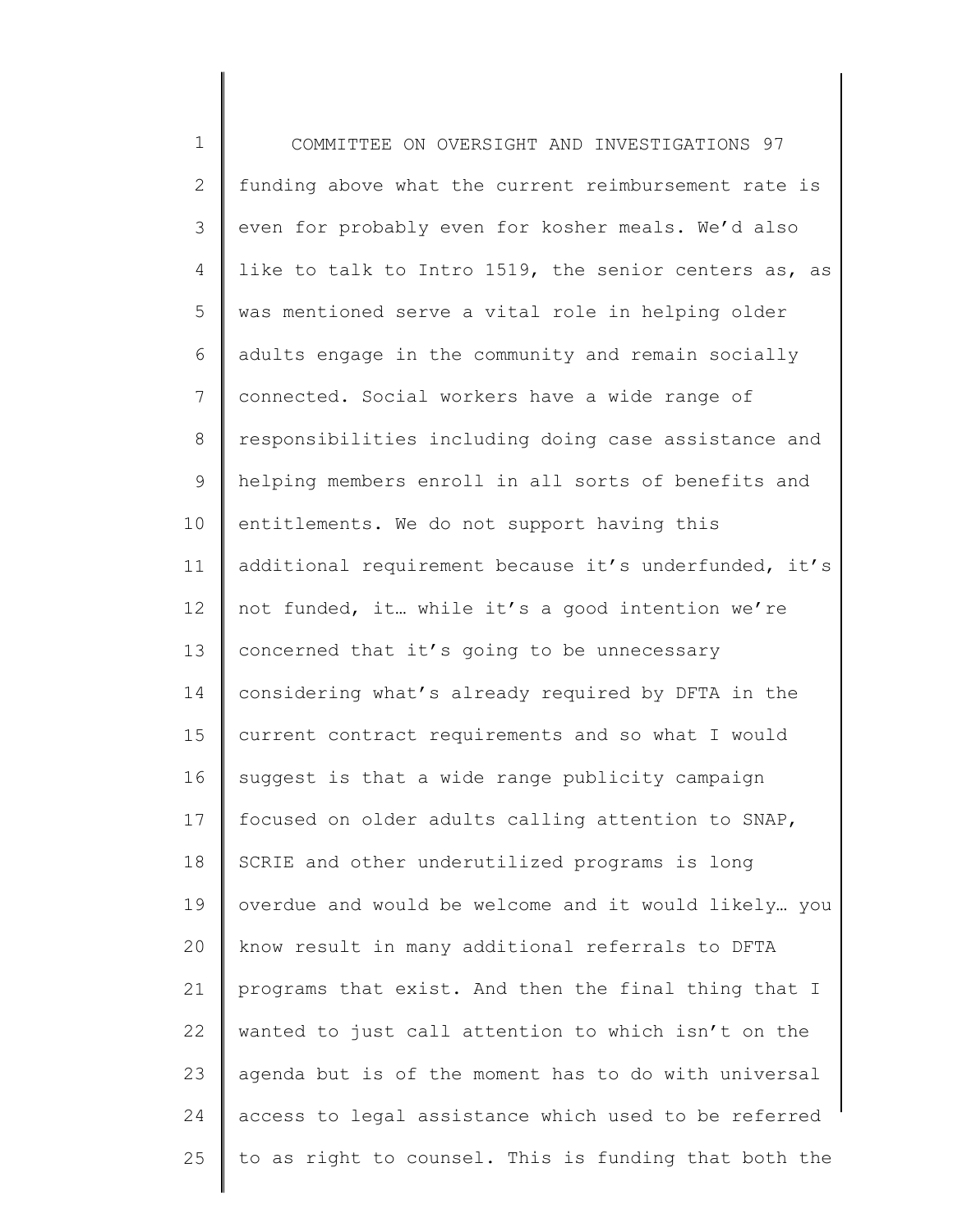1 2 3 4 5 6 7 8 9 10 11 12 13 14 15 16 17 18 19 20 21 22 COMMITTEE ON OVERSIGHT AND INVESTIGATIONS 98 Mayor and Speaker, Mark-Viverito have put forward for legal counsel and housing court and this is going to be rolled out over a period of five years. We would very much like to see seniors addressed in year one. Seniors obviously are in a more vulnerable situation, anyone who's in housing court is vulnerable, seniors are in a particularly vulnerable situation living on the fiscal cliff on fixed incomes below… many below the poverty line and who even if they have SCRIE may have gotten SCRIE at a point when they were frozen at a higher rent than what more than half of their income is going to their rent. So, this is something that's very imminent, we would really like the council and specifically the Committee on Aging to weigh in on this and to push for our seniors to be addressed in year one. So, thank you for the opportunity to testify and for fighting for us for the aging budget and human services budget in the… in the upcoming weeks. Thank you. CHAIRPERSON CHIN: Thank you to this panel and thank you for coming in. Up next is Kasey

23 24 25 Williamson from United Neighborhood Houses, Mujtaba Ali from Council of Peoples Organization, Dil Afruz Ahmed from India Home.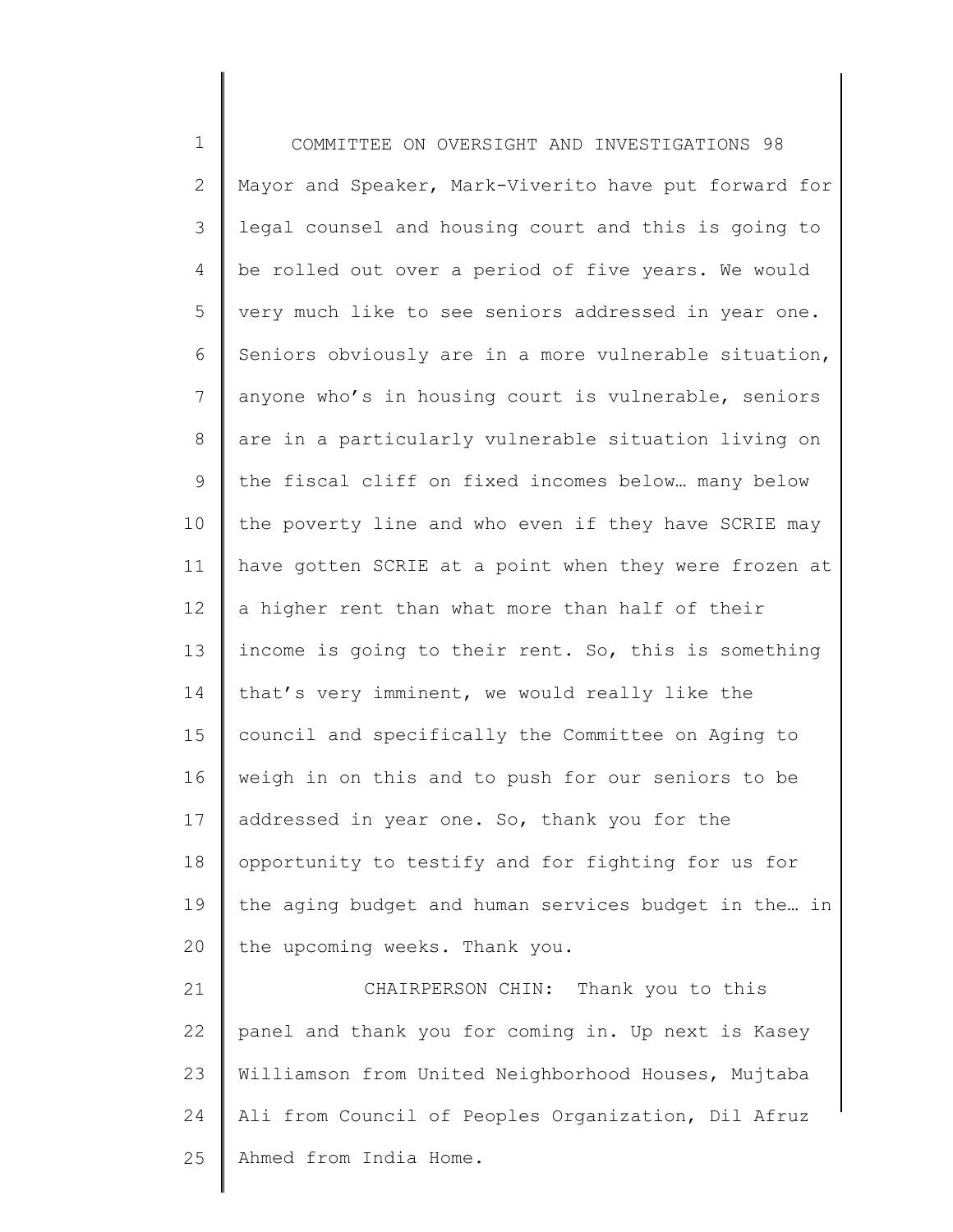| 1            | COMMITTEE ON OVERSIGHT AND INVESTIGATIONS 99          |
|--------------|-------------------------------------------------------|
| $\mathbf{2}$ | COUNCIL MEMBER VALLONE: And just really               |
| 3            | quick Dr. Ghesquiere on the previous panel we agree   |
| 4            | with you on the elder abuse, Margaret and I fought    |
| 5            | for that allocation last year it was put in and it's  |
| 6            | still the number one crime is financial elder abuse   |
| 7            | on seniors so we, we hear you.                        |
| 8            | CHAIRPERSON CHIN: You may begin.                      |
| 9            | KASEY WILLIAMSON: Good afternoon Chair                |
| 10           | Chin and Chair Vallone and members of the Committee   |
| 11           | on Aging. Thank you for the opportunity to testify    |
| 12           | today. My name is Kasey Williamson and I am here on   |
| 13           | behalf of United Neighborhood Houses, New York City's |
| 14           | Federation of Settlement Houses and Community         |
| 15           | Centers. We are grateful for the city council's       |
| 16           | continued financial support and attention to social   |
| 17           | adult day care programs, senior centers, and meal     |
| 18           | programs for older adults. Regarding Intro Number     |
| 19           | 1278 UNH is concerned that this legislation does not  |
| 20           | call for additional funding for DFTA to implement the |
| 21           | score card system and that DFTA may be unable to      |
| 22           | carry out this mandate. UNH recommends that the city  |
| 23           | support social adult day care programs by allocating  |
| 24           | resources to strengthen the social adult day care     |
| 25           | Ombudsperson program to provide oversight and support |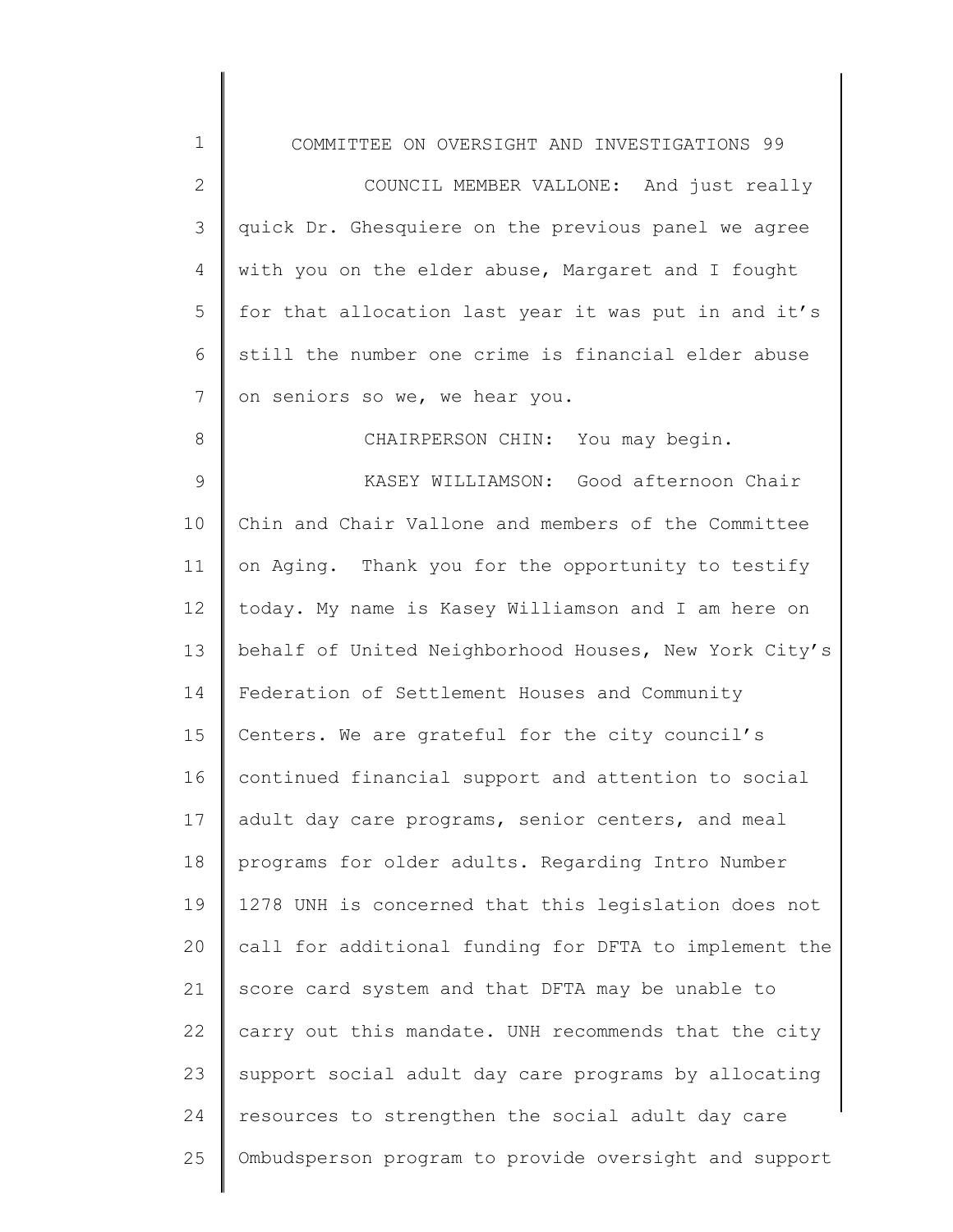1 2 3 4 5 6 7 8 9 10 11 12 13 14 15 16 17 18 19 20 21 22 23 24 25 COMMITTEE ON OVERSIGHT AND INVESTIGATIONS 100 to social adult day care programs and include provisions in Intro Number 1278 for a correction plan for social adult day cares that are non-compliant with state regulations. Regarding Intro Number 1519 UNH is concerned that this proposal is duplicative of existing obligations that contractually require senior centers to enroll participants in various benefits programs. Staff at senior centers are often stretched to capacity with their work and caseloads and imposing further requirements on staff to focus on SNAP enrollment without additional funding or support would make compliance with this legislation difficult. Furthermore, older adults who attend senior centers are often the most well connected in the city as they are connected to institutions that screen for benefits and other entitlements. So, in regard to the SNAP outreach for older adults UNH recommends that the city conduct further research into the demographics of older adults receiving SNAP benefits to identify where the need is and to invest in alternative methods to identify and enroll eligible older adults in benefits programs. For example, by utilizing mailings, distributing information through hospitals, clinics, caregiver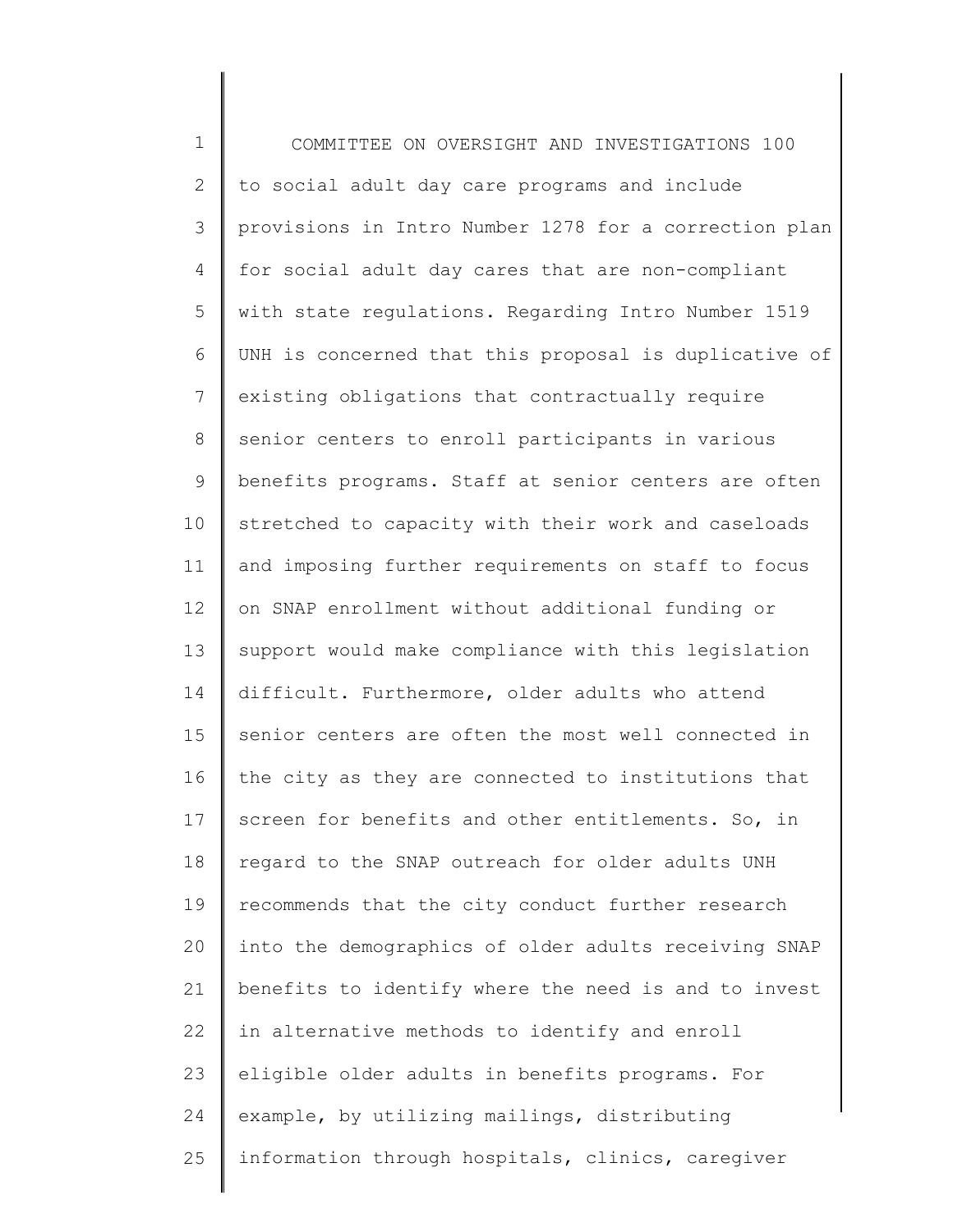1 2 3 4 5 6 7 8 9 10 11 12 13 14 15 16 17 18 19 20 21 22 23 24 25 COMMITTEE ON OVERSIGHT AND INVESTIGATIONS 101 programs, and places of worships and advertising on buses, subways, and radio announcements. And then in regard to meal programs and other supports for older adults UNH recommends that the city support Resolution 262 ensuring the provision of Halal and other culturally relevant meals through the home delivered meals program and provide appropriate reimbursements for providers. We also ask that they support Resolution 112 and, and allocate funding towards restoration of the congregate meal program and the accompanied public awareness campaigns. We'd also ask that they support the year of the senior budget ask especially baselining council initiatives that support core services which promote stability in the aging services network including 660,000 for DFTA's core service enhancement, 3.85 million for the Nork Program, 3.578 million to support senior center programs, 950,000 for social adult day care programs, and 1.2 million to support the congregate, congregate weekend meal program. We look forward to collaborating with you on supporting and improving vital services that keep older adults safe in their communities and provide access to necessary nutritional benefits. Thank you for your time and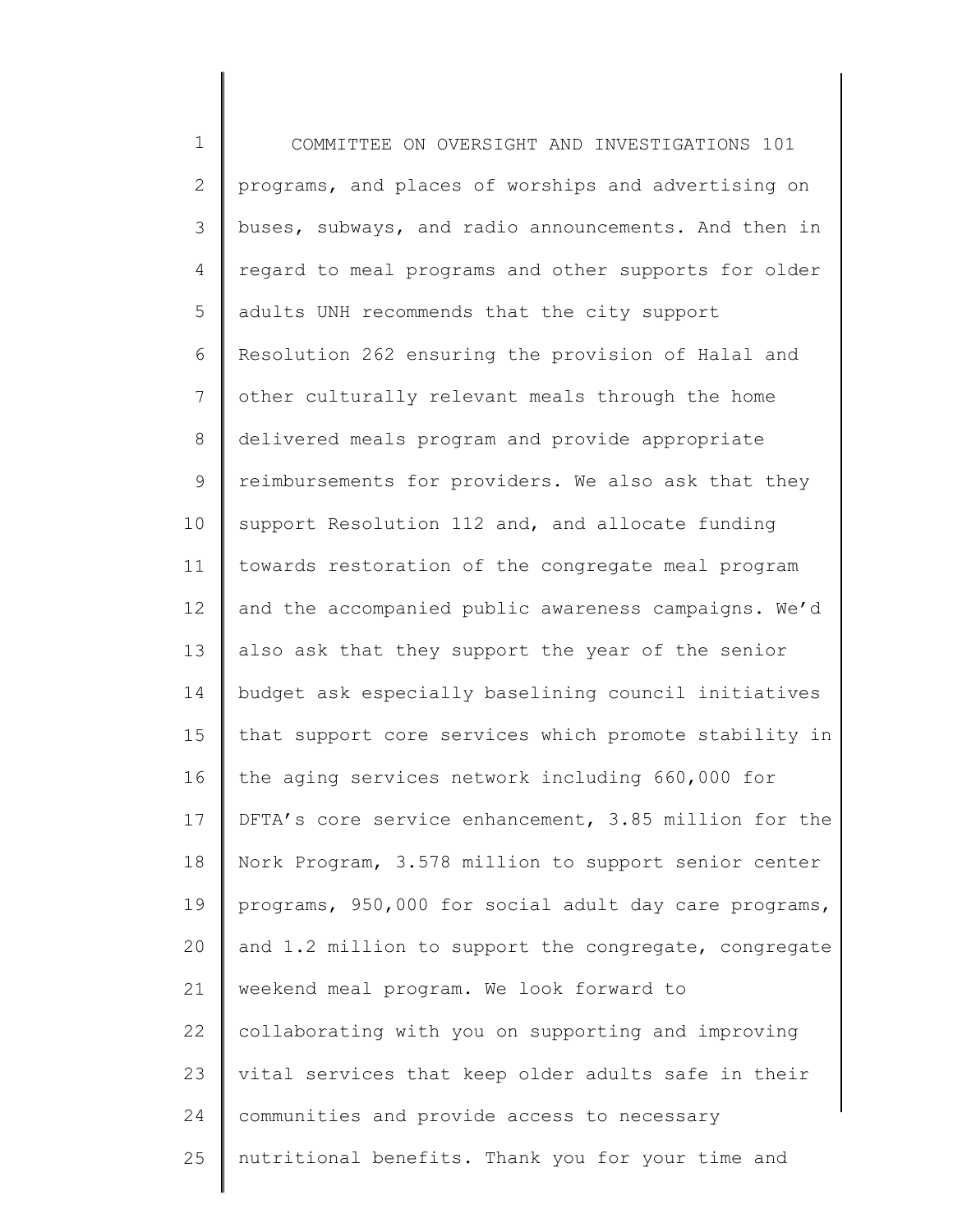1 2 3 COMMITTEE ON OVERSIGHT AND INVESTIGATIONS 102 holding this hearing and I'm happy to answer any questions that you have.

4 5 6 7 8 9 10 11 12 13 14 15 16 17 18 19 20 21 22 23 24 25 MUJTABA ALI: Good morning everyone, my name is Mujtaba Ali I'm from Council of Peoples Organization, the Executive Assistant. COPO's mission is to assist low-income immigrant families, particularly South Asian and Muslims to reach their full potential as residents of New York City. COPO empowers marginalized communities to advocate for their rights and understand their responsibilities as Americans, it helps to build community relations among Muslims and non-Muslim community groups. We work to establish connections between communities and various government agencies. We provide multiple services to the community. We are the first Halal Senior Center in Brooklyn, New York. We provide services to seniors such as food, transportation, socialization, benefit enrollment, and case management services. Asians represent 15 percent or more of the population in the city however they receive 2.7 percent resources for the community. South Asians and Arabs whom we provide services to receive .00001 percent of the resources serve… to serve the community. We are grateful to receive the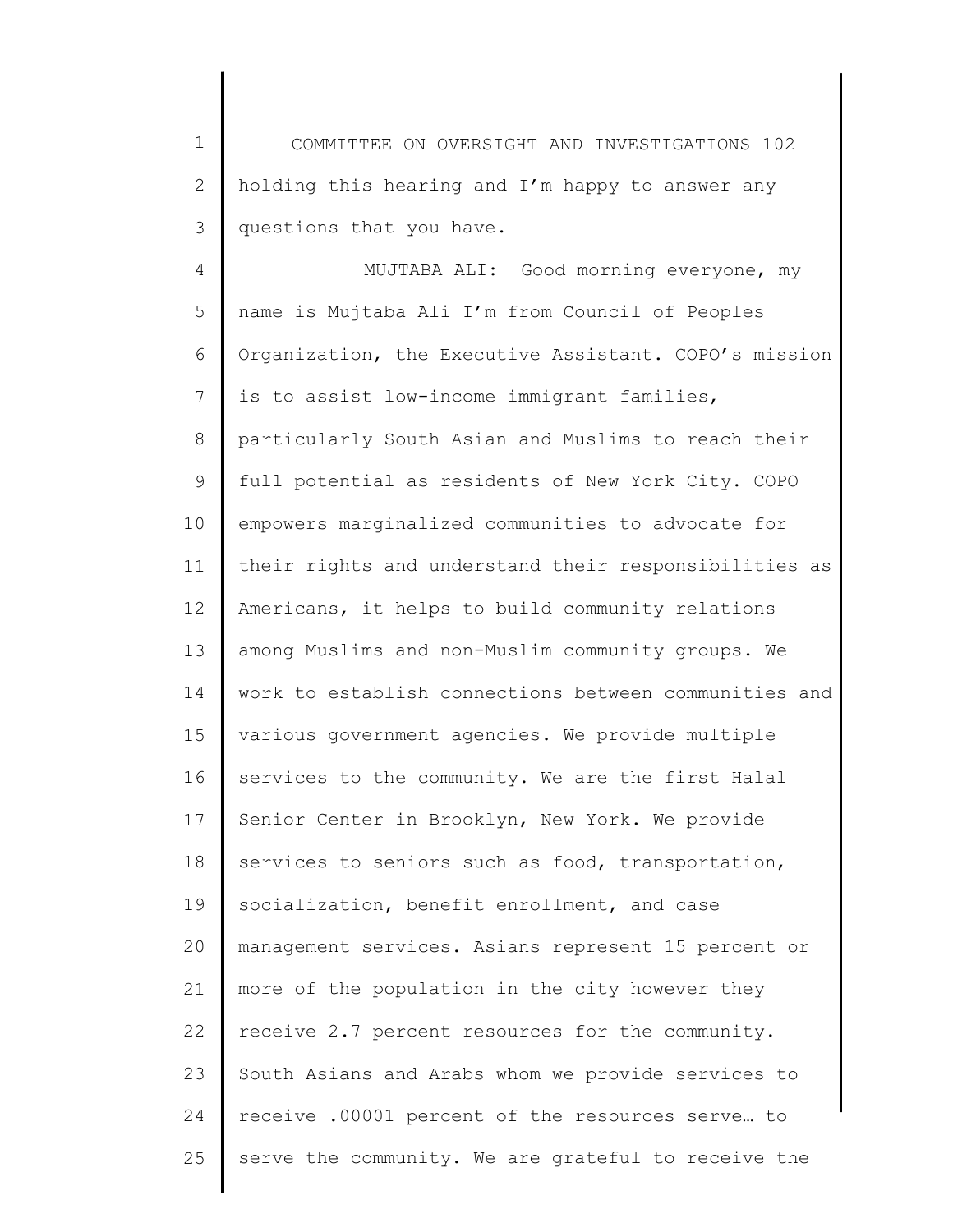| $\mathbf 1$     | COMMITTEE ON OVERSIGHT AND INVESTIGATIONS 103         |
|-----------------|-------------------------------------------------------|
| 2               | ten K in 2015 and 16 for our seniors and recently     |
| 3               | we've been awarded, awarded from council initiative   |
| 4               | 75 K for 2016 and 17. We were budgeted to serve 100   |
| 5               | meals a week totaling 5,200 meals per year but the    |
| 6               | need is far greater and we currently are servicing    |
| $7\phantom{.0}$ | twice the amount of meals approximately 11,000 Halal  |
| 8               | meals per year. We are providing these essential      |
| 9               | services to our seniors. We are now subcontracted     |
| 10              | with JASA to provide case management services to over |
| 11              | 200 seniors. As providing these seniors with services |
| 12              | we are learning that many Muslim seniors are          |
| 13              | reluctant to receive meals on wheels due to religious |
| 14              | and cultural requirements. There are over one million |
| 15              | Muslims in New York City of which there are many      |
| 16              | seniors and in need of Halal meals. I personally work |
| 17 <sub>2</sub> | with seniors as well. One of my seniors that receives |
| 18              | Halal meals informed me that he uses this meal for    |
| 19              | both lunch and dinner to meet his nutritional needs.  |
| 20              | This senior is disabled, suffers torn rotator cuffs   |
| 21              | in both shoulders and uses a cane to assist with      |
| 22              | mobility. Yet still with his mobility impairment he   |
| 23              | walks into our office daily to receive meals. We want |
| 24              | to be able to provide seniors such as this with Halal |
| 25              | meals on wheels. They are in dire need of this        |
|                 |                                                       |

∥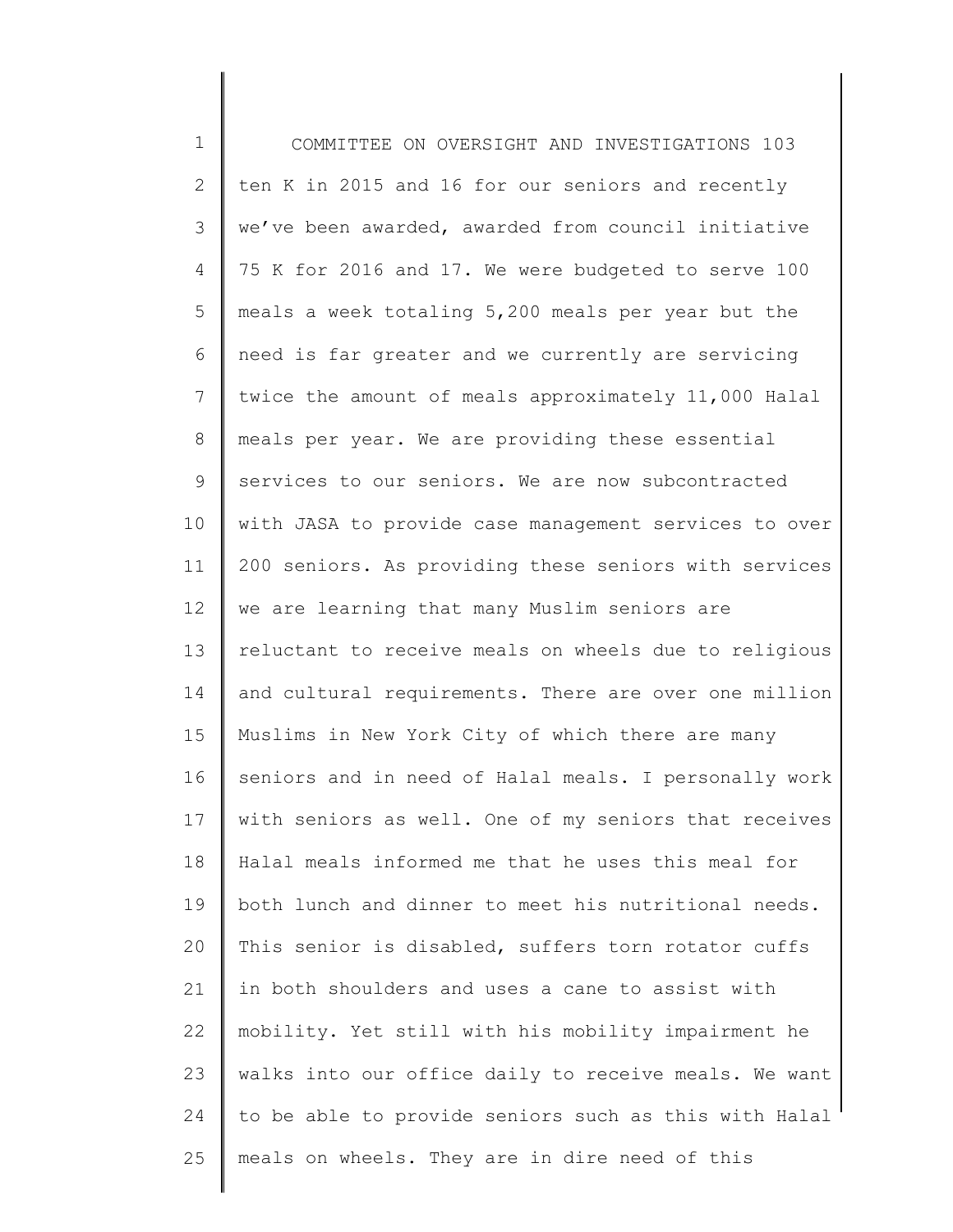1 2 3 4 5 COMMITTEE ON OVERSIGHT AND INVESTIGATIONS 104 service. We are requesting that city council and DFTA help us to fund us in providing Halal home delivered meals to seniors, help us help our seniors, thank you.

6 7 8 9 10 11 12 13 14 15 16 17 18 19 20 21 22 23 24 25 NARGIS AHMED: Good afternoon and [foreign dialogue] peace be up on you. Thank you for giving me this opportunity to testify in front of the Committee on Aging. My name is Nargis Ahmed also known as Dil Afruz Ahmed, I'm the Program Director for the India Home's Desi Senior Center inside the Jamaica Muslim Center in Jamaica, Queens. India Home is a non-profit organization founded by community members to serve South Asian older adults. The mission of India Home is to improve the quality of life for older adults by, by providing quality care in a culturally appropriate environment. I'm here today to support Resolution 0262-2014 which calls on the Department for the Aging to ensure Halal meals are available as a part of the home delivered meal program. We run the largest Halal senior center congregate meal program in the city. Every day, we have over 100 seniors come attend our program, access our case assistance services, recreational activities, health and wellness programs, and much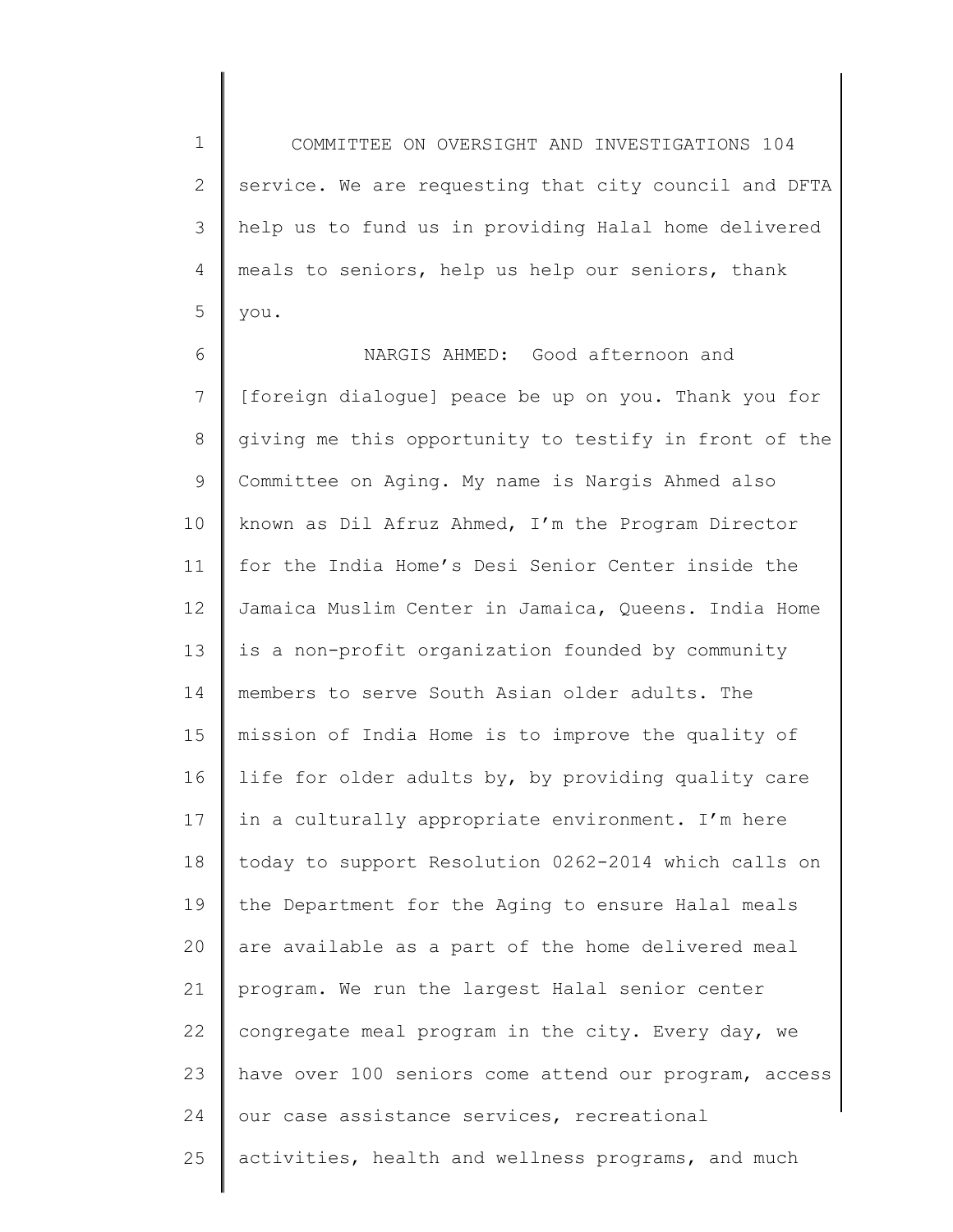1 2 3 4 5 6 7 8 9 10 11 12 13 14 15 16 17 18 19 20 21 22 23 24 25 COMMITTEE ON OVERSIGHT AND INVESTIGATIONS 105 more. As the director of the largest Muslim center, senior center in New York City, I know firsthand the hardships that our Muslims seniors face every day. Halal food is an integral part of Islam. It is a subset of one of the five main pillars of our religion. As Muslims, we need to eat only Halal food in order to continue our faith and religious practices. Before our senior center started, our senior centers in the area did not offer Halal meal options because of our culturally relevant meals we are able to target an underserved and ignored segment of seniors in New York City. The next step for us is to reach the homebound Muslims seniors who desperately need culturally appropriate Halal home delivered meals. If the Halal option does not exist for home delivered meals, we will miss the opportunity to serve any homebound Muslims senior who need case management services, friendly visiting programs, social services, and of course much more. Halal meat is now very readily and easily available to procure and purchase. As a result of great advocacy of which I was a part of, Halal lunches are now available in many New York City public schools. There should be no reason… there should be no reason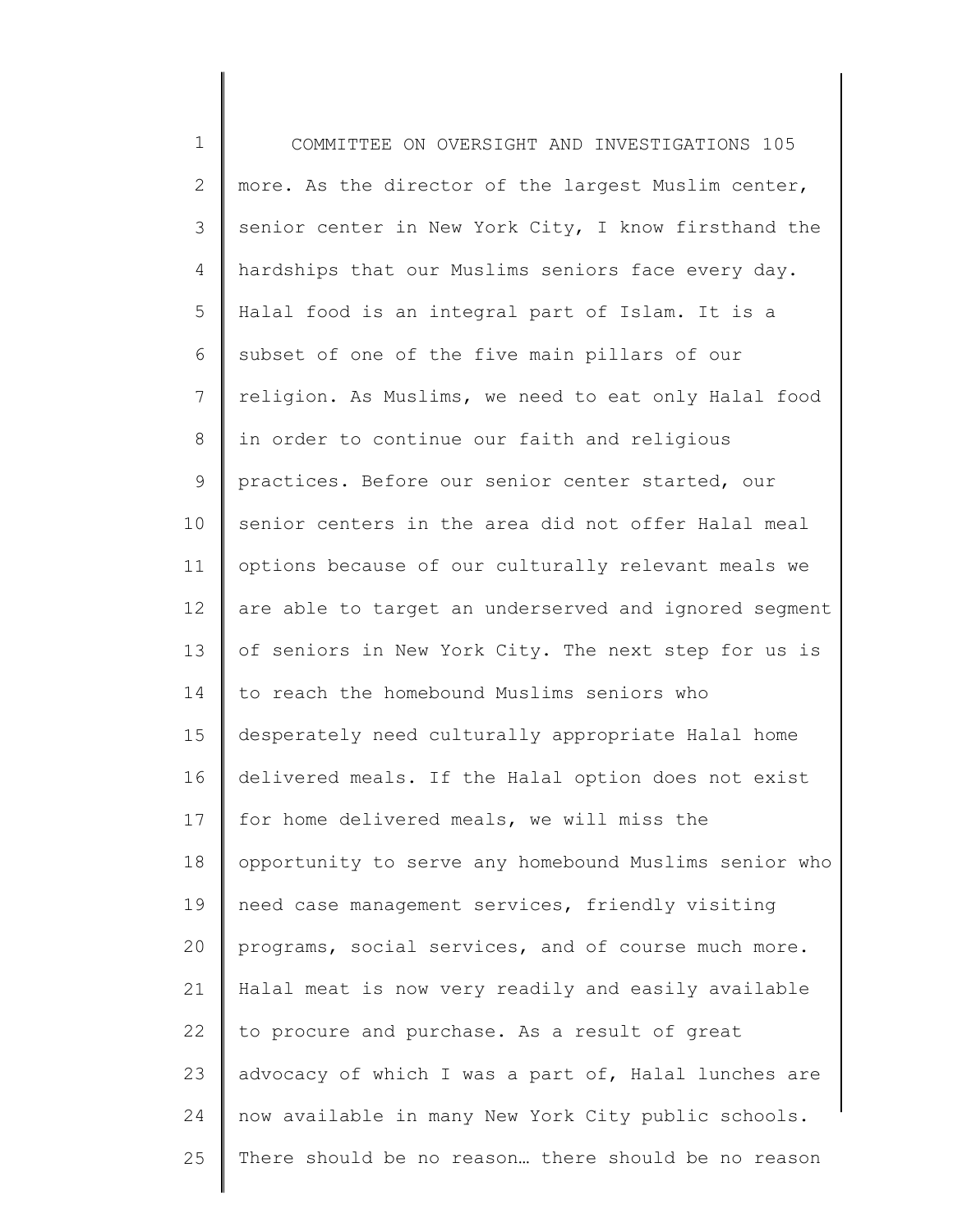1 2 3 4 5 6 7 8 9 10 11 12 13 14 15 16 17 18 19 20 21 22 23 24 25 COMMITTEE ON OVERSIGHT AND INVESTIGATIONS 106 to… why Muslim seniors cannot get Halal home delivered meals in the… in this day and age. We at India Home are ready to partner with DFTA to deliver these meals. Thank you so much again for having me and thank you so much for your time. COUNCIL MEMBER VALLONE: Just, just really quick Chair, so thank you for your advocacy in bringing that to attention, Chair Chin and I have been fighting for ethnic meals reimbursement across the board because it's… every group is shortchanged from… and now with the Halal costs, Molly Krakowski gave some testimony as to… from JASA, was, was that about right, she was saying something about 14 dollars per meal, 15 dollars? MUJTABA ALI: Yes, because there's no… they… we don't have a direct vendor, there's so many different vendors and they're giving such competitive prices but we're trying to get that down, up to eight dollars per meal. We were… [cross-talk] COUNCIL MEMBER VALLONE: …which is still going to… [cross-talk] MUJTABA ALI: …working very closely… [cross-talk]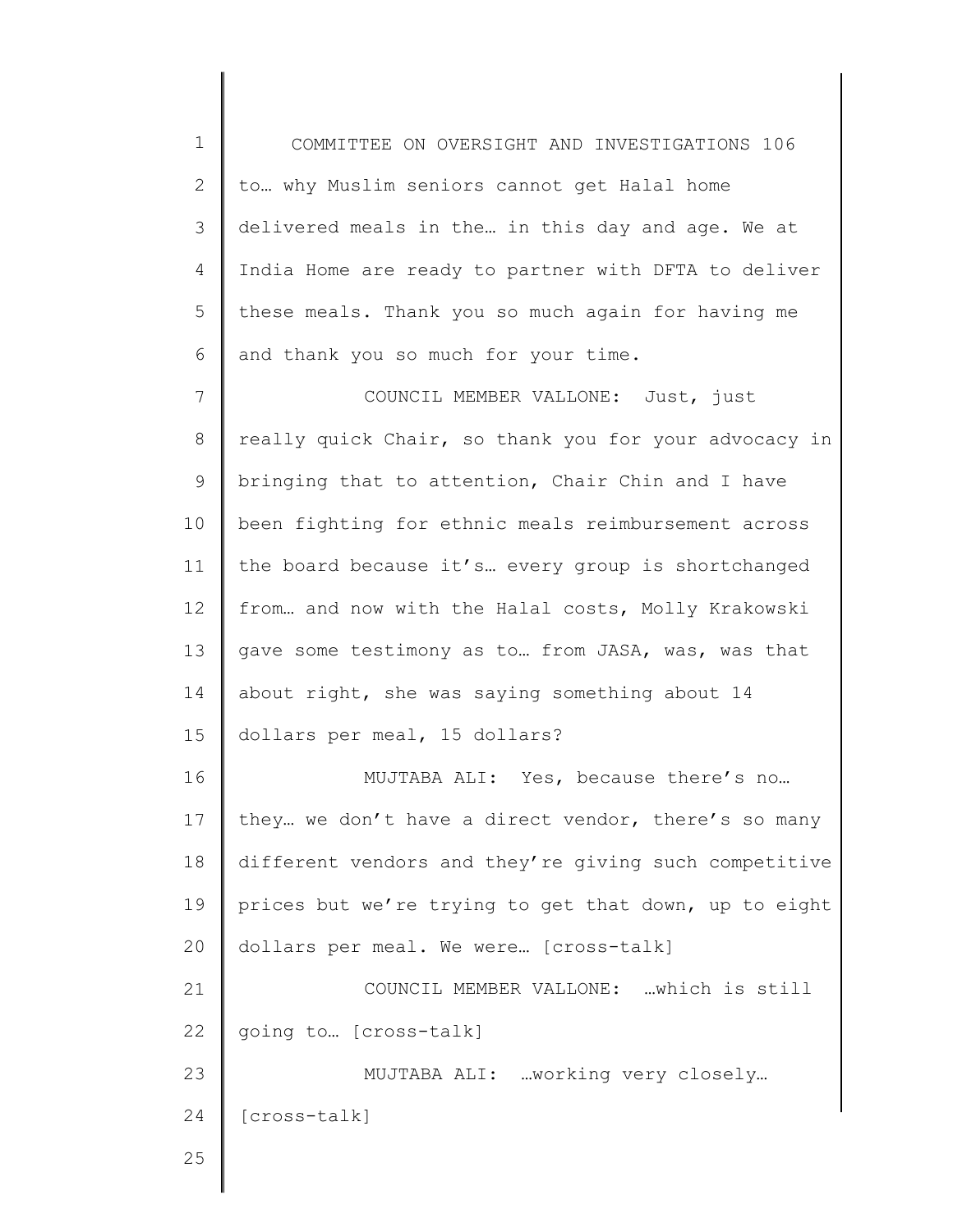| $\mathbf 1$  | COMMITTEE ON OVERSIGHT AND INVESTIGATIONS 107         |
|--------------|-------------------------------------------------------|
| $\mathbf{2}$ | COUNCIL MEMBER VALLONE: leave you in                  |
| 3            | the negative [cross-talk]                             |
| 4            | MUJTABA ALI: with JASA on that, yes.                  |
| 5            | COUNCIL MEMBER VALLONE: Which leaves you              |
| 6            | short about how much per day, what's your budget now  |
| 7            | for the meals?                                        |
| 8            | MUJTABA ALI: We actually don't have a                 |
| 9            | budget for those meals, the meals that we provide at  |
| 10           | COPO was through city funding from you guys so it was |
| 11           | a it's, it's discretionary funds that we're           |
| 12           | providing these meals and the rest the board is       |
| 13           | coming up with, I believe we were short about 30,000  |
| 14           | dollars last year that the board funded us with and   |
| 15           | that's where we stand right now and we had we were    |
| 16           | doing it five days a week and we had to cut down to   |
| 17           | three days because we just didn't have the funds, we  |
| 18           | couldn't do that again, I mean that was our first     |
| 19           | time we received that 75 K in 2016 and from that we   |
| 20           | were providing five days a week and seniors were      |
| 21           | coming in left and right, we had sign ups, we went    |
| 22           | through DFTA regulation, we did everything we were    |
| 23           | supposed to but the need was way too high and then    |
| 24           | when we looked at our budget at the end of the year   |
| 25           | we saw that we were in deficit and this year we for   |
|              |                                                       |

 $\begin{array}{c} \hline \end{array}$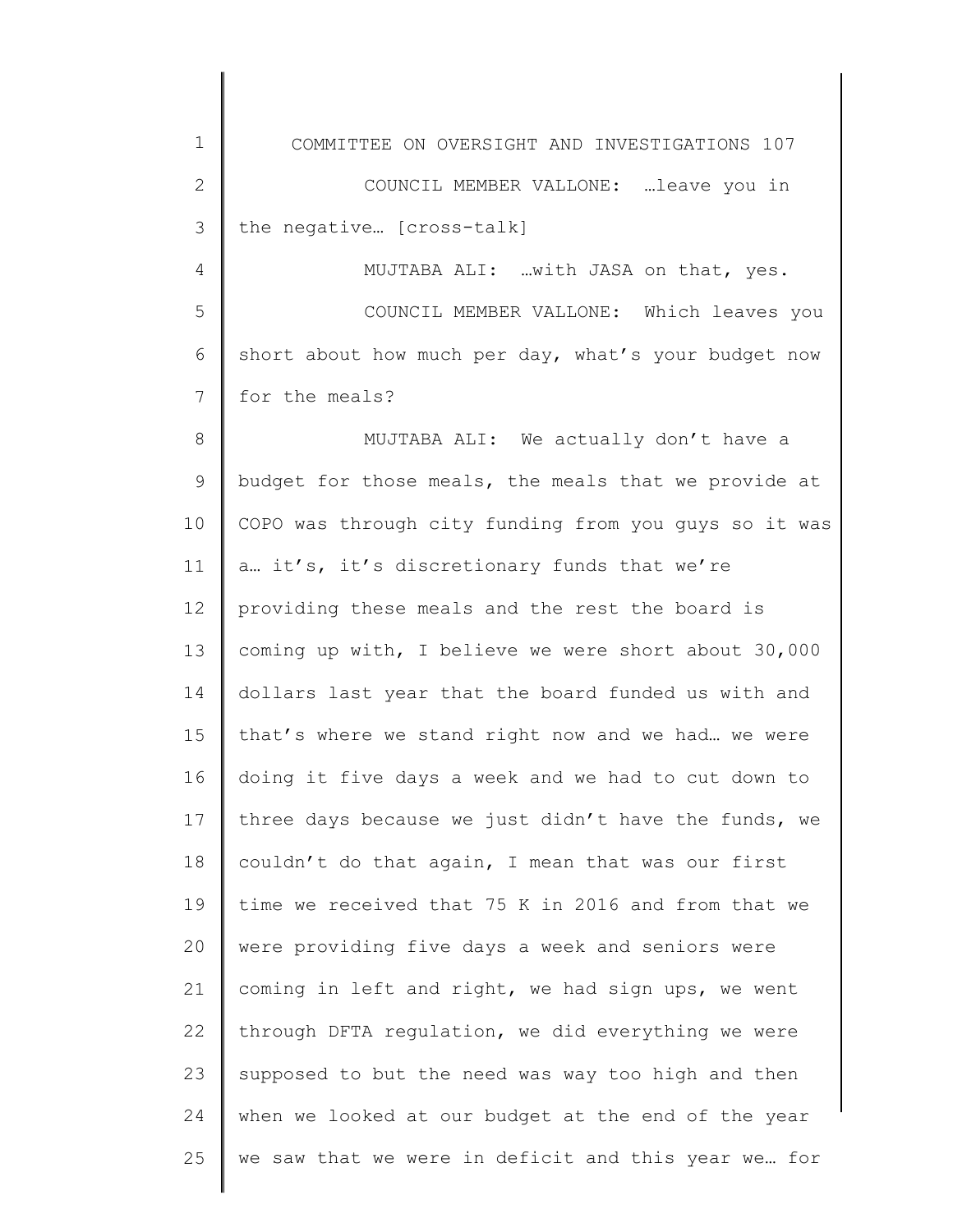1 2 3 4 5 6 7 8 9 10 11 12 13 14 15 16 17 18 19 20 21 22 23 24 25 COMMITTEE ON OVERSIGHT AND INVESTIGATIONS 108 2017 we're only doing it three days a week, Monday, Wednesday, and Friday. COUNCIL MEMBER VALLONE: Well unfortunately it seems to be a sad story whether it's kosher meals, Halal meals, Asian meals, Korean, Chinese, you name it there is a shortage that the fund… that the… you're being asked to pick up the difference so we continue to fight for you. MUJTABA ALI: Thank you so much, thank you. CHAIRPERSON CHIN: Well we wanted to, you know continue to advocate for full funding for your center, I mean you got into the initiative for a center that serves senior population ultimately… I mean serves immigrant population ultimately the goal is to have your center get incorporated to the regular senior center and this year in the year of the senior we're trying to right size the senior center's budget so they get a full budget and I'll ask if the start has to be around 750,000 that's the size… that's the budget for the innovative centers that we have in the city and that should be the budget for the largest senior center and then we can pro-rate it down but that is substantial funding that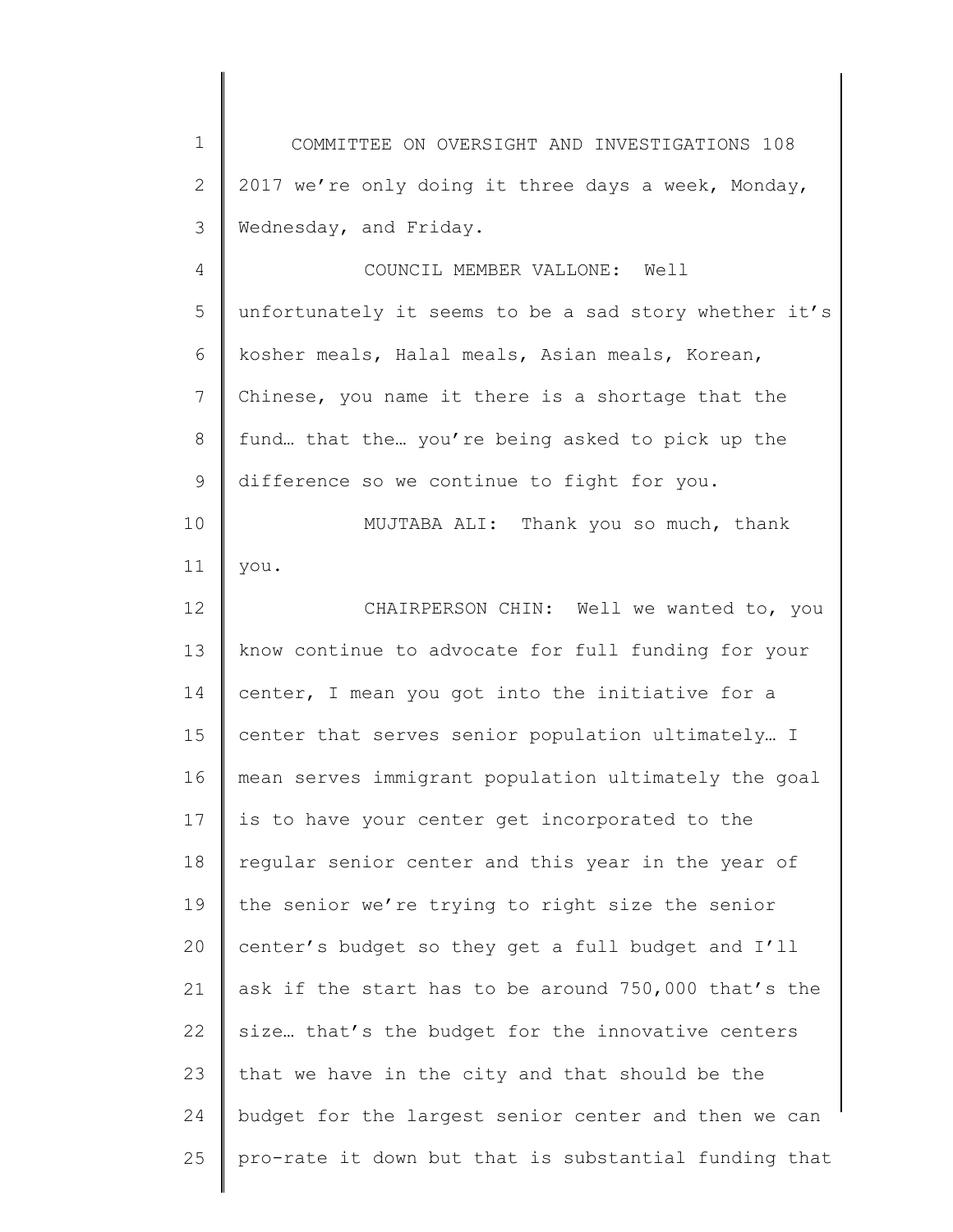| 1            | COMMITTEE ON OVERSIGHT AND INVESTIGATIONS 109         |
|--------------|-------------------------------------------------------|
| $\mathbf{2}$ | could really support the needs of our senior and I,   |
| 3            | you know thank you for your advocacy and, and your    |
| 4            | hard work because right in the beginning there was    |
| 5            | nothing, there was no support and gradually you've    |
| 6            | been coming to city council testifying and it helps   |
| 7            | so keep on doing that and we will have to make sure   |
| 8            | that the administration hears that there's still a    |
| 9            | great need out there, that we have to serve seniors   |
| 10           | in the newer community that haven't been taken care   |
| 11           | of. So, we thank you for your advocacy.               |
| 12           | MUJTABA ALI: Thank you so much, thank                 |
| 13           | you.                                                  |
| 14           | KASEY WILLIAMSON: Thank you [cross-                   |
| 15           | $talk$ ]                                              |
| 16           | CHAIRPERSON CHIN: And we look forward to              |
| 17           | continuing to work with you on this year of the       |
| 18           | senior budget. Okay, all the way to adoption, right,  |
| 19           | thank you for being here today.                       |
| 20           | KASEY WILLIAMSON: Thank you [cross-                   |
| 21           | talk]                                                 |
| 22           | CHAIRPERSON CHIN: And thank you to all                |
| 23           | the advocates that came today to testify and thank    |
| 24           | you for all of your great work and we look forward to |
| 25           | working with you to make sure that in this year's     |
|              |                                                       |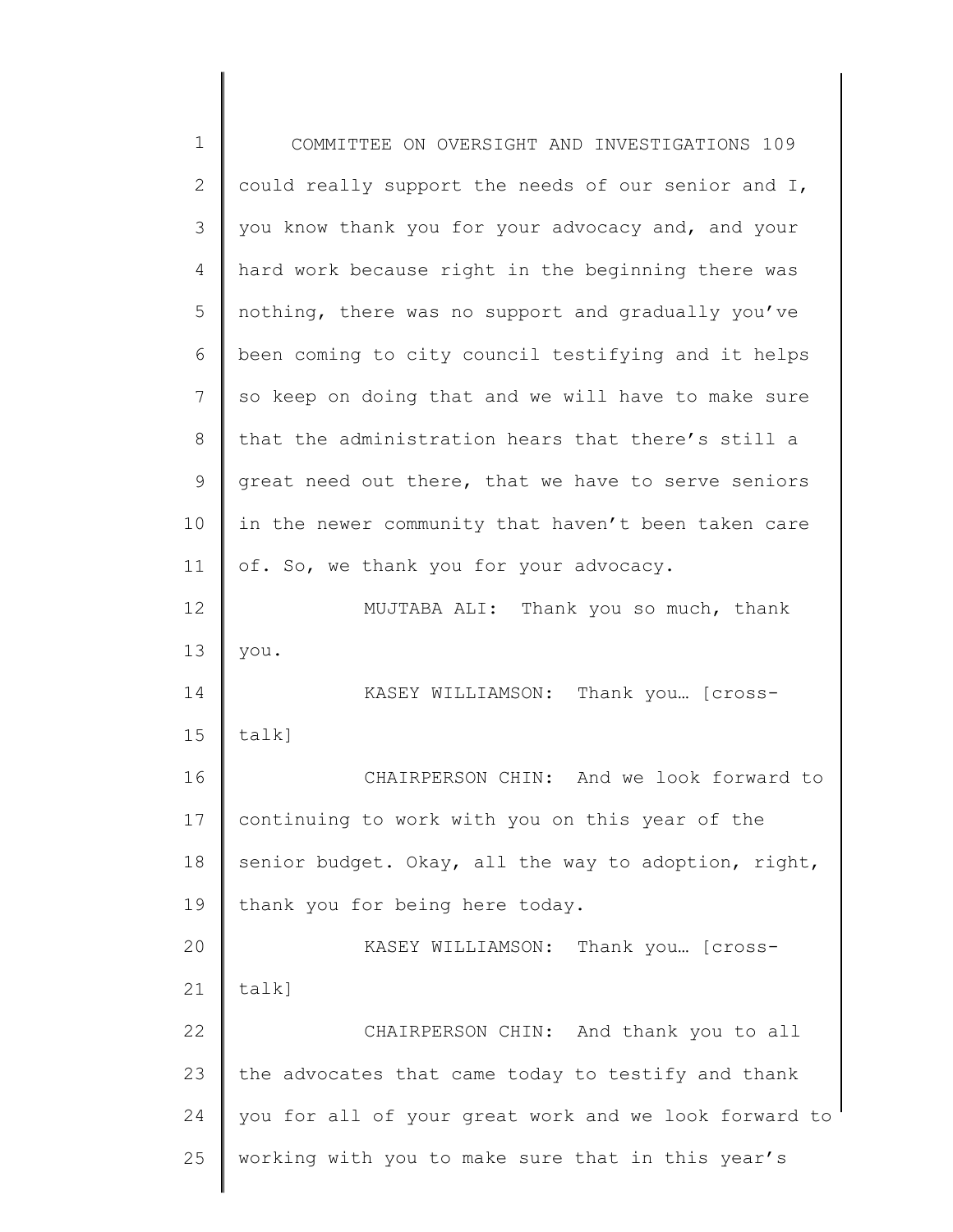| $\mathbf 1$<br>COMMITTEE ON OVERSIGHT AND INVESTIGATIONS 110<br>budget we will truly take care of our senior as the<br>$\mathbf{2}$<br>year of the senior, thank you. Meeting's adjourned.<br>$\mathfrak{Z}$<br>[gavel]<br>$\sqrt{4}$<br>5<br>$\epsilon$<br>$\overline{7}$<br>$\,8\,$<br>$\mathsf 9$<br>$10\,$<br>$11\,$<br>$12$<br>13<br>14<br>$15$<br>16<br>17<br>$18$<br>19<br>20<br>21<br>22<br>23<br>24<br>25 |  |
|--------------------------------------------------------------------------------------------------------------------------------------------------------------------------------------------------------------------------------------------------------------------------------------------------------------------------------------------------------------------------------------------------------------------|--|
|                                                                                                                                                                                                                                                                                                                                                                                                                    |  |
|                                                                                                                                                                                                                                                                                                                                                                                                                    |  |
|                                                                                                                                                                                                                                                                                                                                                                                                                    |  |
|                                                                                                                                                                                                                                                                                                                                                                                                                    |  |
|                                                                                                                                                                                                                                                                                                                                                                                                                    |  |
|                                                                                                                                                                                                                                                                                                                                                                                                                    |  |
|                                                                                                                                                                                                                                                                                                                                                                                                                    |  |
|                                                                                                                                                                                                                                                                                                                                                                                                                    |  |
|                                                                                                                                                                                                                                                                                                                                                                                                                    |  |
|                                                                                                                                                                                                                                                                                                                                                                                                                    |  |
|                                                                                                                                                                                                                                                                                                                                                                                                                    |  |
|                                                                                                                                                                                                                                                                                                                                                                                                                    |  |
|                                                                                                                                                                                                                                                                                                                                                                                                                    |  |
|                                                                                                                                                                                                                                                                                                                                                                                                                    |  |
|                                                                                                                                                                                                                                                                                                                                                                                                                    |  |
|                                                                                                                                                                                                                                                                                                                                                                                                                    |  |
|                                                                                                                                                                                                                                                                                                                                                                                                                    |  |
|                                                                                                                                                                                                                                                                                                                                                                                                                    |  |
|                                                                                                                                                                                                                                                                                                                                                                                                                    |  |
|                                                                                                                                                                                                                                                                                                                                                                                                                    |  |
|                                                                                                                                                                                                                                                                                                                                                                                                                    |  |
|                                                                                                                                                                                                                                                                                                                                                                                                                    |  |
|                                                                                                                                                                                                                                                                                                                                                                                                                    |  |
|                                                                                                                                                                                                                                                                                                                                                                                                                    |  |
|                                                                                                                                                                                                                                                                                                                                                                                                                    |  |